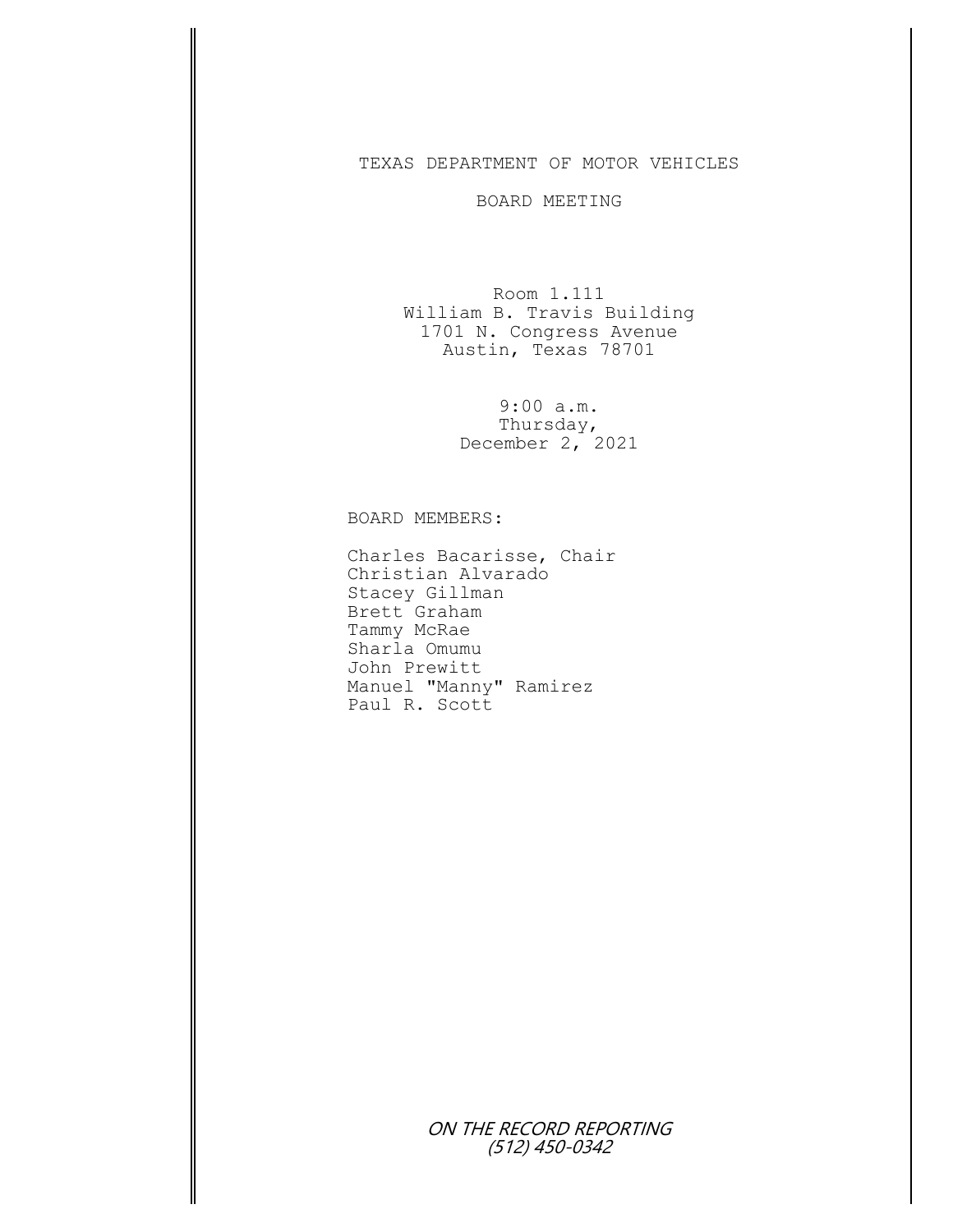## I N D E X

|               |                | N D E X                                                                                                                                                                       |      |
|---------------|----------------|-------------------------------------------------------------------------------------------------------------------------------------------------------------------------------|------|
|               | AGENDA ITEM    |                                                                                                                                                                               | PAGE |
| $1$ .         |                | Roll Call and Establishment of Quorum                                                                                                                                         | 5    |
| $2$ .         |                | Pledges of Allegiance - U.S. and Texas                                                                                                                                        | 8    |
| 3.            |                | Chair's Reports<br>Proposed 2022 Board Meeting Schedule                                                                                                                       | 9    |
| 4.            | Α.             | Executive Director's Reports<br>Customer Service Advisory Committee<br>(CSAC) Update                                                                                          | 10   |
|               | B.             | Motor Vehicle Industry Regulation<br>Advisory Committee (MVIRAC) Update                                                                                                       | 11   |
|               | $\mathbb{C}$ . | Introduction of Consumer Relations<br>Division Director                                                                                                                       | 12   |
|               | $D$ .          | Introduction of Government and<br>Strategic Communications Division<br>Director                                                                                               | 13   |
|               | Е.             | Awards, Recognition of Years of Service,<br>and Announcements - Recognition of<br>Sandra Menjivar-Suddeath                                                                    | 14   |
| 5.            | Α.             | RULE PROPOSALS<br>Rule Review<br>Rule Review Process Overview (BRIEFING<br>ONLY)                                                                                              | 18   |
|               | B.             | Rule Review Proposals under Government<br>Code \$2001.039; Chapter 206, Management;<br>Chapter 218, Motor Carriers; and Chapter<br>221, Salvage Vehicle Dealers (ACTION ITEM) | 21   |
| 6.            |                | Chapter 208, Employment Practices<br>Employment Practices (ACTION ITEM)<br>New, \$208.13<br>(Relating to HB 2063, new family leave pool<br>created by statute)                | 23   |
| $\frac{1}{2}$ |                | BRIEFING AND ACTION ITEMS<br>Specialty Plate Designs (ACTION ITEMS)                                                                                                           | 26   |
|               | Α.             | University of Florida - Crossover<br>Design proposed under Transportation<br>Code \$504.851 and \$504.6011                                                                    |      |
|               |                | ON THE RECORD REPORTING<br>$(512)$ 450-0342                                                                                                                                   |      |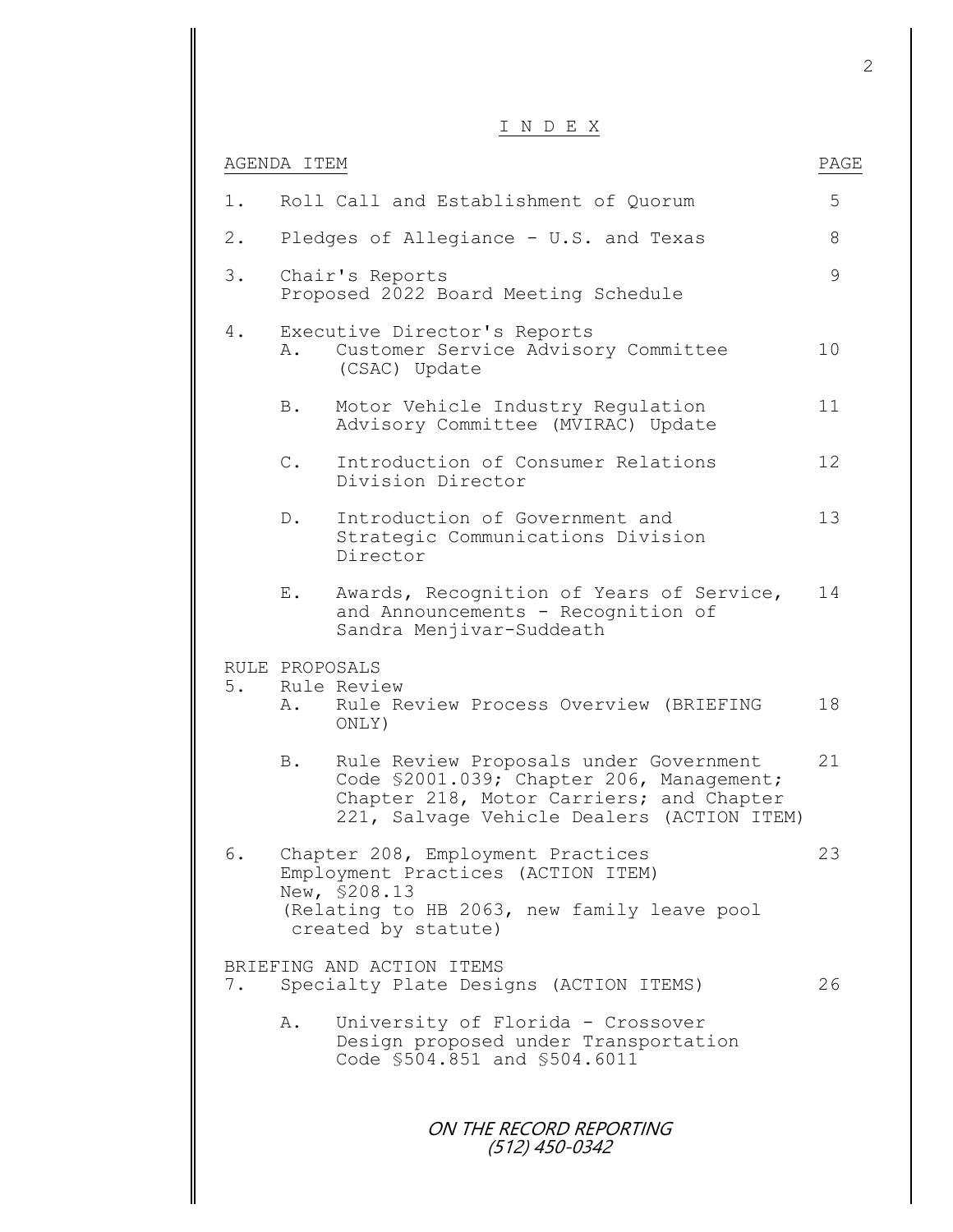|    | B.            | University of Missouri - Redesign<br>proposed under Transportation Code<br>\$504.851                                                                                                                                                                                                                                                                                                                                     |    |
|----|---------------|--------------------------------------------------------------------------------------------------------------------------------------------------------------------------------------------------------------------------------------------------------------------------------------------------------------------------------------------------------------------------------------------------------------------------|----|
|    | $\mathbb C$ . | The University of Texas at El Paso -<br>Crossover Design proposed under<br>Transportation Code \$504.851 and<br>\$504.6011                                                                                                                                                                                                                                                                                               |    |
| 8. | Α.            | Projects and Operations Committee Update<br>Facilities Update                                                                                                                                                                                                                                                                                                                                                            | 29 |
|    | Β.            | Active Agency Projects<br>Statewide webDEALER Adoption (SWA)<br>Phase II<br>- webLIEN<br>- webSALVAGE<br>- Digital License Plates (DLP)<br>- Call Center Upgrade Phase II<br>- Texas International Registration<br>Plan (TxIRP) Upgrade<br>- Registration and Title System (RTS)<br>Batch Cycle<br>- Texas by Texas (TxT)<br>- Motor Carrier Credentialing System<br>(MCCS) Rewrite<br>- Legislative Application Changes | 32 |
|    | $\mathbb C$ . | Operational Plan                                                                                                                                                                                                                                                                                                                                                                                                         | 37 |
|    | $D$ .         | Workforce Update                                                                                                                                                                                                                                                                                                                                                                                                         | 39 |
|    | Ε.            | Ombudsman Activities                                                                                                                                                                                                                                                                                                                                                                                                     | 43 |
|    | $F$ .         | Organizational Structure Update<br>Organizational Structure Update<br>Ι.<br>Overview<br>ii.<br>Compliance and Investigations                                                                                                                                                                                                                                                                                             | 49 |
|    |               | Division Transferred to Enforcement<br>Division                                                                                                                                                                                                                                                                                                                                                                          | 50 |
|    |               | iii. Consolidation of Motor Carrier<br>Division's Credentialing and<br>Commercial Fleet Services Sections<br>into the Motor Carrier Licensing                                                                                                                                                                                                                                                                            | 67 |
|    |               | and Registration Section<br>License Plate Manufacturing<br>iv.<br>Transferred to Vehicle Titles and<br>Registration Division                                                                                                                                                                                                                                                                                             | 68 |
|    |               | 9. Finance and Audit                                                                                                                                                                                                                                                                                                                                                                                                     |    |
|    | Α.            | Internal Audit Division Status Update<br>(BRIEFING ONLY)<br>- Quality Assurance and Improvement                                                                                                                                                                                                                                                                                                                          | 69 |
|    |               | ON THE RECORD REPORTING<br>(512) 450-0342                                                                                                                                                                                                                                                                                                                                                                                |    |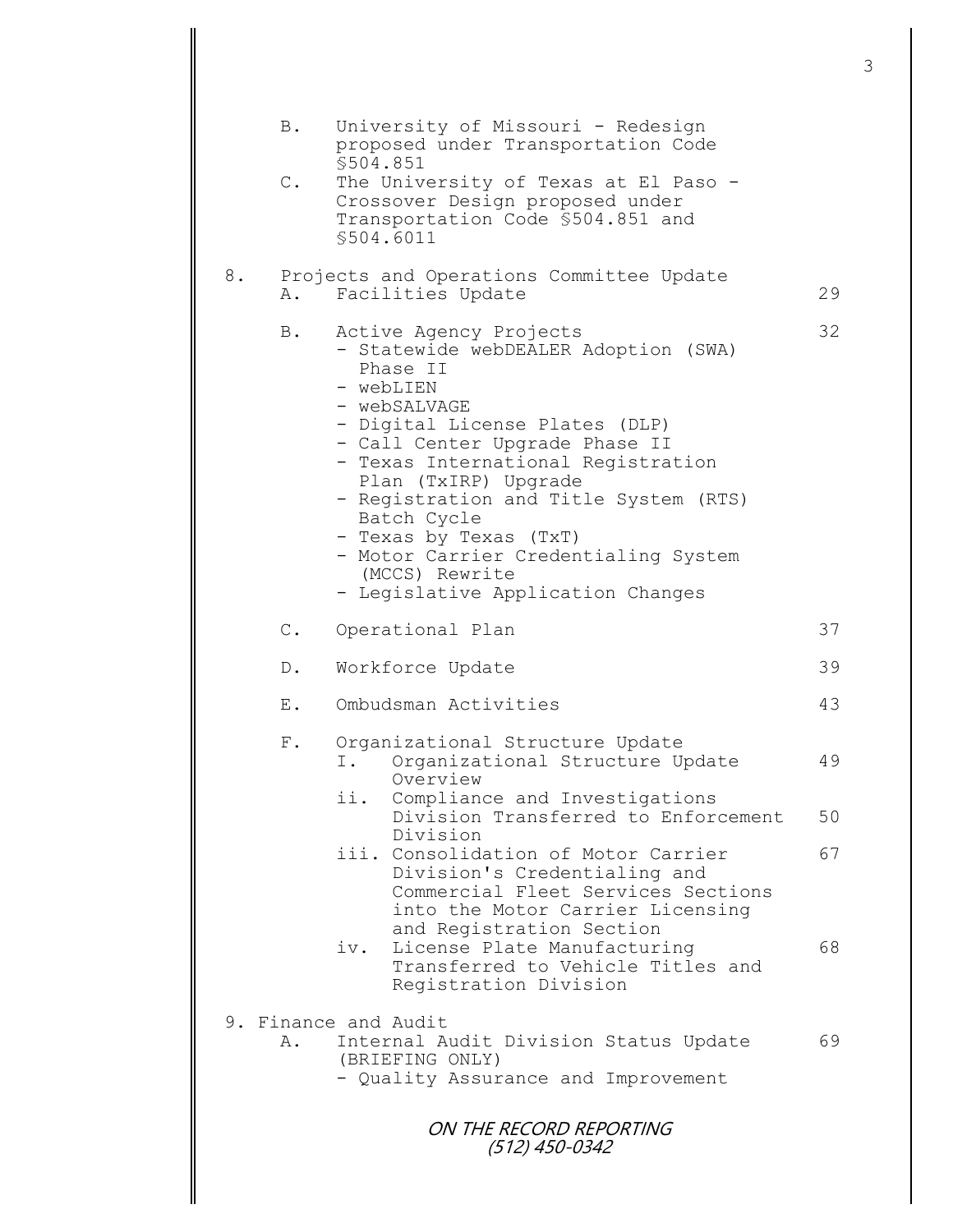## Program Report

|     | B.             | Delegation of Authority to the Executive<br>Director to Approve and Execute the<br>Renewal of the Innovative Technology<br>Deployment (ITD) Commercial Vehicle<br>Information Exchange Window (CVIEW)<br>Services Contract - (ACTION ITEM) | 78   |
|-----|----------------|--------------------------------------------------------------------------------------------------------------------------------------------------------------------------------------------------------------------------------------------|------|
| 10. | ONLY)          | Discussion and Consideration of future<br>amendments to the Board Policy Document<br>"TxDMV Board Governance Policy" (BRIEFING                                                                                                             | 83   |
| 11. |                | Discussion and Consideration of future<br>amendments to the Board Policy Document<br>"Agency Operational Boundaries as Defined<br>by Department Policies of the TxDMV Board"<br>(BRIEFING ONLY)                                            | 99   |
| 12. |                | Discussion and Consideration of future<br>amendments to the Board Policy Document<br>"TxDMV Guidance on Contested Cases Presented<br>to the Board" (BRIEFING ONLY)                                                                         | 103  |
|     |                | 13. Vice-Chair Election (ACTION ITEM)                                                                                                                                                                                                      | 104  |
|     |                | 14. Excuse Absences under Transportation Code<br>$$1001.027(a)(4) - (ACTION ITEM)$                                                                                                                                                         | 110  |
| 15. | CLOSED SESSION | The Board may enter into closed session under<br>one or more of the following provisions of the<br>Texas Open Meetings Act, Government Code<br>Chapter 551:<br>Section 551.071<br>Section 551.074<br>Section 551.076<br>Section 551.089    | 113  |
|     |                | 16. Action Items from Closed Session                                                                                                                                                                                                       | none |
|     |                | 17. Public Comment                                                                                                                                                                                                                         | none |
|     |                | 18. Adjournment                                                                                                                                                                                                                            | 114  |
|     |                |                                                                                                                                                                                                                                            |      |

ON THE RECORD REPORTING (512) 450-0342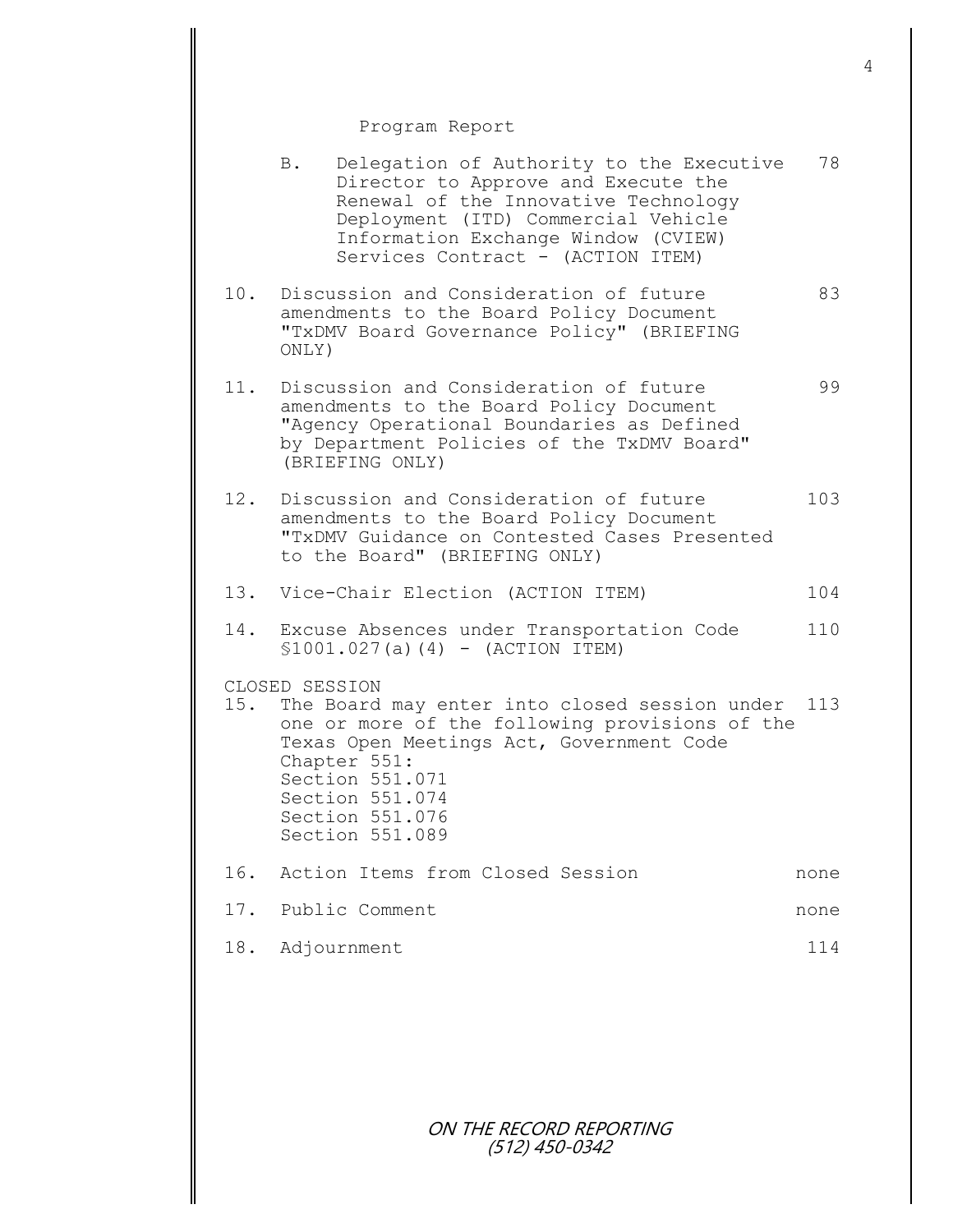|                | 5                                                          |
|----------------|------------------------------------------------------------|
| $\mathbf 1$    | P R O C E E D I N G S                                      |
| $\mathbf{2}$   | (9:04 a.m.)                                                |
| 3              | MR. BACARISSE: Good morning. My name is                    |
| 4              | Charles Bacarisse, and I am pleased to open the Board      |
| 5              | meeting of the Texas Department of Motor Vehicles. It is   |
| 6              | right now 9:04 a.m., and I am now calling the Board        |
| $7\phantom{.}$ | meeting for December 2, 2021 to order.                     |
| $8\,$          | I want to note for the record that the public              |
| $\overline{9}$ | notice of this meeting, containing all items on the        |
| 10             | agenda, was filed with the Office of the Secretary of      |
| 11             | State on November 24, 2021.                                |
| 12             | Before we begin today's meeting, please place              |
| 13             | all of your cell phones and other communication devices in |
| 14             | a silent mode, and please, as a courtesy to others, do not |
| 15             | carry on side conversations or other activities in the     |
| 16             | meeting room. We've got ample space outside for you to do  |
| 17             | that.                                                      |
| 18             | I want to welcome those who are with us for                |
| 19             | today's Board meeting. Face coverings and social           |
| 20             | distancing are not required at this meeting, but each      |
| 21             | individual attending the meeting has the right and         |
| 22             | responsibility to decide for themselves, based on their    |
| 23             | personal circumstances. It's your choice, and you are      |
| 24             | welcome here at this meeting of the DMV.                   |
| 25             | If you wish to address the Board or speak on an            |
|                | ON THE RECORD REPORTING<br>(512) 450-0342                  |

Ш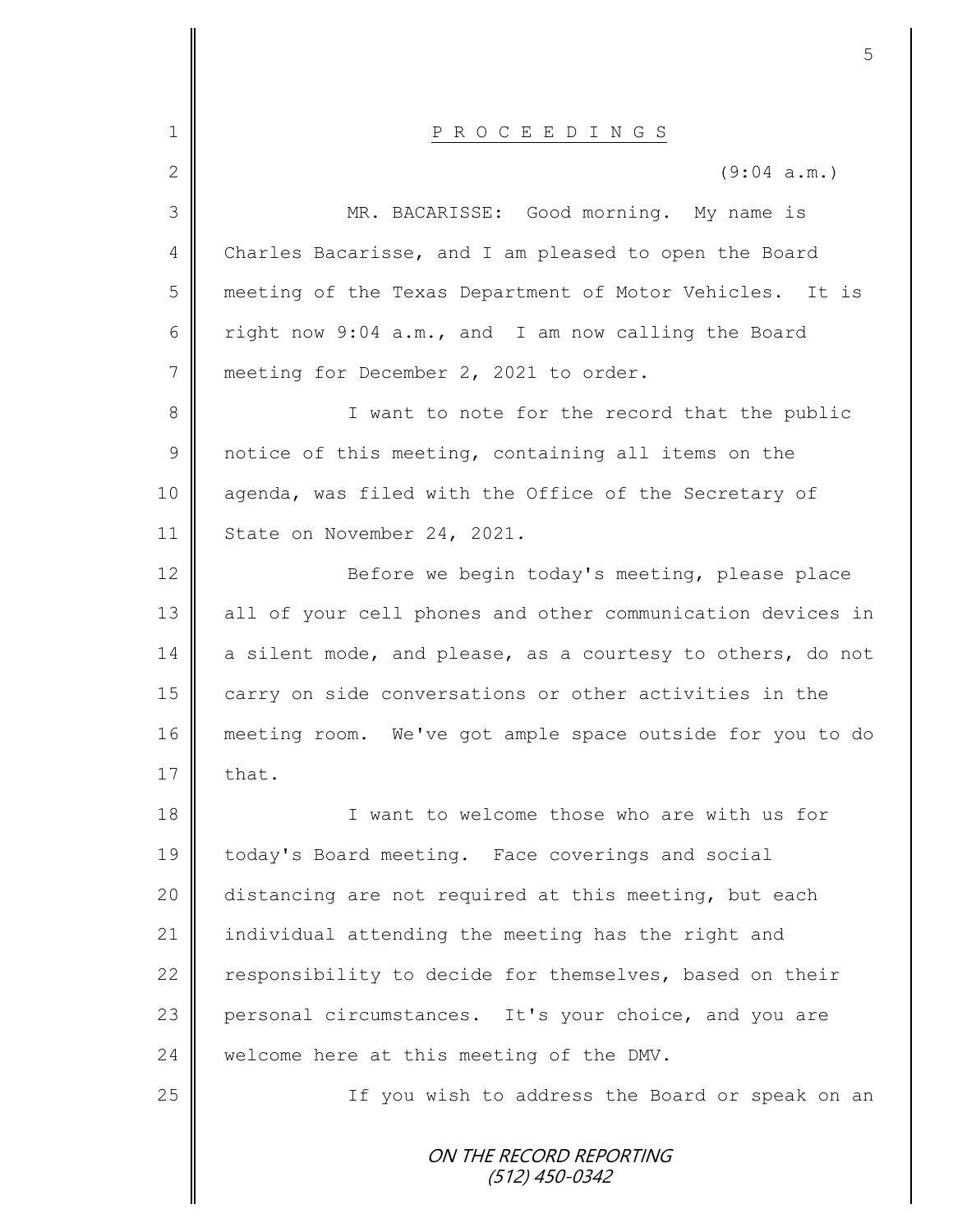1 agenda item during today's meeting, please complete a 2 speaker's sheet at the registration table or send an email 3 to GCO General@TxDMV.gov.

4 || Please identify in your email the specific item 5 you're interested in commenting on, your name and address, 6 and whether you are representing anyone or speaking for 7 vourself. If your comment does not pertain to a specific 8 agenda item, we'll take your comment during the general 9 public comment portion of the meeting.

10 || In accordance with Department administrative 11 | rule, comments to the Board will be limited to three 12 minutes. To assist each speaker, a timer has been 13 provided, and the timer light will be green for the first 14 two minutes, yellow for one minute, and then red when your 15 time is over.

16 Individuals cannot accumulate time from other 17 speakers, and comments should be pertinent to the issues 18 stated on the comment sheet. When addressing the Board, 19 please state your name and affiliation for the record.

20 || And there are a few things that will assist in 21 making the meeting run smoother and assist the court 22  $\parallel$  reporter in getting an accurate record. Number one, 23 certainly, please identify yourselves before speaking, 24 speak clearly, and do not speak over others, and please 25  $\parallel$  ask the Chairman to proceed, and be sure to be recognized

> ON THE RECORD REPORTING (512) 450-0342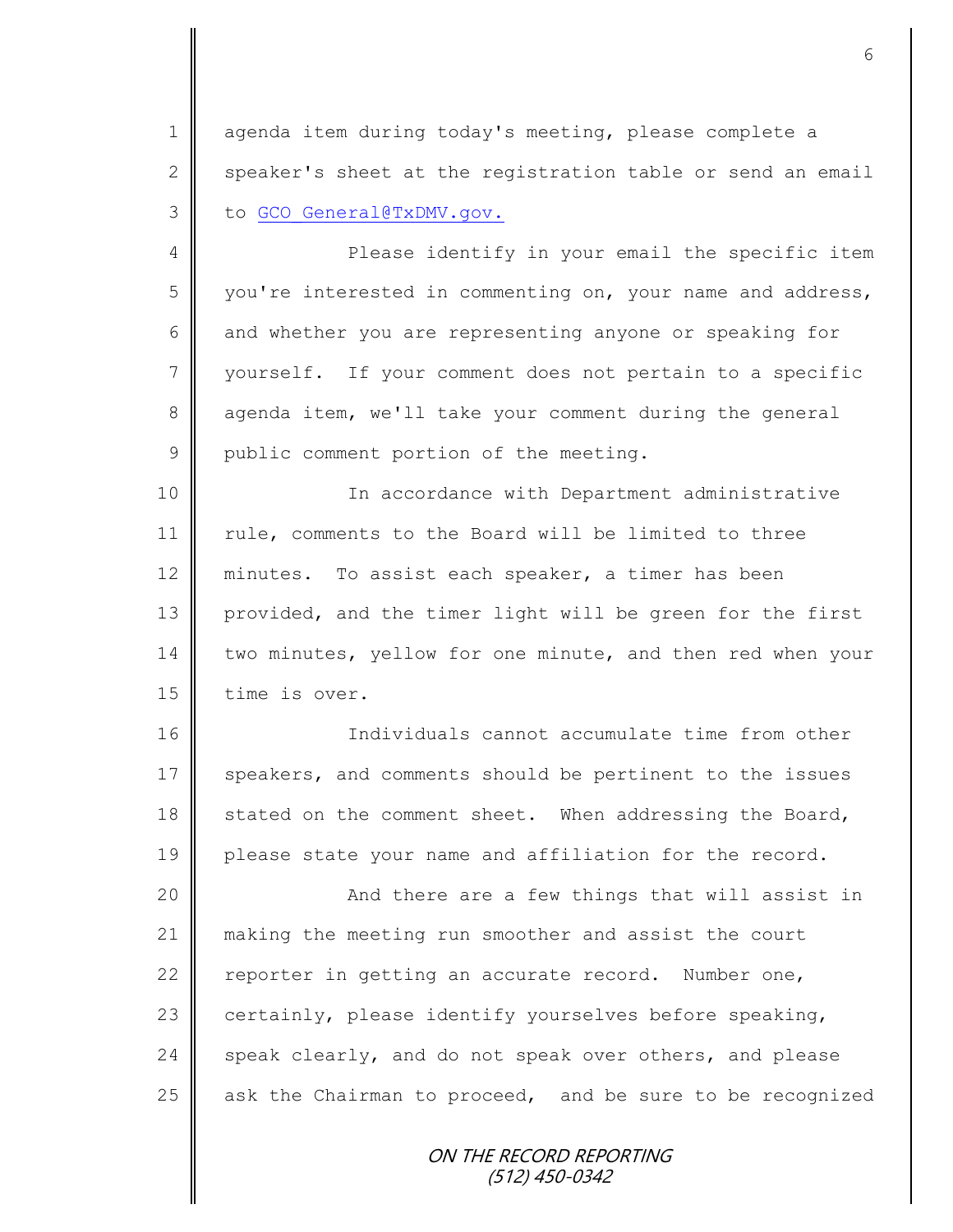ON THE RECORD REPORTING (512) 450-0342 1 | before you begin speaking. I'd like to also thank our  $2 \parallel$  court reporter who is transcribing this meeting. 3 || To make sure that we have an accurate record of 4 this meeting, it's important that Board members and anyone 5 | presenting today identify yourselves before speaking and 6 speak clearly and slowly. 7 Before we begin today, I'd like to remind all 8 presenters and those in attendance of the rules of conduct 9 at our Board meetings. The Department's rule, Section 10 206.22, the Board chair is given authority to supervise 11 and conduct the meetings. This includes the authority to 12 determine when a speaker is being disruptive of the 13 meeting or is otherwise violating the timing or 14 | presentation rules just discussed. 15 **And so now I'd like to have a roll call of the** 16 Board members. Please respond verbally when I call your  $17 \parallel$  name. 18 Board Member Alvarado, are you here? 19 MR. ALVARADO: Here. 20 || MR. BACARISSE: Member Gillman? 21 || MS. GILLMAN: Here. 22 WR. BACARISSE: Member Graham? 23 || MR. GRAHAM: Here. 24 MR. BACARISSE: Member McRae? 25 || MS. McRAE: Here.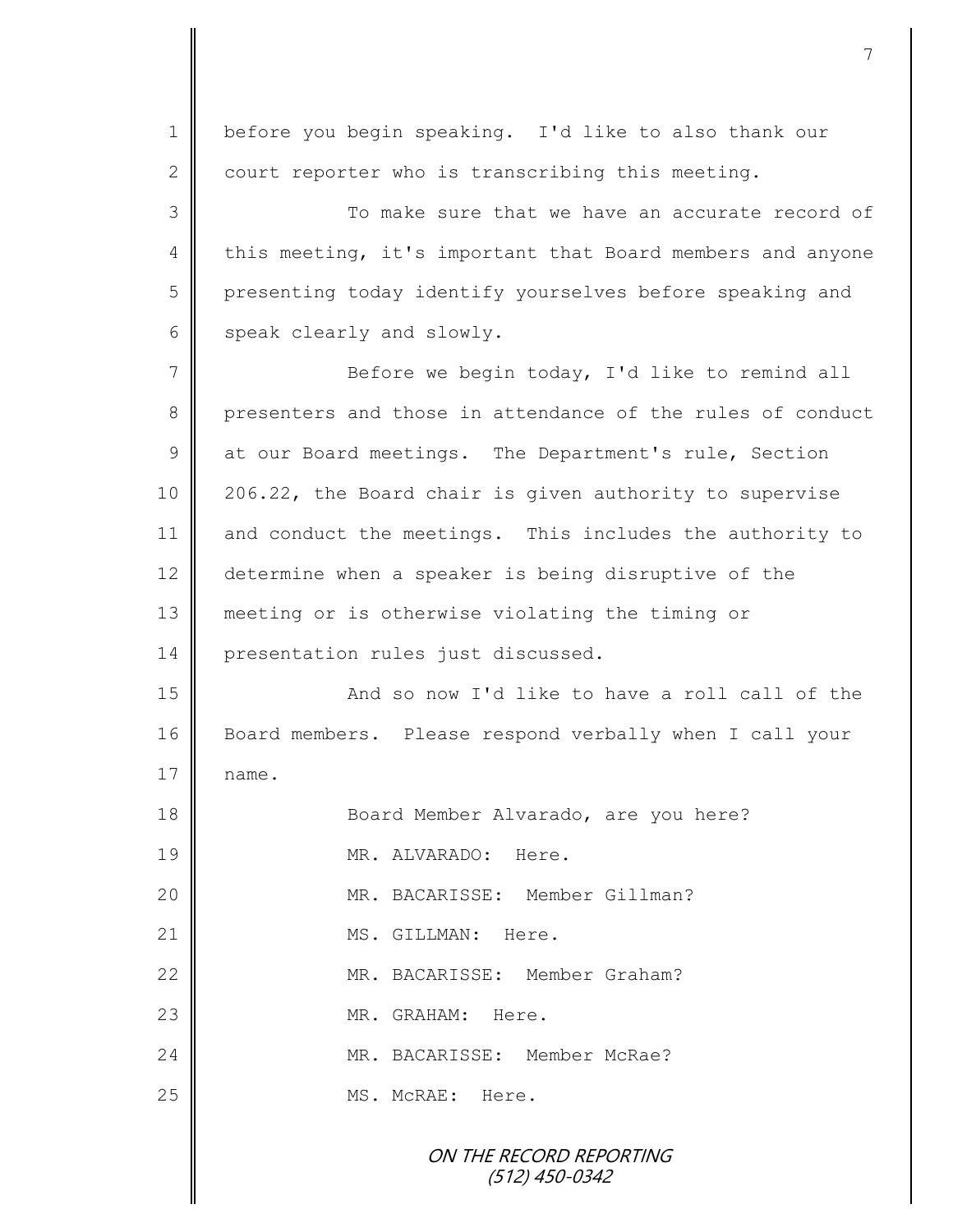ON THE RECORD REPORTING (512) 450-0342 1 MR. BACARISSE: Member Omumu? 2 MS. OMUMU: Present. 3 MR. BACARISSE: Member Ramirez? 4 **I** MR. RAMIREZ: Here. 5 MR. BACARISSE: Member Scott? 6 MR. SCOTT: Here. 7 MR. BACARISSE: And Member Prewitt? 8 || MR. PREWITT: Present. 9 || MR. BACARISSE: Were we glad to hear that, John 10 Prewitt. Welcome back. 11 (Applause.) 12 MR. BACARISSE: And let the record reflect that 13 I, Charles Bacarisse, am here too. So we have a quorum. 14 Item No. 2 is our pledges of allegiance to the 15 U.S. and Texas flags. So let's please all stand and honor 16 | our country, and I'm going to turn it over to Member Omumu 17  $\parallel$  to lead us in the U.S. Pledge. 18  $\parallel$  (The U.S. Pledge of Allegiance was recited.) 19 MR. BACARISSE: Member Graham will lead us in 20 the Texas Flag Pledge. 21 | (The Texas Pledge of Allegiance was recited.) 22 MR. BACARISSE: Thank you, members. Thank you, 23 || Members Omumu and Graham for leading us in the pledges. 24 Thank you. 25 || Before we move to the next agenda item, I'd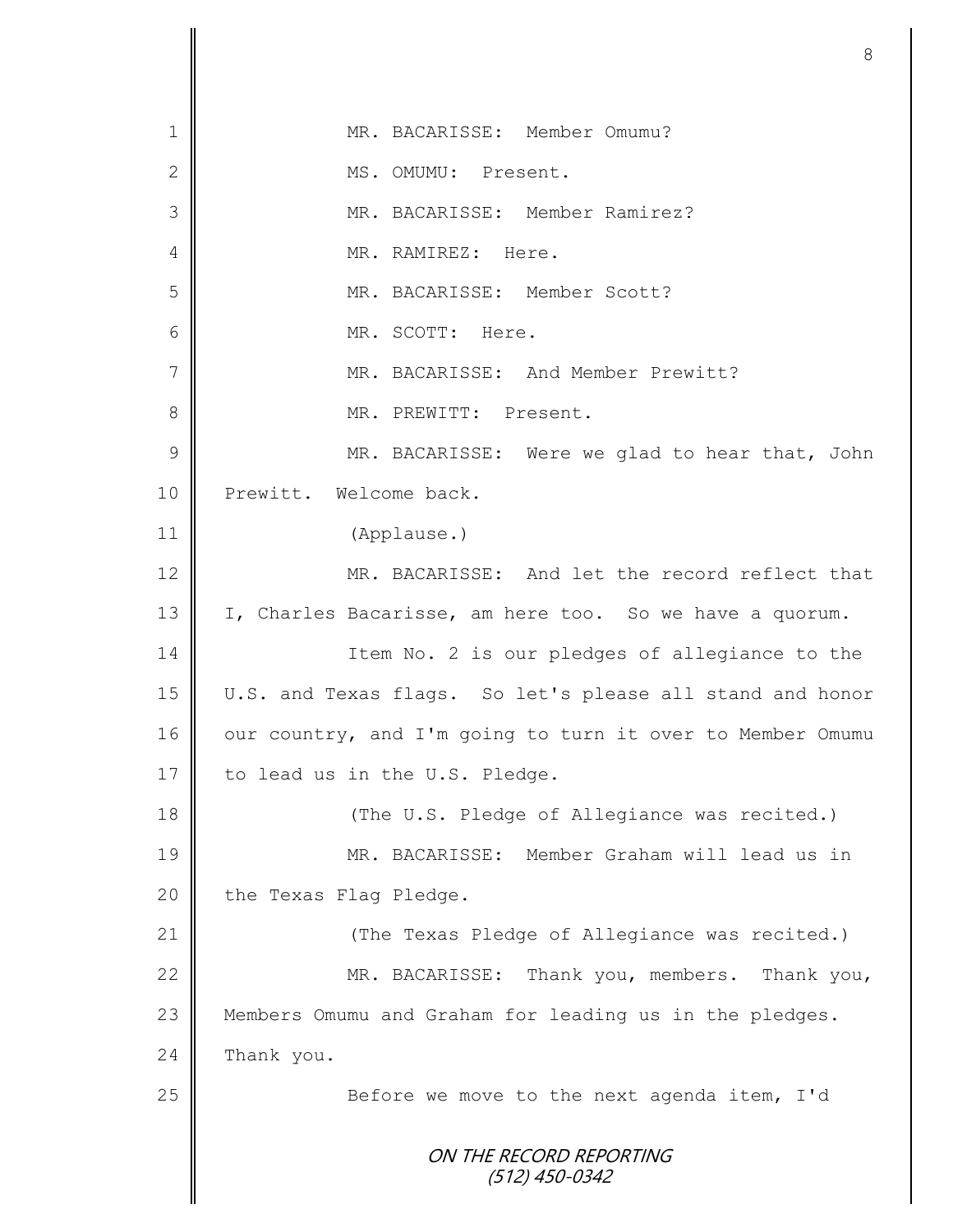ON THE RECORD REPORTING (512) 450-0342 1 | like to note that we have public comment listed as Agenda 2 3 Item 17. However, we'll be taking up public comment prior 4 to us going into closed session, so we don't want to 5 | inconvenience people. 6 We will move on to Item 3, which is the Chair's 7 reports, and we're going to cover the proposed 2022 Board 8 meeting schedule, which may be found in your Board books  $9 \parallel$  on page 6. 10 || These dates are tentative, but we wanted to put 11 | this out there and making this available for your planning 12 | purposes. We typically have met the first Thursday of 13 every month, and you'll see reflected in the draft 14 Schedule that we're moving that to the second Thursday of  $15$  the month, and 9:00 a.m. 16 || And so if there is a change to that, we'll 17 notify everyone, but I have made a -- I have prevailed on 18 you all, as I have a monthly first Thursday of the month 19 commitment that I'd like to try to keep. So we moved it 20  $\parallel$  to the second week, with your permission. 21 Thank you. 22 MS. BREWSTER: And 9:00. 23 || MR. BACARISSE: And yeah. And we moved it to 24  $\parallel$  9:00 so that it might be a little more convenient to 25  $\parallel$  battle the Austin traffic in order to -- yeah. Do you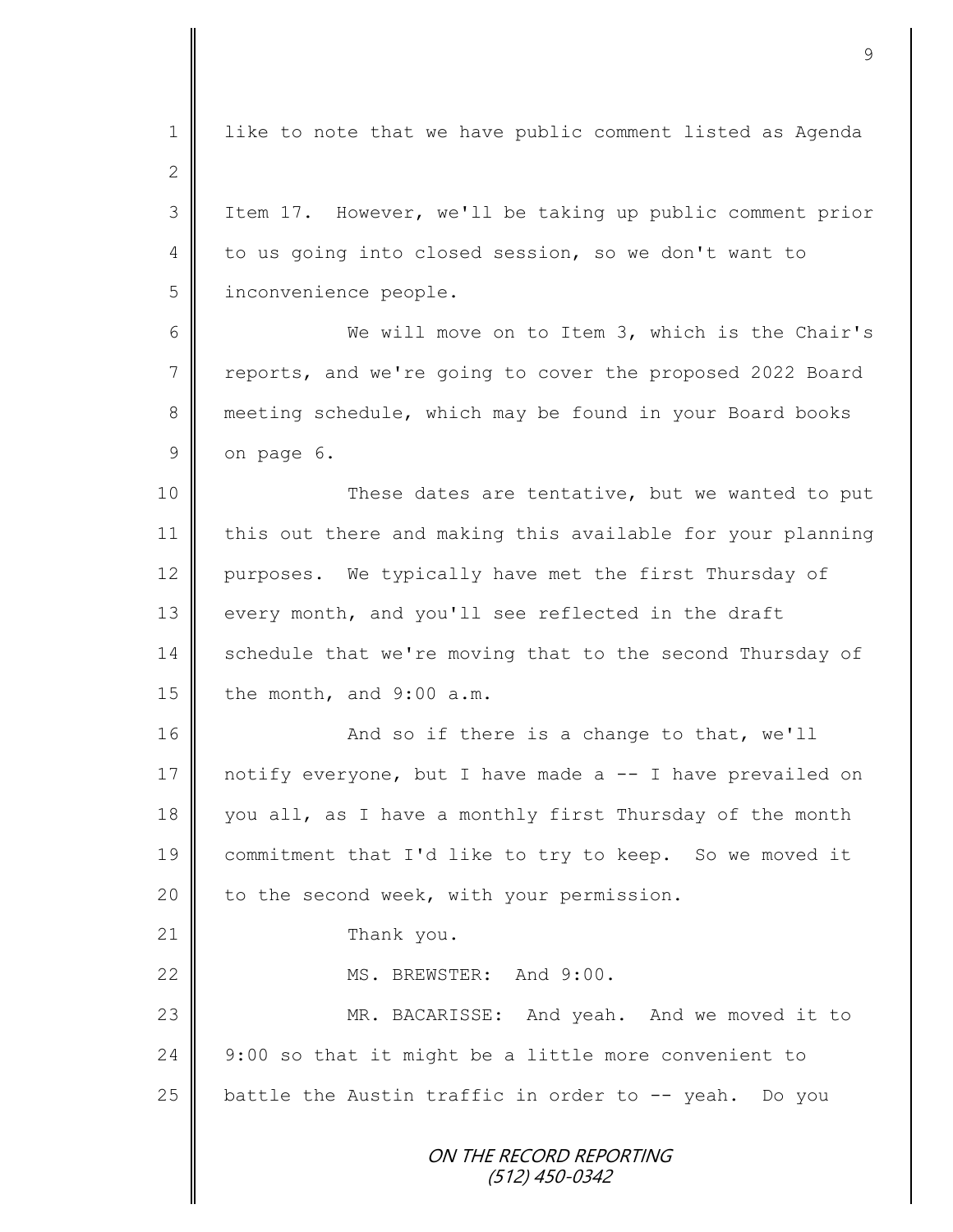| $\mathbf 1$ | like -- Member Gillman approves. Good. All right. Thank    |
|-------------|------------------------------------------------------------|
| 2           | you.                                                       |
| 3           | I will now turn it over to our Executive                   |
| 4           | Director, Whitney Brewster, for Agenda Item 4 with you.    |
| 5           | MS. BREWSTER: Thank you, Mr. Chairman,                     |
| 6           | members. Whitney Brewster, Executive Director. Thank       |
| 7           | This briefing will be relatively short. I know we<br>you.  |
| 8           | have a meaty agenda to get to, but I wanted to inform the  |
| $\mathsf 9$ | Board that the third meeting of the Customer Service       |
| 10          | Advisory Committee occurred on November 17, and 13 members |
| 11          | attended that meeting.                                     |
| 12          | We call this CSAC for short. CSAC covered some             |
| 13          | pretty significant topics, including how to maintain the   |
| 14          | network of limited service deputies that provide actually  |
| 15          | millions of registration renewal transactions in the       |
| 16          | state.                                                     |
| 17          | The Committee focused on best practices and                |
| 18          | ways to reduce overall operational costs as a means of     |
| 19          | maintaining those relationships. The Customer Service      |
| 20          | Advisory Committee is scheduled to have a fourth meeting   |
| 21          | on December 13 at 9:00 a.m., and they will be taking up    |
| 22          | the limited service deputy once again.                     |
| 23          | If there aren't any questions about that, I'll             |
| 24          | move on to Item $4(b)$ .                                   |
| 25          | MR. BACARISSE: Members, any questions?                     |
|             | ON THE RECORD REPORTING<br>$(512)$ 450-0342                |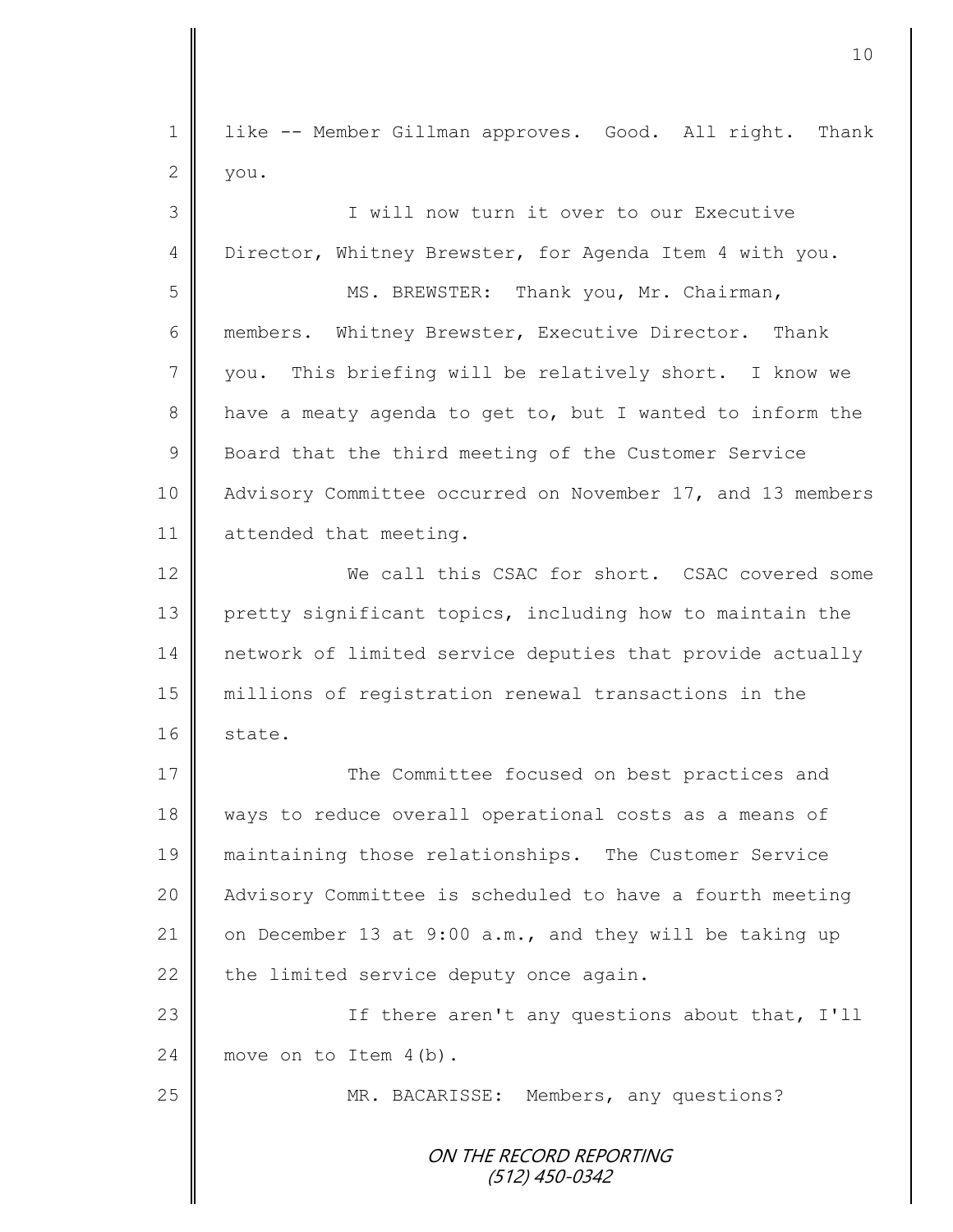ON THE RECORD REPORTING 1 || (No response.) 2 MS. BREWSTER: No? Thank you. 3 MR. BACARISSE: Okay. 4 || MS. BREWSTER: Moving on to Item No. 4.B., for 5 this item, I'd like to make sure to update the Board about 6 the Motor Vehicle Industry Regulation Advisory Committee. 7 The second meeting of that committee met. We called it 8 || MVIRAC. They met prior to this last time on September 14. 9 || The Motor Vehicle Industry Regulation Advisory 10 Committee is scheduled to have its third meeting on 11 December 16 at 9:00 a.m., and that's to review the rules 12 regarding the maximum tag limits, as directed by the Board 13 at our last full Board meeting. 14 The Committee will also focus on implementation 15 efforts around House Bill 3927, and they will also take up 16 | issues around pre-licensing reviews of motor vehicle 17 dealers and to evaluate some possible recommendations that 18 may be coming to the Board at a later date. 19 | Again the rules -- the public comment period 20 | for the rules will close on December 13. The meeting will 21 | occur almost immediately following, December 16, so that 22  $\parallel$  we can have a recommended proposal for the Board in the 23 February Board meeting. 24 | And with that, are there any questions or 25 comments on Item 4.b.?

11

(512) 450-0342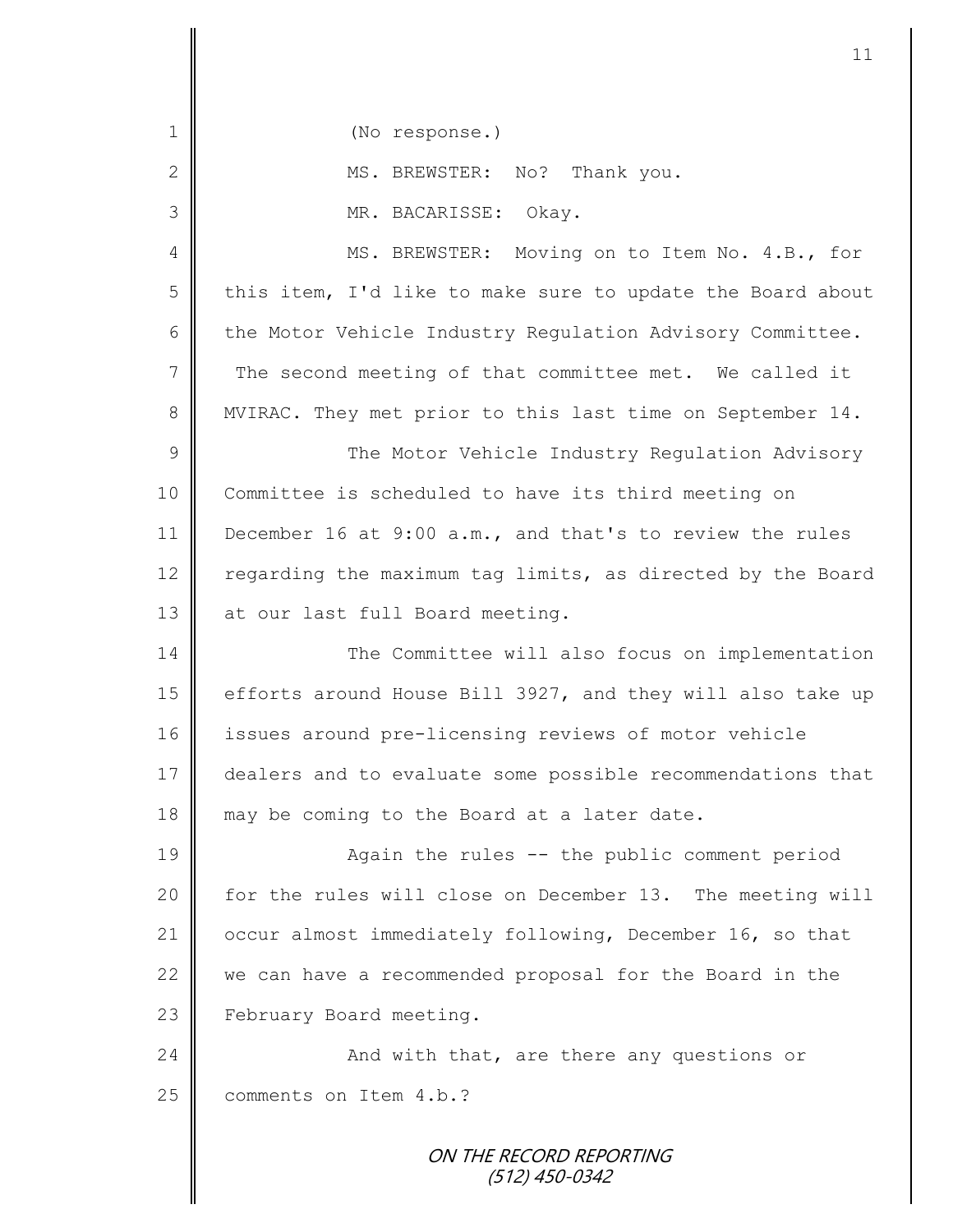| 1              | MR. BACARISSE: Members, anything?                         |
|----------------|-----------------------------------------------------------|
| $\mathbf{2}$   | (No response.)                                            |
| 3              | No?<br>MS. BREWSTER:                                      |
| 4              | MR. BACARISSE: Thank you. Please continue.                |
| 5              | MS. BREWSTER: All right. Thank you.                       |
| 6              | Moving to Item 4.C., I wanted to introduce you            |
| $7\phantom{.}$ | to one of our newest team members, our new Consumer       |
| 8              | Relations Division Director, Amanda Collins, and you can  |
| $\mathsf 9$    | learn a little more about her on page 8 of your Board     |
| 10             | books.                                                    |
| 11             | Amanda's first day was November 8 with the                |
| 12             | Department, and she is responsible for the operations of  |
| 13             | the agency's Customer Contact Center. So all of the calls |
| 14             | that come into the main line, all of the correspondence   |
| 15             | that's coming into the Department.                        |
| 16             | Before joining the TxDMV team, Amanda served as           |
| 17             | the associate director of strategic initiative and        |
| 18             | performance improvement with the Texas Alcohol Beverage   |
| 19             | Commission. She oversaw initiatives related to TABC       |
| 20             | rules and policy situations, and helped facilitate        |
| 21             | stakeholder meetings.                                     |
| 22             | She began her state service in 2009 as a TABC             |
| 23             | auditor, and she was stationed at the Houston regional    |
| 24             | office of the Compliance Division. She was promoted       |
| 25             | multiple times, and she is known for her exceptional      |
|                | ON THE RECORD REPORTING<br>$(512)$ 450-0342               |

 $\overline{\mathbf{I}}$ ∥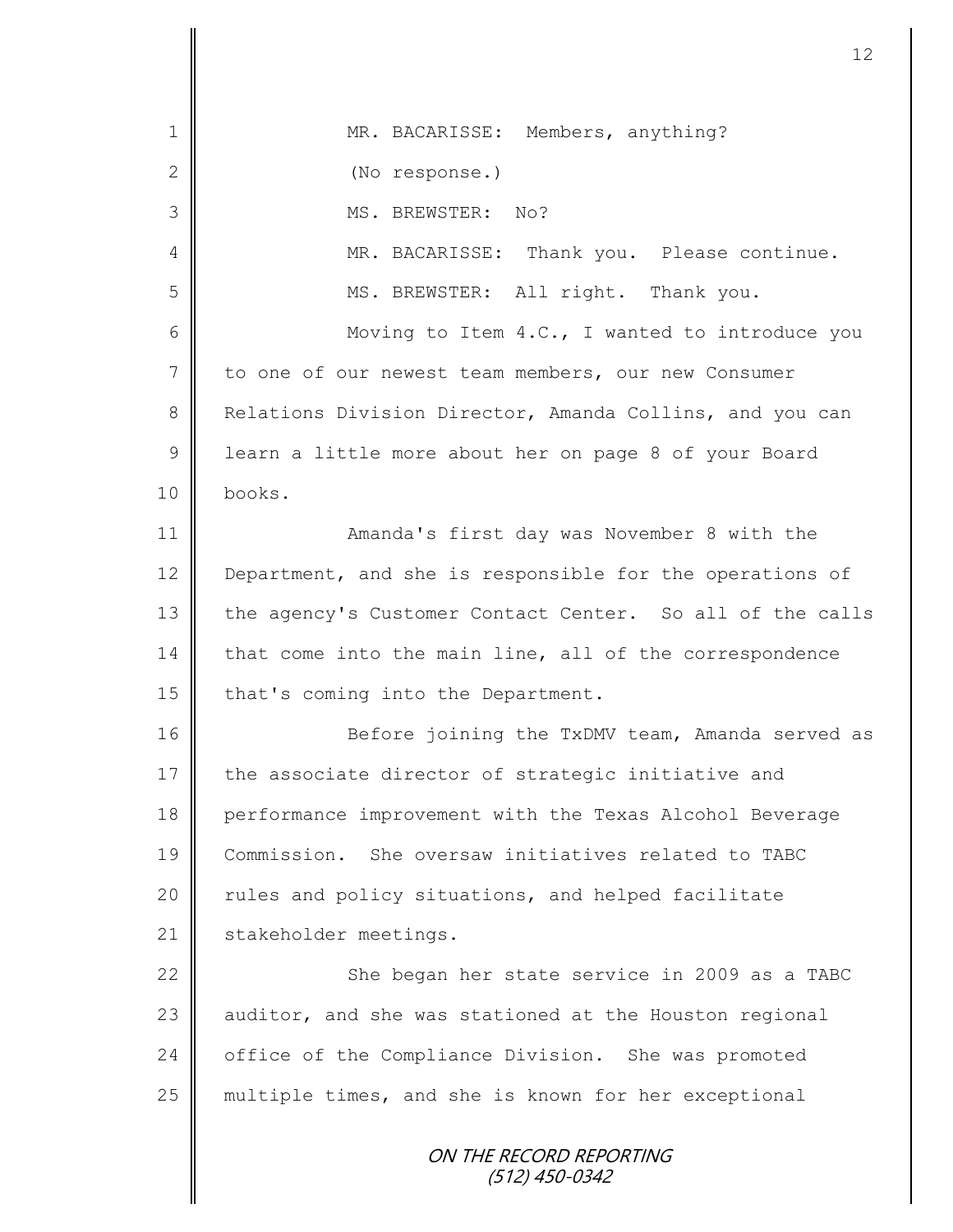1 customer service.

| $\mathbf{2}$   | She attended Prairie View A&M, where she played            |
|----------------|------------------------------------------------------------|
| 3              | Division 1 soccer and received a bachelor's degree in      |
| 4              | marketing. She is a graduate of the Governor's Senior      |
| 5              | Management Development Course and is a certified fraud     |
| 6              | examiner.                                                  |
| $\overline{7}$ | So we're excited that Amanda has joined our                |
| $8\,$          | team, and so please join me in giving her a warm welcome   |
| $\mathcal{G}$  | to the TxDMV.                                              |
| 10             | (Applause.)                                                |
| 11             | MR. BACARISSE: Welcome aboard, Ms. Collins.                |
| 12             | Glad you're here.                                          |
| 13             | MS. BREWSTER: All right. Thank you.                        |
| 14             | MR. BACARISSE: You've got another one?                     |
| 15             | MS. BREWSTER: Thank you, Mr. Chairman.                     |
| 16             | Going on to Item No. 4.D., the introduction of             |
| 17             | our Government and Strategic Communications Division       |
| 18             | Director can be found on page 9 of your Board books.       |
| 19             | We have selected Keith Yawn as our new                     |
| 20             | Government and Strategic Communications Division Director. |
| 21             | His first day will be December 13, and we're super         |
| 22             | excited for him to join our team. He has served the        |
| 23             | people of Texas for 20 years, currently holding the        |
| 24             | position of Director of Strategic Initiatives at the       |
| 25             | Employee Retirement System of Texas, where he leads the    |
|                | <i>ON THE RECORD REPORTING</i><br>(512) 450-0342           |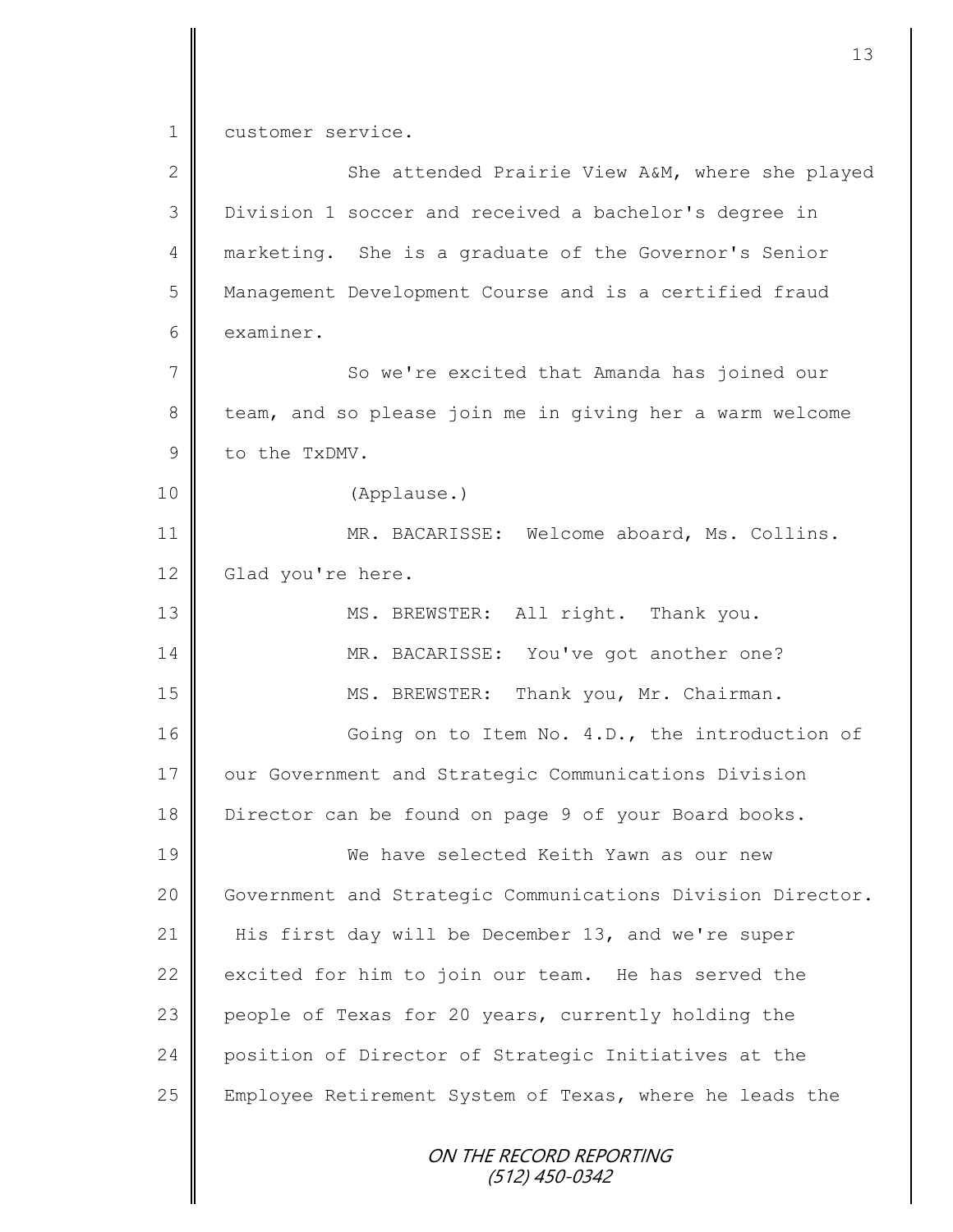ON THE RECORD REPORTING (512) 450-0342 1 enterprise projects and advises agency leadership on 2 financial, operational and organizational strategy. 3 But prior to joining ERS, he served as the 4 director of the Committee on Appropriations for the Texas 5 H House of Representatives. Keith has also held senior and 6 executive level positions with the Texas Legislative 7 Budget Board, the Texas Facilities Commission, and the 8 Comptroller of Public Accounts. 9 He holds a master's degree of business 10 || administration and a bachelor of business administration 11 degrees, both from Baylor, as well as a master of public 12 affairs degree from the Lyndon B. Johnson School of Public 13 Affairs at UT. 14 He's a native Texan, and he spends a lot of 15 times on the running trails and back roads of central 16 Texas, where he has successfully trained for over 10 17 marathons. So he's a go-getter. Ten marathons, that's 18 | really impressive. 19 || Please join me in welcoming Keith to our team. 20 (Applause.) 21 MR. BACARISSE: Yeah. You've got a Sic-em Bear 22 up here. That's pretty good. Welcome, Mr. Yawn, and that 23 || marathon training is going to come in real handy. So  $24$  we're glad you're with us. Thank you. 25 | MS. BREWSTER: All right. Moving on to Item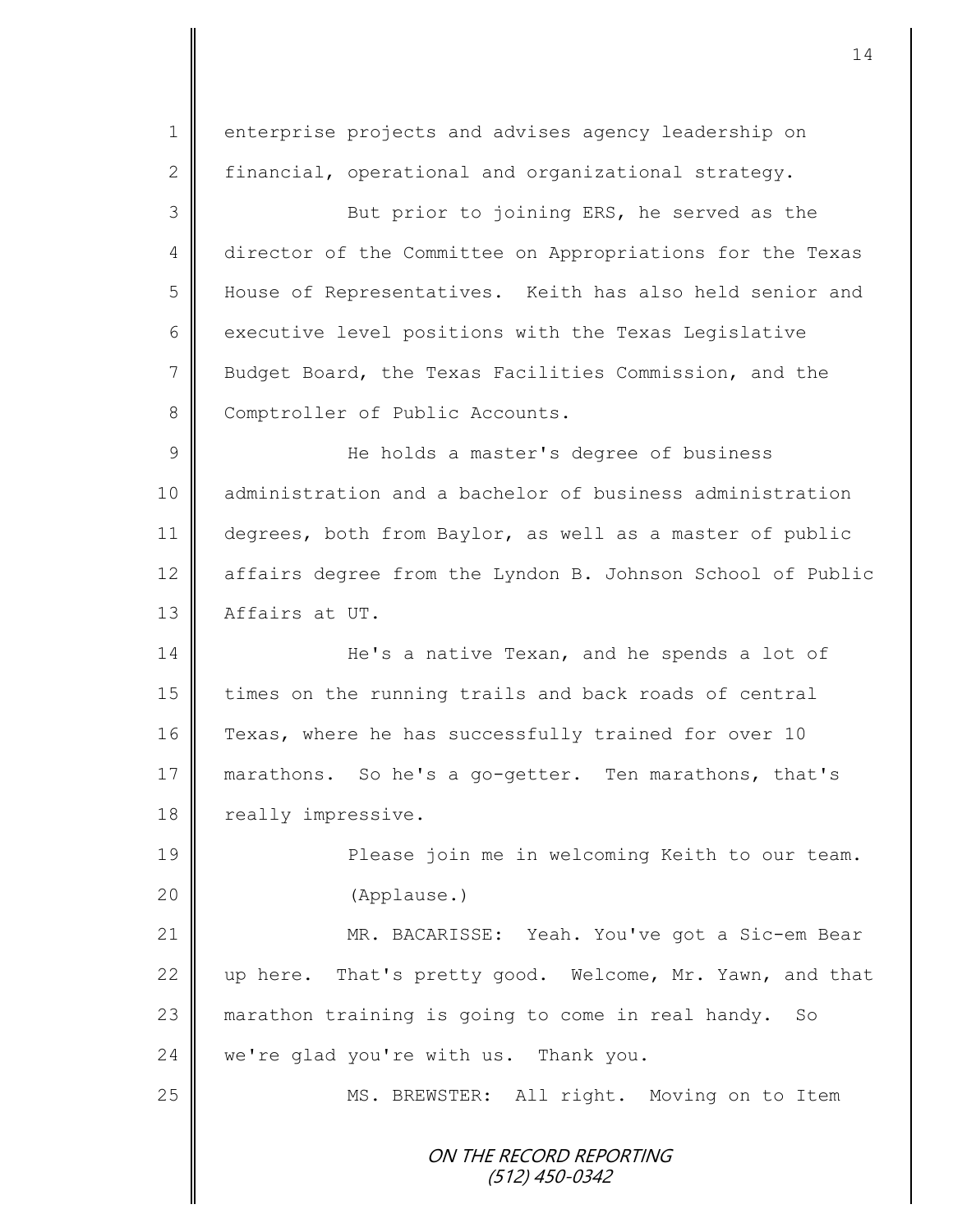ON THE RECORD REPORTING (512) 450-0342 1 | 4.E., these materials can be found on page 10 of your 2 Board book. At this time, we'd like to recognize our 3 employees who have reached a major state service 4 milestone. 5 || We celebrate these employees to show our 6 | appreciation. And Matthew Levitt with our Human Resources 7 Division will read the service announcements. 8 MR. BACARISSE: Welcome, Matthew. 9 || MR. LEVITT: Good morning, Chairman, members. 10 My name is Matthew Levitt. I'm the director of the Human 11 Resources Division. I'd like to acknowledge the following 12 employees who have reached a State service milestone. 13 || All of them were unable to join us this 14 | morning. For 20 years of state service, Darrell Adams in 15 the Enforcement Division. For 25 years of service, Angela 16 | Masloff in the Information Technology Services Division 17 and Michelle Lingo in the Motor Vehicle Division. 18 For 30 years of service, Bradley Beaty in the 19 Vehicle Titles and Registration Division. And for 35 20 years of State service, Charles C. Bennett in the 21 | Enforcement Division. 22  $\parallel$  and finally, we'd like to recognize the 23 | following employees who've recently retired from the 24 Department and thank them for their years of service: 25 | Darrell Adams in the Enforcement Division; Mary Eschenburg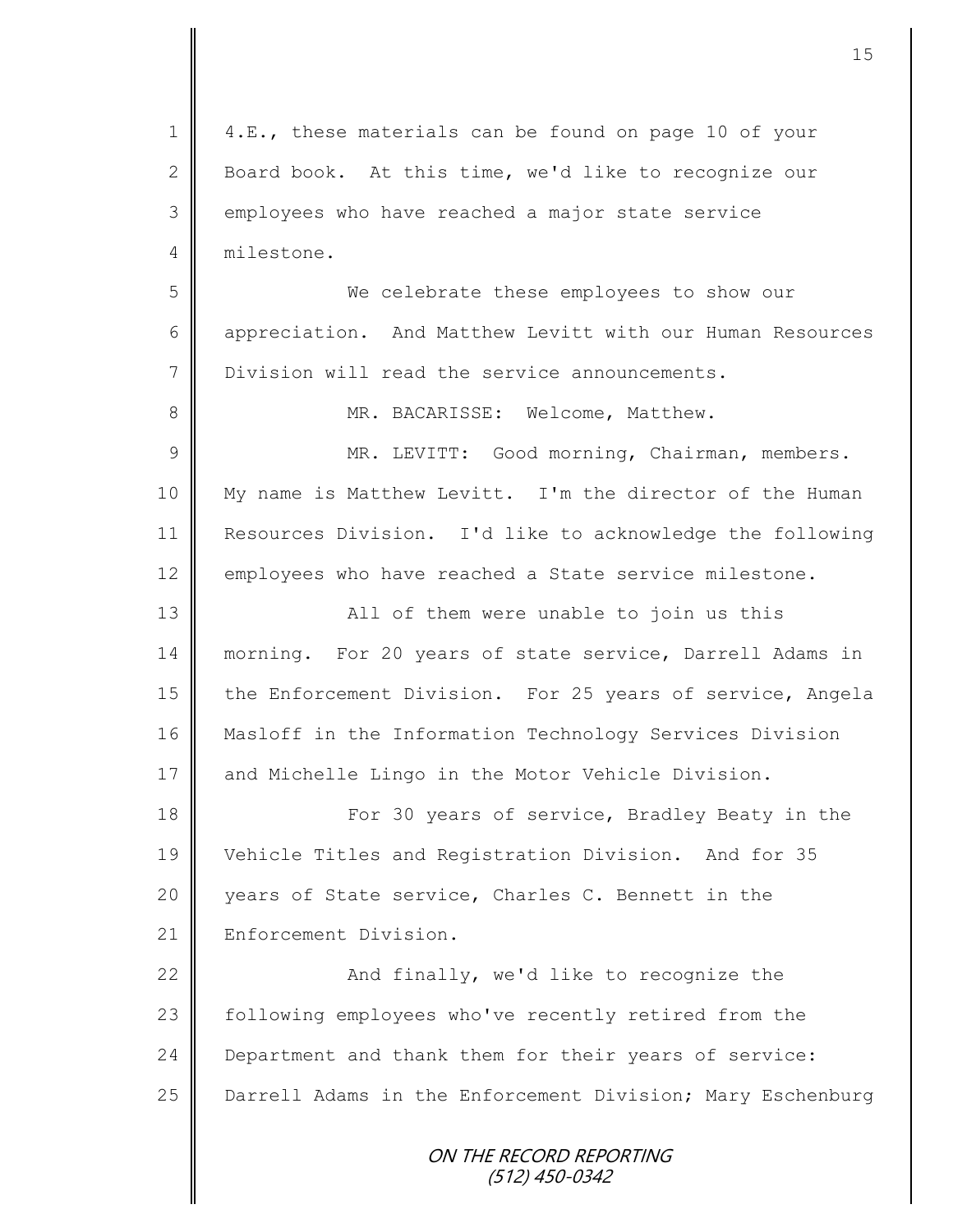ON THE RECORD REPORTING (512) 450-0342 1 || in the Information Technology Services Division; and 2 | Lydia Sahley in the Motor Carrier Division. 3 || Thank you, Chairman. 4 MR. BACARISSE: Thank you, thank you. I thank 5 || you Mr. Levitt. Appreciate that. I want to actually ask 6 Member Graham if you want to say a few words about one of  $7 \parallel$  our senior staff members who has moved on in her career, 8 and some words of thanks and praise. 9 MR. GRAHAM: Yeah. For sure. She's not here, 10 unfortunately. Well, she's moved on quickly. She -- 11 Sandra was -- you know, I really unfortunately kind of 12 felt like it inevitable. She was just a top-tier 13 | individual, in my opinion, in your profession. 14 | And you know, unfortunately, folks like that 15 can keep climbing the ladder, and I know she'll do great 16 at her new position, but her -- there's no question that 17 the work that she did in Audit will have a lasting impact 18 on the DMV and made the DMV a better organization. 19 || And it was just really an honor and privilege 20 || to have the opportunity to work with her for a couple of 21 years, and she made me a better Board member. So you 22 know, we'll miss her, and the DMV will miss her, but we 23  $\parallel$  wish her the best, and we will march on to our orders 24  $\parallel$  and  $\parallel$  -25 MR. BACARISSE: Great.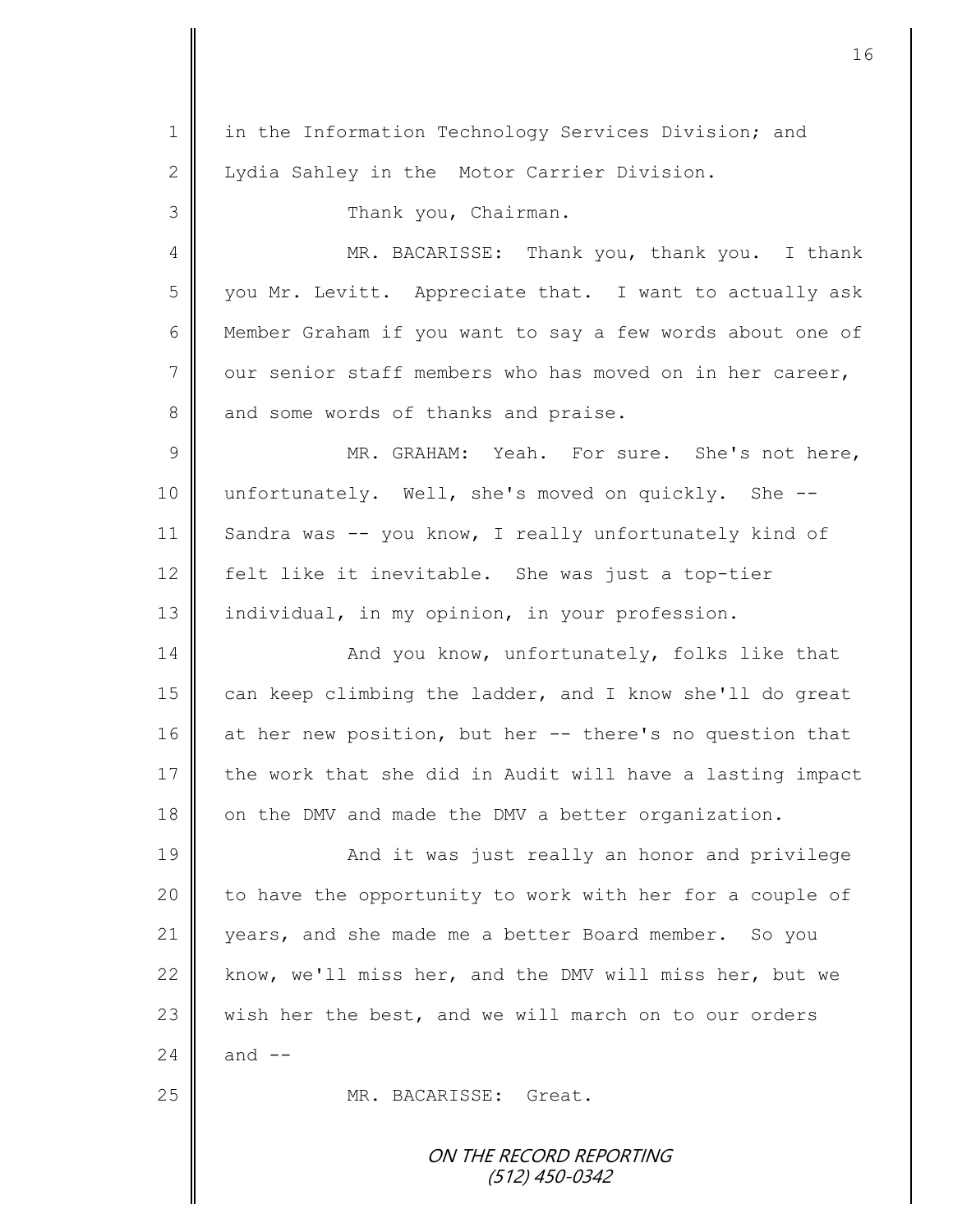| $\mathbf 1$     | MR. GRAHAM: -- carry her work on.                          |
|-----------------|------------------------------------------------------------|
| $\mathbf{2}$    | MR. BACARISSE: Absolutely. Ms. Menjivar-                   |
| 3               | Suddeath has left us for the private sector. Public        |
| 4               | service is a calling, and sometimes we're called in it,    |
| 5               | and sometimes we're called out of it, but hopefully in the |
| 6               | future, she might be called back to it.                    |
| $7\phantom{.0}$ | So you never know. Thanks, Brett, for your                 |
| $8\,$           | great words. Anything else, members, for the Chair?        |
| $\mathcal{G}$   | (No response.)                                             |
| 10              | MR. BACARISSE: Before we move on to the next               |
| 11              | agenda item, I just want to add in some other important    |
| 12              | points. I'd like to just provide a few comments regarding  |
| 13              | our decorum of the meeting. It's always good to remind     |
| 14              | everybody of this.                                         |
| 15              | It's important to wait to be recognized by the             |
| 16              | Chair before obtaining the floor to speak, and you may     |
| 17              | raise your hand or say, you know, Mr. Chairman, and then   |
| 18              | I'll recognize you by name. Please be courteous and wait   |
| 19              | until the prior speaker is finished before asking for the  |
| 20              | floor.                                                     |
| 21              | Also, I may alternate giving the floor to                  |
| 22              | members with differing views, opposing and supporting a    |
| 23              | particular issue that we may be discussing. Remember to    |
| 24              | always address me as the Chair and not the other Board     |
| 25              | members during a discussion.                               |
|                 | ON THE RECORD REPORTING<br>(512) 450-0342                  |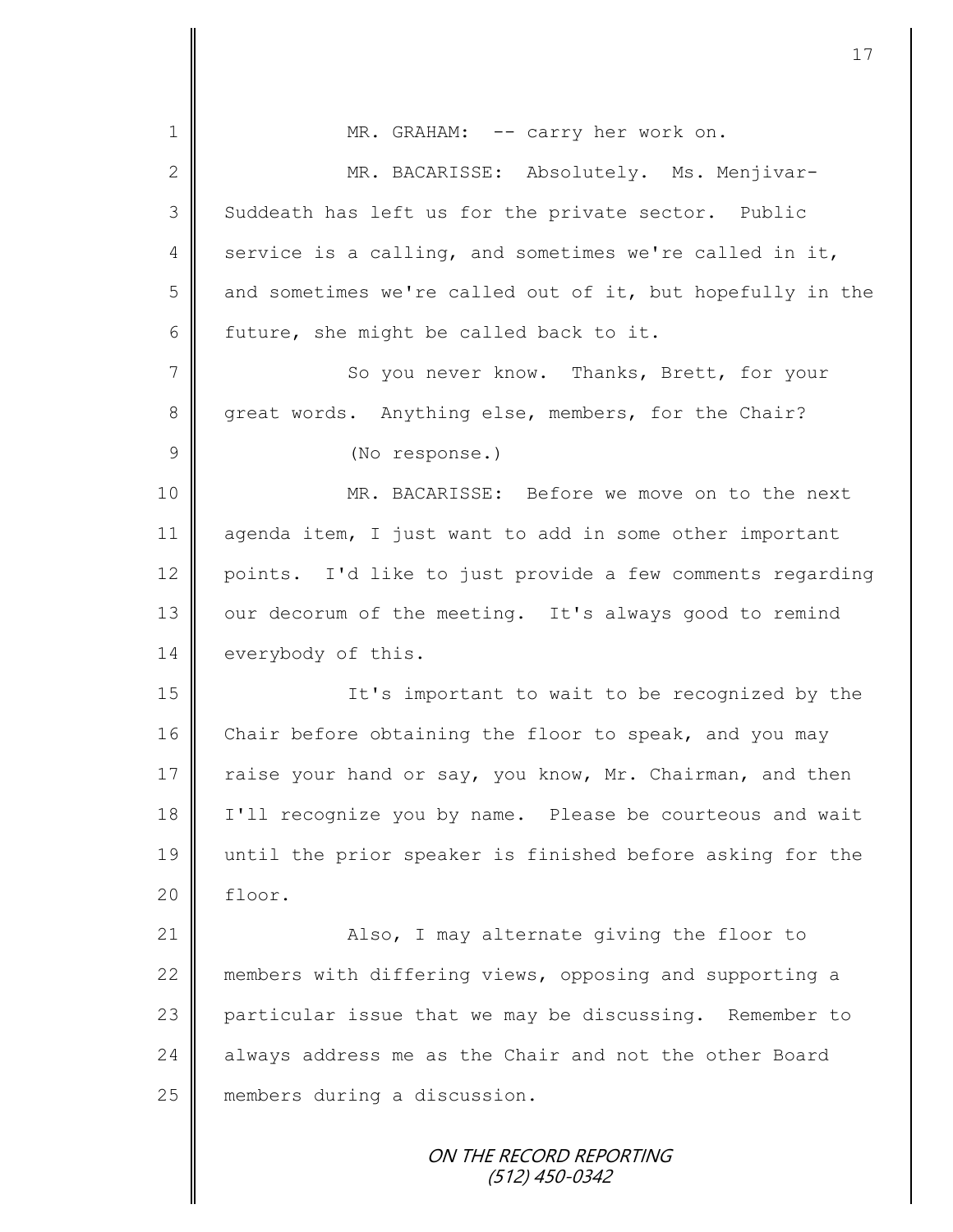1 || And members and the Chairman may ask to confer 2 with General Counsel or take a recess at any time. So I'd 3 || just like to lay that out there and a reminder of all of 4 us, because we're all passionate about our work here, and 5 that's good; that's good. Next, I'd like to move on to 6 Agenda Item 5.A., and I'll turn it over to Tracey Beaver, 7 | our General Counsel, to give an overview of the rulemaking 8 process. 9 || MS. BEAVER: Thank you, Chairman. Good 10 | morning, members, Executive Director Brewster. Tracey 11 | Beaver, General Counsel. This agenda item is rule review, 12 and it is also going to be an action item for your 13 **Consideration.** 14 **Rule review process is a little different than** 15 a substantive rule proposal that you may have seen in the 16 past at these Board meetings. I wanted to give a little 17 | overview of what rule review is and the process that we 18  $\parallel$  take in doing rule review at the agency. 19 Under Government Code Section 2001.039, each 20 || agency in Texas is required to review the rules that they 21 currently have adopted, rules that are on the books, to 22  $\parallel$  see if the need for the rule continues to exist. So part 23 | of this rule review proposal is asking the Board to 24 | authorize the Department to begin reviewing those chapters 25  $\parallel$  that are subject to this rule review proposal.

ON THE RECORD REPORTING (512) 450-0342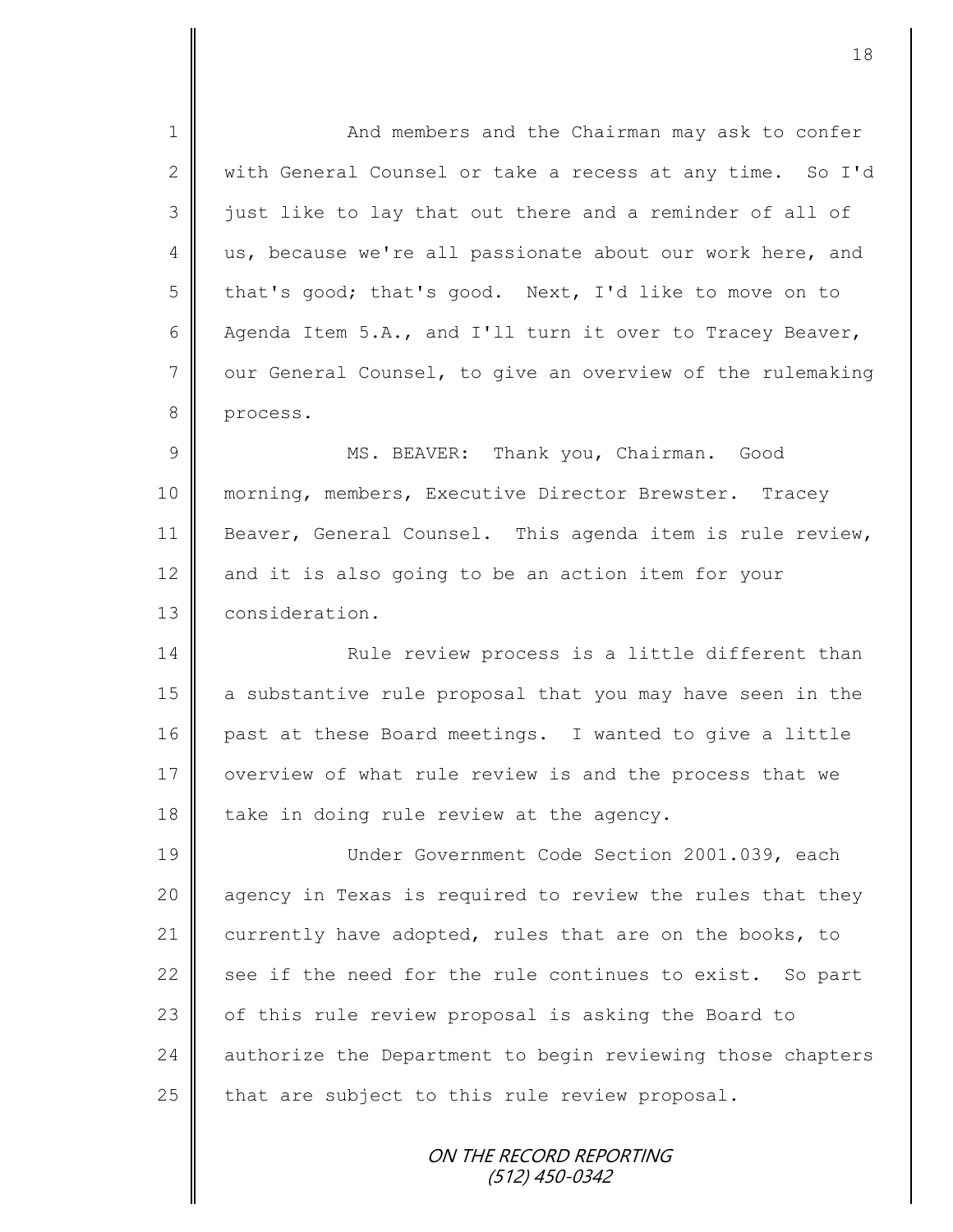1 These are Agenda Items 5.A. and 5.B., and they 2 begin in your Board book on page 12. Rule review is a 3 || procedure in which the Department reviews each section in 4 these chapters to ensure that the reason for their initial 5 adoption continues to exist, to make sure that we don't 6 have rules on the books that are no longer needed, and  $7$  then also these sections are going to be reviewed by the 8 Requiatory Compliance Division of the Governor's Office. 9 || Their review of these rule chapters is to make 10 sure that there aren't any anti-competitive aspects to 11 | these sections and these rule chapters. This is a newer 12 process, and so several of these rules in these chapters 13 were adopted prior to the Regulatory Compliance Division 14 review. 15 || At this time the Department asks for authority 16 to move forward with the review of these chapters. This 17 is a procedure in which Department staff will go through 18 the rules with subject matter experts and determine if any 19 amendments or repeals of these rules are needed in the 20 | future. 21 | Tf there's any substantive change needed, 22  $\parallel$  anything that needs to be fixed, updated or repealed, 23  $\parallel$  those would come before the Board at a future Board 24 meeting as a substantive rule proposal.

25 | So at this time, we ask that the Board

ON THE RECORD REPORTING (512) 450-0342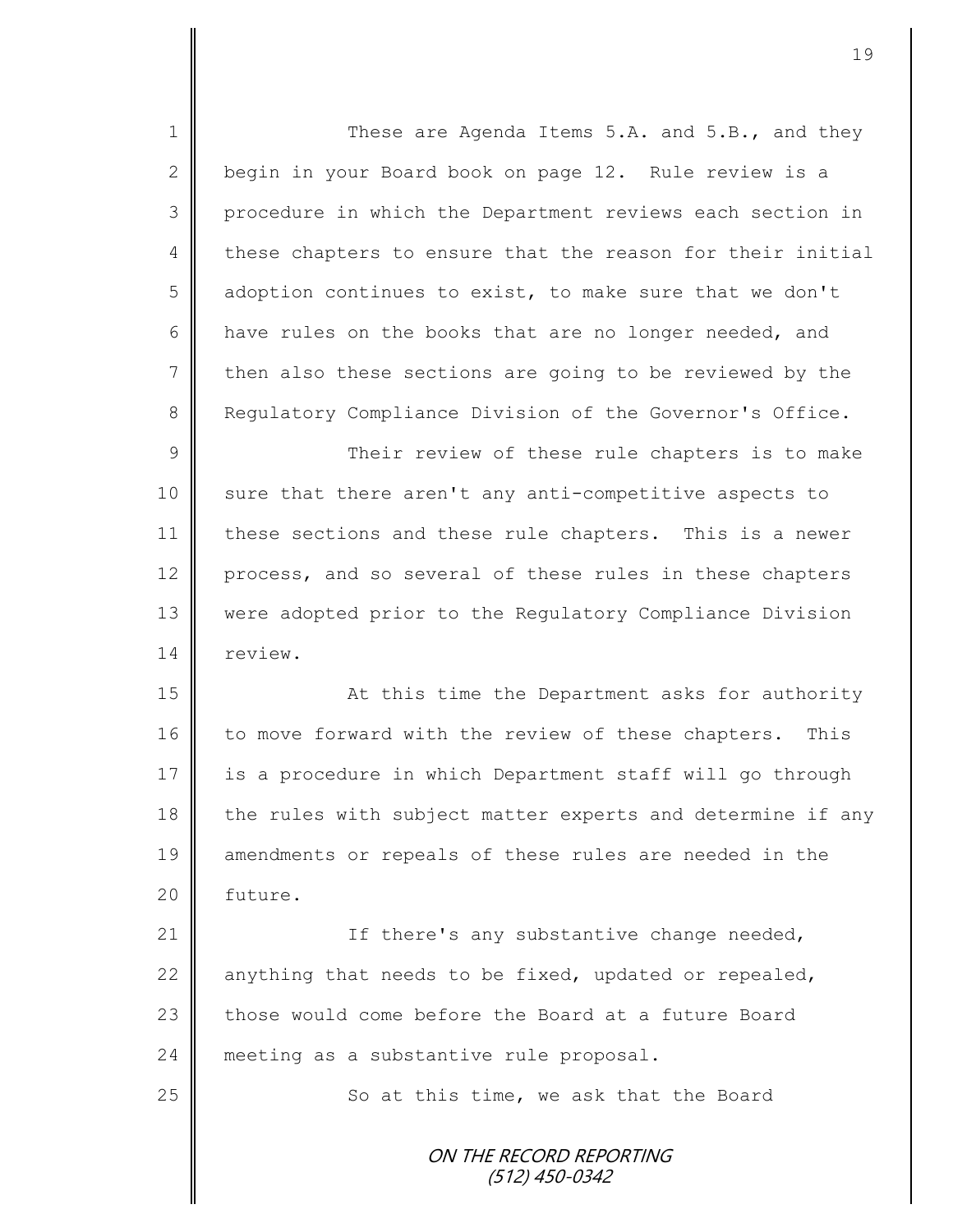ON THE RECORD REPORTING (512) 450-0342 1 authorize the Department to begin the rule review process 2 for these three chapters. 3 Thank you. 4 MR. BACARISSE: Thank you, Ms. Beaver. 5 || Any questions for Ms. Beaver on the process, 6 members? 7 MR. SCOTT: Mr. Chairman? 8 MR. BACARISSE: Yes, Mr. Scott? 9 || MR. SCOTT: Thank you. The question I have is, 10 | rule review is a mandated process. Correct? 11 MS. BEAVER: That's correct. Under the 12 Government Code, each state agency is required to do so. 13 MR. SCOTT: I'm just curious. Why -- if it's 14 already a mandate, then why seek the Board authorization? 15 MS. BEAVER: The Department asks the Board to 16 authorize the Department to move forward with any rule 17 proposal in an effort to have a great deal of transparency 18 and inclusivity in reviewing any of our rule proposals, 19 whether they're substantive or procedural. 20 || And so this is an opportunity for the Board to 21 | authorize the Department to move forward with this review, 22 Similar to the way the Department asks the Board to 23 consider proposals for substantive rule amendments as  $24 \parallel$  well. 25 || The Solomon and so this is an opportunity for the Board to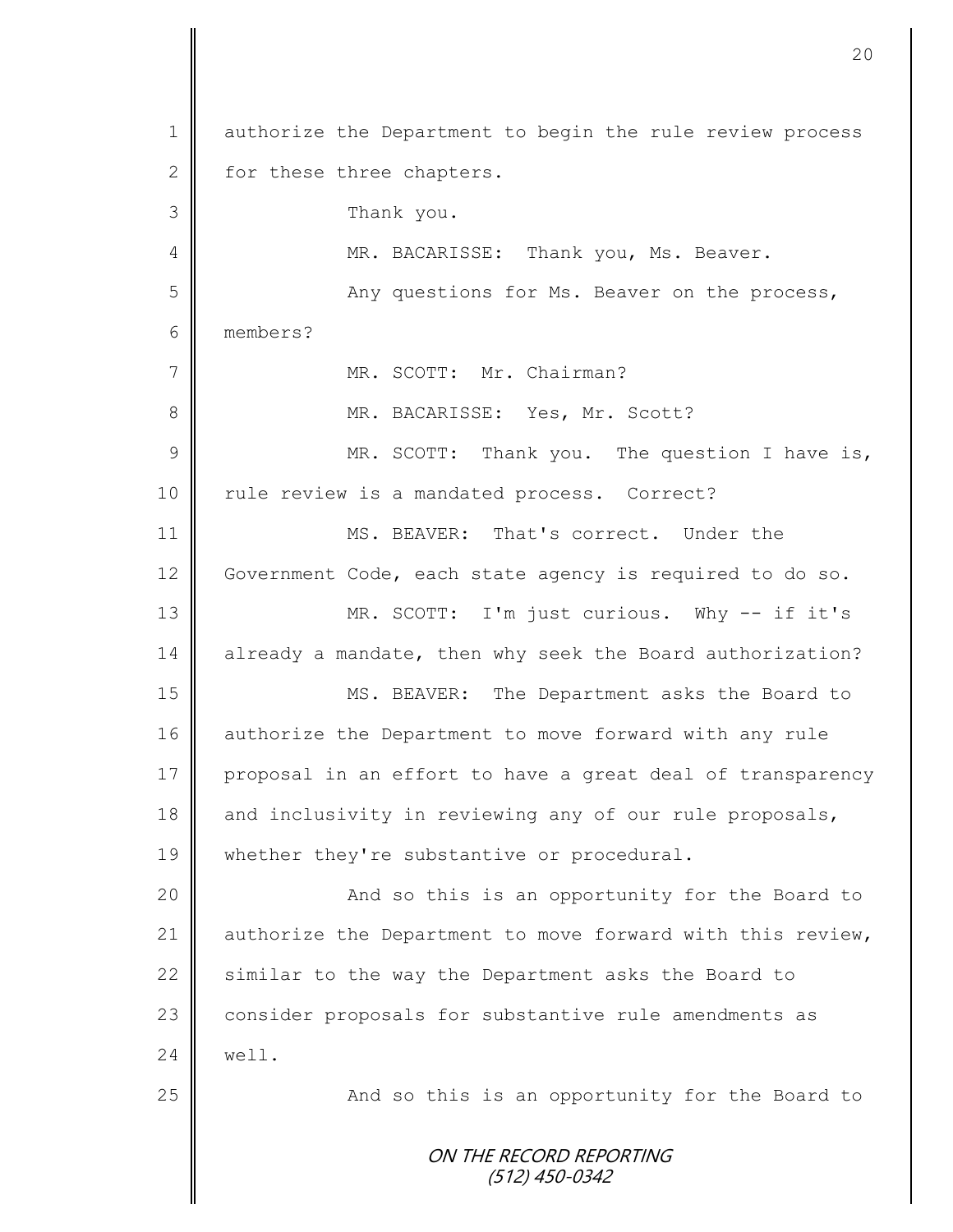ON THE RECORD REPORTING 1 | take action on whether the Department should begin this 2 process at this time. And so we bring all rule proposals 3 before the Board for consideration. 4 MR. BACARISSE: Okay. Great. Thank you. 5 Question? Any other questions on the process, 6 members? 7 (No response.) 8 || MR. BACARISSE: Okay. Great. 9 | Ms. Beaver, please continue. 10 || MS. BEAVER: The Agenda Item 5.B. is the rule 11 proposal for rule review of Chapter 206 regarding 12 management; Chapter 218 regarding motor carriers; and 13 Chapter 221 regarding salvage vehicle dealers. 14 || At this time, the Department asks that the 15 Board authorize the proposal to be filed with the Texas 16 Register so that might begin the process of rule review 17 for those three chapters. Thank you, Chairman. 18 MR. BACARISSE: Okay. Members, any -- are 19 there any public comments on this particular agenda item, 20 | Ms. Beaver? 21 MS. BEAVER: We have not received any public 22 comment for this agenda item or any other agenda items at 23 this time, but I will let you know if we have anything 24 that come through during the pendency of this  $-$ -25 MR. BACARISSE: Great.

(512) 450-0342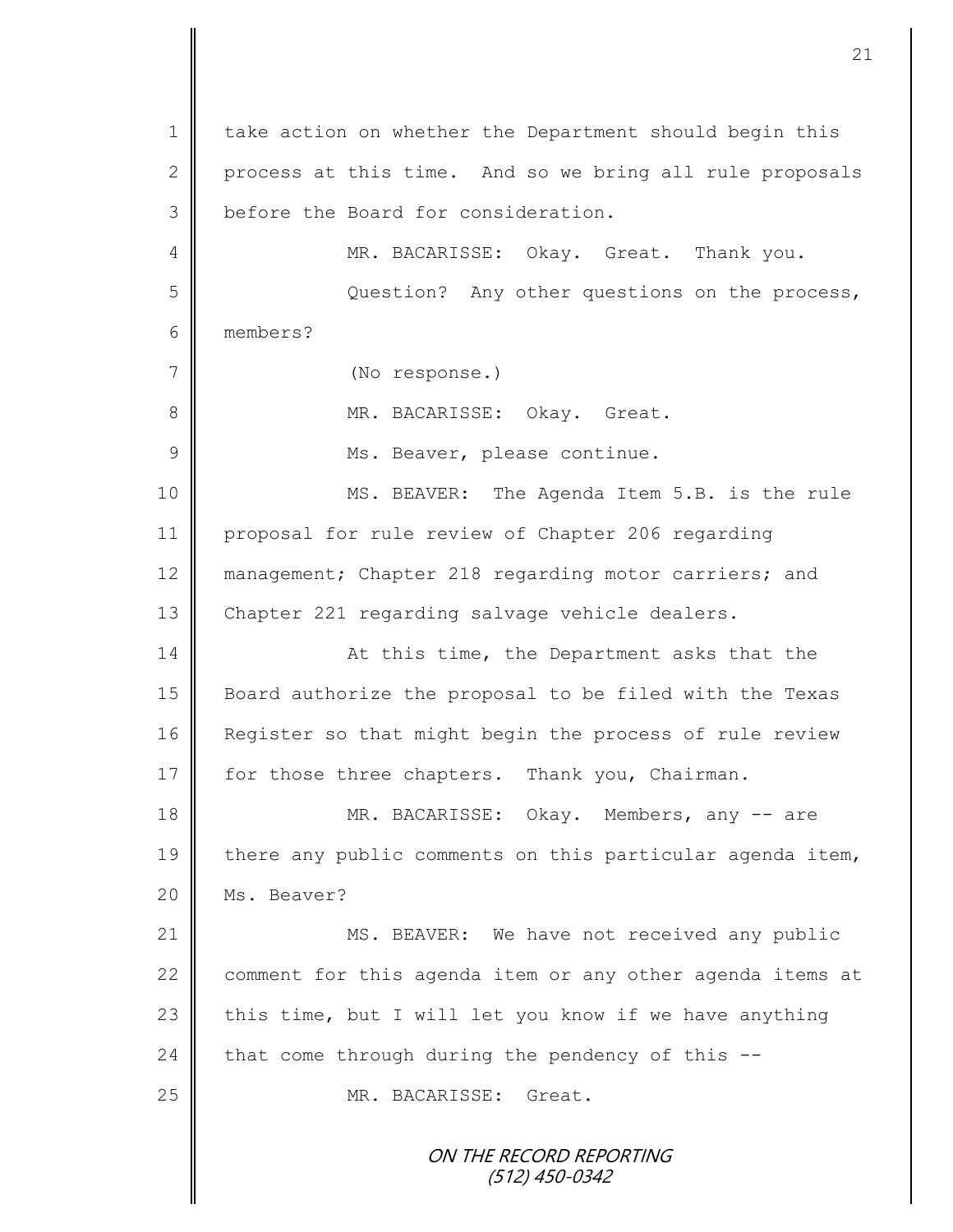ON THE RECORD REPORTING (512) 450-0342 1 || MS. BEAVER: -- meeting. 2 MR. BACARISSE: Thank you. 3 Members, I would ask, since we have no public 4 comment, you know, first of all, let's get a motion on the 5 | floor and then we can have question and conversation. So 6  $\parallel$  I would entertain a motion for Agenda Item 5.B. 7 MS. McRAE: Chairman, I'd like to make a 8 motion. 9 MR. BACARISSE: Okay. Yes. 10 MS. McRAE: I'd like to move that the Board 11 approved the proposed notice of intent to review Chapters 12 206, 218, and 221 for publication in the Texas Register 13 | for public comment. 14 MR. BACARISSE: Thank you, Member McRae. 15 | Appreciate that. 16 MR. RAMIREZ: I second. 17 MR. BACARISSE: Is there a second? There's a 18 Second by Member Ramirez. So are there any questions or 19 comments on this move -- this motion? 20 || (No response.) 21 MR. BACARISSE: Hearing none, I would entertain 22  $\parallel$  a vote. Please state your name as I call the roll. 23 Member Alvarado? 24 MR. ALVARADO: Aye. 25 || MR. BACARISSE: Member Gillman?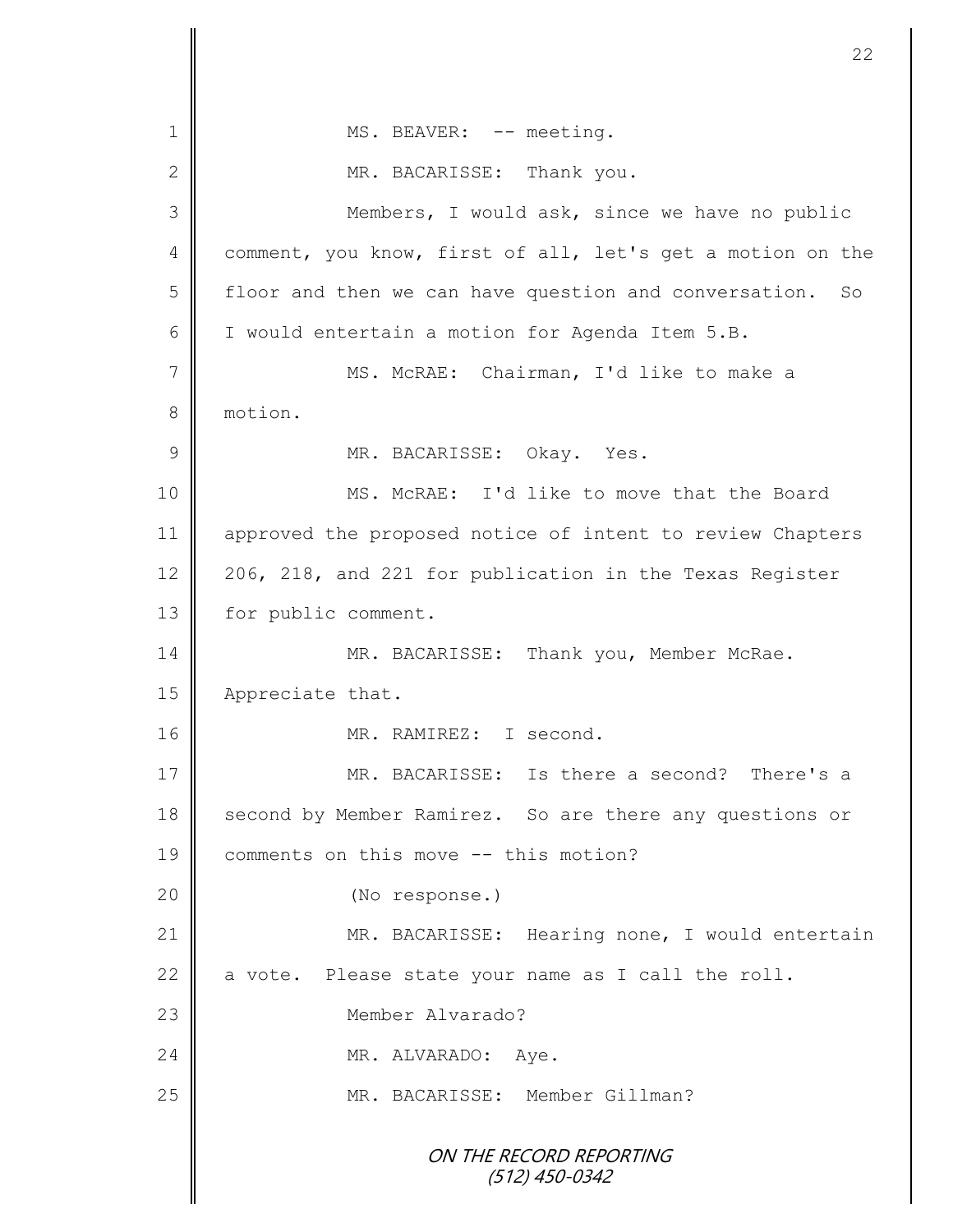ON THE RECORD REPORTING (512) 450-0342 1 || MS. GILLMAN: Aye. 2 MR. BACARISSE: Member Graham? 3 || MR. GRAHAM: Aye. 4 MR. BACARISSE: Member McRae? 5 || MS. McRAE: Aye. 6 MR. BACARISSE: Member Omumu? 7 || MS. OMUMU: Aye. 8 || MR. BACARISSE: Member Prewitt? 9 | MR. PREWITT: Aye. 10 MR. BACARISSE: Member Ramirez? 11 || MR. RAMIREZ: Aye. 12 MR. BACARISSE: And Member Scott? 13 MR. SCOTT: Aye. 14 MR. BACARISSE: And I, Chairman Bacarisse, vote 15 aye as well. Thank you. Let the record reflect that it 16 | is unanimous. 17 We now move on to Agenda Item 6, and I'll turn 18 it over to Matthew Levitt for that part of the agenda, 19 please. 20 || Good morning, again. 21 | MR. LEVITT: Good morning, Mr. Chairman, 22 members. My name is Matthew Levitt. I'm the Human 23 | Resources Director. I will be discussing this item very 24 briefly. There is a state statute that passed requiring 25 accretion of family leave pool.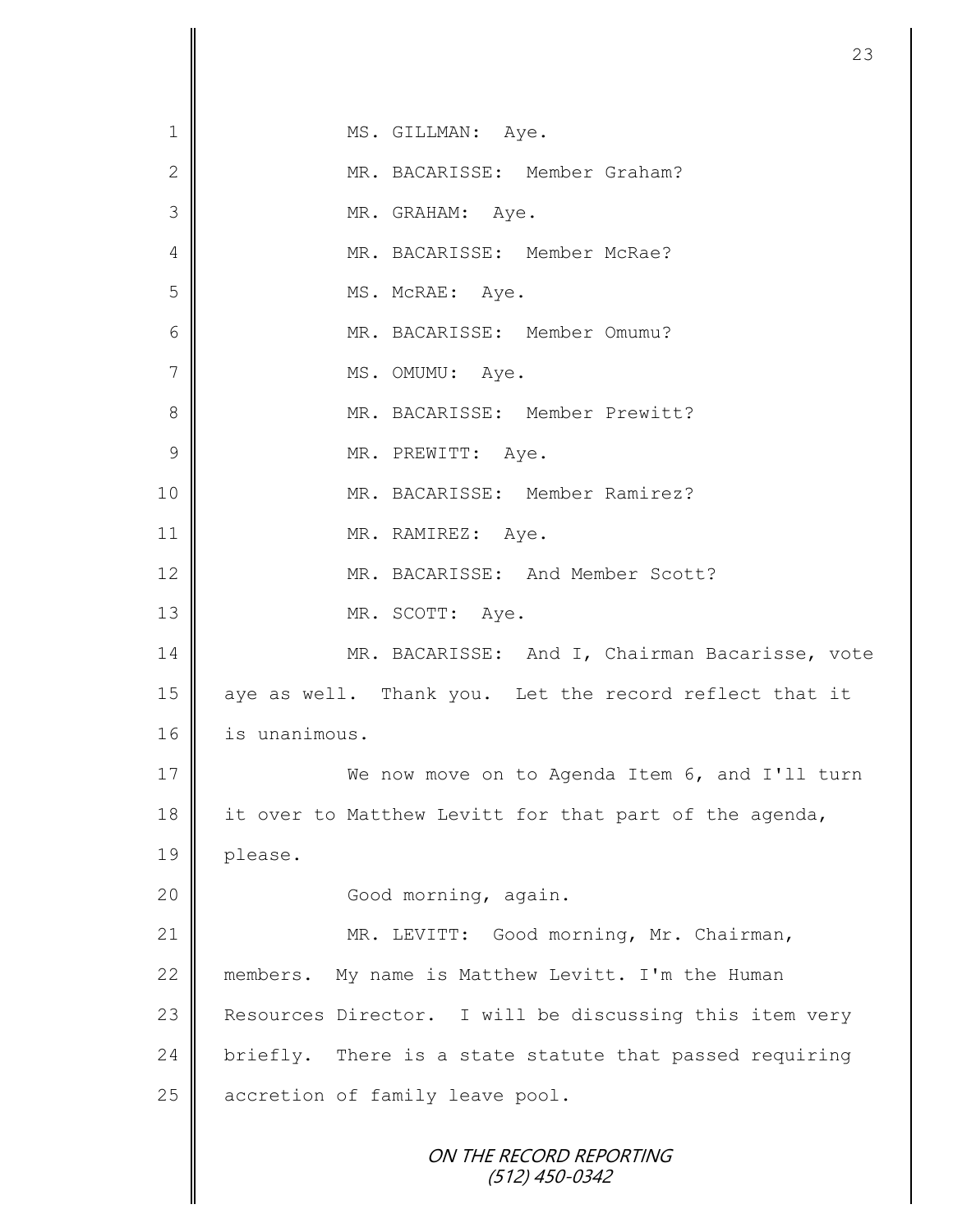ON THE RECORD REPORTING (512) 450-0342 1 || The intent of the family leave pool is to 2 provide employees more flexibility in bonding with and 3 || caring for children during their first year of birth or in 4 caring for a seriously ill family member. The way the 5 | pool works is that other employees would donate their 6 | leave time, and employees would apply to use that leave  $7 \parallel$  time. 8 || The intent is to have this as a part of the 9 dadministration by Human Resources Division as part of the 10 | human resources mandate. That is your brief overview. 11 | I'd be happy to answer any questions about it. 12 MR. BACARISSE: Members, any questions for Mr. 13 **I** Levitt on this item? 14 (No response.) 15 MR. BACARISSE: I think it's a wonderful 16 policy, and I appreciate the agency moving in this 17 direction. That's my personal opinion. 18 **Anyway, other comments, members?** 19 (No response.) 20 MR. BACARISSE: Great. I'll now entertain for 21 | Agenda Item 6, please. 22 WR. SCOTT: Mr. Chairman? 23 MR. BACARISSE: Yes, Mr. Scott? 24 MR. SCOTT: I move that the Board approve the 25 proposed new Section 208.13 for publication in the *Texas*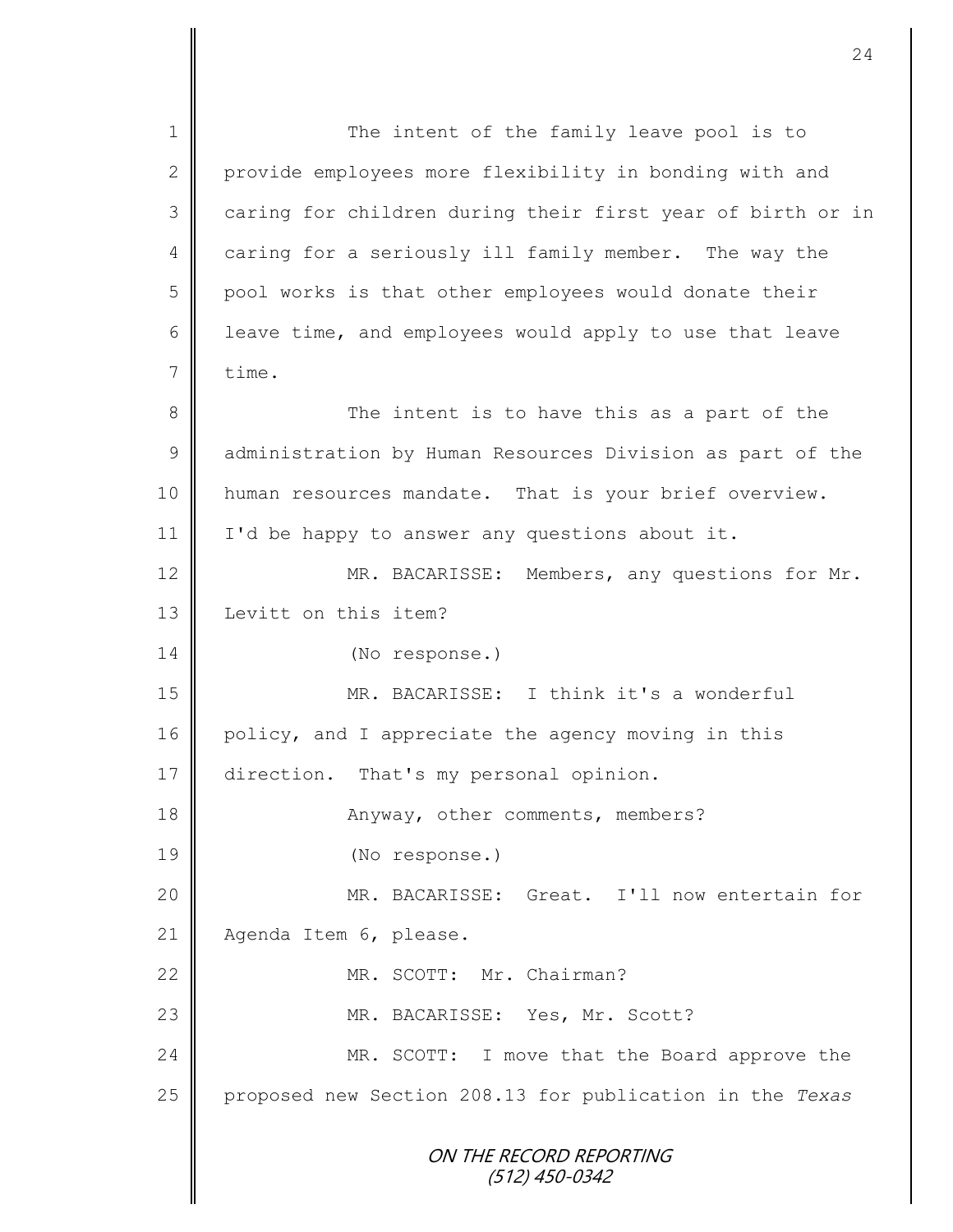|                |                                                | 25 |
|----------------|------------------------------------------------|----|
|                |                                                |    |
| $\mathbf 1$    | Register for public comment.                   |    |
| $\mathbf{2}$   | MR. BACARISSE: Is there a second to this       |    |
| 3              | motion?                                        |    |
| $\overline{4}$ | MS. OMUMU: I second, Mr. Chairman.             |    |
| 5              | MR. BACARISSE: Member Omumu, thank you.        |    |
| 6              | Any further discussion?                        |    |
| 7              | (No response.)                                 |    |
| 8              | MR. BACARISSE: If not, let me call the roll    |    |
| $\mathcal{G}$  | for vote, please. Member Alvarado?             |    |
| 10             | MR. ALVARADO: Aye.                             |    |
| 11             | MR. BACARISSE: Member Gillman?                 |    |
| 12             | MS. GILLMAN: Aye.                              |    |
| 13             | MR. BACARISSE: Member Graham?                  |    |
| 14             | MR. GRAHAM: Aye.                               |    |
| 15             | MR. BACARISSE: Member McRae?                   |    |
| 16             | MS. McRAE: Aye.                                |    |
| 17             | MR. BACARISSE: Member Omumu?                   |    |
| 18             | MS. OMUMU: Aye.                                |    |
| 19             | MR. BACARISSE: Member Prewitt?                 |    |
| 20             | MR. PREWITT: Aye.                              |    |
| 21             | MR. BACARISSE: Member Ramirez?                 |    |
| 22             | MR. RAMIREZ: Aye.                              |    |
| 23             | MR. BACARISSE: Member Scott?                   |    |
| 24             | MR. SCOTT: Aye.                                |    |
| 25             | MR. BACARISSE: And I, Chairman Bacarisse, vote |    |
|                | ON THE RECORD REPORTING<br>$(512)$ 450-0342    |    |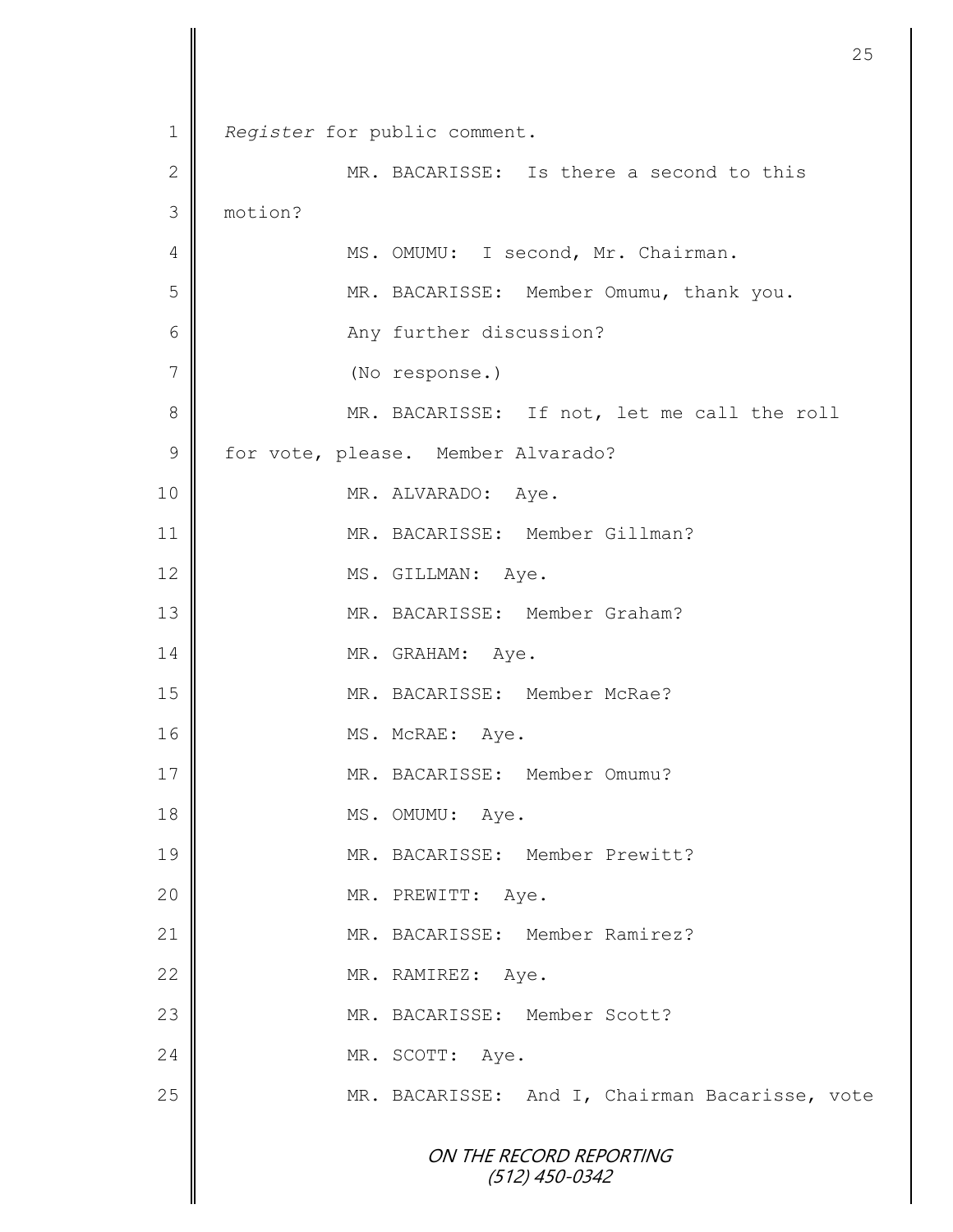$1 \parallel$  aye as well. That it is unanimous. Thank you, Mr. 2 Levitt. 3 || At this point in the agenda, we are moving on 4 to Item 7, and we have some specialty plates, I believe.  $5 \parallel$  So I'll turn it over to Patricia. 6 **6** There you are. Good morning. 7 | MS. UECKERT: Good morning, and good morning, 8 Chairman and Board members. My name is Patricia Ueckert, 9 and I am Section Director of Vehicle Titles and 10 | Registration Division - Operations Section. 11 The action item before you is a request from 12 the Vehicle Titles and Registration Division for Board 13 | approval or denial, in accordance with the Board's 14 statutory authority. 15 || The three plate designs submitted for your 16 consideration can be referenced on page 21 of your Board 17 book. Each plate design is from the State's Specialty 18 | License Plates marketed under My Plates. 19 The first plate design is from My Plates, who 20 seeks approval for the design and issuance of a University 21 | of Florida crossover plate design proposed under 22 Transportation Code, Section 504.6011 and Section 504.851. 23 || The Department posted the proposed design for 24 public comment in October 2021. 110 people liked the 25 design and 133 did not.

> ON THE RECORD REPORTING (512) 450-0342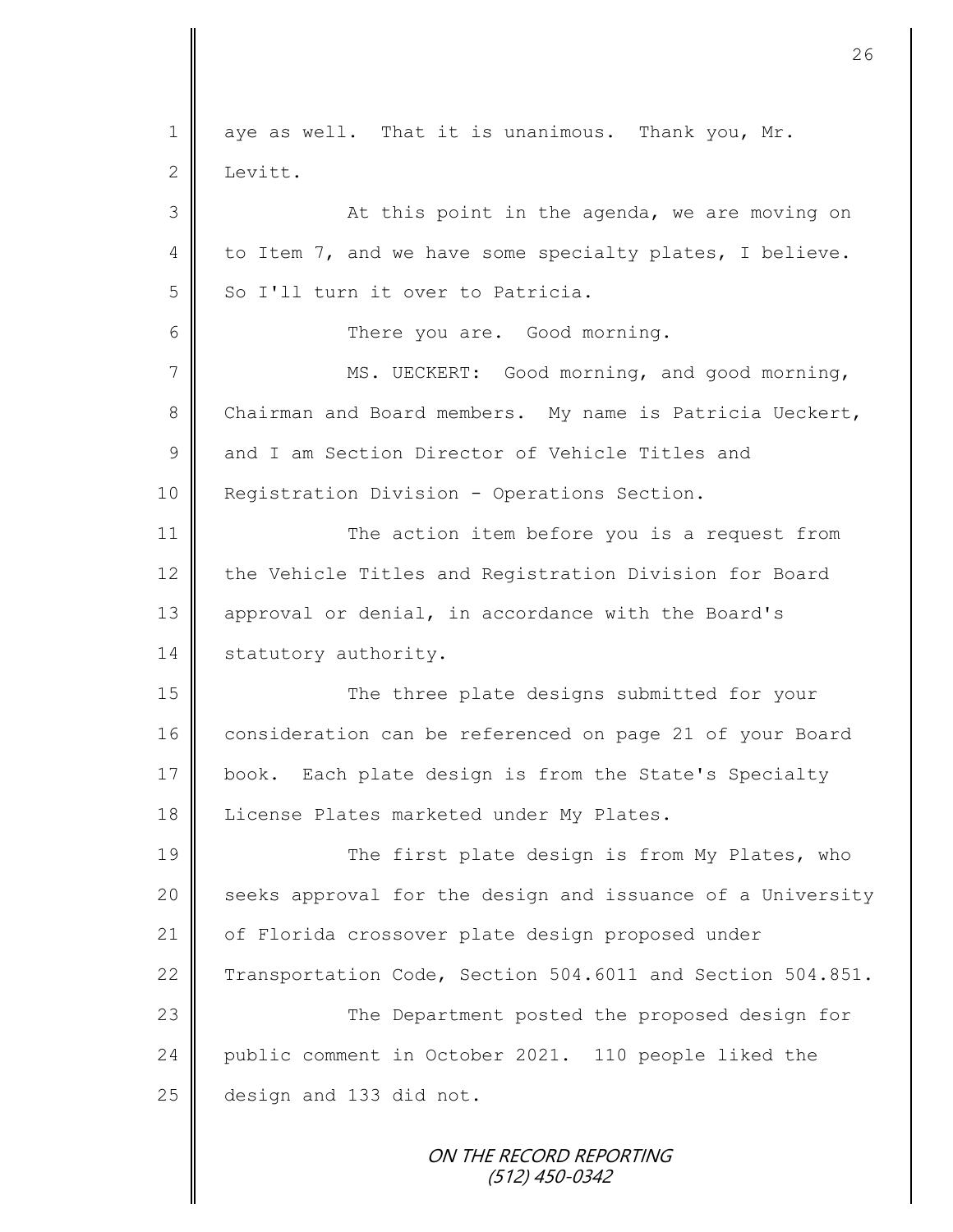ON THE RECORD REPORTING (512) 450-0342 1 || The second plate design is from My Plates, who  $2 \parallel$  seeks approval for the redesign and issuance of an 3 existing University of Missouri plate proposed under 4 Transportation Code, Section 504.851. 5 || The Department posted the proposed design for 6 public comment in October 2021. 137 people liked the 7 design and 135 did not. 8 The third plate design is from My Plates who 9 seeks approval for the design and issuance a University 10 | of Texas at El Paso crossover plate design proposed under 11 Transportation Code, Section 504.6011 and 504.851. 12  $\parallel$ 13 public comment in November of 2021. 894 people liked this 14 design and 205 did not. The agency requests your 15 consideration for approval of these plates, and this 16 concludes my presentation. 17 **||** MR. BACARISSE: Ms. Ueckert, I just have a 18 question. Have you ever seen a scenario where more people 19 don't like the plate than do like the plate? Does that 20 happen? 21 || MS. UECKERT: Yeah, yes. 22 MR. BACARISSE: Yeah. 23 MS. UECKERT: On occasion, we do. And I think 24 it could be that it's a collegiate plate  $-$ 25 | MR. BACARISSE: Were these Georgia fans that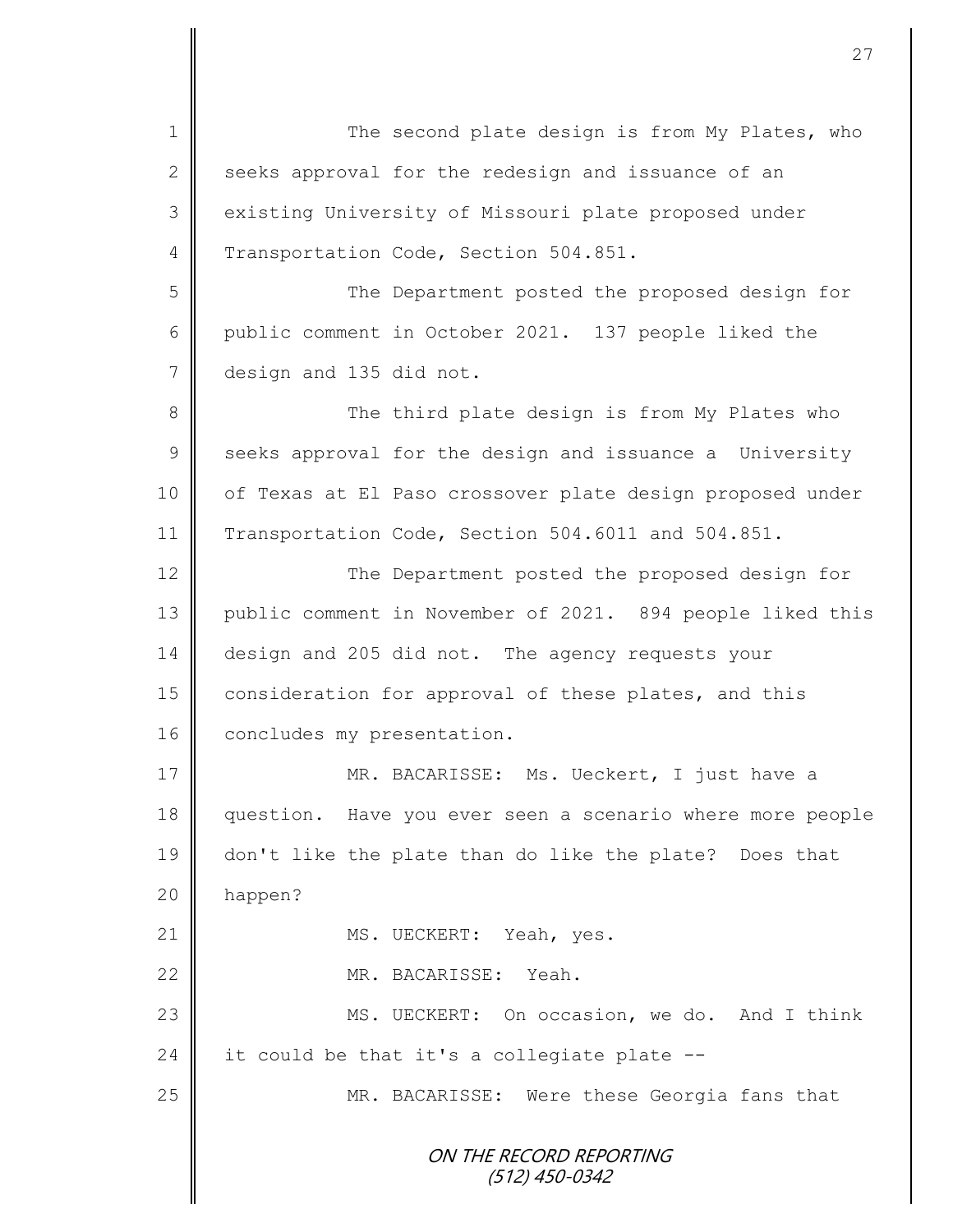ON THE RECORD REPORTING (512) 450-0342 1 | piled in and -- yeah. 2 || (General talking and laughter.) 3 MR. BACARISSE: A little social media campaign, 4 perhaps? 5 | MS. UECKERT: Exactly. 6 || MR. BACARISSE: Thank you for the report. 7 Members, do you have any questions on this 8 l item? 9 (No response.) 10 MR. BACARISSE: The Chair would entertain a 11 | motion for Agenda Item 7. And we could do one, all three, 12 or we could take them separately. Whatever you want to  $13 \parallel$  do. 14 Yes, Member Gillman? 15 || MS. GILLMAN: And I move that the Board approve 16 | all plate designs, as presented by staff. 17 MR. BACARISSE: And is there a second? 18 **MR.** GRAHAM: Second. 19 MR. BACARISSE: Member Graham, thank you. Any 20 further discussion on this? 21 (No response.) 22 MR. BACARISSE: If not, I'd be happy to call 23 the roll again for this motion. 24 Member Alvarado? 25 || MR. ALVARADO: Aye.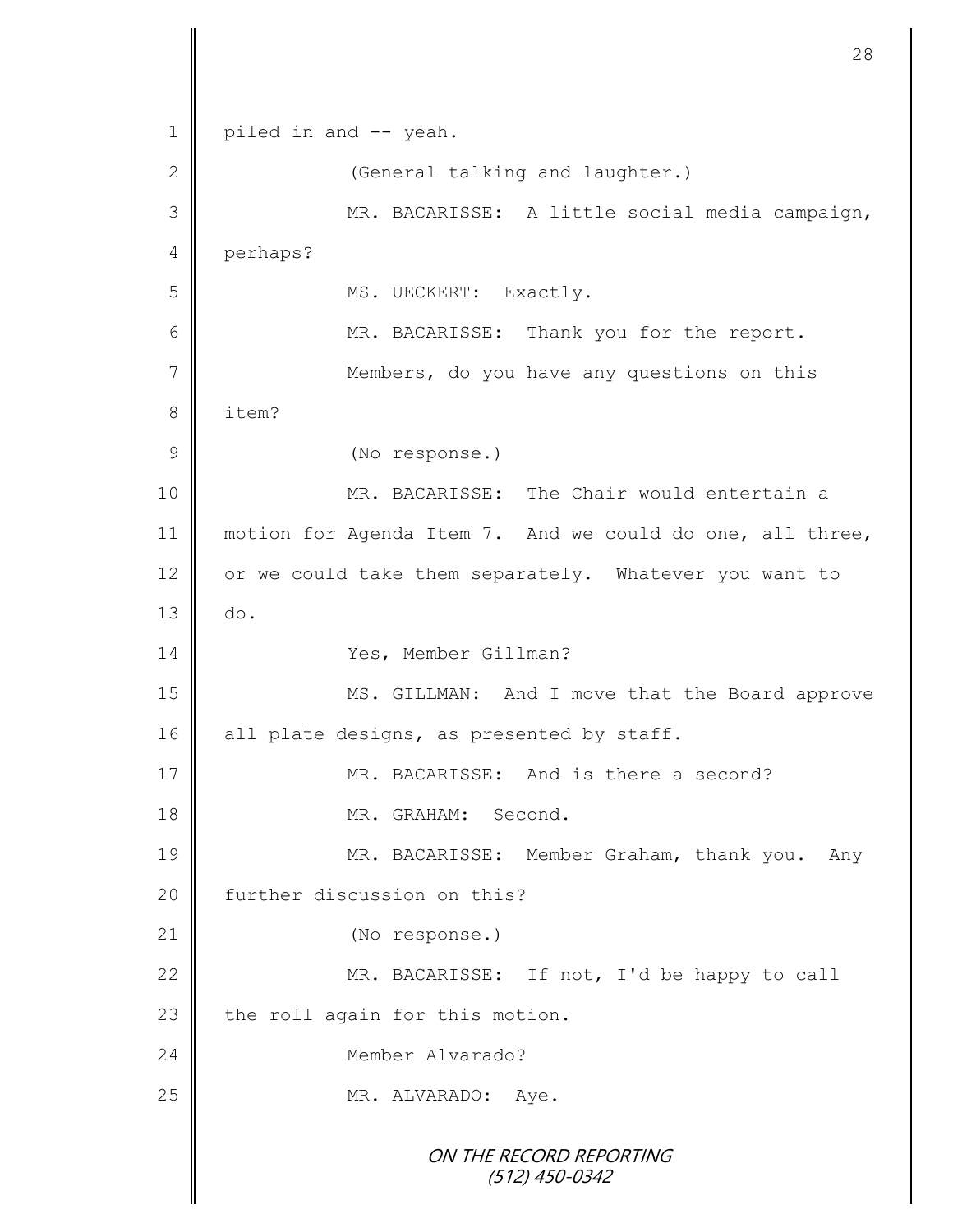| $\mathbf 1$   | MR. BACARISSE: Member Gillman?                            |
|---------------|-----------------------------------------------------------|
| $\mathbf{2}$  | MS. GILLMAN: Aye.                                         |
| 3             | MR. BACARISSE: Member Graham?                             |
| 4             | MR. GRAHAM: Aye.                                          |
| 5             | MR. BACARISSE: Member McRae?                              |
| 6             | MS. McRAE: Aye.                                           |
| $\sqrt{}$     | MR. BACARISSE: Member Omumu?                              |
| 8             | MS. OMUMU: Aye.                                           |
| $\mathcal{G}$ | MR. BACARISSE: Member Prewitt?                            |
| 10            | MR. PREWITT: Aye.                                         |
| 11            | MR. BACARISSE: Member Ramirez?                            |
| 12            | MR. RAMIREZ: Aye.                                         |
| 13            | MR. BACARISSE: Member Scott?                              |
| 14            | MR. SCOTT: Aye.                                           |
| 15            | MR. BACARISSE: And I, Chairman Bacarisse, vote            |
| 16            | aye. So the vote is unanimous. Thank you all, and thank   |
| 17            | you, Ms. Ueckert.                                         |
| 18            | We'll move on to Agenda Item 8, and I will now            |
| 19            | be happy to turn it over. This is the Project and         |
| 20            | Operations Committee update.                              |
| 21            | I'd be happy to turn it over to Committee Chair           |
| 22            | John Prewitt to give us a summary of the Project and      |
| 23            | Operations Committee meeting that was conducted yesterday |
| 24            | afternoon. It's a huge agenda. Members were active. I     |
| 25            | appreciate that very much.                                |
|               | ON THE RECORD REPORTING<br>(512) 450-0342                 |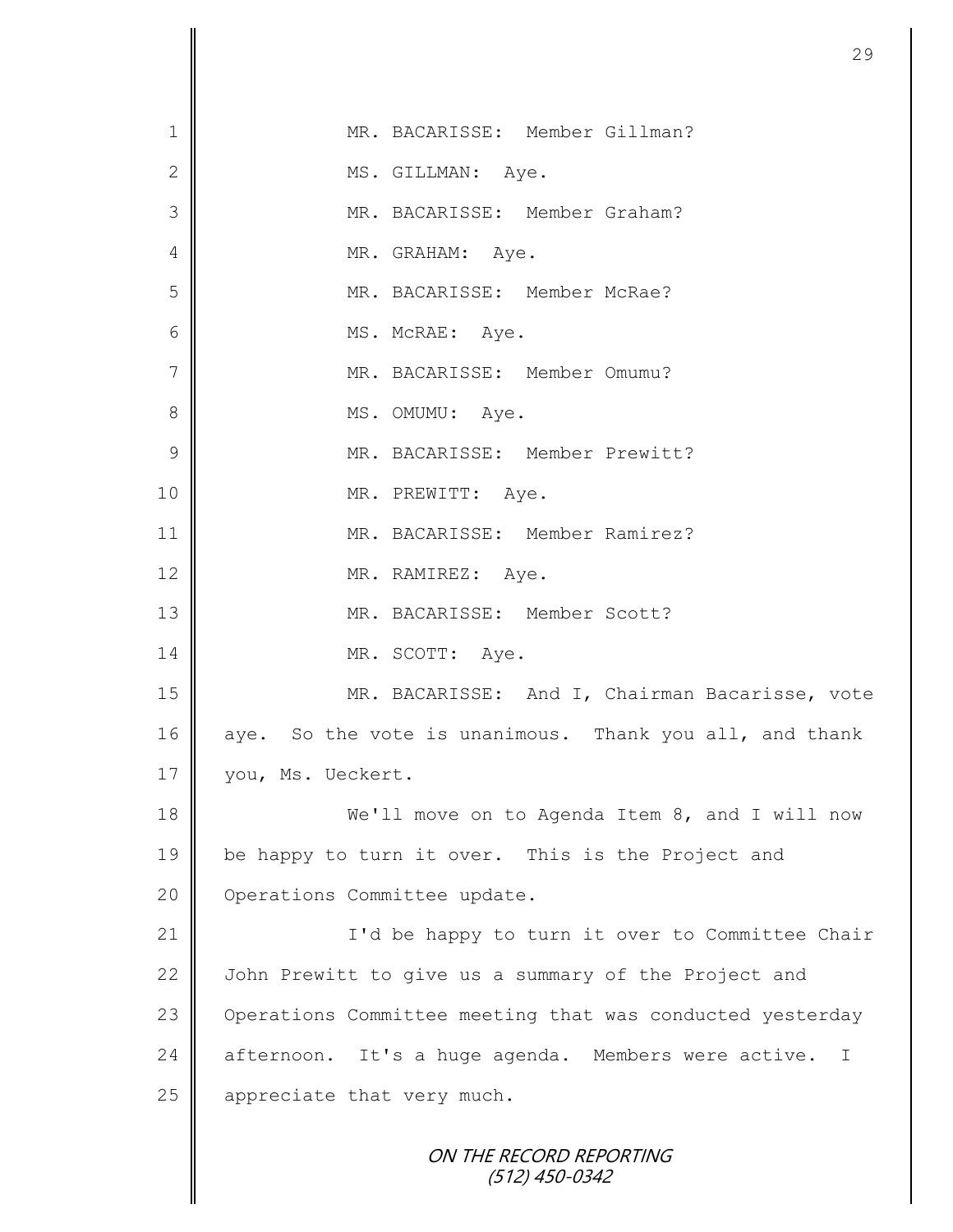ON THE RECORD REPORTING (512) 450-0342 1 And if members have questions about any of the 2  $\parallel$  items from the Project and Operations Committee update, 3 I'll ask the staff to please come up to the podium to help 4 answer those questions. So Member Prewitt, I'll turn it 5 over to you. 6 || MR. PREWITT: Thank you, Mr. Chairman. We had 7 a very productive meeting yesterday. It lasted somewhere 8 around three hours, I believe. Starting with this, let's  $9 \parallel$  start with Agenda Item 8, Camp Hubbard facilities update. 10 || The Department is giving the Camp Hubbard 11 facilities a much-needed facelift. Current activities 12  $\parallel$  including painting lobbies and hard wall offices, 13 Teplacing and refurbishing Texas DMV signage, updating the 14 Lone Star board room and modernizing the lobby elevator in 15 | Building 1. 16 || The Department is also working with the Texas 17 Department of Transportation, TxDOT, to develop and 18 implement plans to update the Midland-Odessa RSC in fiscal 19 year 2022-23. 20 Finally, the Department is also working with 21 the Texas Facilities Commission to obtain bids for a 22  $\parallel$  vendor to develop a design and implementation plan for a 23 new headquarters building on the Camp Hubbard campus. 24 **Are there any questions on this section?** 25 MR. BACARISSE: Members? Member Graham?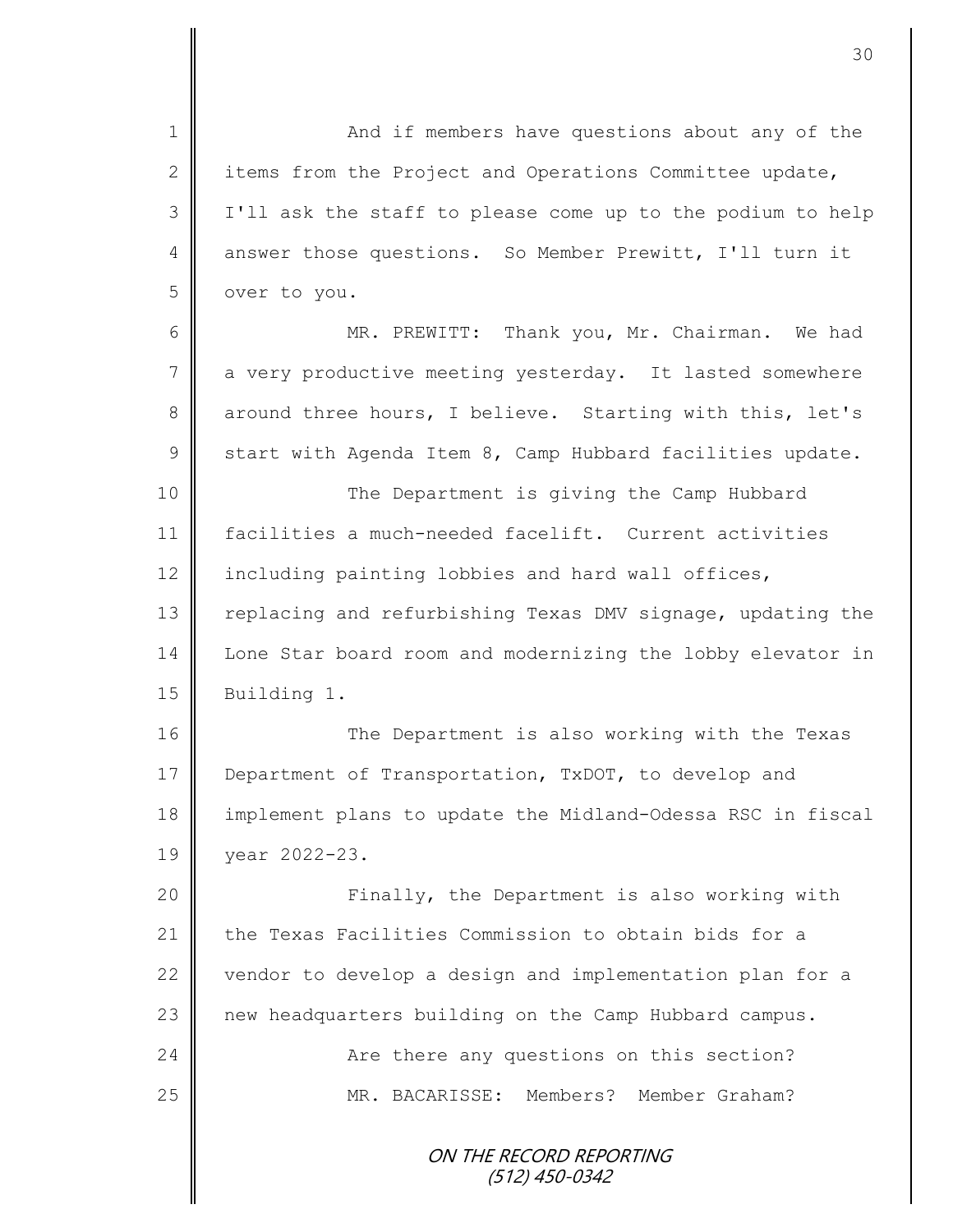ON THE RECORD REPORTING 1 || MR. GRAHAM: Just wondering if we have a -- if 2 the Committee has got their hands around what post-COVID 3 || facilities needs are going to look like. I mean, I know 4 that we have a more significant number of folks working 5 from home, and you know, does that change the needs from 6 what we thought it might look like, you know, 12 months or 7 18 months or 24 months? 8 || So I was just wondering. 9 MR. PREWITT: Executive Director? 10 | MS. BREWSTER: Thank you. Mr. Chairman? 11 MR. BACARISSE: Yes, Ms. Brewster? 12 | MS. BREWSTER: Whitney Brewster, Executive 13 Director. Member Graham, that is something that is 14 actually going to be included in the assessment. To your 15 point, the space that we once had we may potentially not 16 need, or we may need different types of space versus what 17 **we had before.** 18 || So yes, that is part of the assessment and will 19 | be going to the Project and Operations Committee. 20 MR. GRAHAM: Okay. Thank you. 21 || MS. BREWSTER: Thank you. 22 MR. BACARISSE: Yes, Member Gillman? 23 MS. GILLMAN: The assessment that you're 24  $\parallel$  talking about, Whitney, is that kind of a post-COVID 25 assessment?

(512) 450-0342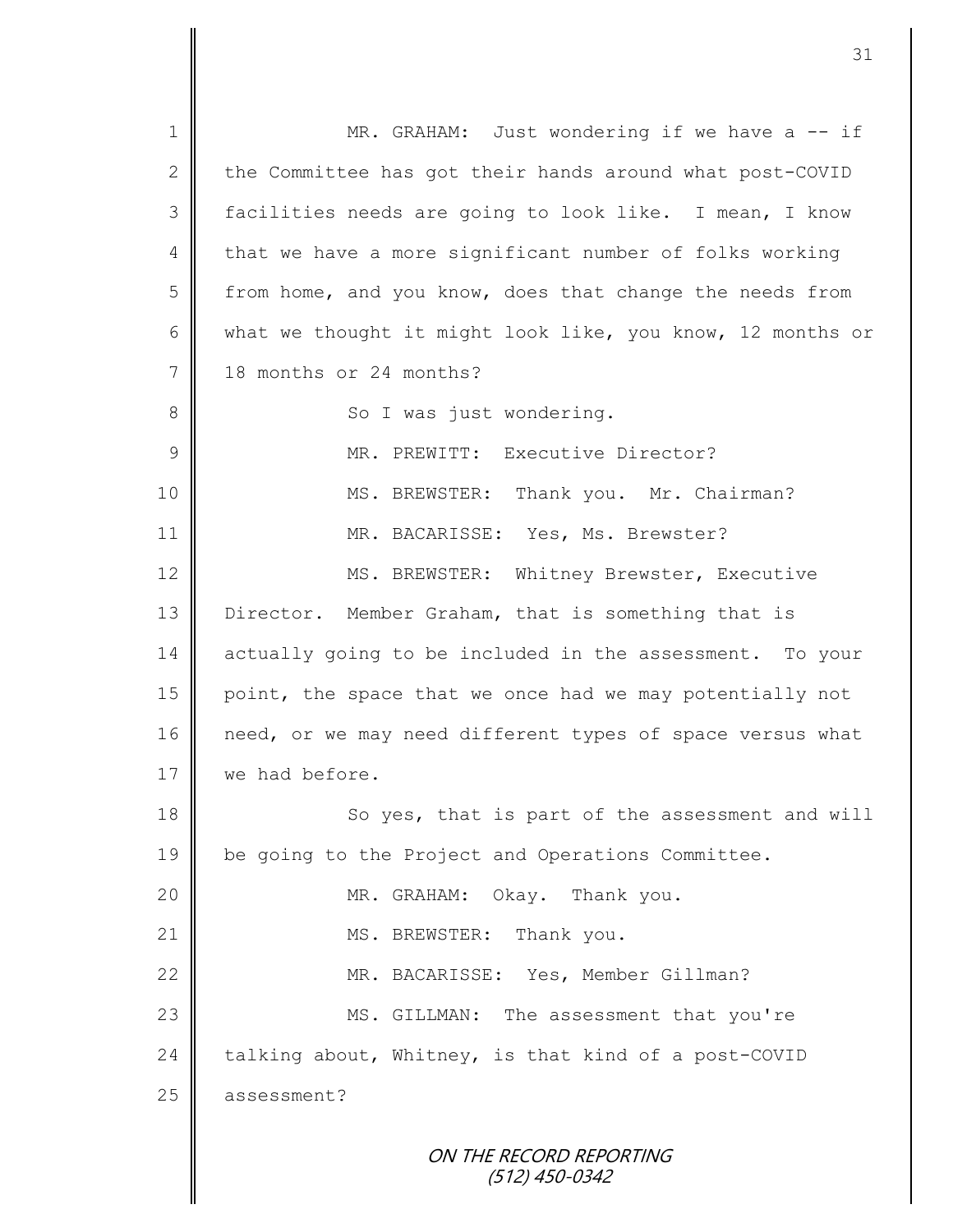ON THE RECORD REPORTING (512) 450-0342 1 MS. BREWSTER: Yes. Yes, ma'am. We've had a 2 couple of assessments prior on what the agency would need 3 || in terms of space. This would be to re-look at that 4 assessment in light of our post-COVID, or as we transition 5 | out of COVID. 6 and so that is part of our assessment, so that 7 we can come back before the Legislature with a better 8 dollar amount and a plan for what we specifically need for 9 TxDMV today. 10 || MR. BACARISSE: Great. Any other members, 11 question? 12 (No response.) 13 || MR. BACARISSE: I think this is a topic that 14 | I've heard the members keenly interested in, wanting to 15 ensure that we make the best use of our opportunity to 16 plan for the future --17 NS. BREWSTER: Yes. 18 MR. BACARISSE: -- in this facility. And so I 19 | think that we'll have great participation from the Board 20 and Chairman Prewitt in this endeavor. 21 | And so I'm sorry. Please continue, Mr. 22 Prewitt. 23 | MR. PREWITT: Thank you, Mr. Chairman. Item 24  $\parallel$  8.B., Active Agency Projects. This is a briefing item. 25 We have a lot of projects at the agency at this time. Ms.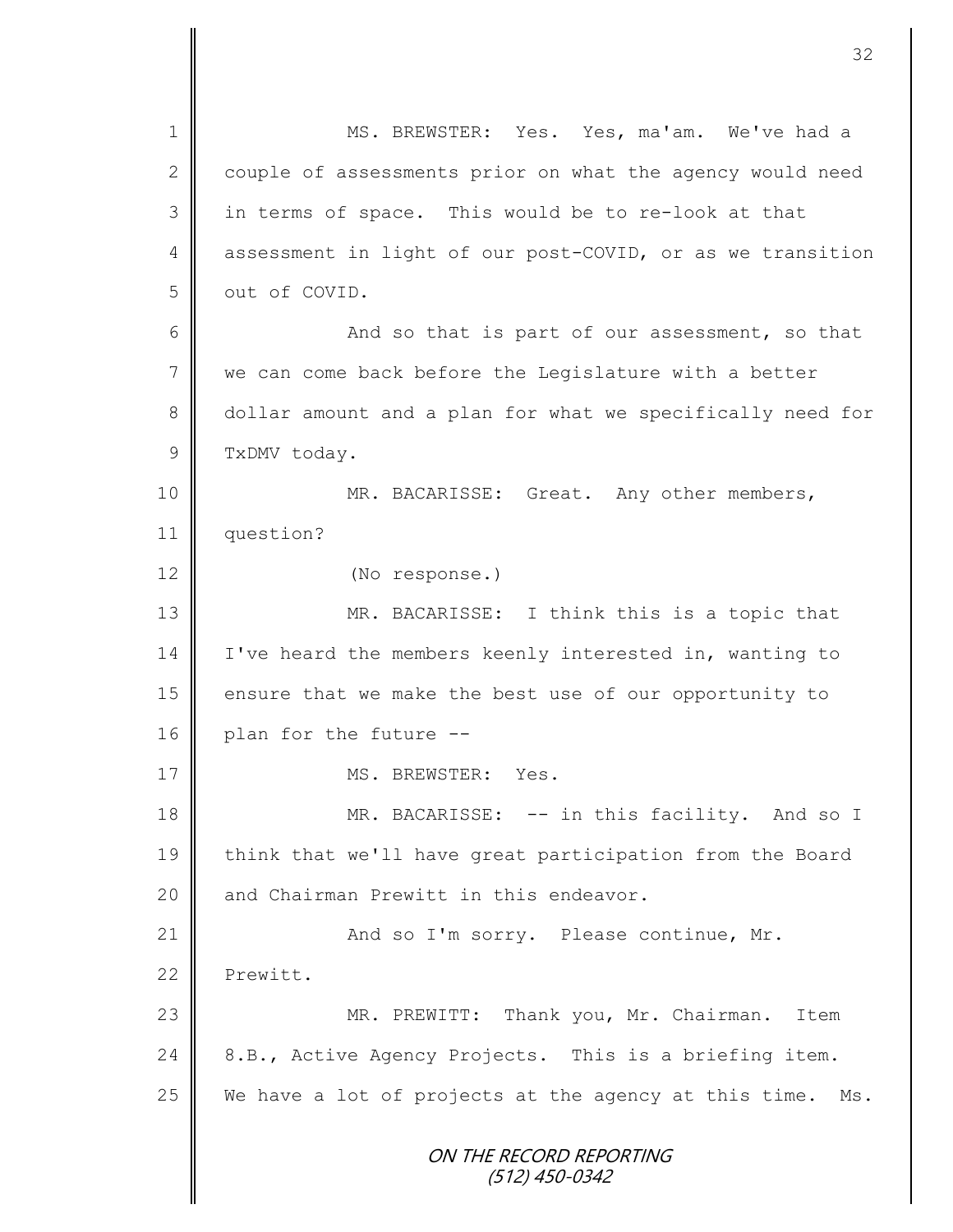1 Barron provided an update on the status of current active 2 agency projects.

| 3              | This update included a description and a status            |
|----------------|------------------------------------------------------------|
| 4              | update on the nine active projects overseen by the         |
| 5              | Information Technology Services Division, ITSD;            |
| 6              | by Project Management Office, PMO; including the Statewide |
| $\overline{7}$ | webDEALER Adoption Phase II, webLIEN, webSALVAGE, Digital  |
| 8              | License Plates, a Call Center Upgrade, the Texas           |
| 9              | International Registration Plan, Registration and Title    |
| 10             | System Batch Cycle, the Texas by Texas; Motor Carrier      |
| 11             | Credentialing System, the rewrite of that; and the         |
| 12             | Legislative Application Changes.                           |
| 13             | The status also included updates on application            |
| 14             | enhancements being developed in response to legislative    |
| 15             | changes.                                                   |
| 16             | Two of the more significant work efforts                   |
| 17             | include modifications required by House Bill 3927 and      |
| 18             | Senate Bill 876. These changes will be released in         |
| 19             | alignment with the adoption of the rules.                  |
| 20             | Ms. Barron is here to answer any questions on              |
| 21             | this item. Are there any questions?                        |
| 22             | MR. BACARISSE: Members, any questions for Ms.              |
| 23             | Barron on all these various topics? I know y'all had a     |
| 24             | fulsome discussion yesterday and --                        |
| 25             | MS. McRAE: Mr. Chairman, I'm --                            |
|                | ON THE RECORD REPORTING<br>(512) 450-0342                  |

II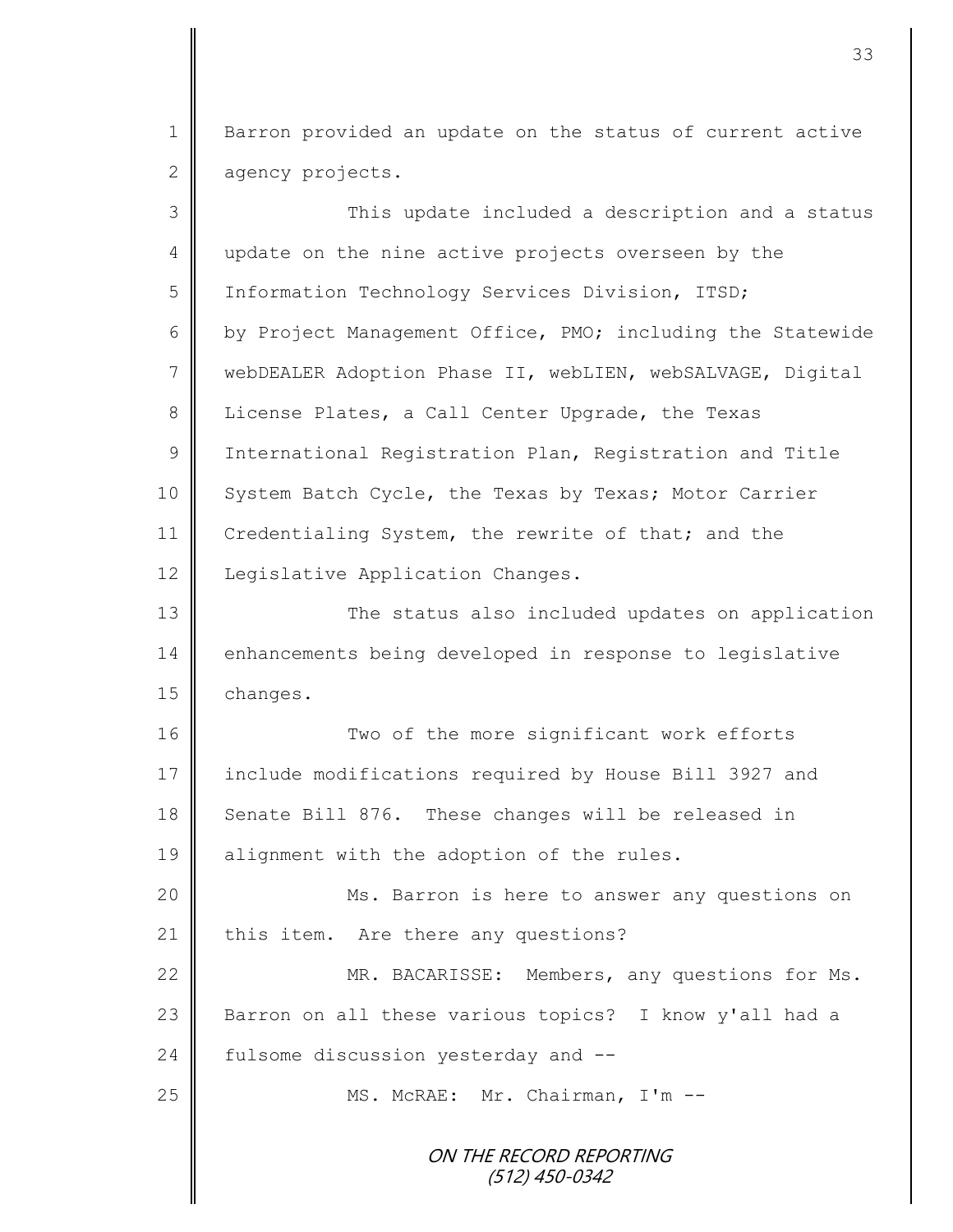|                | 34                                                         |
|----------------|------------------------------------------------------------|
| 1              | MR. BACARISSE: Yes, Member McRae?                          |
|                |                                                            |
| 2              | MS. McRAE: I'm interested in the Phase II of               |
| 3              | the webDEALER adoption. What exactly is Phase II? What     |
| 4              | does it look like?                                         |
| 5              | MR. BACARISSE: Great. Great question.                      |
| 6              | MS. BARRON: Good morning. For the record,                  |
| $\overline{7}$ | Wendy Barron, Interim CIO. Member McRae, Phase II is       |
| 8              | additional tickets to improve the work flows, the          |
| $\mathcal{G}$  | processing and usability of the system, specifically some  |
| 10             | of the -- there were some defects identified by the        |
| 11             | counties that were report to us that we're fixing some of  |
| 12             | those items and just overall making the system better to   |
| 13             | increase usability and provide better services to the      |
| 14             | customers.                                                 |
| 15             | MS. McRAE: Okay. Can I ask another question?               |
| 16             | MR. BACARISSE: Certainly, yes. Go ahead.                   |
| 17             | MS. McRAE: We -- out in the counties, we know              |
| 18             | that RTS is up and down.                                   |
| 19             | MS. BARRON: Yes, ma'am.                                    |
| 20             | MS. McRAE: And it seems to be down at our                  |
| 21             | busiest times of the month, end of the month, beginning of |
| 22             | the month, when we have the most customers waiting.        |
| 23             | Are y'all looking at anything to try to get                |
| 24             | that system stable, more stable?                           |
| 25             | MS. BARRON: Yes, ma'am. So a lot of those                  |
|                | ON THE RECORD REPORTING                                    |
|                | $(512)$ 450-0342                                           |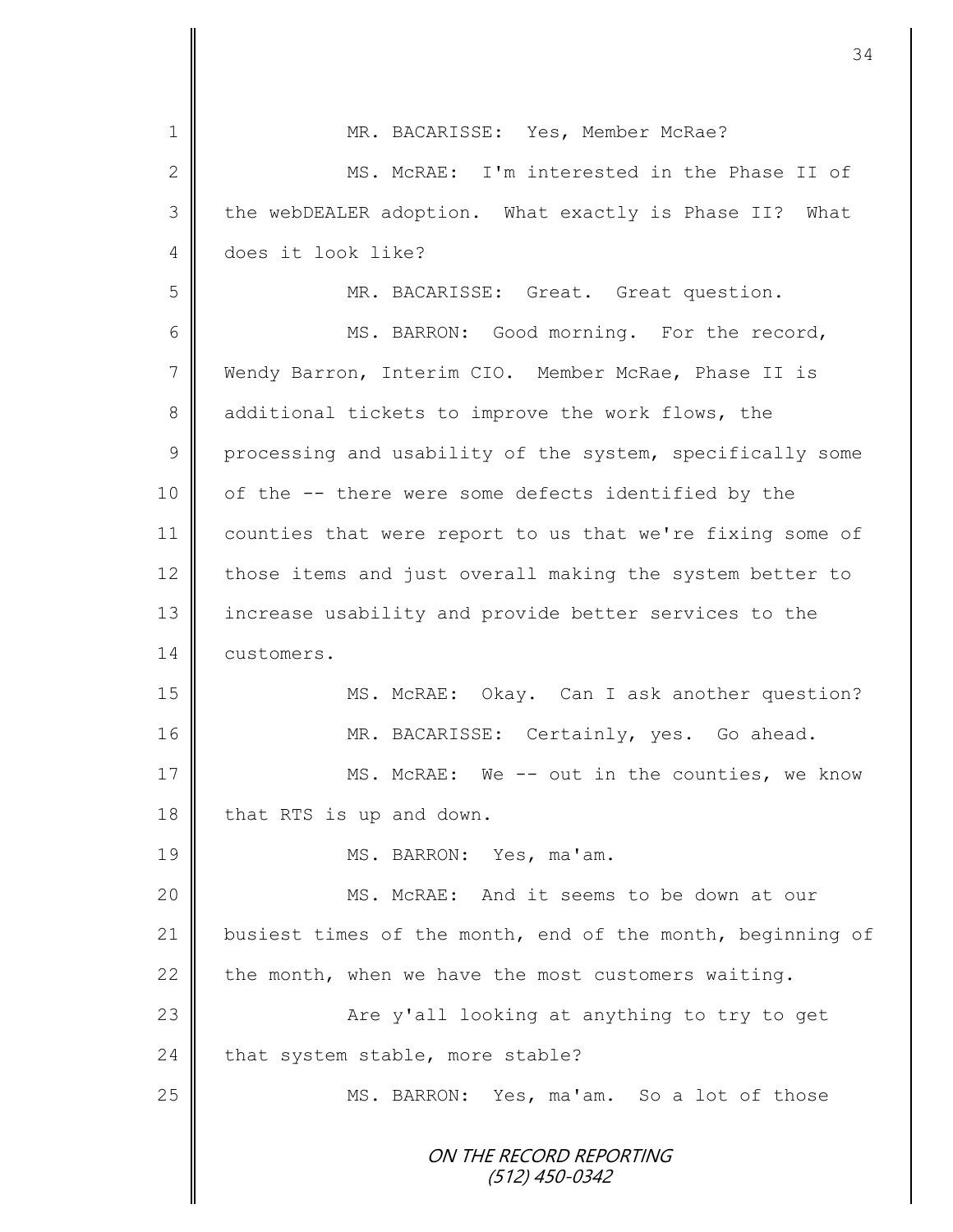1 | issues are actually network issues --2 | MS. McRAE: Right. 3 || MS. BARRON: -- and we are -- actually we're 4 going to be recommending to the governance team a project  $5 \parallel$  to upgrade off of the older T-1 technologies onto fiber 6 Metro Ethernet. And so we're going to be bringing that 7 forward actually this month, and so at the next P&O 8 meeting, we'll have an update on that project. 9 || But we do -- it's not necessarily RTS, the 10 || application itself; it's the network issues that are 11 | really causing the problems for y'all in the counties. So 12 we are looking at working with our vendor partner AT&T and 13 | getting those lines upgraded. 14 **And that's going to not only increase** 15  $\parallel$  stability, but it's also going to increase the input, so 16 you'll have more throughput, and you won't see maybe 17  $\parallel$  sometimes the way things are slow. And so that will --18 that's really going to benefit you guys. And I think that 19 project alone is probably going to bring some significant 20 positive change for the counties. 21 | MS. McRAE: Okay. So -- and I'm just thinking 22  $\parallel$  for my county, Montgomery County. When  $-$  I have two new 23  $\parallel$  offices that have recently -- or they're underway, in the 24 installation  $-$  so those will have the fiber lines. 25 NS. BARRON: Yes.

ON THE RECORD REPORTING (512) 450-0342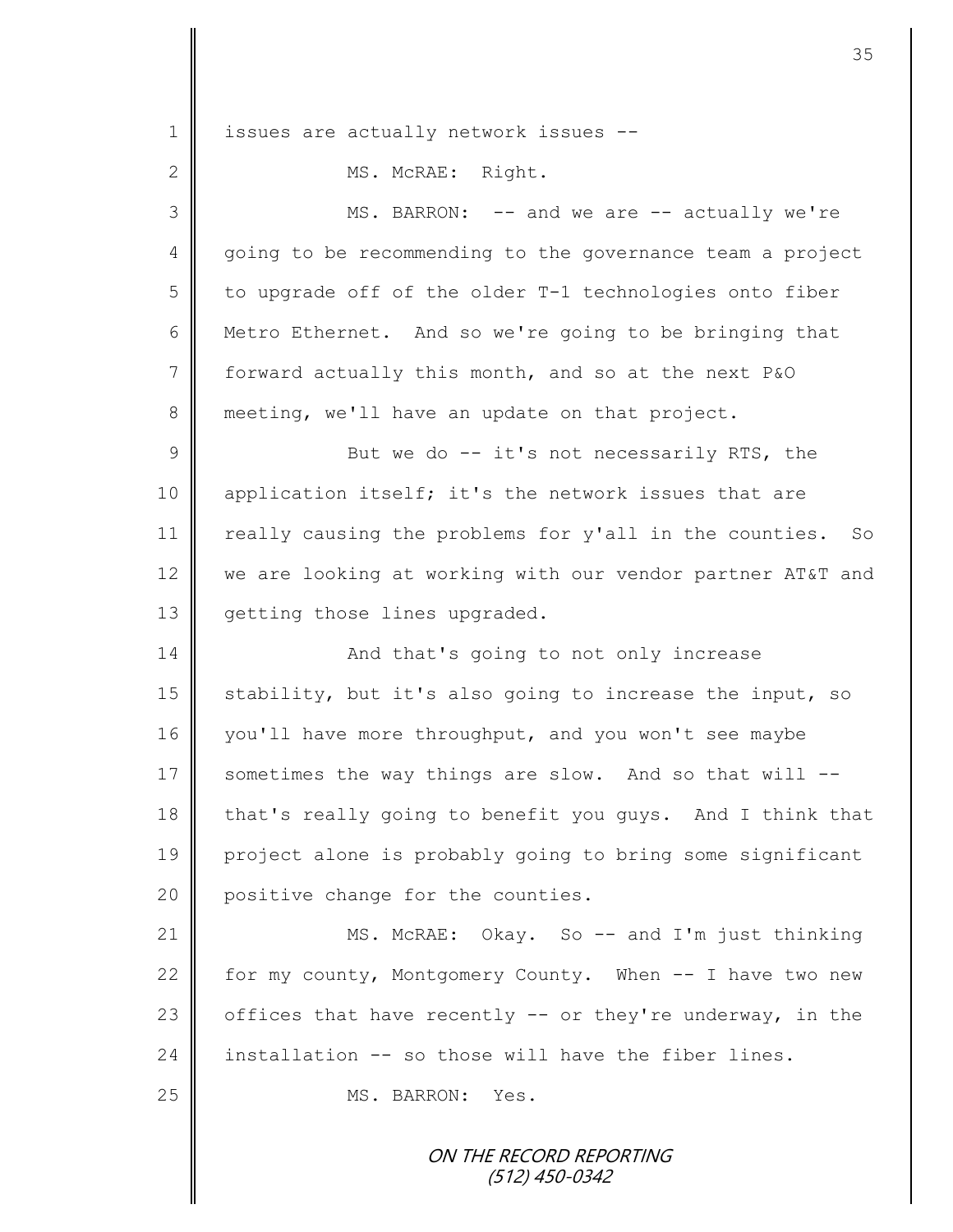| $\mathbf 1$    | MS. McRAE: One of them already has, but the                |
|----------------|------------------------------------------------------------|
| 2              | the other one -- and so then they'll be changing out on    |
| 3              | the existing offices to the fiber lines?                   |
| 4              | MS. BARRON: Yes, ma'am.                                    |
| 5              | MS. McRAE: Okay.                                           |
| 6              | MS. BARRON: Yes, ma'am. So any -- and that                 |
| $\overline{7}$ | is part of our strategy, as well, is that any new offices  |
| 8              | or moves, we go ahead and -- we've gone ahead and upgraded |
| $\overline{9}$ | to the fiber in those events. But, yes, this is existing   |
| 10             | offices that don't have any changes that we're working     |
| 11             | through to upgrade those lines.                            |
| 12             | We're also, in that process, going to be                   |
| 13             | deploying backup cellular service, where cellular is       |
| 14             | available and reliable. I mean, there are some parts of    |
| 15             | Texas where unfortunately it's somewhat remote. Right?     |
| 16             | But for most -- the large portion of the state, cellular   |
| 17             | is available, and so if something happened where we've     |
| 18             | seen, you know, construction work and a worker cuts the    |
| 19             | fiber line, you know, you wouldn't lose your office; it    |
| 20             | would just roll over to cellular. So I think that's        |
| 21             | really going to help with the RTS issues that the counties |
| 22             | are seeing.                                                |
| 23             | MS. McRAE: Okay. Thank you.                                |
| 24             | MS. BARRON: You're welcome.                                |
| 25             | MR. BACARISSE: Members, any other questions?               |
|                | <i>ON THE RECORD REPORTING</i><br>$(512)$ 450-0342         |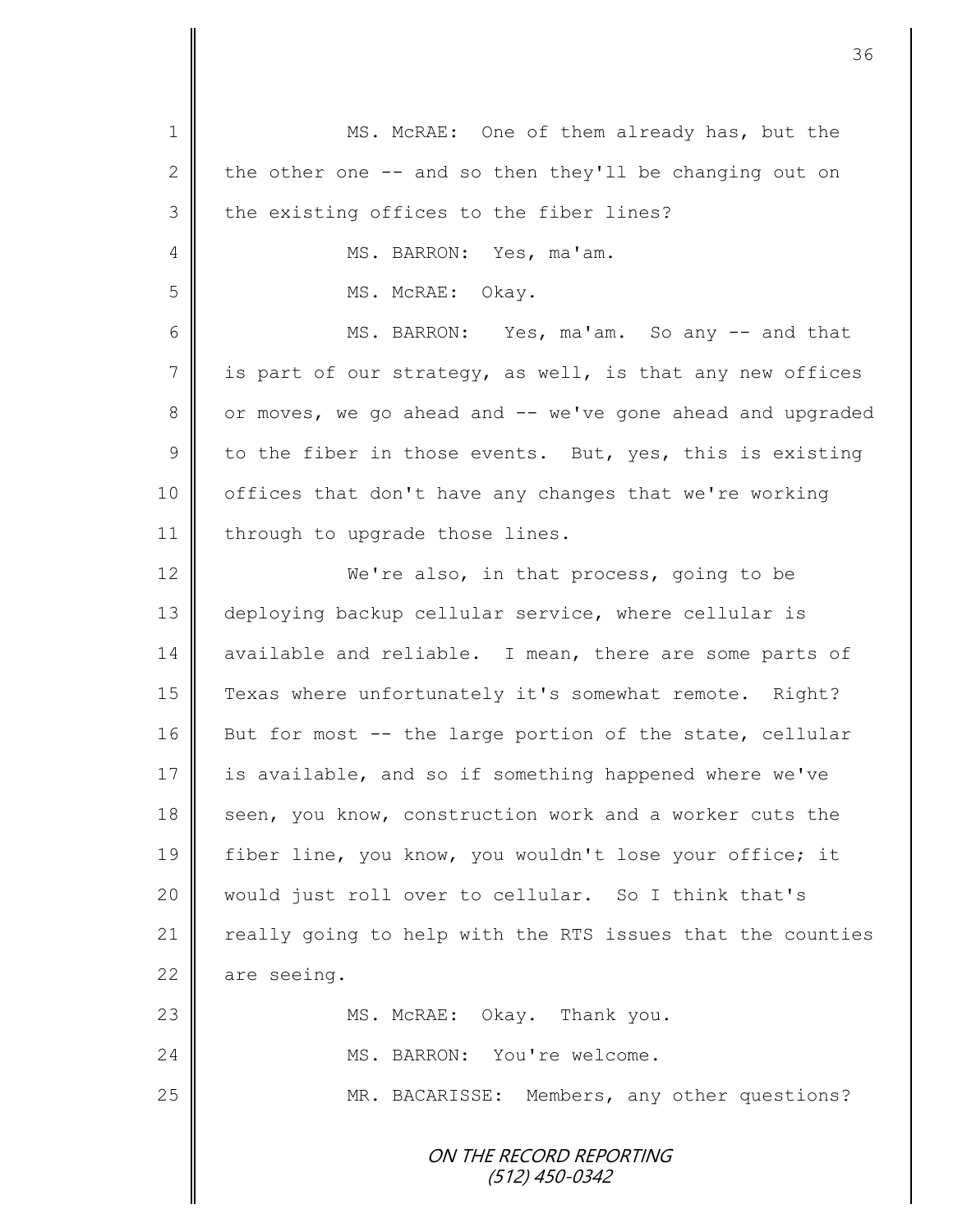ON THE RECORD REPORTING (512) 450-0342 1 Member Gillman? 2 || MS. GILLMAN: I just have a comment. I applaud 3 || your efforts to improve the network and anything we can to 4 avoid any kind of blackouts, because I'm seeing that it is 5 a serious problem, the titling issue, in Texas, and the 6 dealers are struggling. 7 || So thank you for focusing on that and throw 8 some resources at it. 9 || MS. BARRON: Yes, ma'am. Absolutely. 10 | MR. BACARISSE: Members, anything else on this 11 particular issue? 12 (No response.) 13 || MR. BACARISSE: Thank you, Wendy. Mr. 14 Chairman -- I mean, Chairman Prewitt, go ahead, please. 15 || MR. PREWITT: Thank you, Chairman Bacarisse. 16 | Item 8.C. is the Operational Plan. Tom Shindell provided 17 an update on our fiscal 2022 to fiscal year 2023 for the 18 Texas Department of Motor Vehicles Operational Plan. 19 || It's located on page 36 of your Board books. 20 Tom Shindell, the Department's Innovation and Strategy 21 Analyst, informed the Committee that fiscal year 2022 to 22 | fiscal year 2023 Operational Plan is a redesigned 23 document. 24 | Ms. Brewster asked for an integrated document 25  $\parallel$  that includes the Department's strategic plan activities,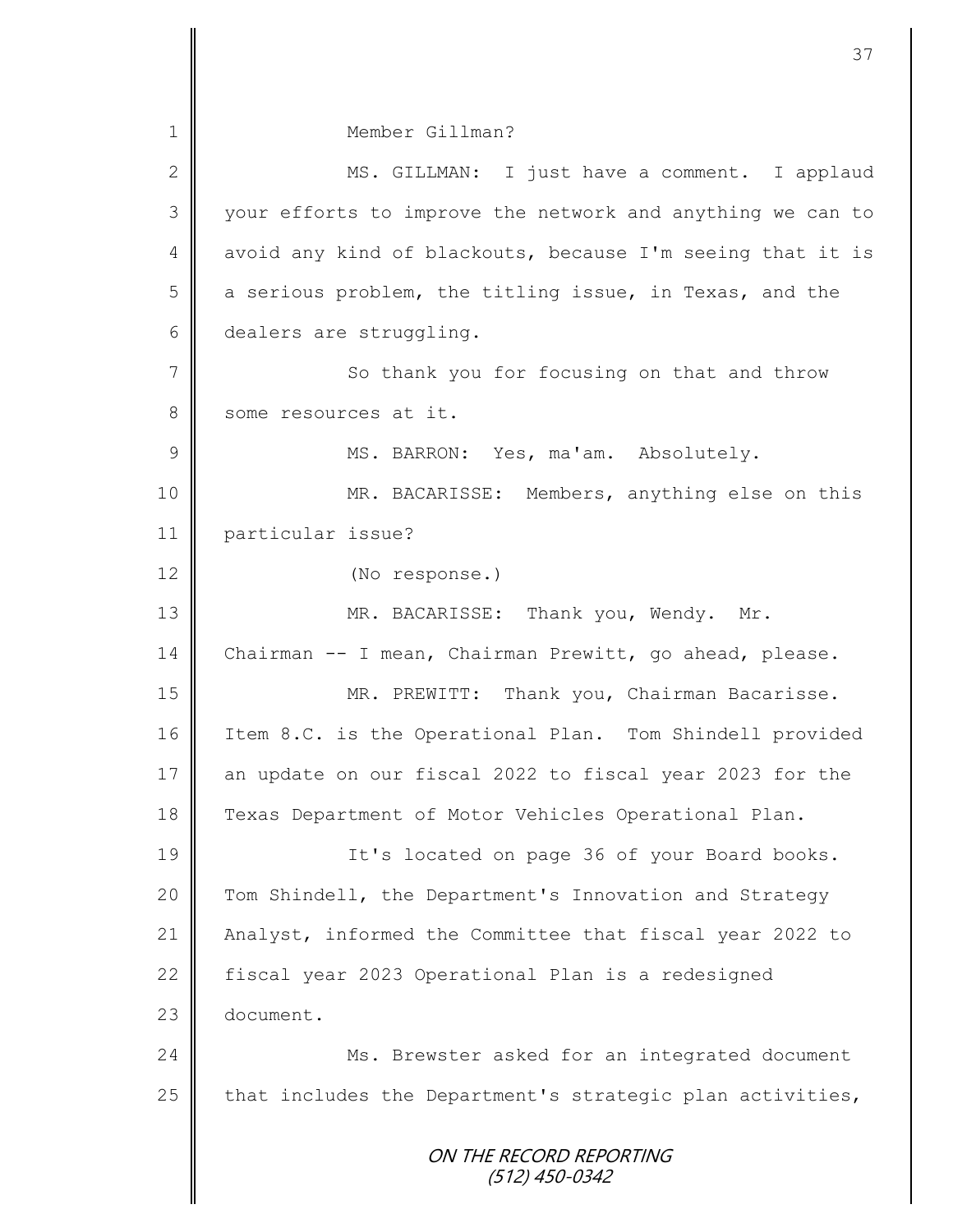1 | its balance score card strategic initiatives, and specific 2 division initiatives.

3 || Further, Ms. Brewster wanted strategic 4 management tools, such as our business drivers, included 5 as well to be more transparent. The new Operational Plan 6 makes the relationship clear between an activity and the 7 three strategic goals established by you, the Texas 8 Department of Motor Vehicles Board.

9 The activities specified in the Department's 10 most recent strategic plan define business drivers to 11 select a project, and finally the four perspectives and 13 12 objectives contained in the Department's balance score  $13$  card.

14 **Dr.** Shindell provided an overview of five 15 | activities from among the 36, included in the plan, which 16 include the following: One, Enforcement Division, to 17 improve complaint resolution time frames and processes; 18 two, Human Resources Division, the Internal Education 19 Campaign; three, the Motor Vehicle Division: eLICENSING 20 | for external user Guides, manuals, and videos; four, the 21 Office of Administrative Hearings: develop a Lemon Law 22 | Education Campaign for the Public; and five, Motor Vehicle 23 Crime Prevention Authority: the Law Enforcement 24 Coordination Network Improvement.

25 || The specifics of the five activities are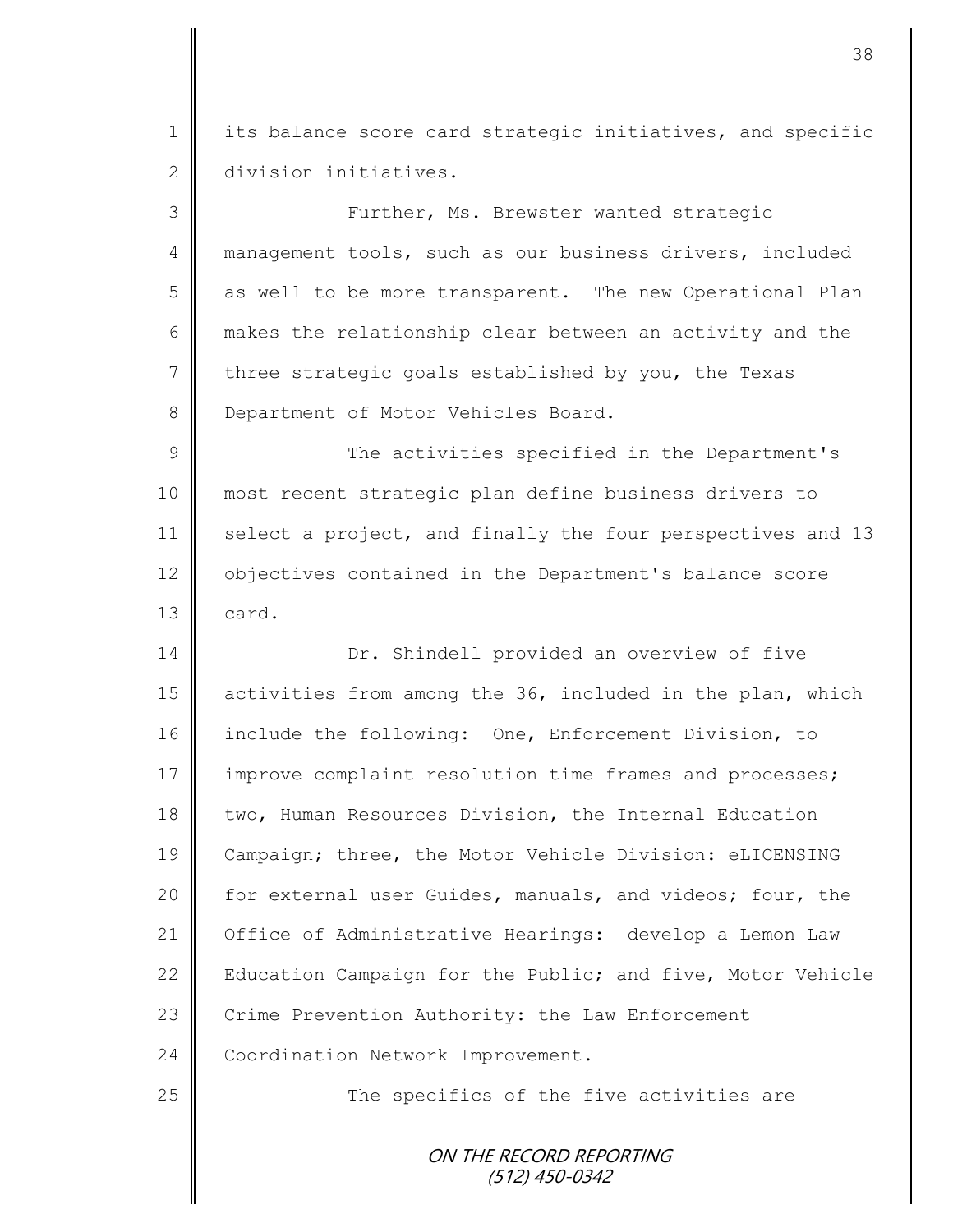ON THE RECORD REPORTING (512) 450-0342 1 already in your Board materials. Do you guys have any 2 questions? 3 MR. BACARISSE: Members, any questions on 4 these? 5 (No response.) 6 MR. BACARISSE: Okay. I think we're good, Mr. 7 Prewitt. 8 || MR. PREWITT: Okay. Thank you, Mr. Chairman. 9  $\parallel$  On to Item 8.D., the Workforce Update. This is a briefing 10 | item. 11 Human Resources Director Matthew Levitt 12 provided an update of the Texas DMV workforce. This 13 consisted a review of the current workforce demographics, 14 a summary analysis of employee turnover for fiscal year 15 '21, and an overview of market salary adjustments to 16 employees' pay. 17 The overall demographics of our workforce did 18 | not change significantly compared to the last year. The 19 demographics of the workforce are generally comparable 20 || with overall employment across all Texas state government. 21 | Employee turnover was 16 percent for the year 22 2021. This was a very slight decrease compared to the 23 previous year. Two areas of comparatively high turnover 24 included African-American employees and employees within 25 the first two years of employment at Texas DMV. Both of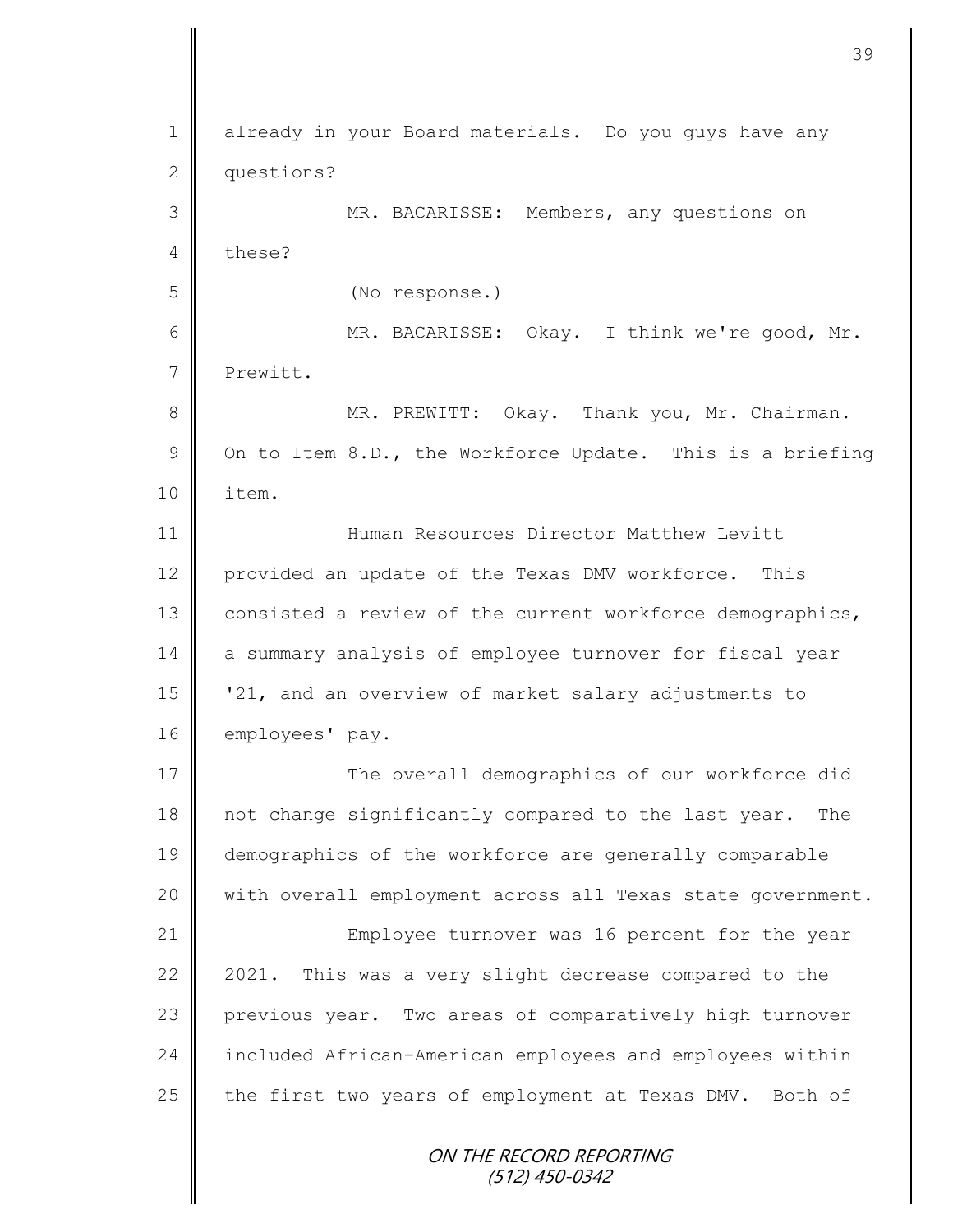1 | these are areas the staff plan to investigate further and 2 address.

3 Texas DMV did undertake a major review to 4 evaluate the competitiveness of employee pay in response  $5 \parallel$  to several factors, including the increase in employee 6 turnover, the State Auditor's Office report identifying 7 Texas DMV as a high turnover agency, and employee 8 dissatisfaction with pay.

9 || In order to increase the competitiveness of pay 10 compared to market rates, Texas DMV evaluated all 11 employees for consideration of a salary equity increase. 12 The primary factor for consideration in receiving a salary 13 equity increase was employee pay compared to their pay 14 | range midpoint. Additionally, employee salary increases 15 were based on Texas DMV tenure and employee performance.

16 || As a result of this project, salary equity 17 increases were granted to 50 percent of Texas DMV staff, 18  $\parallel$  at a total cost of just over \$1.4 million. These salary 19 equity adjustments went into effect September 1, 2021.

20 Matthew Levitt is here to answer any questions 21 | on this item.

22 MR. BACARISSE: Members, any questions for Mr. 23 | Levitt on this item?

24 MR. RAMIREZ: I just have a comment, Chairman. 25 MR. BACARISSE: Please, Mr. Ramirez.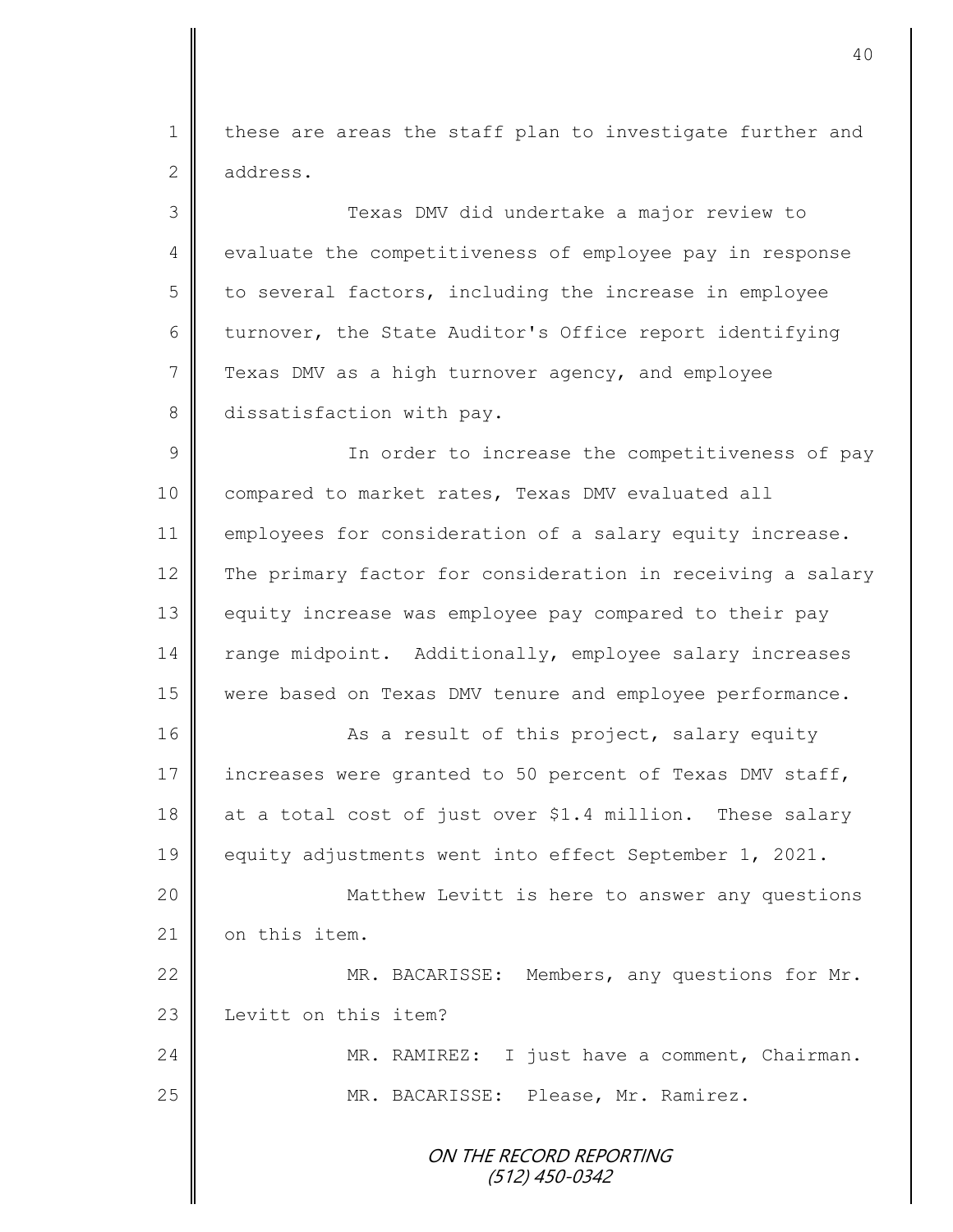ON THE RECORD REPORTING (512) 450-0342 1 || MR. RAMIREZ: Mr. Levitt, I'm looking at this. 2 Texas DMV is still below, you know, the state agency 3 average for employee turnover, and I think that's due in 4 large part -- I know everybody's had challenges through 5 COVID and everything the last couple of years, but I think 6 it's due in large part to the Human Resources Division and 7 | the leadership of the executive team that our employees 8  $\parallel$  have consistently not turned over as much, you know, 9 statewide averages. 10 || So I want to applaud you for the work that you 11 | continue to do, and I know that you're looking at ways to 12 make it even better. So thank you. 13 MR. BACARISSE: Members, any other questions, 14 comments? 15 || MR. GRAHAM: Mr. Chairman? 16 || MR. BACARISSE: Yes, Mr. Graham. 17 MR. GRAHAM: Maybe generally more of a comment 18 than a question, but I know within my own business 19 | operations, we're -- you know, it feels as though -- I 20 mean, we are giving raises. It's like -- it's just going  $21$  so fast. 22 | Kart In order to retain your talent, you know, you 23 get it done and then you turn around and you're losing one  $24$  | and you're trying -- so I know that we just did this 25 equity adjustment. Frankly, I couldn't imagine, in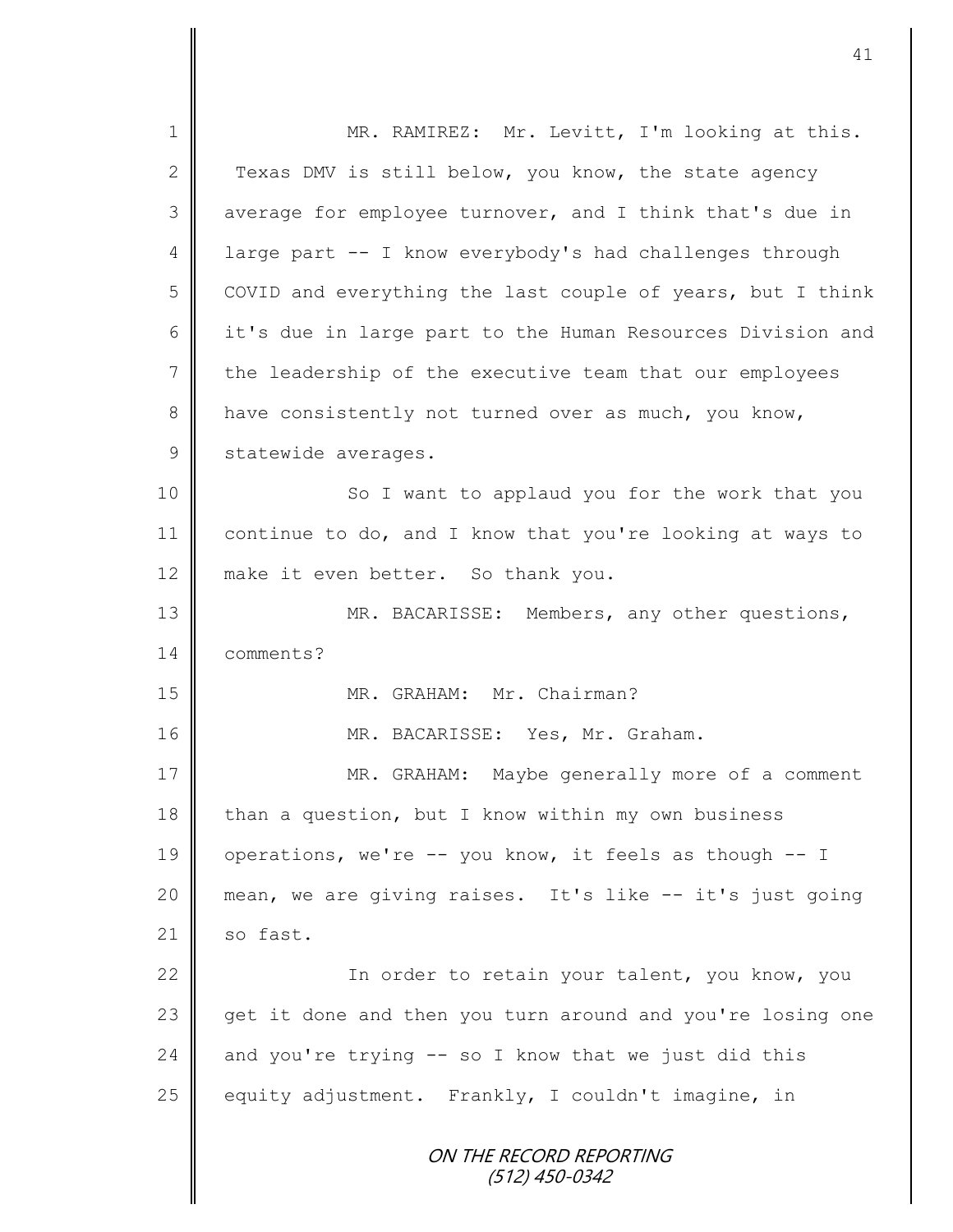1 | Austin, Texas, the pressure as an employer to retain  $2 \parallel$  employees. It must be great.

3 And so is -- I guess my question would be, is 4 that an ongoing, you know, not just a once a year or  $-$ -5 you know, is that just something you can stay on top of 6  $\parallel$  and continually evaluate? -- because I would think, right 7 now, that's what would be needed to try to hold onto what 8 you got and try to fill another, you know, position. 9 || MR. BACARISSE: Yeah, yeah. Ms. Brewster, 10 | would you comment on that? 11 | MS. BREWSTER: Thank you. Whitney Brewster, 12 Executive Director. That's exactly right. It has to be 13 | actively managed, and this was a way for us to level-set 14 and get our employees to where we needed them to be 15 equity-wise. 16 | And so now it is up to the organization, the 17 | leadership of the Department, to actively manage the 18 salaries, moving forward so they do not get below a 19 comparable rate. And so that's something that will be -- 20 we will be looking at on an ongoing basis, to ensure that 21 | we don't  $-$  to ensure that we remain competitive. 22 But to specifically answer your question, yes, 23 Member Graham, we will continue to evaluate that. It's 24 not a one-and-done. 25 || MR. GRAHAM: Yeah. Thank you. I know that,

> ON THE RECORD REPORTING (512) 450-0342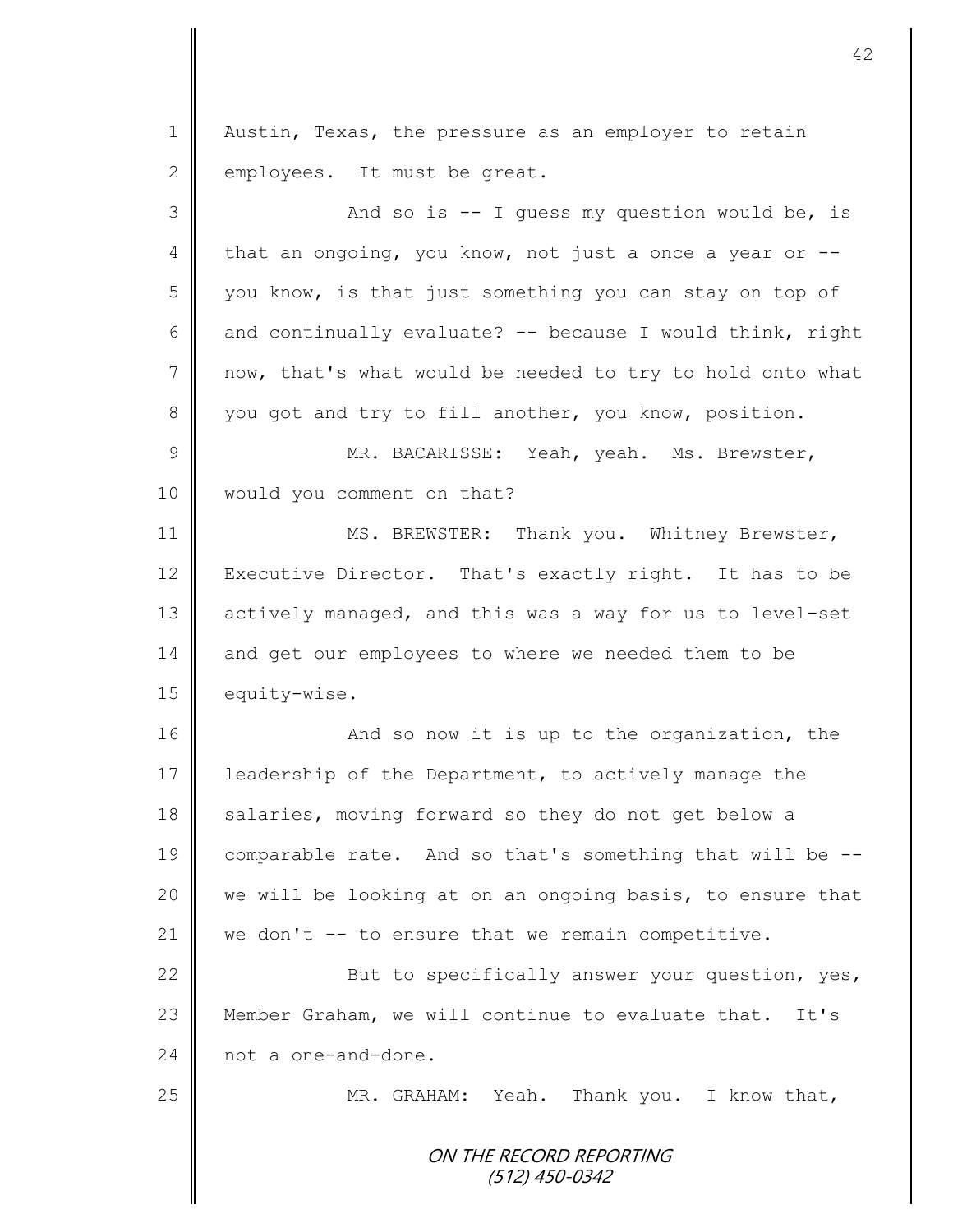1 you know, we historically -- speaking of myself, you know, 2 you're trying to balance keeping your costs down, to 3 provide, you know, a good service to your customers at a 4 reasonable price.

5 Here lately it feels like if you can just 6 provide the service regardless of price, they need it, and 7 so you know, that's really kind of what it feels like 8 right now. So it's just a result of a lot of work over  $9 \parallel$  the last couple of decades to make Texas a great place to 10 do business. I think we just have to understand that.

11 So I just wanted to share that sentiment so 12 that, you know, you have my  $-$  you know, my opinion that 13 we need to take care of folks and pay them adequately, 14 because the taxpayers, the citizens of Texas expect and 15 need us to be able to provide the services that we do. So  $16$  thank you.

17 || MR. BACARISSE: That's very true. Thank you, 18 Mr. Graham.

19 Members, any other questions or comments on 20 | this particular item?

21 | (No response.)

22 MR. BACARISSE: Okay. And thank you. Hearing 23  $\parallel$  none, Mr. Prewitt, please continue.

24 MR. PREWITT: Thank you, Mr. Chairman. In the 25 | next section Leah Leone made a presentation on the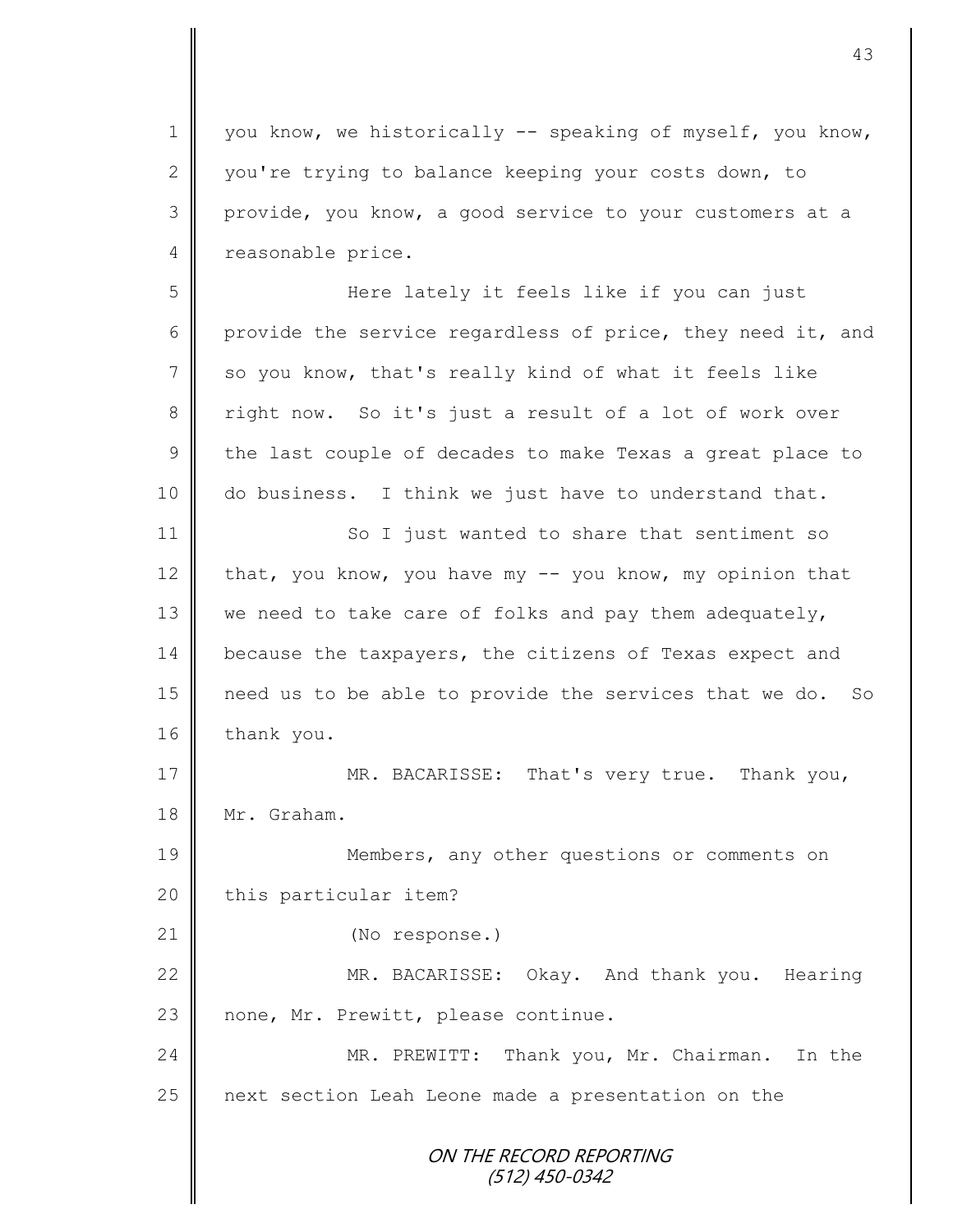1 | Ombudsman activities. The Employee Ombudsman activities 2  $\parallel$  included the following: custom reporting to the executive 3 | office, upper and middle management; proactive conflict 4 awareness; coaching and conflict management; agency-wide  $5 \parallel$  training on morale, team building and development; 6 || positive culture; and crucial conversation and 7 communications.

8 || Also facilitated conversations and mediation  $9 \parallel$  and dispute resolution, as well as conducting conflict 10 trend analysis. There was activities involved in 11 confidential communication and conflict resolution option 12 building with employees, as well as one-on-one employee 13 **mentoring and productivity coaching.** 

14 There was responding -- the Ombudsman has been 15 | responding to anonymous inquiries, as well as conducting 16 forums, town hall, and conversation café presentations. 17 Assisting with policy drafting was another activity the 18 Ombudsman engaged with, as well as the formation of 19 Employee Ombudsman process and procedure across agency 20 business process and work flow collaboration, building an 21 Employee Ombudsman resource web page, writing employee 22  $\parallel$  relations and conflict resolution blogs, and then finally 23 the creation of internal agency podcasts and several other 24 employee engagement programs.

25 | The short, Ms. Leone has been very busy.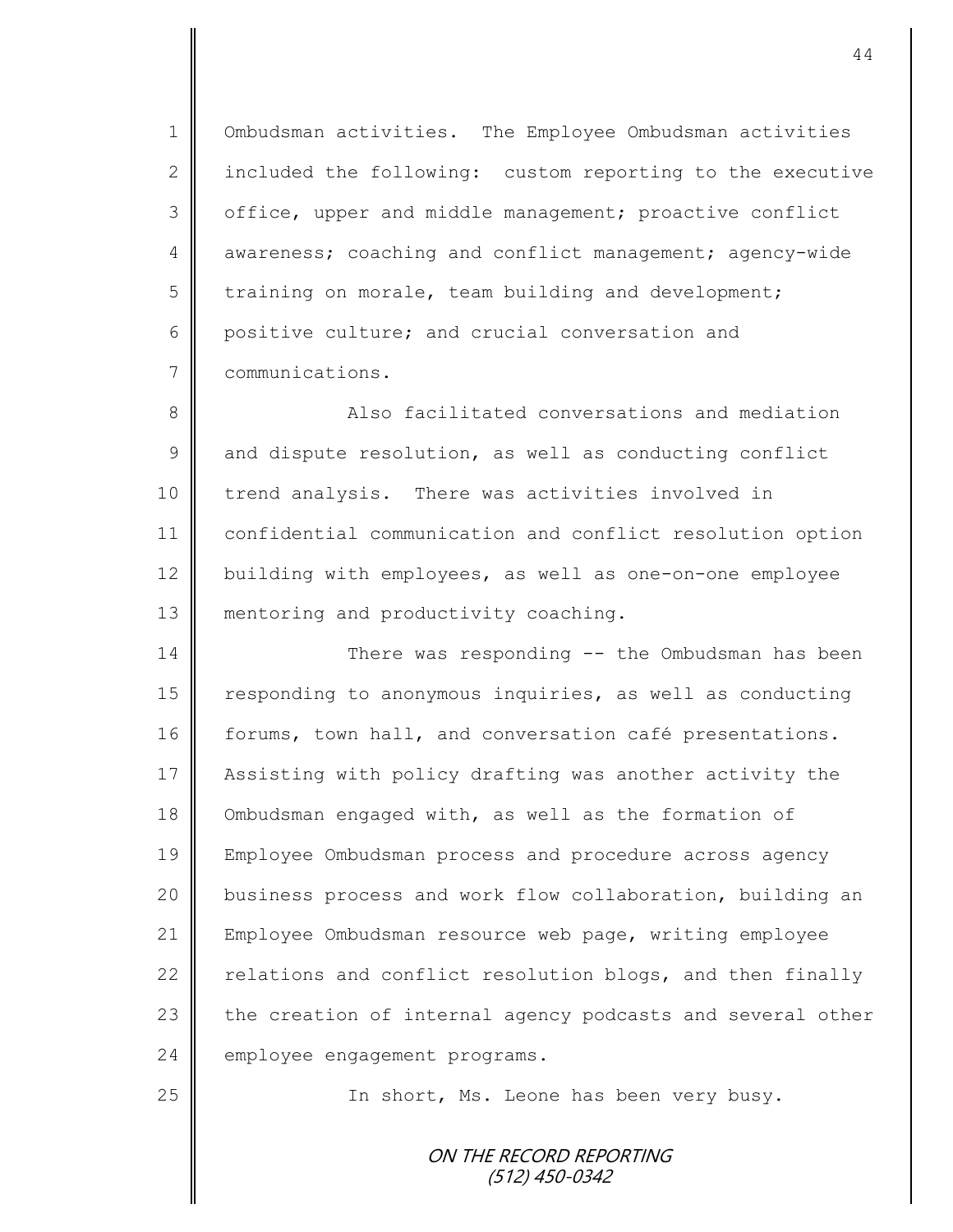| $\mathbf 1$    | MR. BACARISSE: Indeed. Well, I'm glad she's               |
|----------------|-----------------------------------------------------------|
| $\mathbf{2}$   | here and having a good impact.                            |
| 3              | Members, any questions on this particular item?           |
| 4              | Mr. Graham?                                               |
| 5              | MR. GRAHAM: Would it be -- as I'm sitting here            |
| 6              | looking at our turnover rate -- I mean, I would expect    |
| $\overline{7}$ | that it would be a goal of this endeavor to empower       |
| 8              | employees to deal with situations, crises, to have a work |
| $\overline{9}$ | environment in which that is dealt with, where we're      |
| 10             | proactive not reactive to those, hopefully resulting in a |
| 11             | reduced turnover rate.                                    |
| 12             | Is that a fair measurement tool to, as we kind            |
| 13             | of look at -- I mean, I know it's early on. I'm not       |
| 14             | implying this applies today, but would that be something  |
| 15             | we would hope would lead to improvement?                  |
| 16             | MS. BREWSTER: Mr. Chairman, if I --                       |
| 17             | MR. BACARISSE: Yes, please, Ms. Brewster.                 |
| 18             | MS. BREWSTER: Whitney Brewster, Executive                 |
| 19             | Director. That's exactly right, Member Graham. That's     |
| 20             | spot-on. The role of the Ombudsman is to proactively      |
| 21             | address issues in the workplace and not wait until they   |
| 22             | have become a formal complaint.                           |
| 23             | And so it's to address concerns over any issue            |
| 24             | in the workplace, whether it's with a colleague, whether  |
| 25             | it's a supervisor, that employees have a confidential     |
|                | ON THE RECORD REPORTING<br>(512) 450-0342                 |

 $\mathbf l$ II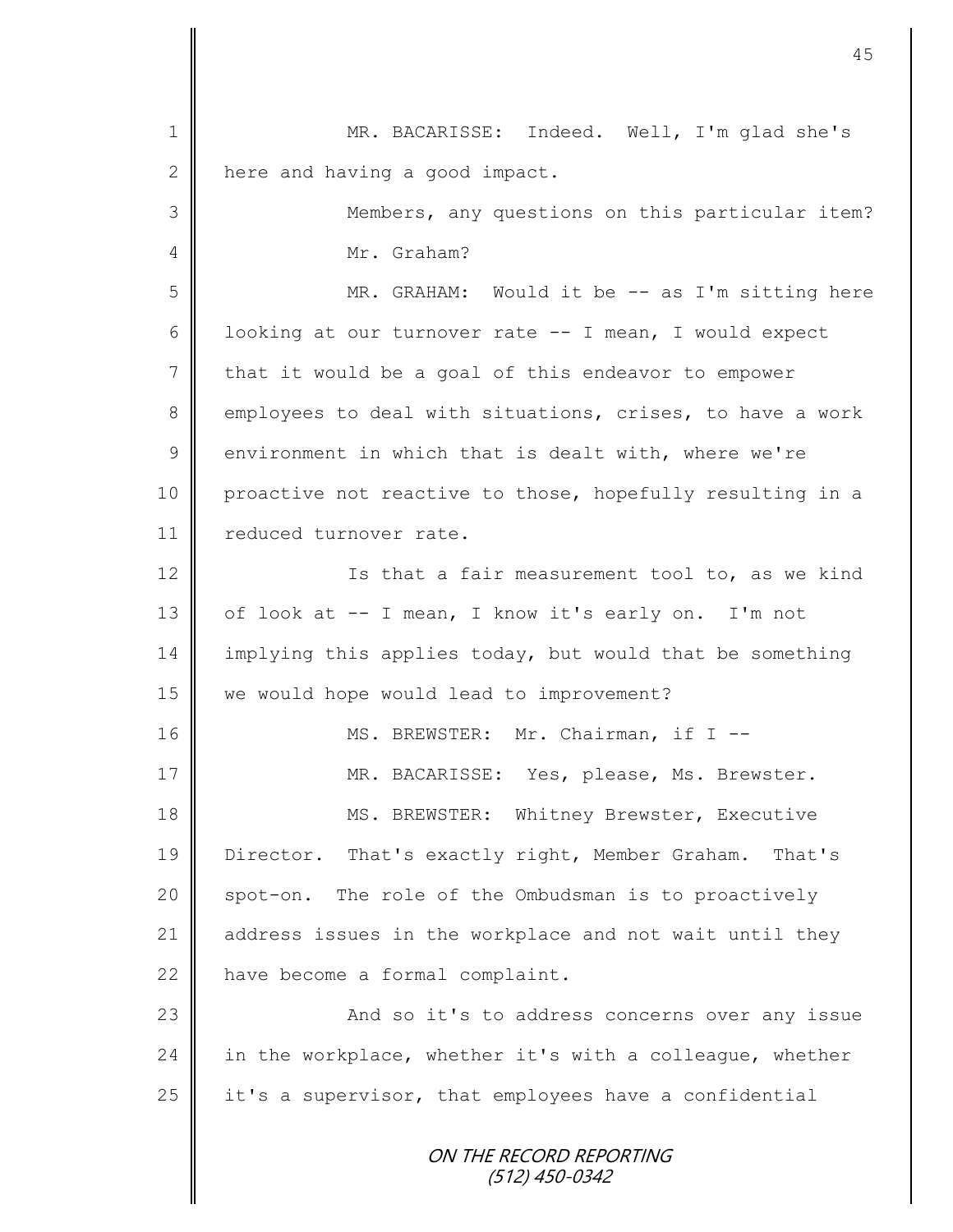ON THE RECORD REPORTING (512) 450-0342 1 | place to go where they can work through their issues, get 2 counseling and quidance from Ms. Leone, so that they can 3 | feel like the workplace is a healthy place for them. 4 || And so ultimately that should result in greater 5 production, as well as a decrease in turnover, Member 6 Graham. Thank you. 7 MR. GRAHAM: Thank you. 8 || MR. BACARISSE: All right. Members, any other 9 questions? 10 || MS. McRAE: Mr. Chairman, I have a question. 11 MR. BACARISSE: Yes, Member McRae. Yes. 12 | MS. McRAE: I'm curious. How many employees 13 | have actually gone to Ms. Leone? How many -- I don't know 14 | how you quantify that. I'm sure she tracks that, but  $-$ -15 NR. BACARISSE: Ms. --16 || MS. BREWSTER: Yes. 17 || MR. BACARISSE: -- Brewster? 18 || MS. BREWSTER: Whitney Brewster, Executive 19 | Director. In the presentation Ms. Leone gave yesterday, 20 | she presented to the Project and Operations Committee that 21  $\parallel$  she had spoken with or interacted with 143 different 22 employees over the course of the last year. And when you 23 think about our  $--$  the number of employees we have, I 24 think it -- we have about 800 employees, but about 735 of 25  $\parallel$  them currently filled. That's a pretty good number.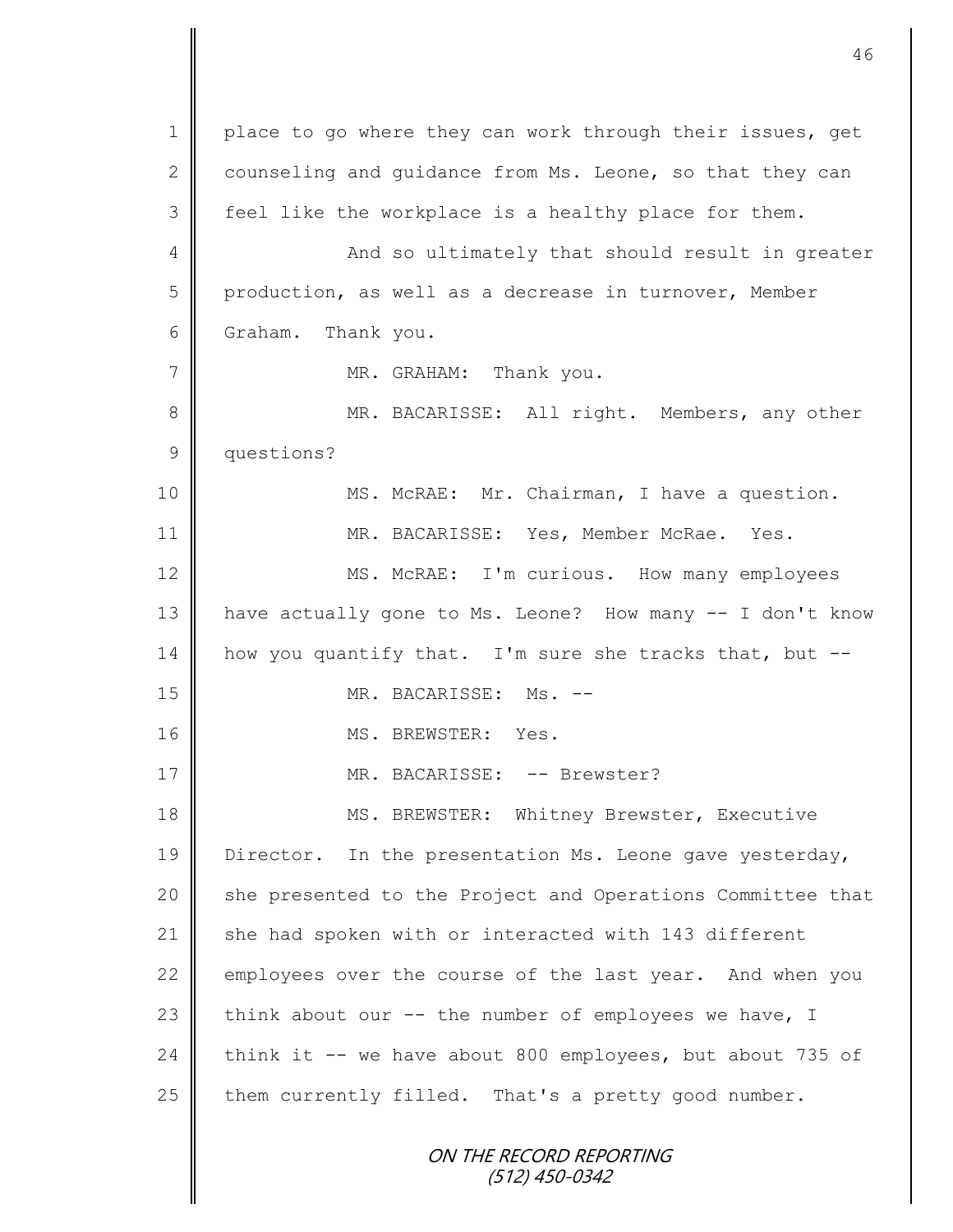| 1  | And if you think about what it means for                   |
|----|------------------------------------------------------------|
| 2  | turnover, if she was able to address those issues and      |
| 3  | those folks did not turn over, that's a significant impact |
| 4  | on the Department when it comes to the costs.              |
| 5  | MR. BACARISSE: Sure. I have a question, just               |
| 6  | out of curiosity. As well as with the remote work          |
| 7  | environment that we're all in now, has that -- the number  |
| 8  | of employees that access her and her services, how many of |
| 9  | those were virtual versus those that were on campus?       |
| 10 | And has she seen a rise or an impact from being            |
| 11 | virtual and the challenges?                                |
| 12 | MS. BREWSTER: Chairman Bacarisse, she's here,              |
| 13 | $if --$                                                    |
| 14 | MR. BACARISSE: Yeah.                                       |
| 15 | MS. BREWSTER: -- it would be all right if --               |
| 16 | MR. BACARISSE: Sure. Oh, that --                           |
| 17 | MS. BREWSTER: -- she came forward.                         |
| 18 | MR. BACARISSE: -- would be great.                          |
| 19 | MS. BREWSTER: That she --                                  |
| 20 | MR. BACARISSE: Absolutely. Please.                         |
| 21 | MS. BREWSTER: Thank you.                                   |
| 22 | MR. BACARISSE: Thank you. Good morning.                    |
| 23 | MS. LEONE: Good morning.                                   |
| 24 | MR. BACARISSE: There you go. Perfect.                      |
| 25 | MS. LEONE: Leah Leone, Employee Ombudsman for              |
|    | ON THE RECORD REPORTING<br>$(512)$ 450-0342                |

 $\mathbf l$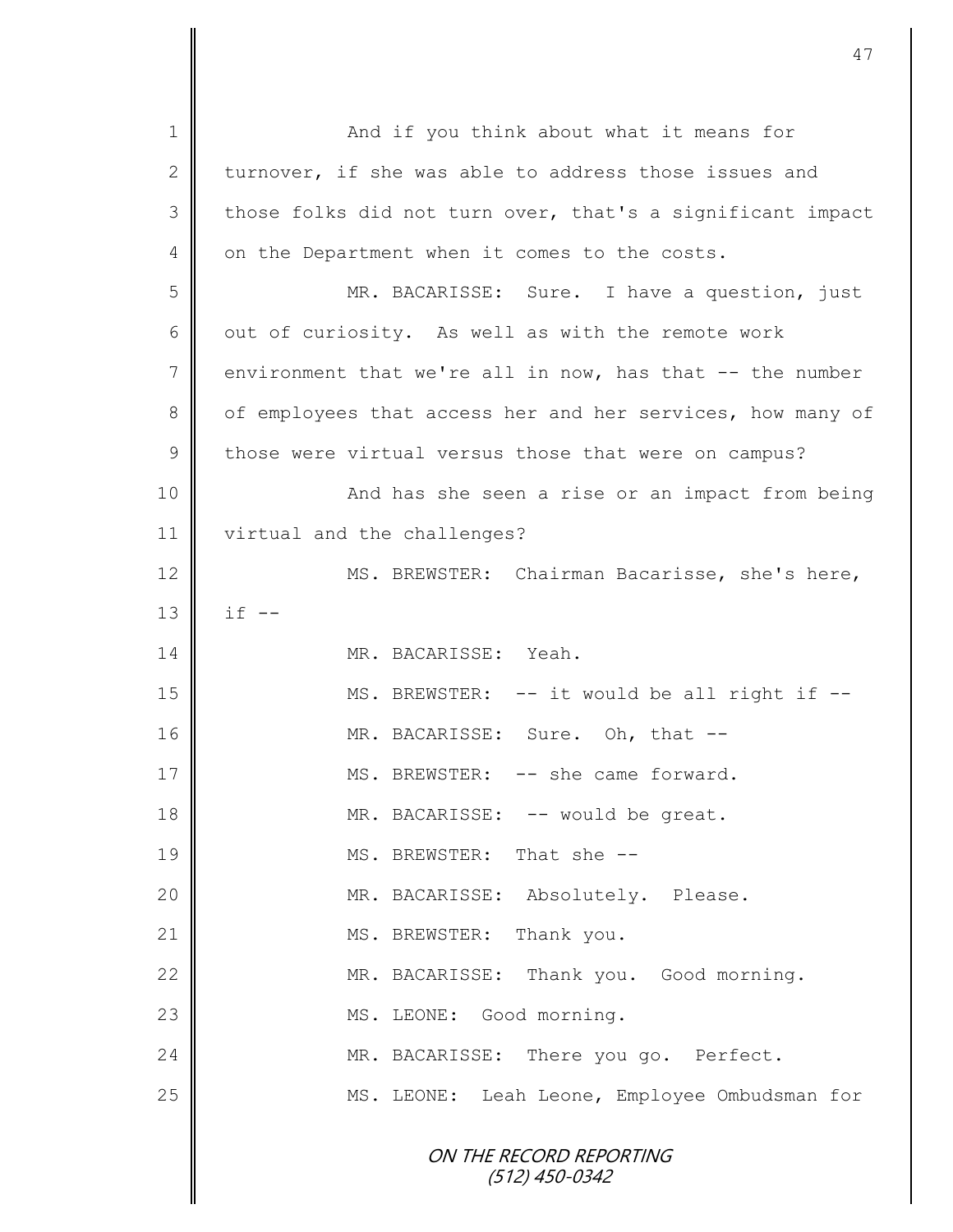ON THE RECORD REPORTING (512) 450-0342 1 | the record. Good morning, Chairman and members, Director 2 | Brewster, General Counsel. 3 To your question, yes. So many of my 4 interactions are online because of teleworking. 5 MR. BACARISSE: Uh-huh. 6 || MS. LEONE: However, I have one stipulation,  $7 \parallel$  that they must turn on their camera, because it is 8 important for me, the connection. 9 || [ Largely my work is about building relationships  $10$  | of trust, and I can't do that through an avatar. 11 | MR. BACARISSE: Right. 12 MS. LEONE: Many of the interactions I've also 13 | had are in person, so it's a split, really. 14 MR. BACARISSE: Okay. 15 MS. LEONE: I invite people to show up to the 16 office if they're in Austin, and they have obliged. 17 NR. BACARISSE: Good. 18 || MS. LEONE: We spoke yesterday about 19 confidentiality in that way, and so I make certain to take 20 | all precautions that they would be in a safe space; 21  $\parallel$  there's no one else on the floor, and I try to schedule it 22 around that time. And I'd like to speak to culture, just  $23$  | if I may? 24 MR. BACARISSE: Sure. 25 | MS. LEONE: Michael is to actively look at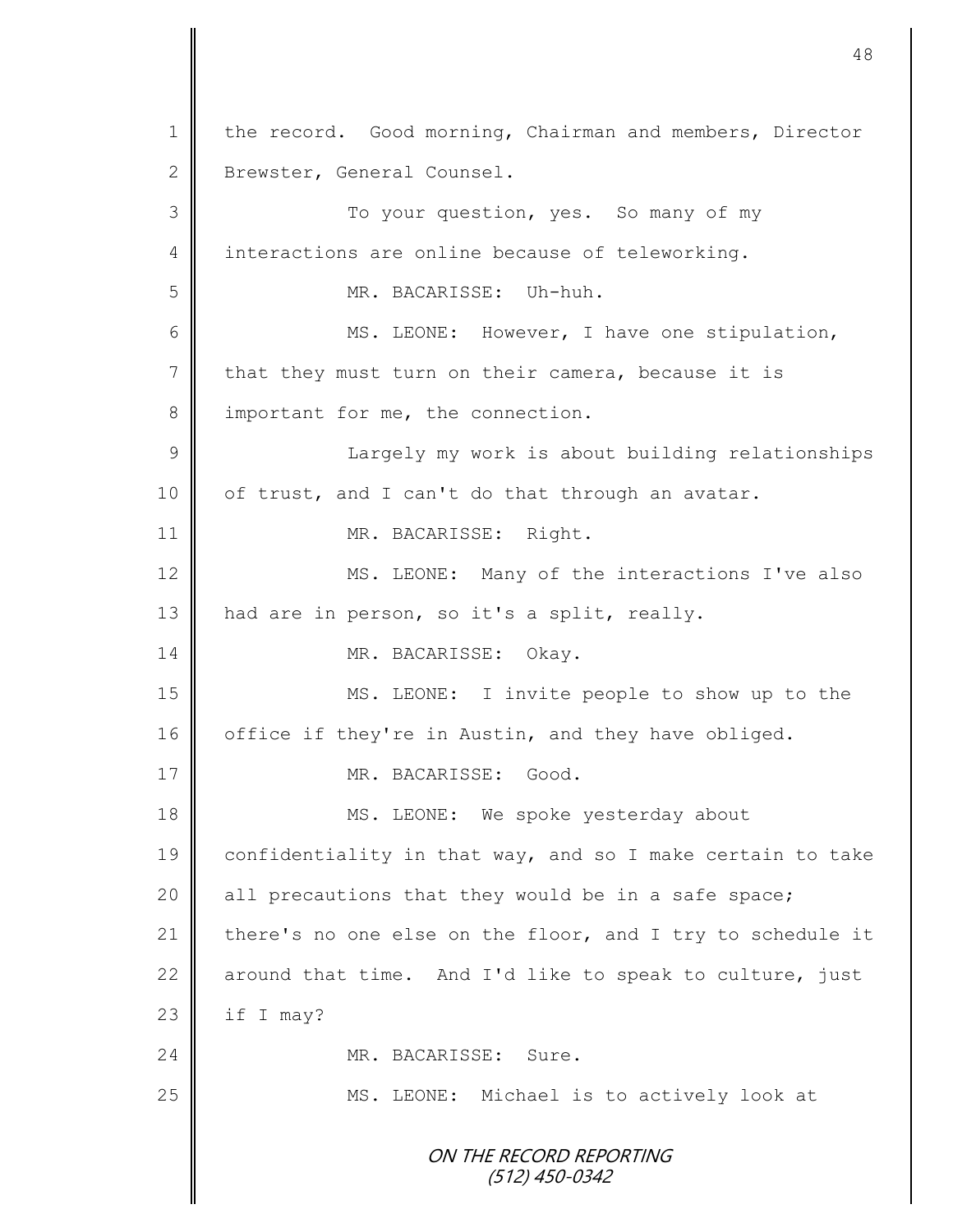ON THE RECORD REPORTING (512) 450-0342 1 culture at our agency, to address it with proactivity, to 2 not be reactive to climate, which is more perception than 3 || how people experience our culture, so I try to stay above 4 it and not to react to all of the storms, the ebbs and 5 flows of business, and deal with the culture as a 6 | longstanding premise through which people can operate 7 productively every single day at work and find joy and not  $8 \parallel$  just a job. That's my goal. 9 **Thank you, sir, for the time.** 10 || MR. BACARISSE: Members, any other questions, 11 now that we have you up here? 12 (No response.) 13 MR. BACARISSE: Thank you. We appreciate the 14 work you do every day. 15 || MS. LEONE: Thank you so much. 16 MR. BACARISSE: Absolutely. Thank you. Mr. 17 Prewitt, anything further? 18 MR. PREWITT: Yes, Mr. Chairman. I'd like to 19 go ahead and cover the next section, which is the 20 | organization update from Executive Director Brewster. 21 | We have talked about the agency leadership 22 | looking to continuously improve processes and find greater 23 alignment within the organization. There have been  $24$  several significant organizational changes made recently 25  $\parallel$  that were shared with us, will be shared with later today.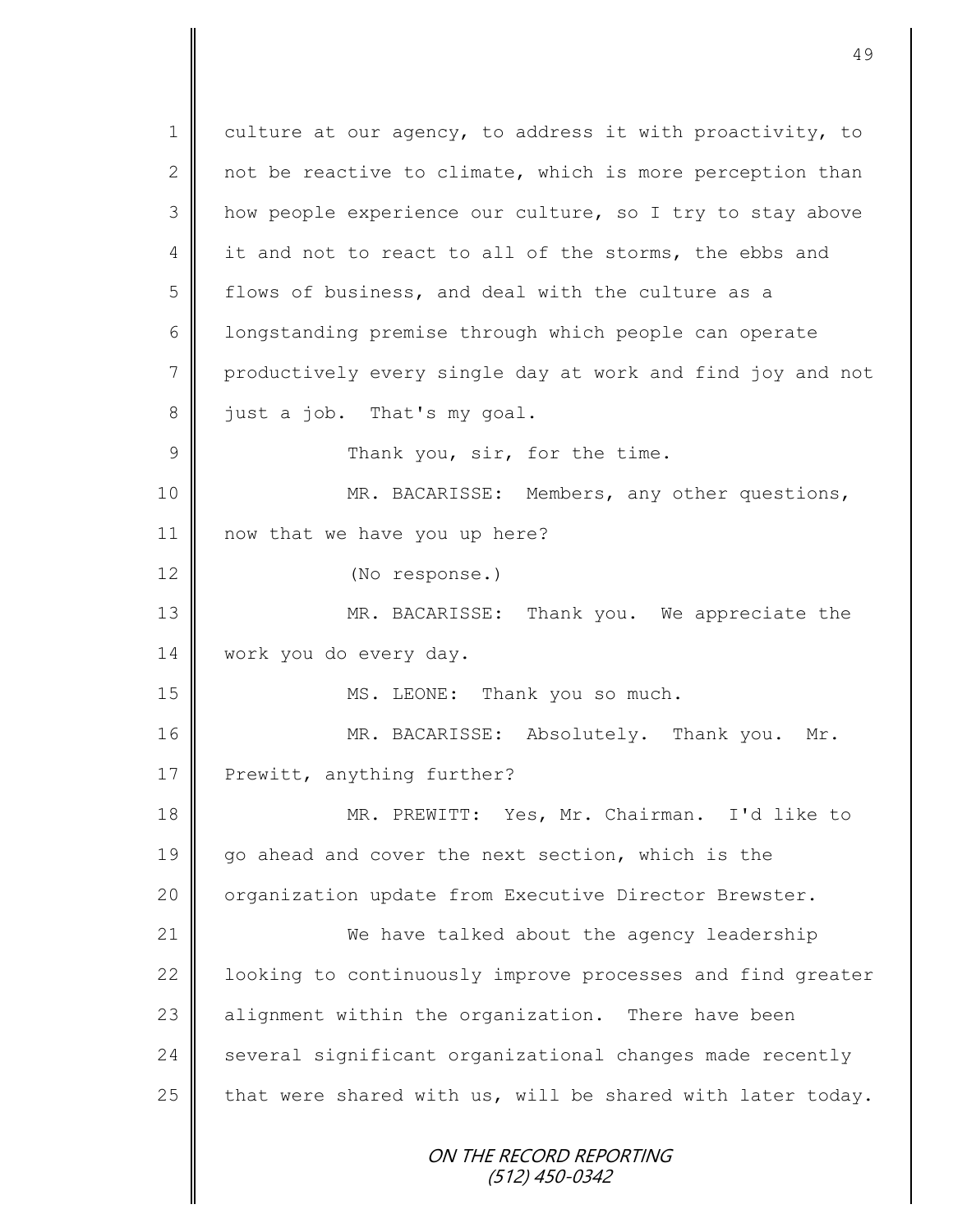1 | And Whitney went on to say, you know, she 2 appreciated the opportunity to share their initial 3 | observations and the benefits that the agency hopes to 4 accrue by making these changes. 5 We then went on to hear from Brian Ge, who's 6 the Managing Attorney for the Enforcement Division, 7 provide an update on the transfer of the Compliance 8 | Investigations Division to Enforcement. 9 || Mr. Ge discussed the progress the Division made 10 to realize efficiencies in case processing, how the 11 Division reduced confusion for county tax assessor-12 collectors, and the creation of a new key performance 13 indicator for the Field Services Section, as well as 14 revisions to the standard operating procedures for 15 | compliance reviews. 16 To realize efficiencies in case processing, 17 former CID investigators were trained on how to conduct 18 investigation involving motor vehicle and salvage dealers. 19 Former CID data and administrative support staff were 20 trained on the enforcement side of eLICENSING and how to  $21$   $\parallel$  run certain daily and monthly reports. 22  $\parallel$  The red flag cases were also fully transitioned 23 to Motor Vehicle Investigations to allow compliance 24 specialists to dedicate their efforts to conducting 25 compliance reviews full-time.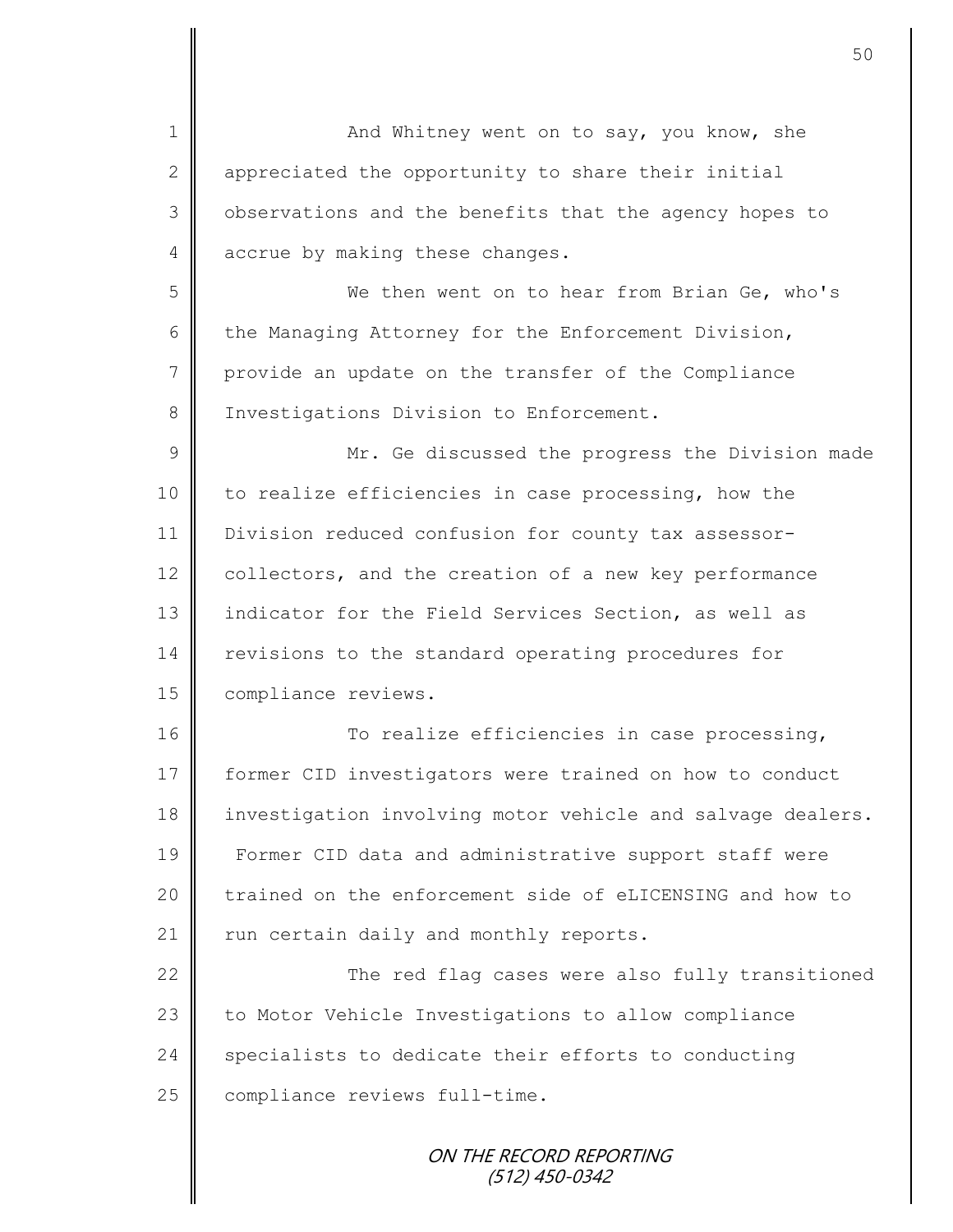1 Supervisory and support staff were also given 2 access to the Registration and Titling System to 3 Streamline the process of placing and removing title 4 || rejections on motor vehicle records associated with red 5 | flag cases.

6 || To reduce confusion for the county tax 7 assessor-collectors, Enforcement hosted several webinars 8 and attended several in-person events to educate the tax 9 assessor-collectors in the roles and responsibilities of 10 the Department's Vehicles, Titles and Registration 11 Division, and the Field Services and Investigation 12 Sections within Enforcement.

13 | Rew red flag referral process was also rolled  $14$  out to streamline the process for TAC staff, and the new 15 process is integrated into the Department's online 16 complaint portal, and it allows for expanded tracking and 17 | automation.

18 A new KPI, key performance indicator, on the 19 average number of calendar days to conclude a county 20 | compliance review was created to increase transparency 21 with our tax assessor-collector partners by establishing a 22 measure of the acceptable turnaround time for completing a 23 | compliance review.

24 | Finally, Enforcement has made revisions to  $25$  their compliance review standard operating procedures to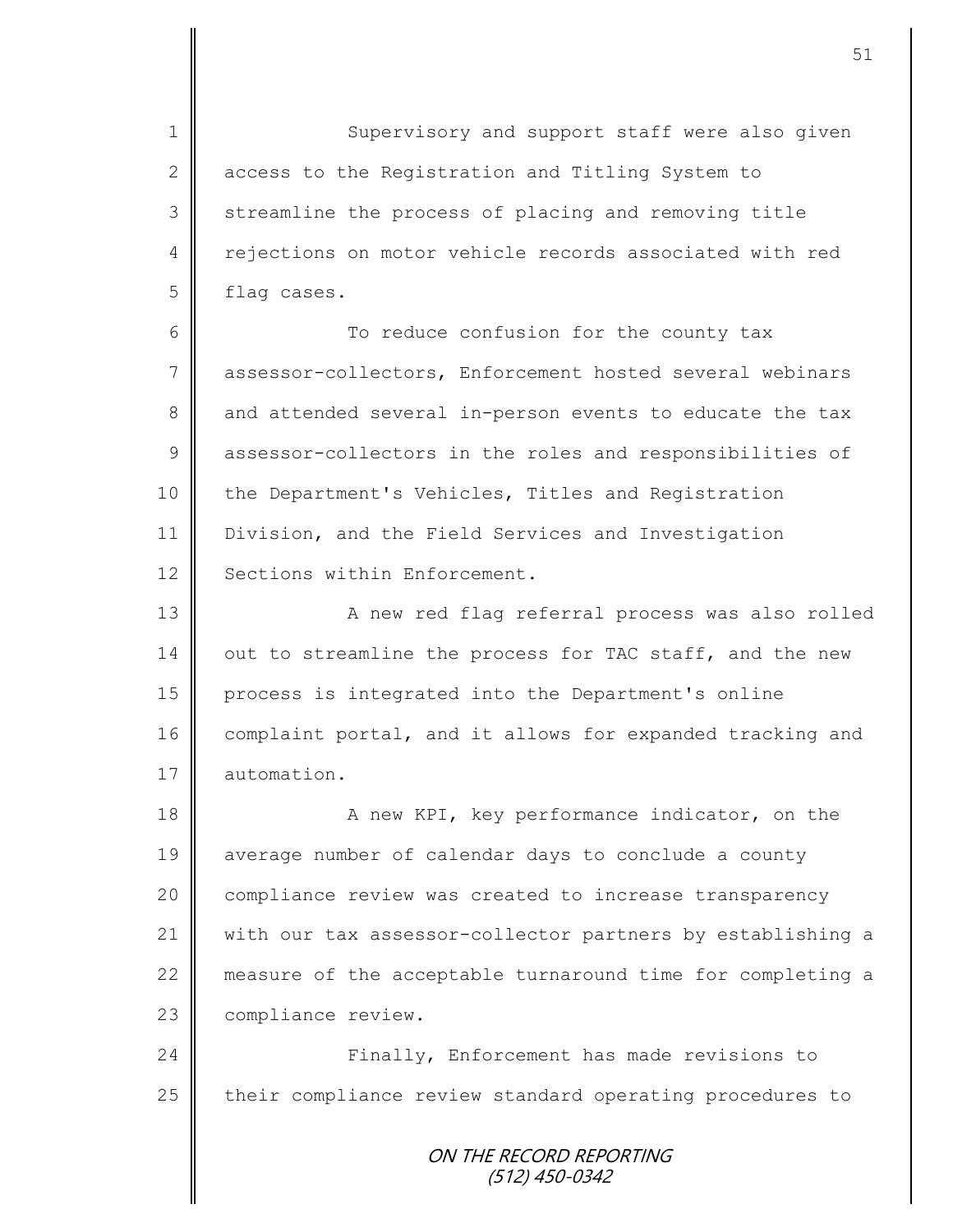ON THE RECORD REPORTING (512) 450-0342 1 convey a better representation of the risks faced by a 2 county tax assessor-collector, as well as allowing 3 | compliance specialists to review all counties, rather than 4 specific enumerated counties. 5 In addition, Enforcement saw a 305 percent 6 increase in the number of complaints on a monthly basis, 7 between March 2020 and August 2021, with a 38 percent 8 Teduction in overall cases for the same period. 9 || If you have any questions, Mr. Ge is present to 10 | answer them. 11 MR. BACARISSE: Members, any questions on this 12 item? 13 || MR. RAMIREZ: Not a question, but a comment, 14 Mr. Chairman. 15 MR. BACARISSE: Yes, Mr. Ramirez? 16 | MR. RAMIREZ: You know, as we go forward with 17 improving Enforcement and CID and looking at their SOPs 18 and how they can better partner with law enforcement, and 19 we all know the eTAG issue that's very, very critical to 20  $\parallel$  this agency, I just want to make sure that the 21 collaboration and bringing them all under one house, that  $22$  everybody is now on the same team when it comes to these 23 investigations, and everybody is on the same team when it 24 comes to the mission of making sure that we stop any 25  $\parallel$  illegal behavior that's happening within our system.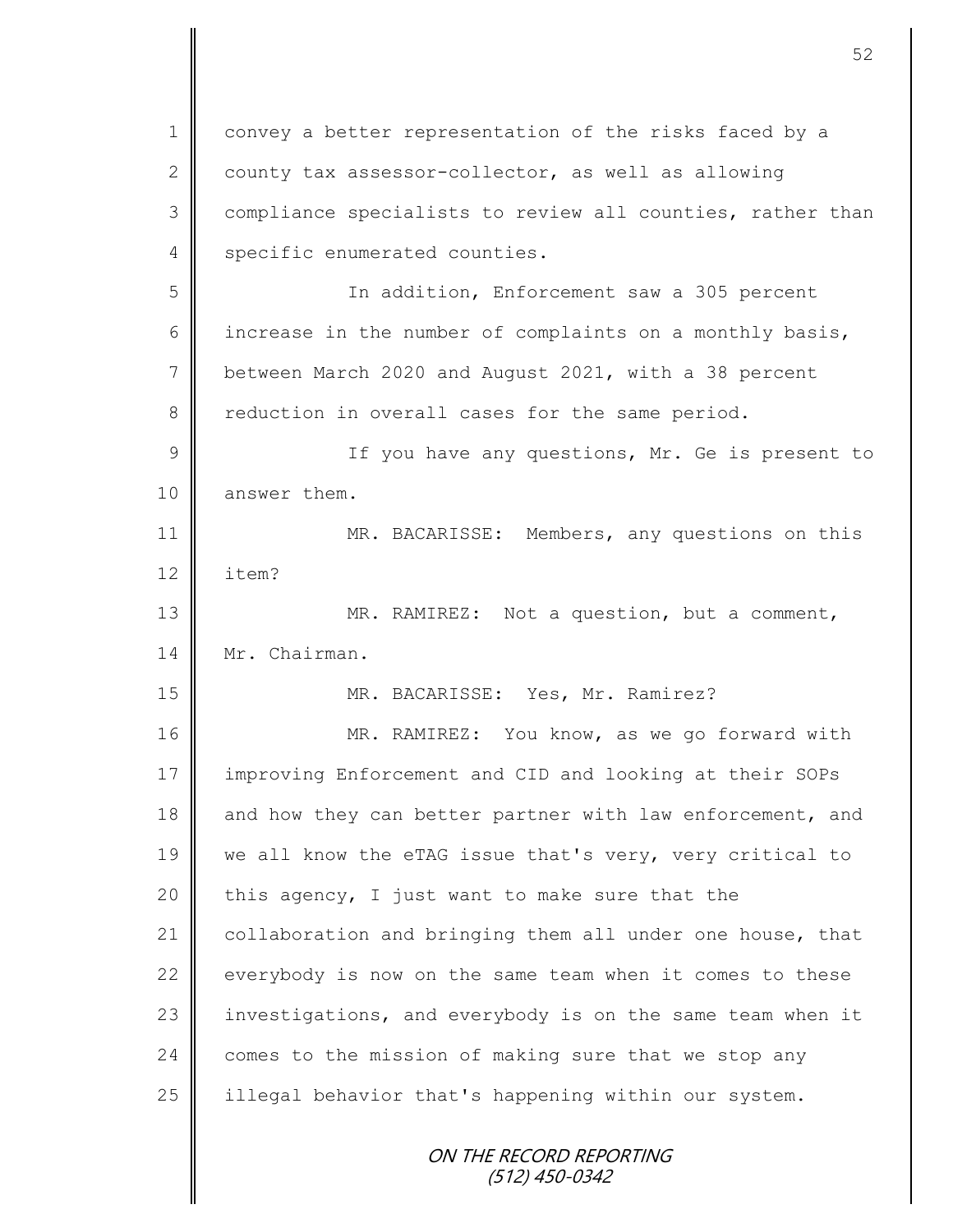ON THE RECORD REPORTING (512) 450-0342 1 So I think integrating them both was a 2 phenomenal idea. It was forward-looking, and I think it's 3 | only going to help whenever we do develop new strategies 4 to shut it down. So I'm excited that it was merged, and I 5 think Director Thompson is going to do a tremendous job 6 leading it forward. 7 | MR. BACARISSE: Members, anything else? 8 **||** Ms. Gillman? 9 || MS. GILLMAN: I just have a comment also. 10 Thank you, Brian, for your presentation yesterday. I 11 learned a lot, and I asked if the webinar could be 12 possibly shared with Texas auto dealers and the 13 | independent dealers for education purposes. 14 || And also, I also applaud the combining of the 15 department to add manpower to get through these cases. 16 And complaints going up 305 percent is alarming, and I 17 think a lot of it is  $--$  or what Brian said yesterday was 18 it's a whole lot of title issues, and so I know you're 19 | going to need the manpower. 20 | Richard again, the title issues are -- I mean, a 21 300 percent rise is there. The facts are right there. We 22 | need help getting through them, and I applaud Cory and 23  $\parallel$  Brian and their department for attacking this. 24 And go get 'em. Thank you. 25 || MS. McRAE: Mr. Chairman?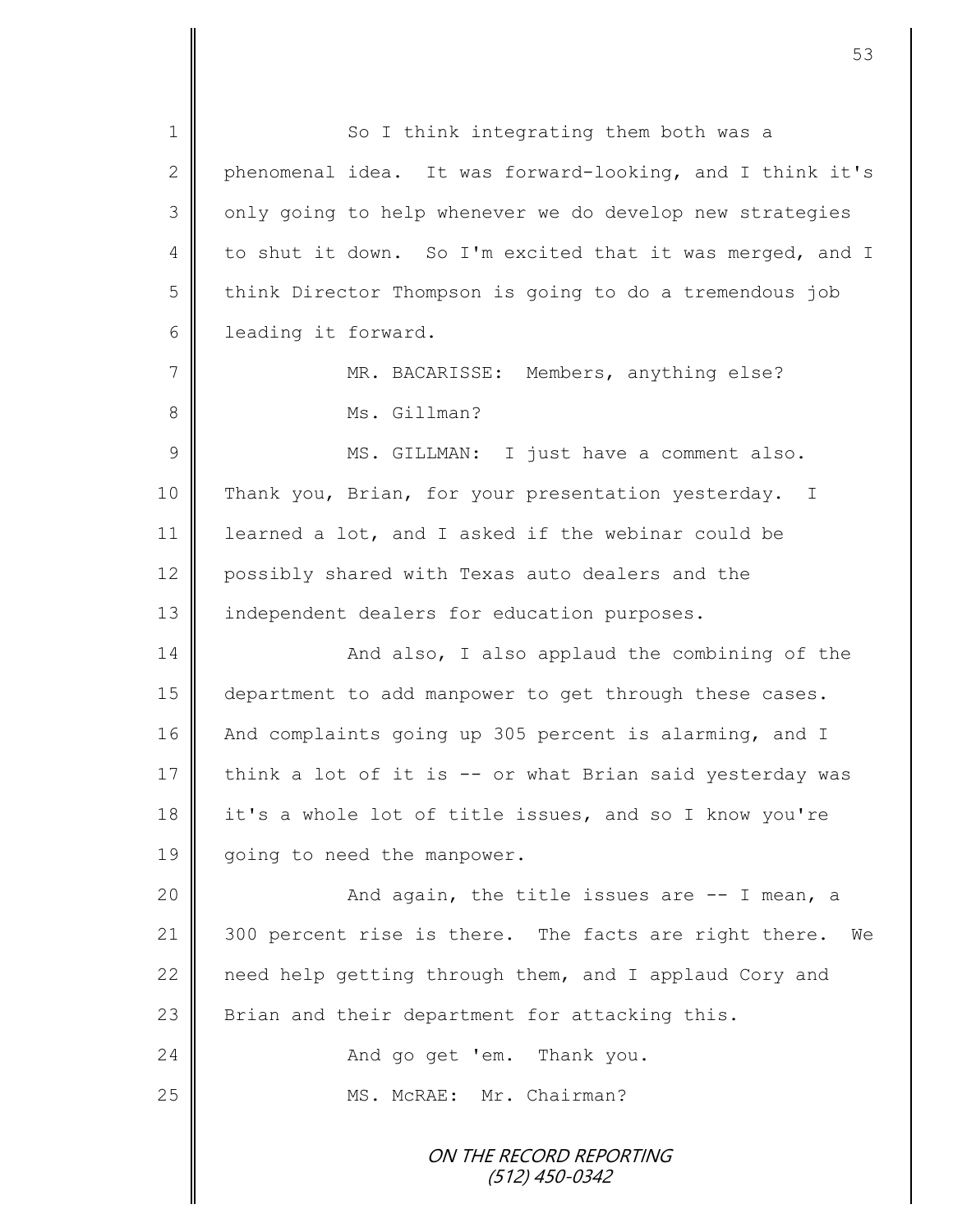| MR. BACARISSE: Are you --                                   |
|-------------------------------------------------------------|
| MS. GILLMAN: Yes. I'm finished.                             |
| MR. BACARISSE: Okay. Yes, Member McRae?                     |
| MS. McRAE: I too would like to commend them,                |
| because as $-$ out in the counties, we are the boots on the |
| ground. We are forward-facing with the customers. We are    |
| the first line of defense for the fraud. And we see it      |
| multiple times a day.                                       |
| It gets discouraging because we do send in a                |
| lot of red flags. And so we -- as a tax assessor, we        |
| really never know the resolution in most cases. We don't    |
| know if -- and I understand to some degree that there       |
| is -- there has to be -- the information has to be          |
| withheld at some point.                                     |
| But we do appreciate the fact that there are                |
| more people being dedicated to this task, because we know   |
| fraud is -- I mean, we're losing millions of dollars        |
| through fraudulent activity in this state. So I applaud     |
| them for that as well.                                      |
| MR. BACARISSE: Member McRae, help me to                     |
| understand, from the tax office perspective, is there a     |
| particular type of title fraud that is prevalent? Or is     |
| it -- or are various types -- what are sort of your top     |
| two kind of transactions you see that raise the flag at     |
| the office?                                                 |
| ON THE RECORD REPORTING                                     |
|                                                             |

(512) 450-0342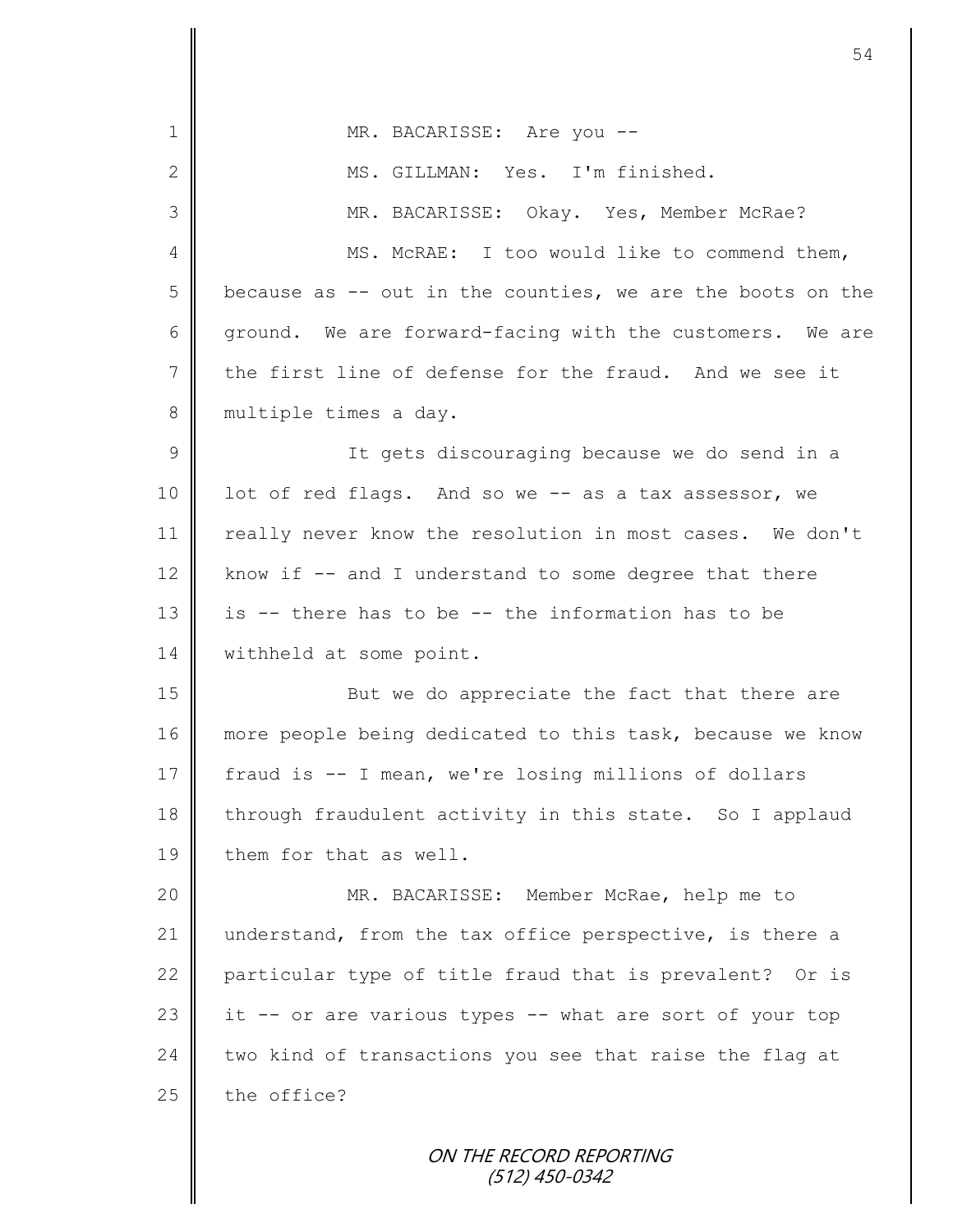ON THE RECORD REPORTING (512) 450-0342 1 MS. McRAE: Well, of course we see a lot of 2 | odometer fraud. 3 MR. BACARISSE: Okay. 4 || MS. McRAE: We catch that. 5 MR. BACARISSE: Okay. 6 || MS. McRAE: I think that my staff in Montgomery  $7 \parallel$  County -- I have some of the best little detectives 8 around, because they pay close attention to that. 9 || There's a lot of forgery, name forgery, but 10 | we're not handwriting experts, so --11 | MR. BACARISSE: Right. 12 MS. McRAE: -- we are kind of limited in that. 13 There's a lot of stolen vehicles that we catch on the 14 front line because there's a flag on the record and we're 15 able to stop it. We contact our Auto Theft Division, and 16 a lot of it is innocent purchasers, but some of them are  $17 \parallel \text{not}$ . 18 || So what that -- I'm very thankful for the 19 | relationships there, because we are able to stop those  $-$ -20  $\parallel$  return those vehicles to the rightful owners. But I guess 21 | odometer fraud, probably, and people just trying to skip 22 | ownership. 23 MR. BACARISSE: Uh-huh. 24 | MS. McRAE: They want to -- they never 25  $\parallel$  transferred the title into their name, and so they're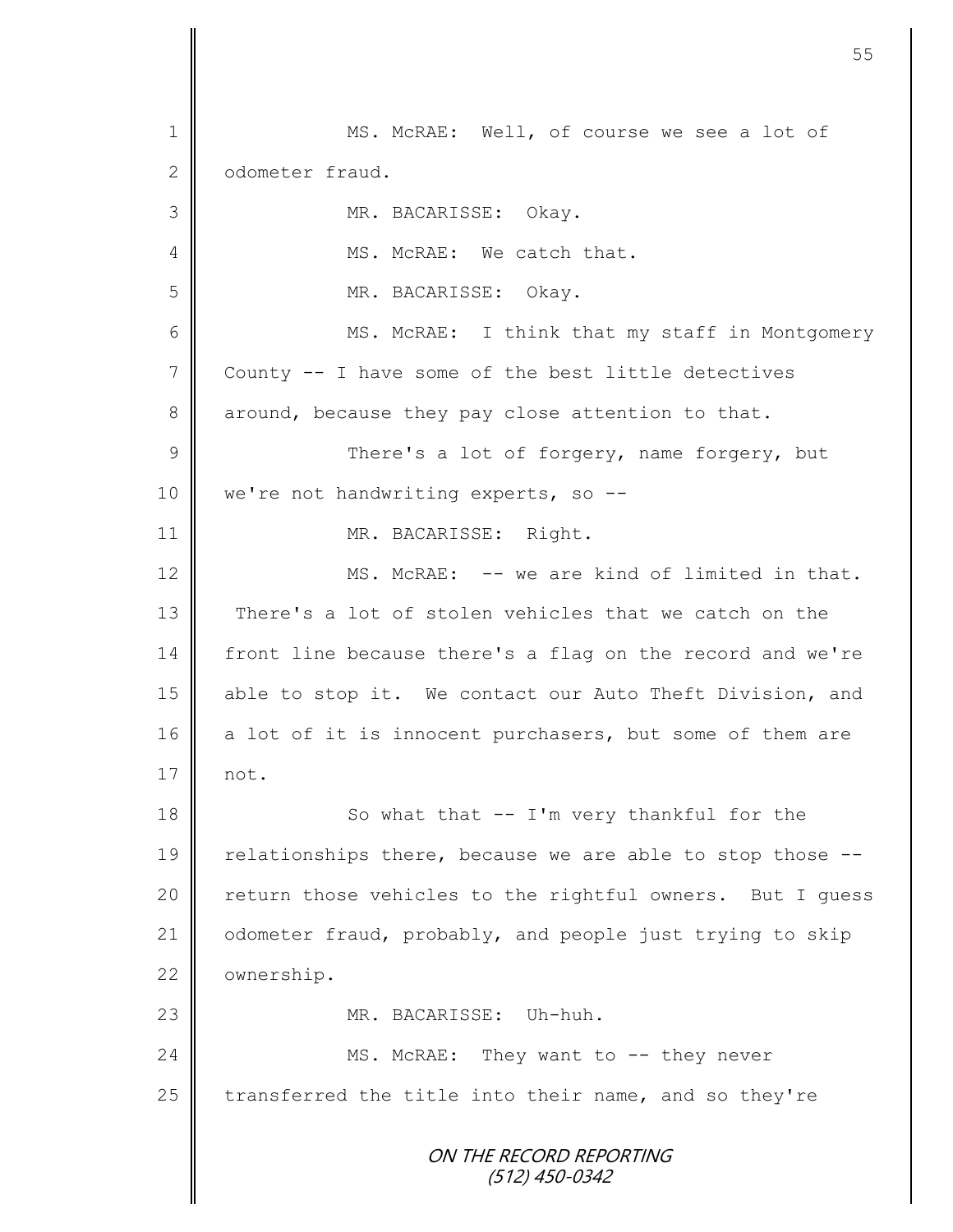ON THE RECORD REPORTING 1 trying to get around doing that. So I think that's 2 | probably the number one. 3 || MR. BACARISSE: And what has been the impact --4 | or what do you think will be the impact going forward, as  $5 \parallel$  certain counties in the state reduce their level of 6 workforce  $-$  they go to 50 percent capacity, like Harris 7 has -- on your offices and your ability to detect that 8 fraud at the front end? 9 || How does that burden you or how does that 10 | impact you? 11 || MS. McRAE: Well, the day that Judge Hidalgo 12  $\parallel$  announced that they were raising their level to orange, I 13 | received calls from four Harris County motor vehicle 14 dealers, and asked if I would be able to help them. And 15 | of course, I'm going to help them, because we're trying to 16 | keep business and economy moving forward here in Texas. 17 So of course, I'm going to help them. 18 || You get to know your dealers. 19 MR. BACARISSE: Uh-huh. 20 || MS. McRAE: You get to know your public. 21 Especially with the dealer transactions there are some 22  $\parallel$  that we watch very closely, we monitor very closely. So 23  $\parallel$  as far as out-of-county dealers coming to us, we're at a 24 disadvantage there, because we really don't know their 25  $\parallel$  habits. But we are just -- we pay close attention to

(512) 450-0342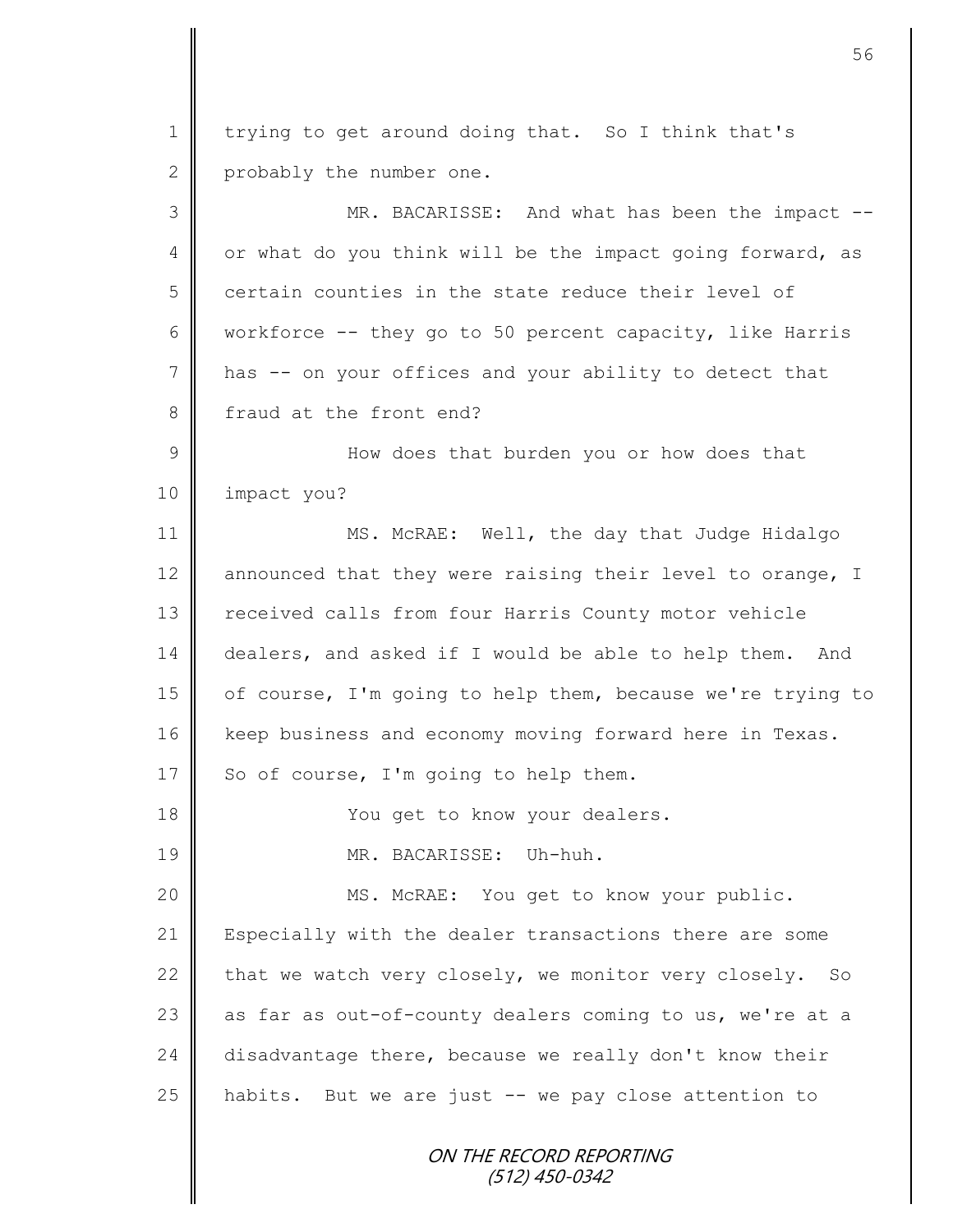ON THE RECORD REPORTING (512) 450-0342 1 | them, and I do see that -- it having an impact on our  $2 \parallel$  office. 3 || MR. BACARISSE: Certainly. Okay. 4 Member Gillman? 5 MS. GILLMAN: Thank you, Mr. Chairman. I am 6 glad that, Tammy, you've outlined some of the real 7 problems and concerns that you face. 8 As a franchise dealer, I'm always trying to 9 catch fraud as well before it ever gets to you guys, at  $10$  | the tax  $-$ 11 MR. BACARISSE: Uh-huh. 12 MS. GILLMAN: -- office, but ours is just plain  $13$  old delay. It's just -- my -- most of my title issues are 14 because of the lack of manpower, lack of manpower, and  $15$  it's just what used to take  $-$ 16 MR. BACARISSE: At the county or the state 17 | level, other states --18 **MS.** GILLMAN: -- both the county --19 MR. BACARISSE: -- and out of state. Yeah. 20 || MS. GILLMAN: -- level and at DMV. It's  $21$  | just --22 MR. BACARISSE: Yeah. 23 || MS. GILLMAN: -- what used to take less than --24 for sure, less than 30 days is many, many times, taking 25  $\parallel$  longer. And it's an inconvenience, and I can't explain it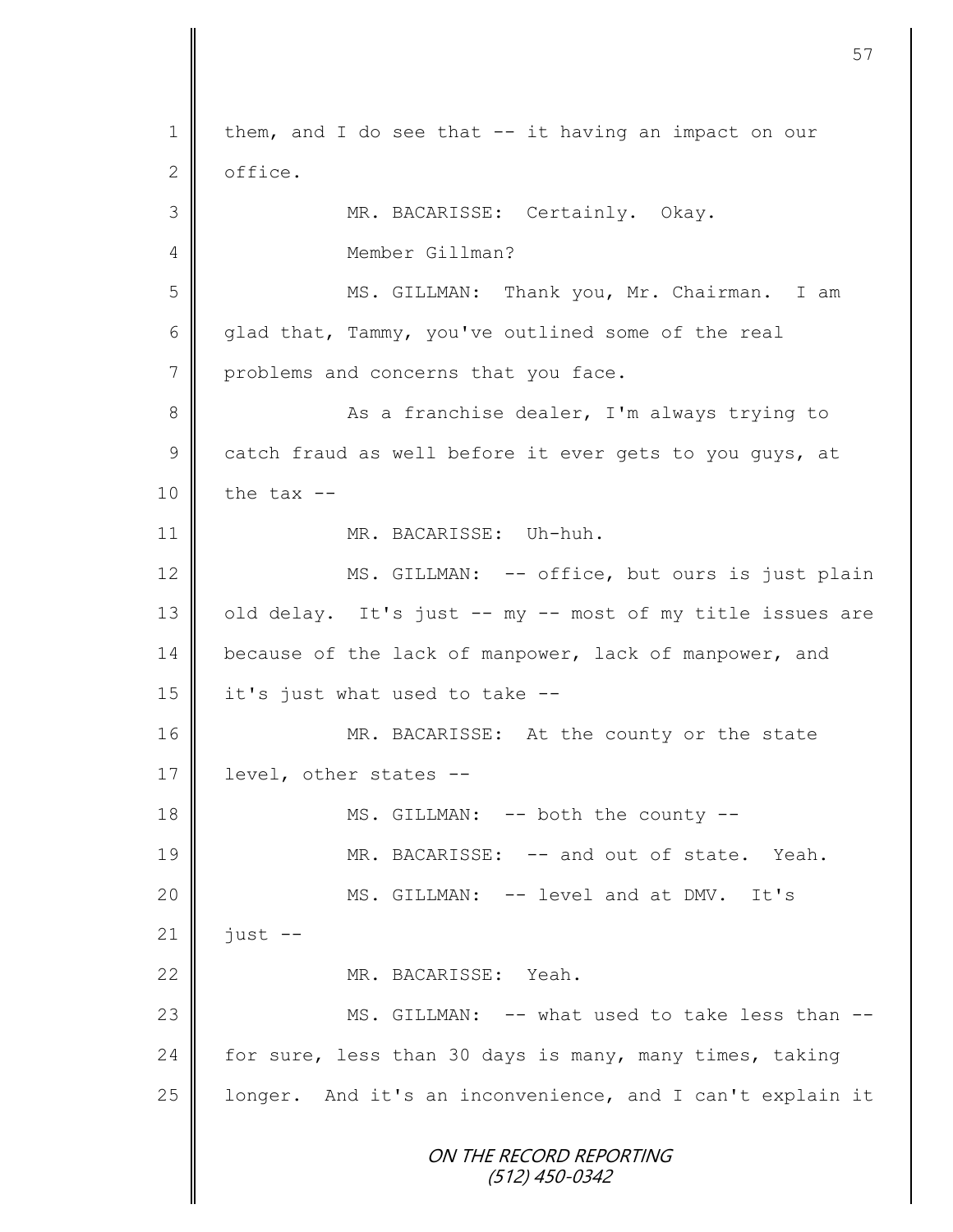ON THE RECORD REPORTING 1 to my customers. So anything we can do to speed up the 2 process, because I'm  $-$  I don't know. I'd have to ask 3 Brian, but of the 300 percent complaints, it's not all 4 fraud; it's just delay. 5 MR. BACARISSE: Right. 6 MS. GILLMAN: It's just customers not getting 7 their plates, and so that's why I applaud the agency for  $8 \parallel$  their efforts to beef up the manpower to help with that.  $9$  Thanks. 10 || MS. McRAE: Chairman? 11 MR. BACARISSE: Yes, Member McRae? 12 | MS. McRAE: I would just like to add one more 13 comment, that a county tax assessor, under statute, we 14 have a 72-hour window to process a title from the time 15 | that it was received. 16 | And so I mean, we do that in Montgomery County. 17 | I take great pride in that and so do my staff. I realize 18 my volume is not that of a Harris or Dallas or Bexar -- 19 || MR. BACARISSE: It might be. 20 || MS. McRAE: -- but it's all relevant. 21 | (General laughter.) 22 MR. BACARISSE: It might get there. Hang on. 23 || MS. McRAE: But we do have a statutory 24  $\parallel$  obligation to process as quickly as possible, and the  $25$  statute is 72 hours.

58

(512) 450-0342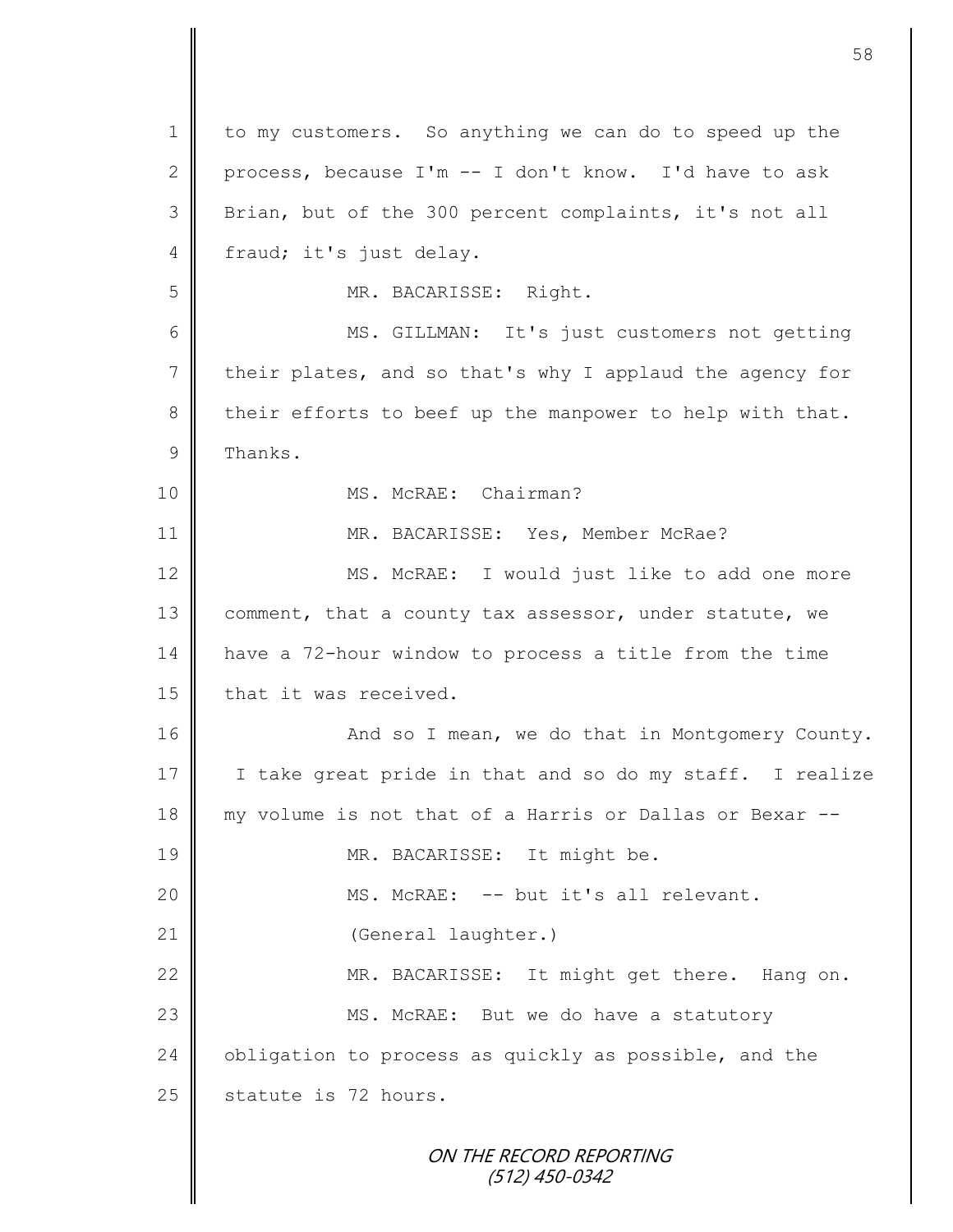ON THE RECORD REPORTING (512) 450-0342 1 MR. BACARISSE: Seventy-two. 2 Yes, Member Brewster -- I'm sorry -- Ms. 3 Brewster. 4 || MS. BREWSTER: Thank you, Chairman. Member 5 Gillman, to address -- also on the titling issue, the 6 State has five days to send the title to the customer. We 7 do track that very closely, and we are well below the 8 Statutorily required five days. 9 || So if you are having issues or concerns with 10 things that you're hearing, maybe that you're not getting 11 | the title quickly enough, I would love to hear those so 12  $\parallel$  that I can understand if there are truly TxDMV issues with 13 turning the titles around. Our numbers are not showing  $14 \parallel$  that. 15 || MR. BACARISSE: I'm curious to know. Stacey 16 and I have had just  $-$ - you know, because we both live in 17 Houston, we talk to each other on occasion. The out-of-18 state title transfer has been a real challenge for you and 19 | I'm sure other dealers as well, where it's a byproduct of 20 **P** Texas in-migration. Right? 21 | MS. GILLMAN: Right. 22 MR. BACARISSE: So can you speak to some of  $23$  those challenges as well? 24 || MS. GILLMAN: I just --25 | MR. BACARISSE: Or do you want to?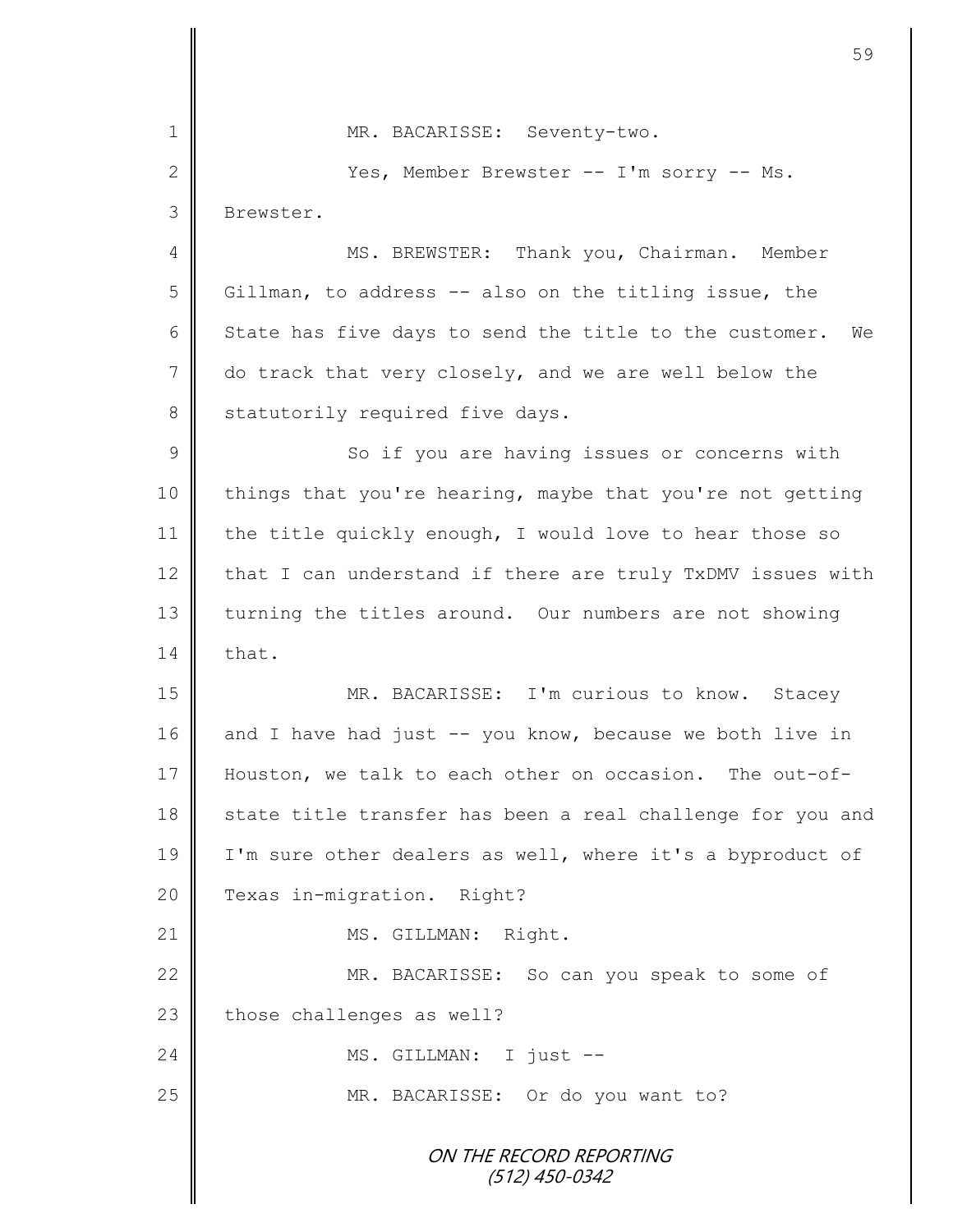| $\mathbf 1$    | MS. GILLMAN: Yeah.                                         |
|----------------|------------------------------------------------------------|
| $\mathbf{2}$   | MR. BACARISSE: Okay.                                       |
| 3              | MS. GILLMAN: It's just very regular to see                 |
| 4              | people trading in cars from Michigan and New Jersey and    |
| 5              | California, and no one has their title.                    |
| 6              | So every single one, you have to apply for lost            |
| $\overline{7}$ | title, duplicate title and paying off liens in those       |
| $8\,$          | states, and it's just causing further delay, and it's no   |
| $\mathsf 9$    | one's fault.                                               |
| 10             | It's just they have COVID issues and manpower              |
| 11             | issues also in New Jersey and Wyoming and California, and  |
| 12             | so the title delays are -- it just seems to compound. And  |
| 13             | so we are trying so hard to communicate with our customers |
| 14             | and be transparent and tell them where we are in the       |
| 15             | process, but it is -- I just know that some of those       |
| 16             | complaints that are coming in are because of that.         |
| 17             | MR. BACARISSE: Yes, Member Graham?                         |
| 18             | MR. GRAHAM: Two questions, and I'm not sure                |
| 19             | who I'm directing this to, but my first question is, in    |
| 20             | these counties -- it sounds like Harris County being one   |
| 21             | of them -- that are at 50 -- made the decision on a county |
| 22             | level to operate at 50 percent, I mean, that just -- what  |
| 23             | does that mean?                                            |
| 24             | MR. BACARISSE: That means that half their                  |
| 25             | staff isn't working, essentially.                          |
|                | ON THE RECORD REPORTING                                    |

(512) 450-0342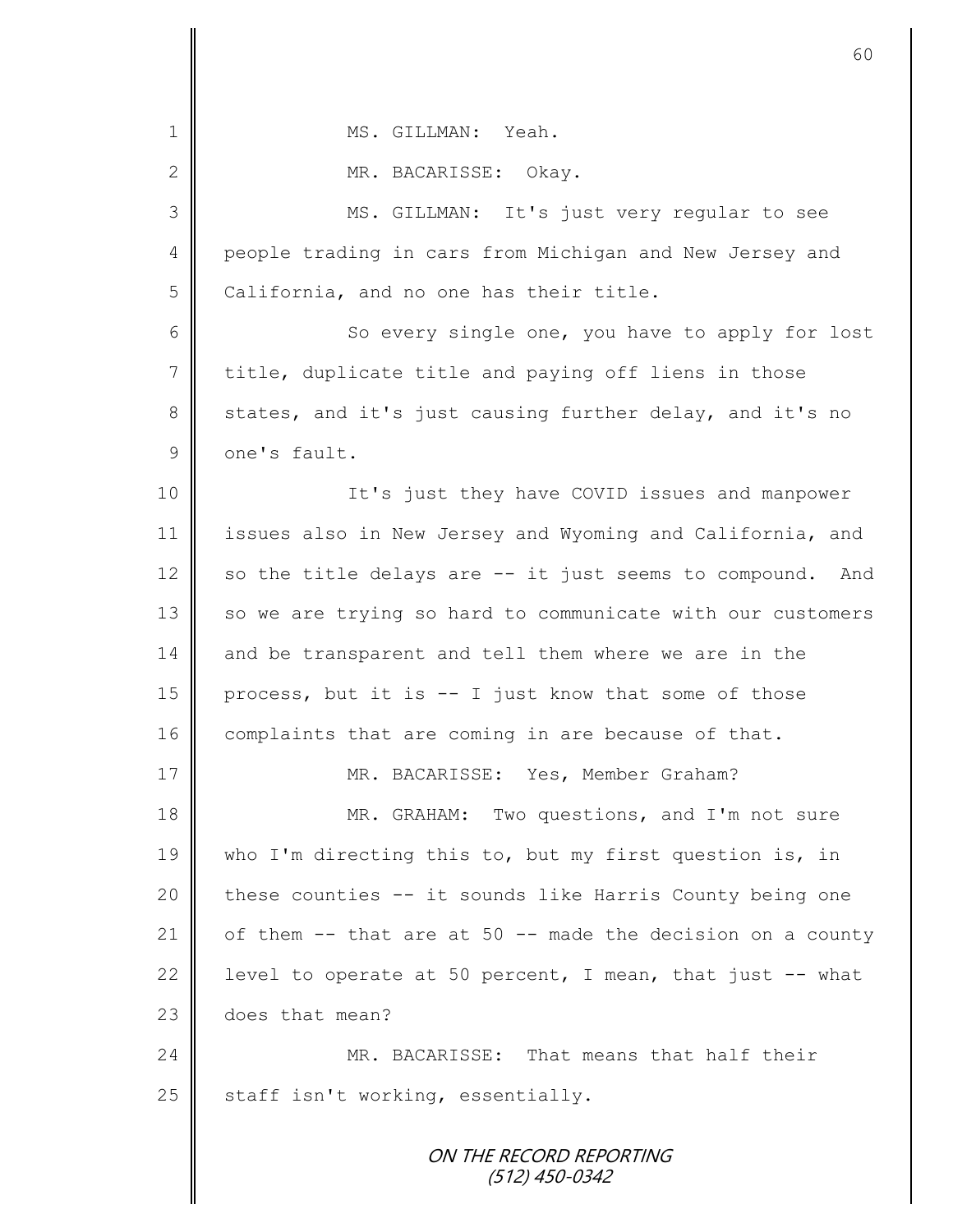|                 | 61                                                           |
|-----------------|--------------------------------------------------------------|
| $\mathbf{1}$    | MR. GRAHAM: It is $-$ they've said, we're $-$                |
|                 |                                                              |
| $\mathbf{2}$    | MR. BACARISSE: Dropped down --                               |
| 3               | MR. GRAHAM: Is that to have less people in the               |
| 4               | building, to make room --                                    |
| 5               | MR. BACARISSE: Right. That's the idea. Yeah.                 |
| 6               | MR. GRAHAM: Okay. So when that happens, is                   |
| $7\phantom{.0}$ | the title work just delayed, or does it get pushed -- it     |
| 8               | sounds like it gets pushed to other counties. I mean,        |
| $\mathsf 9$     | what's that look like? And I'll let you start there.         |
| 10              | MR. BACARISSE: Member McRae?                                 |
| 11              | MS. McRAE: Well, most of our dealers are --                  |
| 12              | most of our franchised dealers, anyway, are on webDEALER,    |
| 13              | and webDEALER is the electronic process by which they        |
| 14              | submit the title work to the counties, and we work it        |
| 15              | from -- by receiving it electronically.                      |
| 16              | There's a couple of different scenarios with                 |
| 17              | the webDEALER. Some dealers have inventory, meaning they     |
| 18              | have plates and they can issue the plates. Some              |
| 19              | webDEALER -- or some dealers through webDEALER are not       |
| 20              | able to issue inventory, so that's between them and their    |
| 21              | county tax assessor-collector how they're set up.            |
| 22              | But with reduced staff, because I will tell you              |
| 23              | most of our dealer work comes through webDEALER, the         |
| 24              | majority of our dealer work, so I don't know. I mean, it     |
| 25              | would have an impact on the dealers and the customers.<br>It |
|                 | ON THE RECORD REPORTING<br>(512) 450-0342                    |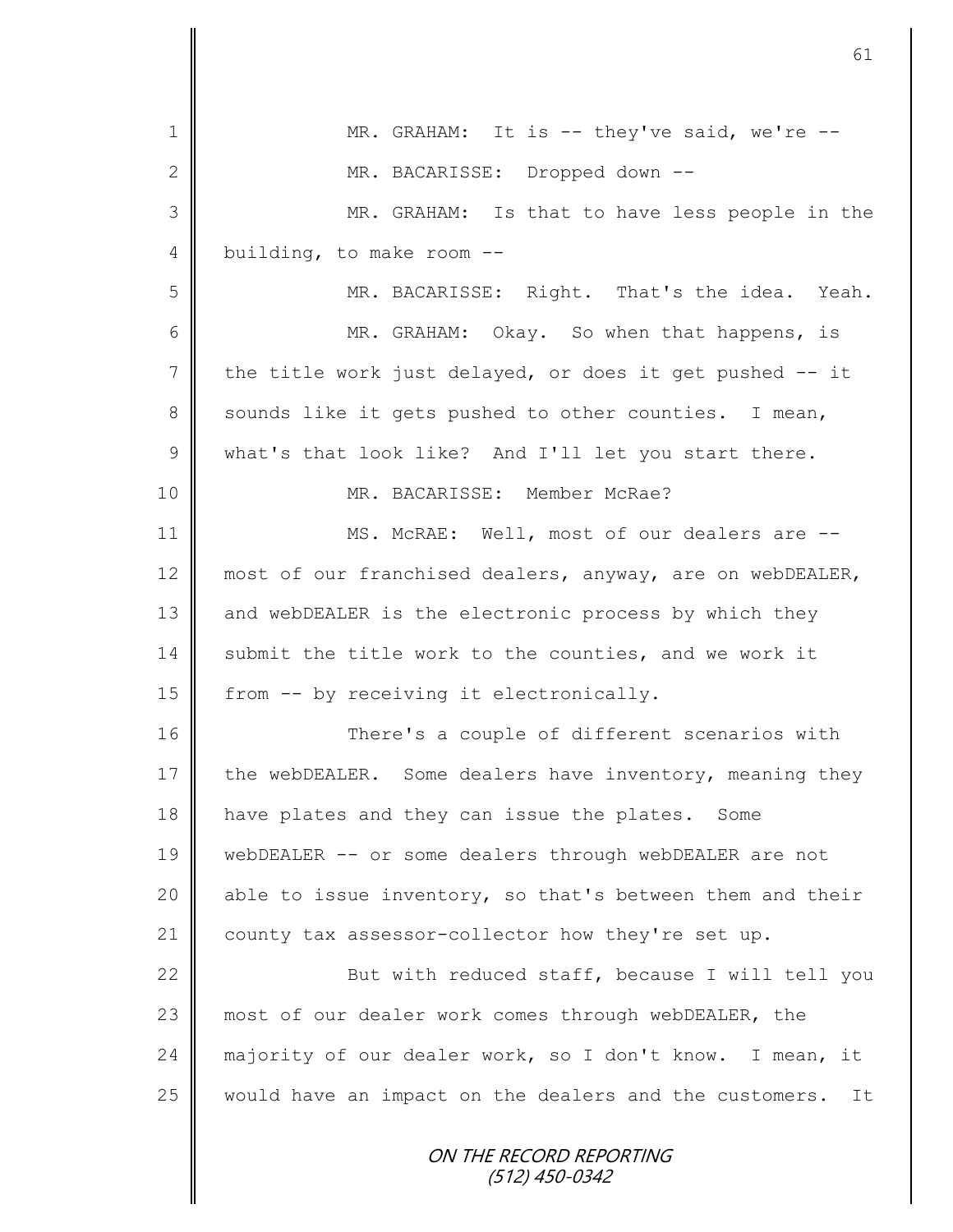| $\mathbf 1$    | has to have an impact, because you don't have as many       |
|----------------|-------------------------------------------------------------|
| $\mathbf{2}$   | individuals that are processing the work.                   |
| 3              | And I think here -- I recently read a news                  |
| 4              | article here in Travis County. I think they're only         |
| 5              | accepting online appointments, not -- they won't accept     |
| 6              | walk-ins. And so they're over a month behind, I think, is   |
| $7\phantom{.}$ | what I read. So it does have an impact, again, on the       |
| 8              | dealers and on the general public.                          |
| $\mathcal{G}$  | MR. BACARISSE: Yeah.                                        |
| 10             | MR. GRAHAM: And so as a follow-up question, I               |
| 11             | know that when these things go over certain periods of      |
| 12             | time, it leads to fines/fees. Right? And so either the      |
| 13             | consumer -- well, it's a consumer transaction.              |
| 14             | Consumer $--$ I mean, they would $--$ some $--$ one of them |
| 15             | would be responsible.                                       |
| 16             | In these cases where it's a titling issue, say              |
| 17             | a dealer trying to get a title from out of state and it     |
| 18             | takes 90 days or 120 days to get it in, who is responsible  |
| 19             | for those fees?                                             |
| 20             | MS. McRAE: Well, if it's a -- if the dealer is              |
| 21             | late in submitting the transaction, past the deadline,      |
| 22             | past that period, then the county tax assessor's office is  |
| 23             | going to assess the penalty to the transaction.             |
| 24             | If it is in the tax office before the deadline,             |
| 25             | then there is no penalty assessed to it. Even though it     |
|                | ON THE RECORD REPORTING<br>(512) 450-0342                   |
|                |                                                             |

 $\overline{\mathsf{I}}$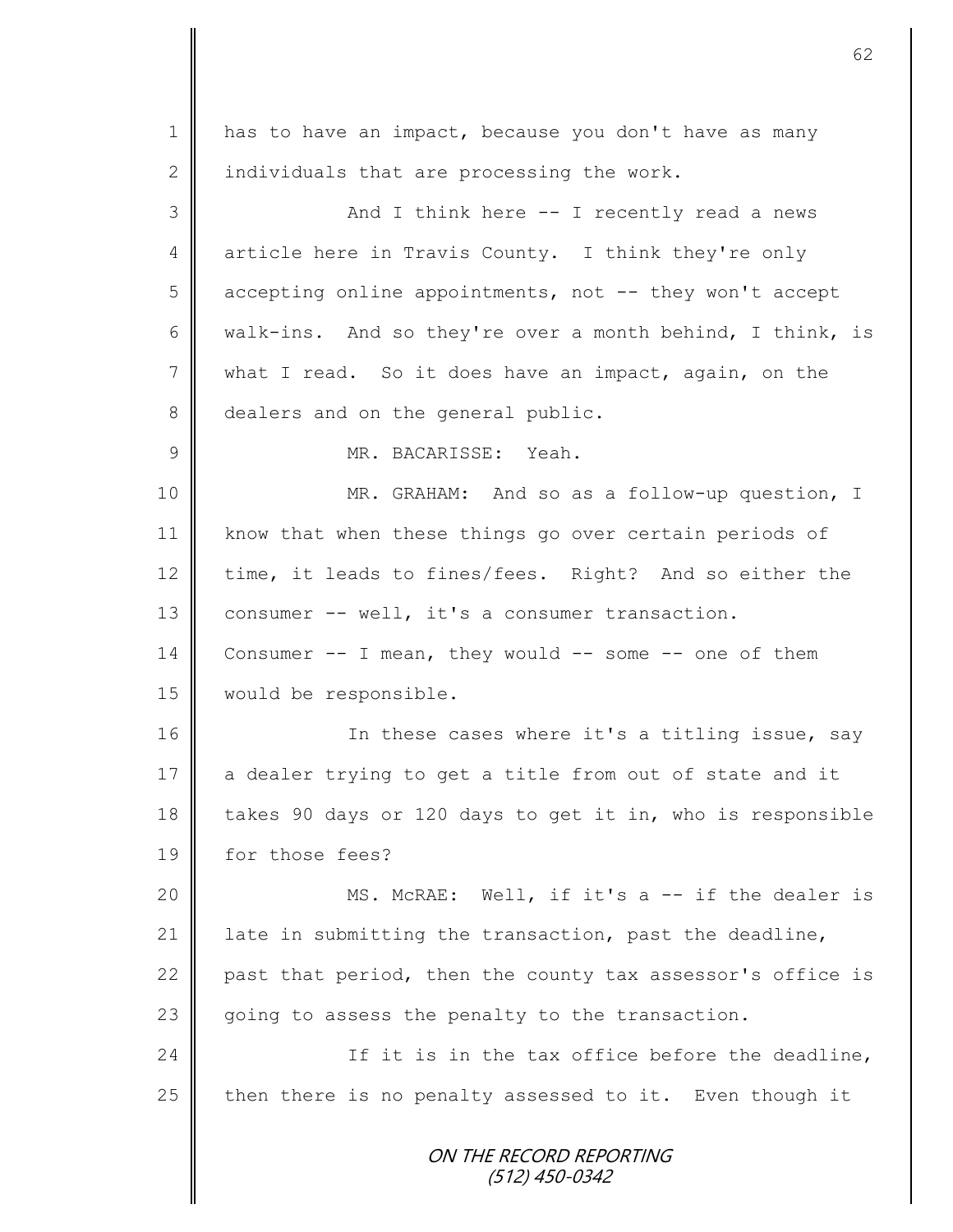1 may be delayed in the processing, there is no penalty 2 assessed. But I think  $-$  Stacey and I were talking about  $3 \parallel$  that. You know, does she cover  $-$  if the delay is on her 4 end, from the dealership, does she cover that penalty, or 5 does she pass it on to the consumer? And I think she said  $6 \parallel$  she always covers it for her customers.

7 MS. GILLMAN: Correct. The dealership pays it. 8 || I don't pass it on to the customer, because I don't think 9 **J** it's their fault.

10 || MS. McRAE: Right.

11 **MR. GRAHAM:** Okay. And then one quick 12 question. If you get an odometer -- you get a transaction 13 that clearly there's been an odometer rollback, you turn 14 that over to DMV for investigation. Is that correct?

15 MS. McRAE: We do, because what we want to do 16 is, get that -- we could reject it, but we want to process 17 it, because we want to get that title off the streets, and 18 we want to get the investigative process started, and 19 that's how we're able to do that. So we submit it as a  $20$  | red flag.

21 | MR. GRAHAM: And so at that point, DMV 22 investigates it. If they find there is a potential for 23  $\parallel$  fraud, is that turned over to the authorities in that 24 particular county, a DA? I'm just curious.

25 || MS. BREWSTER: Right. There is a referral to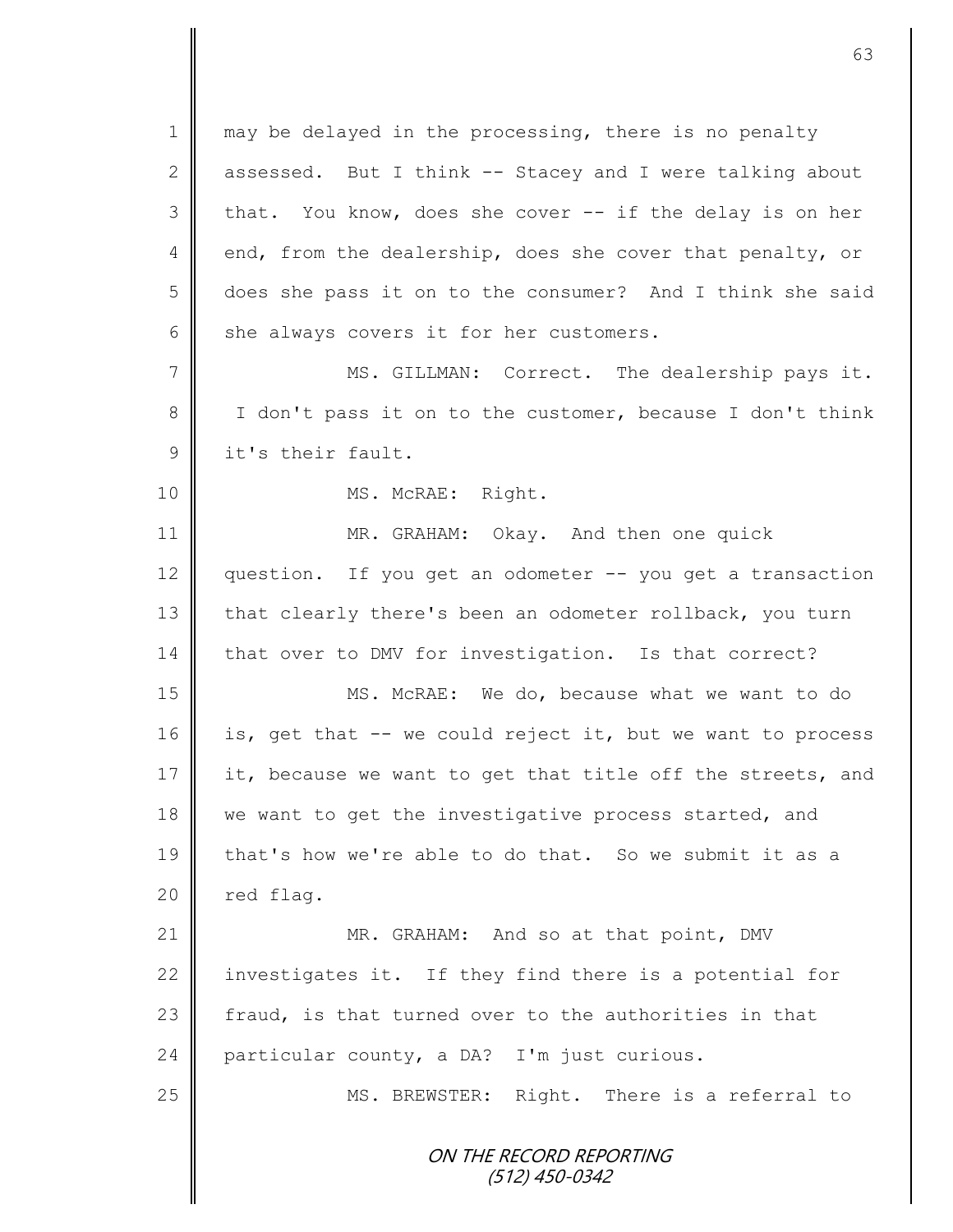ON THE RECORD REPORTING 1 | law enforcement from the agency, and if the referral is 2 taken, we provide information  $-$  all of the information to 3 | local law enforcement and work very closely with them on 4 their criminal prosecution of the entity. 5 And we also -- we provide expert information. 6 Brian is also here. Brian Ge --7 | MR. BACARISSE: Yeah, yeah. 8 **M** MS. BREWSTER: -- is our Enforcement --9 || MR. GRAHAM: Yeah. I'm really interested in  $10$  | this, to know  $-$ 11 MR. BACARISSE: Mr. Ge? 12 MR. GRAHAM: -- how common it is. 13 || MR. BACARISSE: Yeah. Right. 14 MR. GRAHAM: And is that something that we may 15 need to dig into? Because, boy, there's -- that just 16 seems -- that's -- it really makes me angry to hear about  $17 \parallel$  that. 18 || MR. BACARISSE: Mr. Gee, good morning. 19 || MR. GE: Good morning, members. Brian Ge, 20 Managing Attorney for the Enforcement Division. Once a 21 | red flag comes into Enforcement for investigation, our 22 investigators do look at it. If there is appropriate 23 action to take against the dealer, if the dealer is 24 responsible for it, we will take administrative action 25  $\parallel$  against the dealer.

(512) 450-0342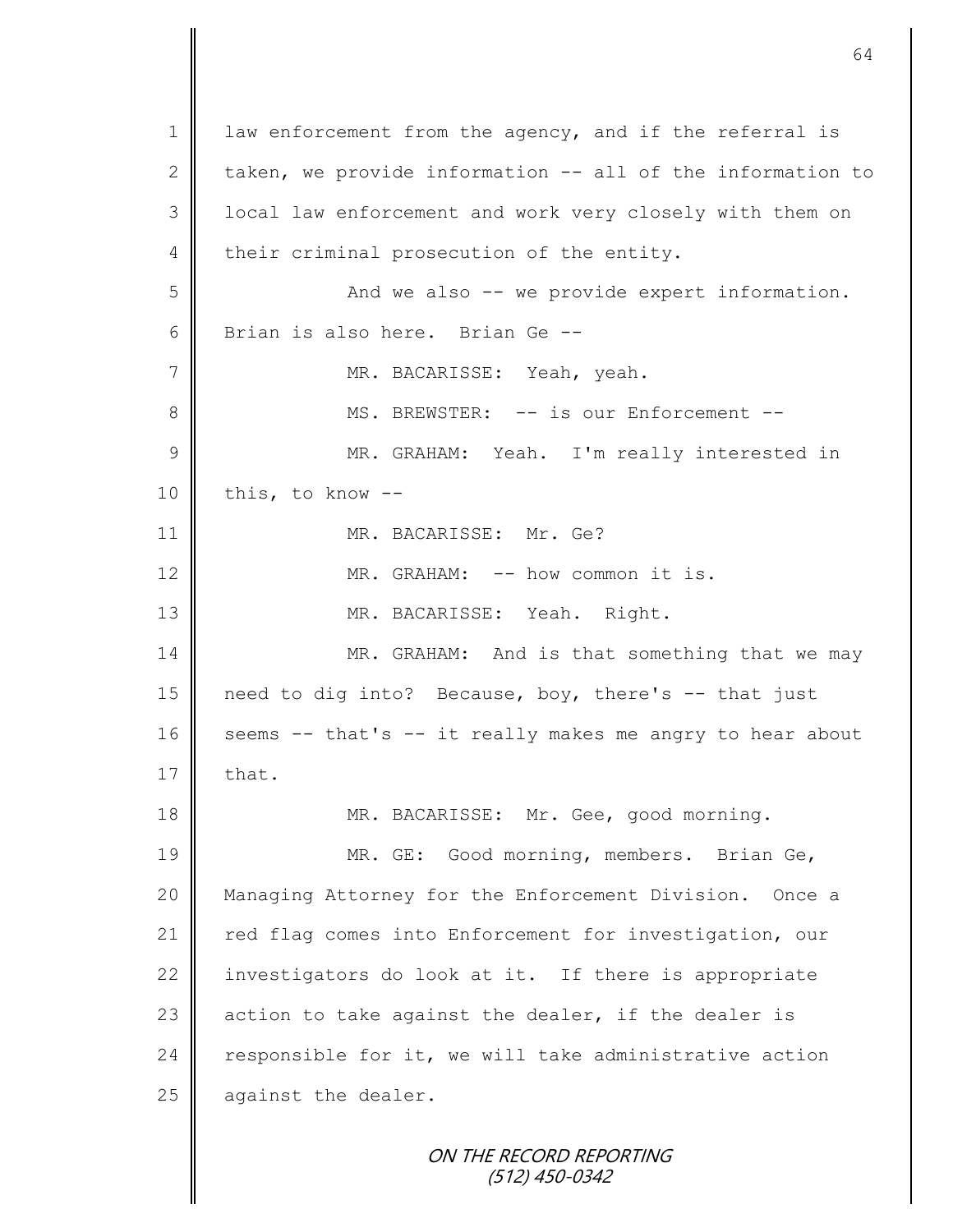ON THE RECORD REPORTING (512) 450-0342 1 || If there is some element of criminality, we 2 || will of course refer it up to law enforcement for 3 | prosecution -- investigation and then hopefully 4 prosecution. 5 MR. GRAHAM: But in all likelihood, I would 6 think it's somebody working out of some little shop 7 Somewhere that is -- you drive -- you take your car in, 8 and they do it. I mean, there's not a dealer involved, a 9 dealer situation. It would be just somebody owns a truck 10 and they take it to somebody that can roll it back. 11 Right? 12 MR. GE: I don't know -- 13 || MR. GRAHAM: It could be anything. 14 MR. GE: -- I don't know enough, even 15 anecdotally, to answer that, but there are instances where 16 perhaps salvage dealers are involved in these types of 17 | situations. 18 MR. GRAHAM: Okay, okay. Well, anyway, I 19 didn't mean to rabbit trail us, but I was interested --  $20$  well, just  $-$ 21 | MR. BACARISSE: I want to make sure we have a 22 || good discussion on this item. 23 | **Anything else, members, on this item?** 24 MS. BREWSTER: Mr. Chairman? 25 | MR. BACARISSE: I'm sorry. Yes, Whitney? Yes?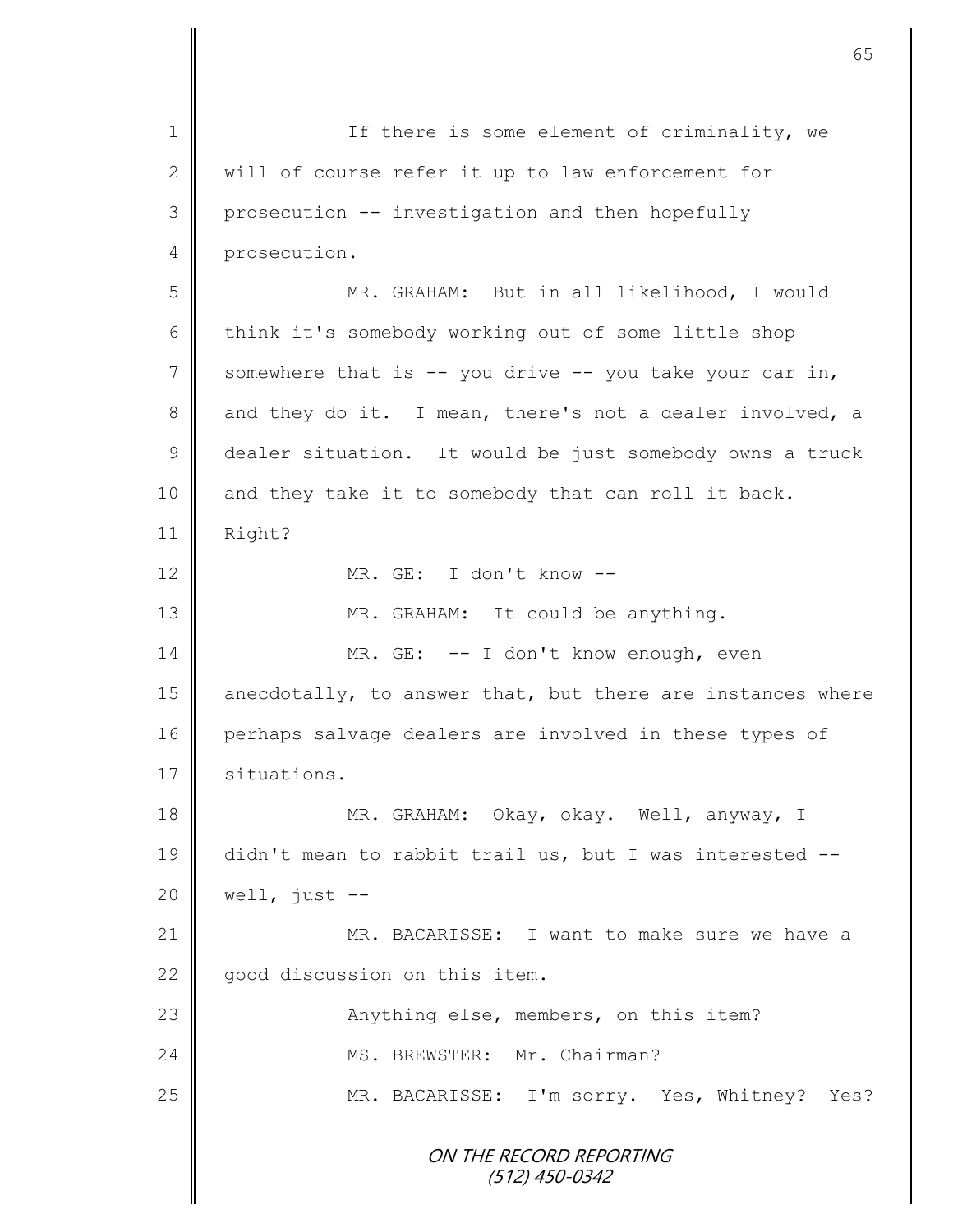ON THE RECORD REPORTING (512) 450-0342 1 MS. BREWSTER: Just -- I just want to make sure 2 that the members are also aware that we are part of the 3 | National Motor Vehicle Title and Information System, where 4 if there is an odometer rollback, we have the ability to  $5 \parallel$  see what was the last odometer reading for that vehicle on 6 the last issued title. 7 If it does come back that it's less than what 8 what we call an NMVTIS, then there's a hard stop, and that 9 ditle does not get issued by the agency. And that's 10 caught on the back end. Now, then there are referrals 11 from there. But there is a hard stop on that process, so 12 we do catch them. 13 || I also wanted to remind the Board that their --14 at the last session, S.B. 876 was passed, and that bill 15 | will be in effect March 1, 2022, where any willing county 16  $\parallel$  can take the transactions of another. 17 But just wanted to make sure that the Board 18 was -- just remind the Board that that bill is soon to be 19 | going into effect. 20 MR. BACARISSE: Okay. Anything else, members? 21 | (No response.) 22 | MR. BACARISSE: Mr. Prewitt, do you have some 23  $\parallel$  other --24 MR. PREWITT: I do. 25 MR. BACARISSE: -- items to -- go forward,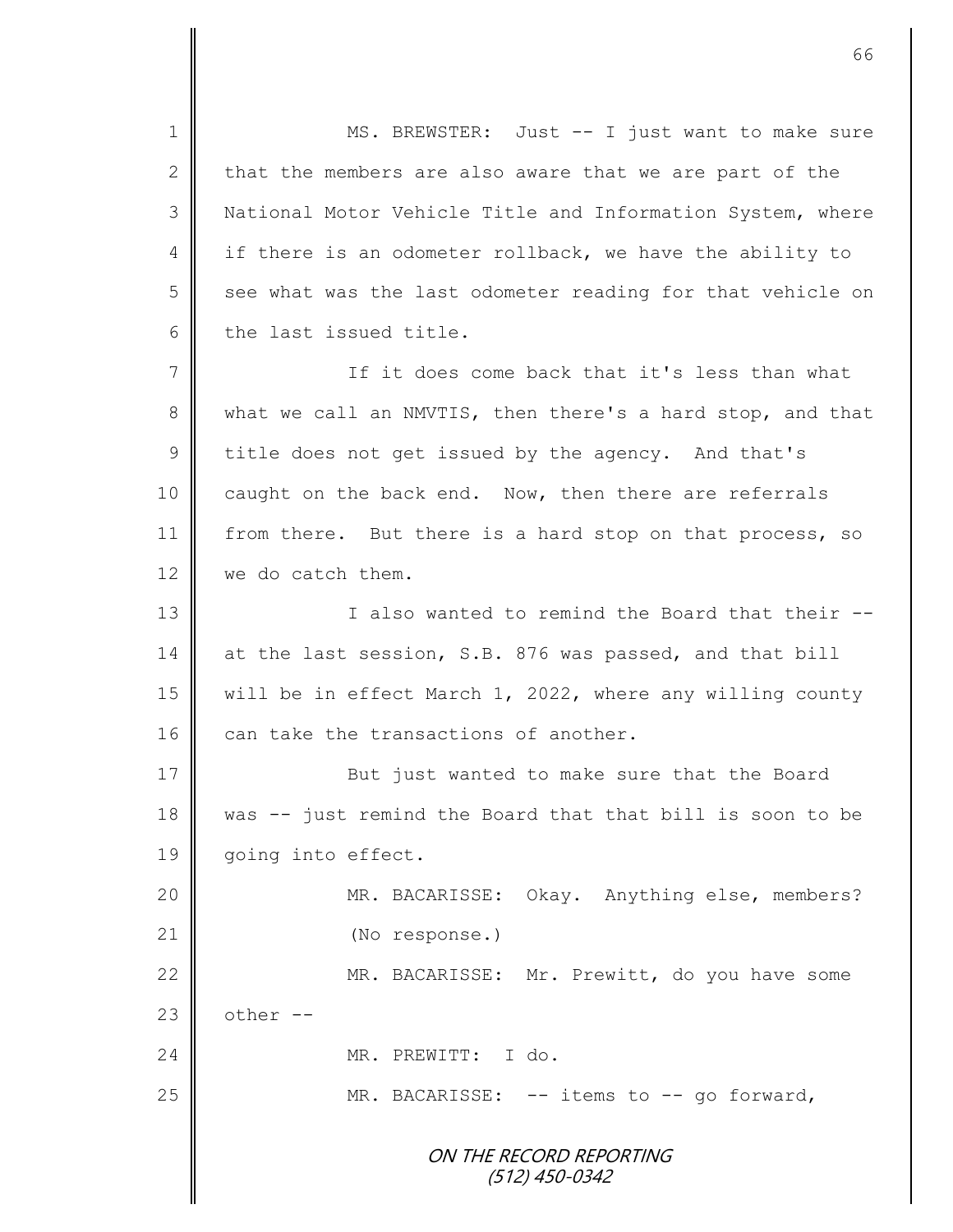please.

| $\mathbf{2}$   | MR. PREWITT: I do, Mr. Chairman.                           |
|----------------|------------------------------------------------------------|
| 3              | MR. BACARISSE: Sure.                                       |
| 4              | MR. PREWITT: John Prewitt for Project and                  |
| 5              | Operations Committee, for the record. The next thing we    |
| 6              | discussed at our meeting yesterday was the consolidation   |
| $\overline{7}$ | of the Motor Carrier Division's Credentialing and          |
| $\,8\,$        | Commercial Fleet Services into the Motor Carrier Licensing |
| $\mathsf 9$    | Registration Section.                                      |
| 10             | Mr. Jimmy Archer, the Motor Carrier Division               |
| 11             | Director, provided a briefing on the consolidation of      |
| 12             | MCD's Credentialing and Commercial Fleet Services sections |
| 13             | into one new section.                                      |
| 14             | Motor Carrier Division saw an opportunity to               |
| 15             | serve the customers more efficiently by consolidating      |
| 16             | these two sections in one new Motor Carrier Division       |
| 17             | section, the Motor Carrier Licensing and Registration      |
| 18             | Section. The merger became effective -- or excuse me       |
| 19             | became official on 9/1/2021, so that the change aligned    |
| 20             | with the fiscal year for budgeting purposes.               |
| 21             | What these two operations have in common is                |
| 22             | registration, whether a motor carrier is a business,       |
| 23             | whether the vehicle is used by these motor carriers.       |
| 24             | The Credentialing business area or branch is               |
| 25             | responsible for making sure motor carriers are properly    |
|                |                                                            |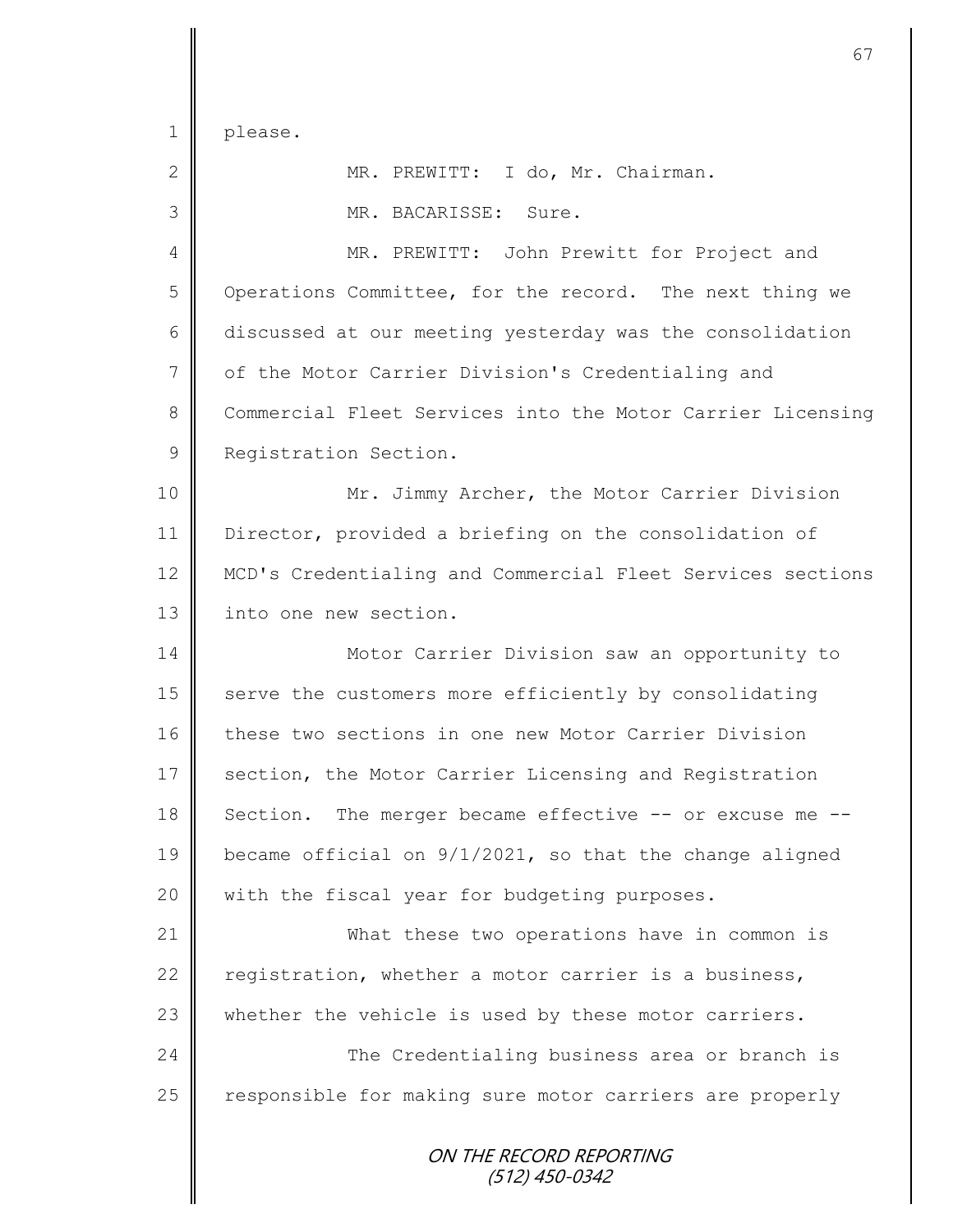1 | registered with the Texas DMV and/or unified carrier 2  $\parallel$  registration and have liability insurance coverage, as 3 | required by law.

4 || The Commercial Fleet Services operational area 5 || or branch helps motor carriers to register and manage the 6 fleets through the Commercial Fleet Program, as well as to 7 | register motor carriers in the International Registration 8 Plan or IRP.

9 || This enables the motor carriers to apportion 10 the registration in the states where they travel. The 11 | reorganization allows the Motor Carrier Division to 12 realize a long-term goal of a one-stop shop for customers 13 | for licensing and registration.

14 The Call Center staff programs are cross-15 trained to handle any customers, as well as customers will 16 benefit, as it will no longer need to make separate calls 17 to multiple staff. And finally, the cross-trained staff 18 will improve response times during these periods of peak 19 demand.

20 Jimmy is here and available to answer questions 21 | if you guys have any. Any questions?

22 MR. BACARISSE: Any questions, members?

23 || (No response.)

24 MR. BACARISSE: Great.

25 || MR. PREWITT: Job well done, Jimmy.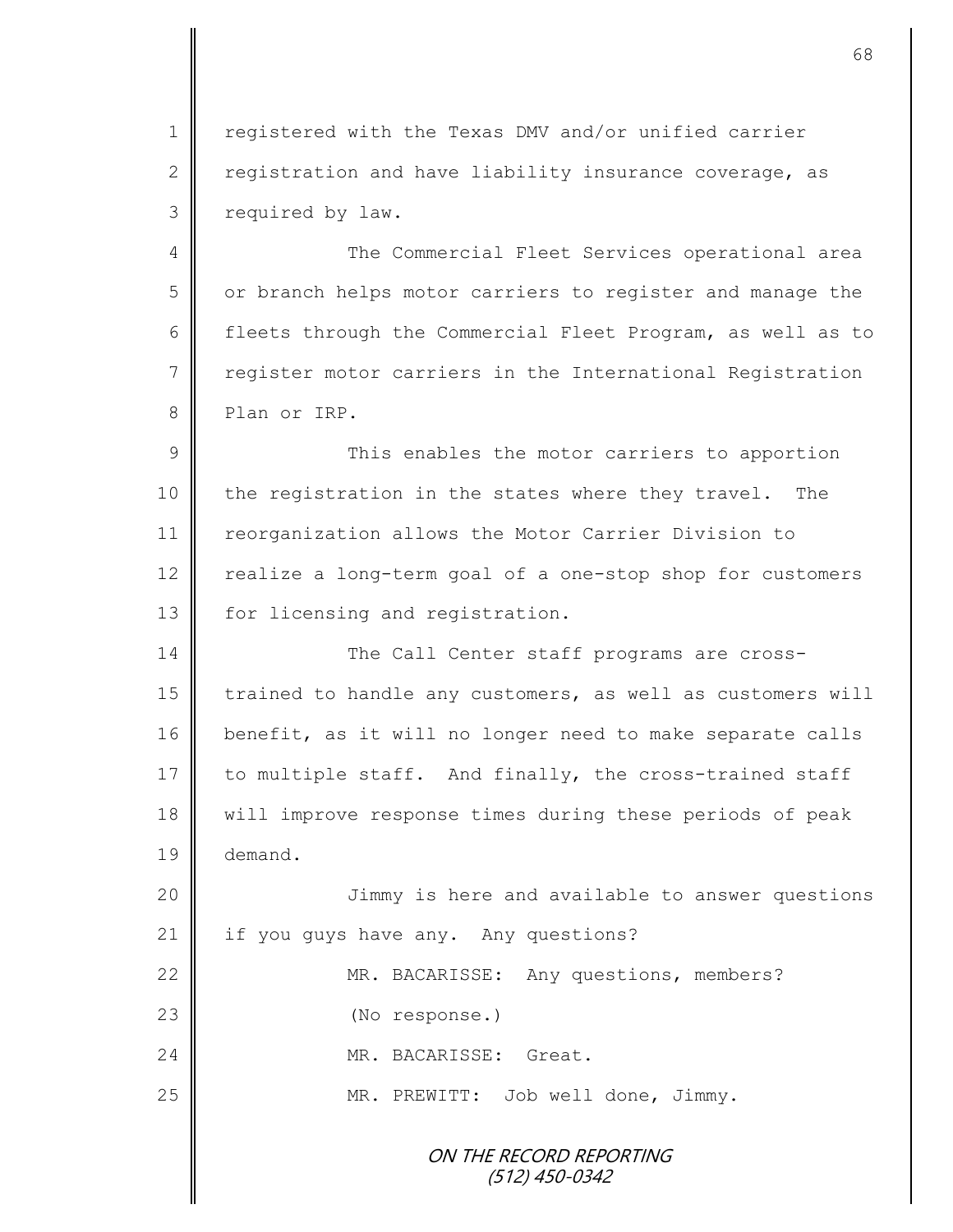ON THE RECORD REPORTING (512) 450-0342 1 || Finally, Mr. Chairman I'd like to talk about 2  $\parallel$  the license plate manufacturing and the transfer to 3 Vehicle Titles and Registration Division. 4 Stefan Krisch, Registration Services Section 5 Director with the Vehicle Titles and Registration Division  $6 \parallel$  explained the justification and benefits of transferring 7 | oversight of the License Plate Manufacturing Program from 8 the Finance and Administrative Services Division to VTR. 9 || A recent internal audit identified that VTR 10 | owned 71 percent of the process, so transition to VTR is a 11 more natural business alignment that will benefit from the 12 additional program synergy. It is expected this new 13 || arrangement will address other audit recommendations and 14 create additional efficiencies. 15 || So great job, staff, and to all of the staff 16 that presented yesterday, job well done. Thank you. 17 MR. BACARISSE: It was a full agenda. Thank 18 you, Mr. Prewitt. Glad you were there to chair it. 19 | Absolutely. 20 || I would like to now move on to Agenda Item 9, 21 Finance and Audit. 22 **And I will turn this over to Mr. Jason** 23 Gonzalez. Good morning, Jason. 24 MR. GONZALEZ: Good morning. For the record, 25 Jason Gonzalez, Interim Internal Audit Director. And this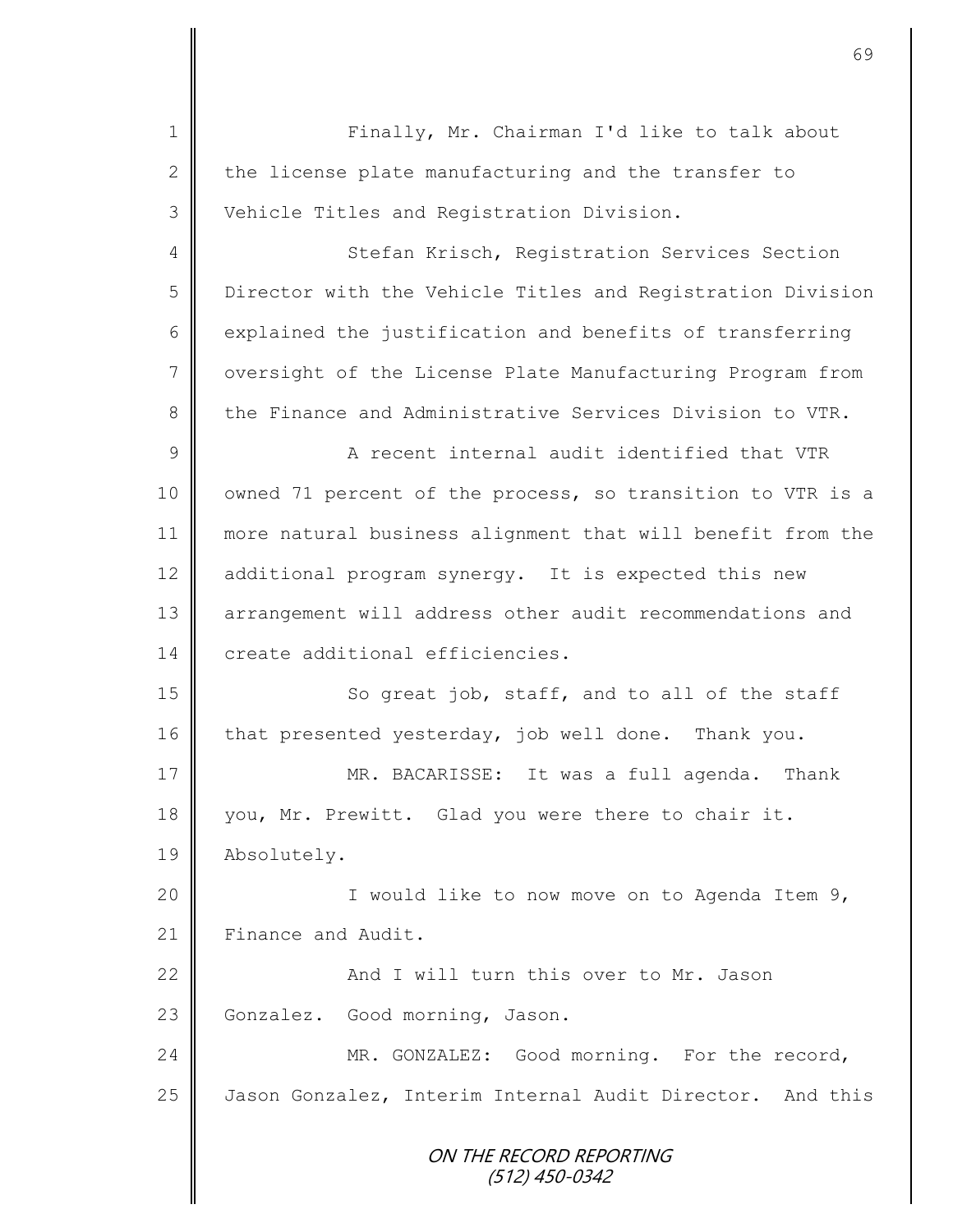1 || is a briefing item only. I'm just going to give you a  $2 \parallel$  status update.

ON THE RECORD REPORTING (512) 450-0342 3 || So since the start of the year, we've started 4 five audit engagements. We've completed two. We've  $5 \parallel$  completed the annual activities reports, and we've also 6 completed the quality assurance and improvement program 7 | report, which we'll discuss in detail. 8 We have two projects -- we have no projects in  $9 \parallel$  planning. We have two that are in field work currently. 10 That's an assessment -- our ISTD assessment. And it's 11 also  $-$  we have the  $-$  so that's assets management, the 12 advisory service, and then we also have the -- we have 13 | Internal Audit follow-up that's in field work, and we also 14 | have dealer licensing process audit. 15 || And we also have one in reporting, and that's 16 | Internal Audit follow-up for the first quarter. 17 MR. BACARISSE: Great. 18 MR. GONZALEZ: Any questions on that? 19 || MR. BACARISSE: Any questions, members, on 20  $\parallel$  this, on this work that's ongoing? 21 (No response.) 22 MR. GONZALEZ: All right. Thank you. And then 23 we've issued one, and that's the Quality Assurance 24 | Improvement Program, which we'll discuss. 25 MR. BACARISSE: Great.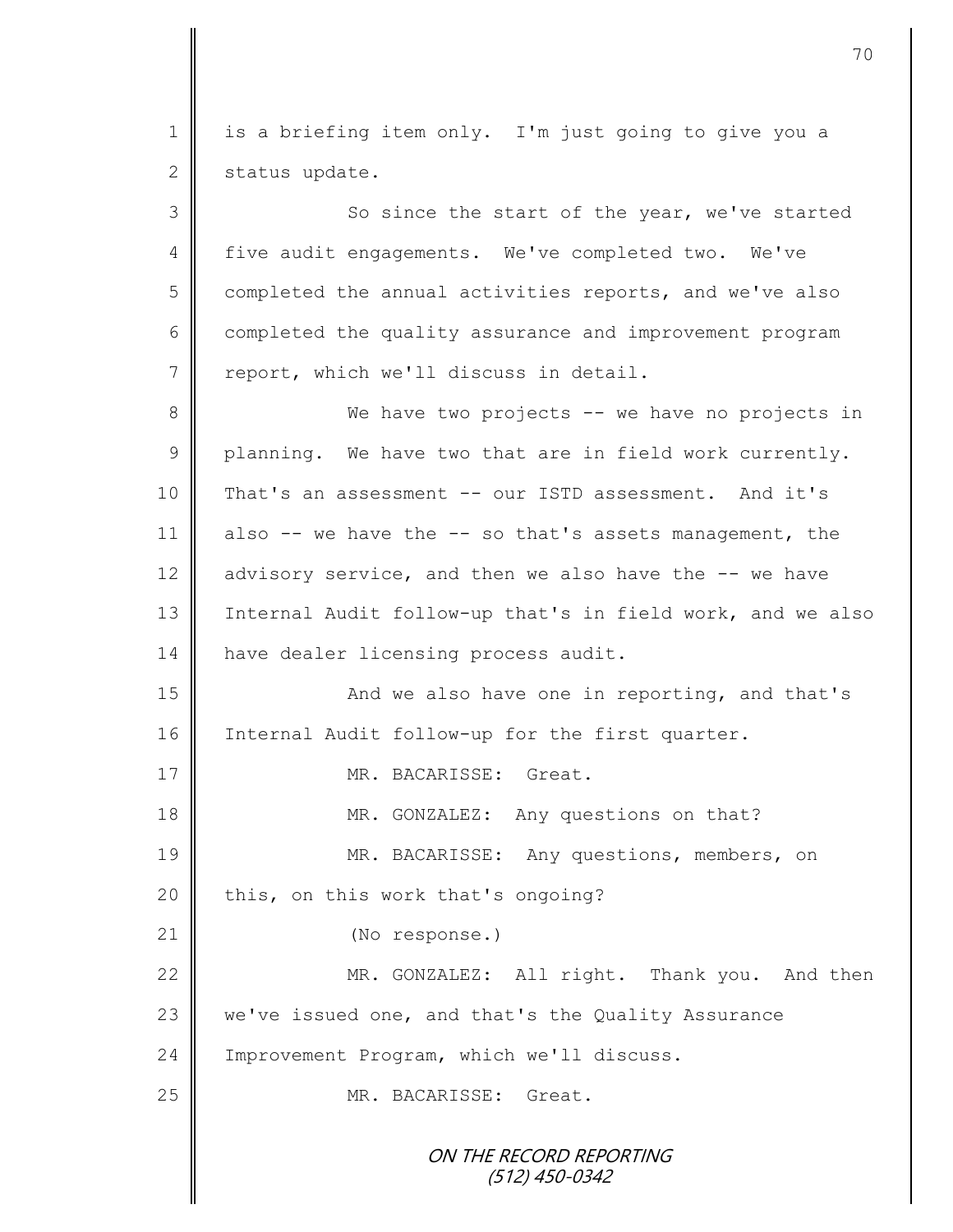ON THE RECORD REPORTING 1 MR. GONZALEZ: So we had an external team that 2 completed a review last year. They found us fully 3 compliant with audit standards. We did find one item for 4 improvement, and then they have a comment. 5 The item for improvement dealt with staff  $6 \parallel$  retention and recruiting. Our policies and procedures 7 have been updated, so we have addressed that issue. And 8 then their comment was also on our documentation of like  $9 \parallel$  how  $-$  excuse me. 10 MR. BACARISSE: Sure. Take your time. 11 **I** MR. GONZALEZ: Yeah. 12 || MR. BACARISSE: It's all right. 13 MR. GONZALEZ: It's our sample selection, our 14 processes, and that's been updated, and so it's now within 15 | our audit program. 16 We met 90 percent of our KPIs last year, which 17 was an improvement from the previous year. We had one 18 where we did not, and that had to do with just project 19 budgeting, where we [inaudible] on our projects. 20 || I think a lot of that has to do with just our 21 scope. We have large-scope projects, and it impacts just  $22$  | our -- every component of it. And a lot of our projects 23  $\parallel$  last year were pretty complex, as far as like 24 operationally complex, and I think that impacted it as  $25$  well.

(512) 450-0342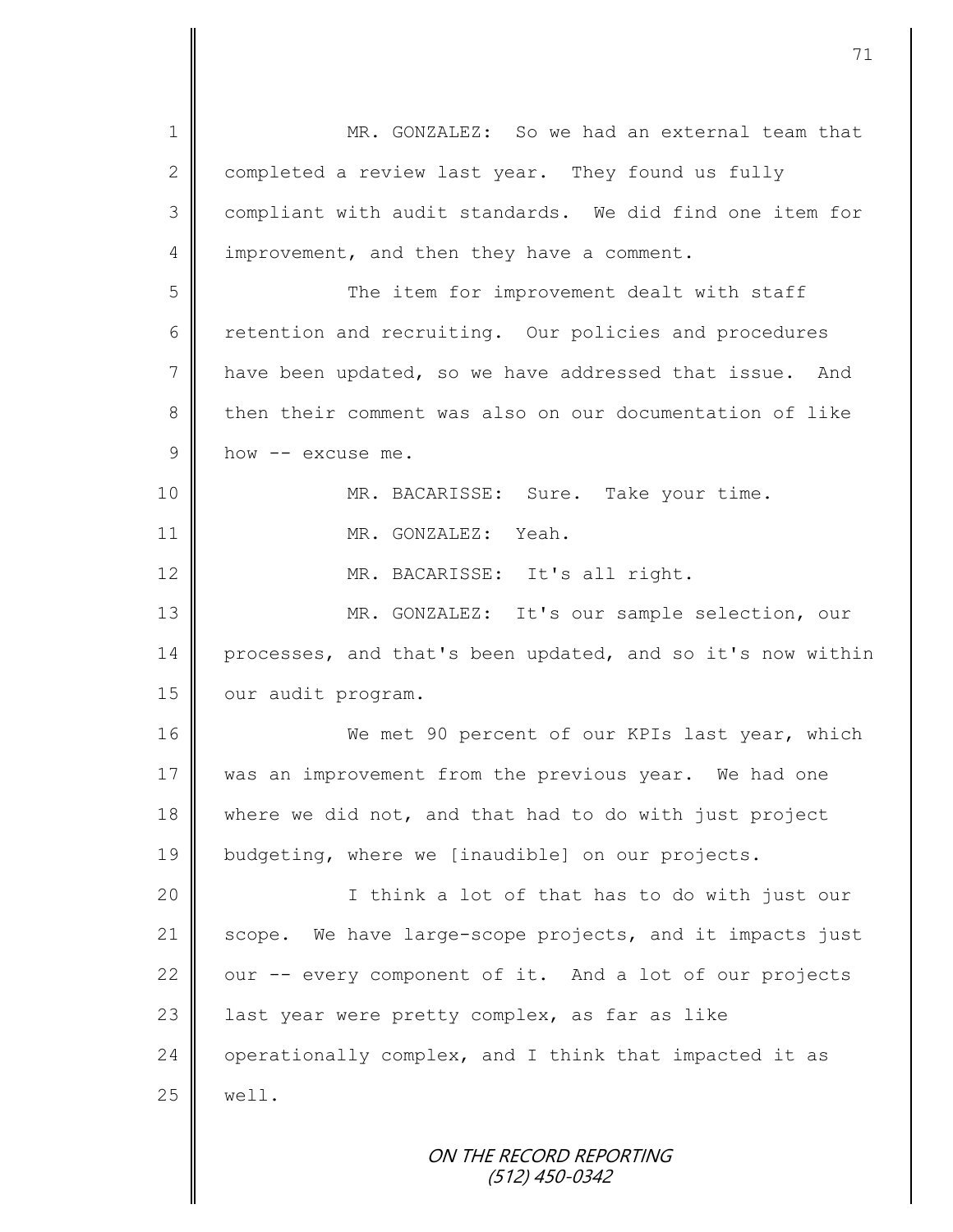| $\mathbf 1$     | Any questions on that so far?                              |
|-----------------|------------------------------------------------------------|
| 2               | (No response.)                                             |
| 3               | MR. GONZALEZ: We made some improvement on our              |
| $\overline{4}$  | capability model. Last year, we were at a level three.     |
| 5               | We improved to a level four. Of the six components, we've  |
| 6               | met level five compliance on all those. I believe that's   |
| $7\phantom{.0}$ | on page 75 in your Board book if you want to look at it in |
| $8\,$           | detail.                                                    |
| 9               | The one component where we have not met level              |
| 10              | five has to deal with just risk management and leveraging, |
| 11              | the Department's risk management. Since we don't have an   |
| 12              | independent enterprise risk management function, we're not |
| 13              | able to leverage it.                                       |
| 14              | We had some increase in fraud, waste, and                  |
| 15              | abuse. We had a 271 percent increase in our processing of  |
| 16              | fraud, waste, and abuse complaints. We substantiated       |
| 17              | eight last year, which is also an increase. I think        |
| 18              | that's -- just in my opinion, I think that's due to just   |
| 19              | market.                                                    |
| 20              | So are there any questions at all?                         |
| 21              | MR. BACARISSE: Members, any questions?                     |
| 22              | MR. RAMIREZ: I have one, Chairman.                         |
| 23              | MR. BACARISSE: Yes, Mr. Ramirez?                           |
| 24              | MR. RAMIREZ: So on the -- sorry to double                  |
| 25              | back --                                                    |
|                 | ON THE RECORD REPORTING<br>$(512)$ 450-0342                |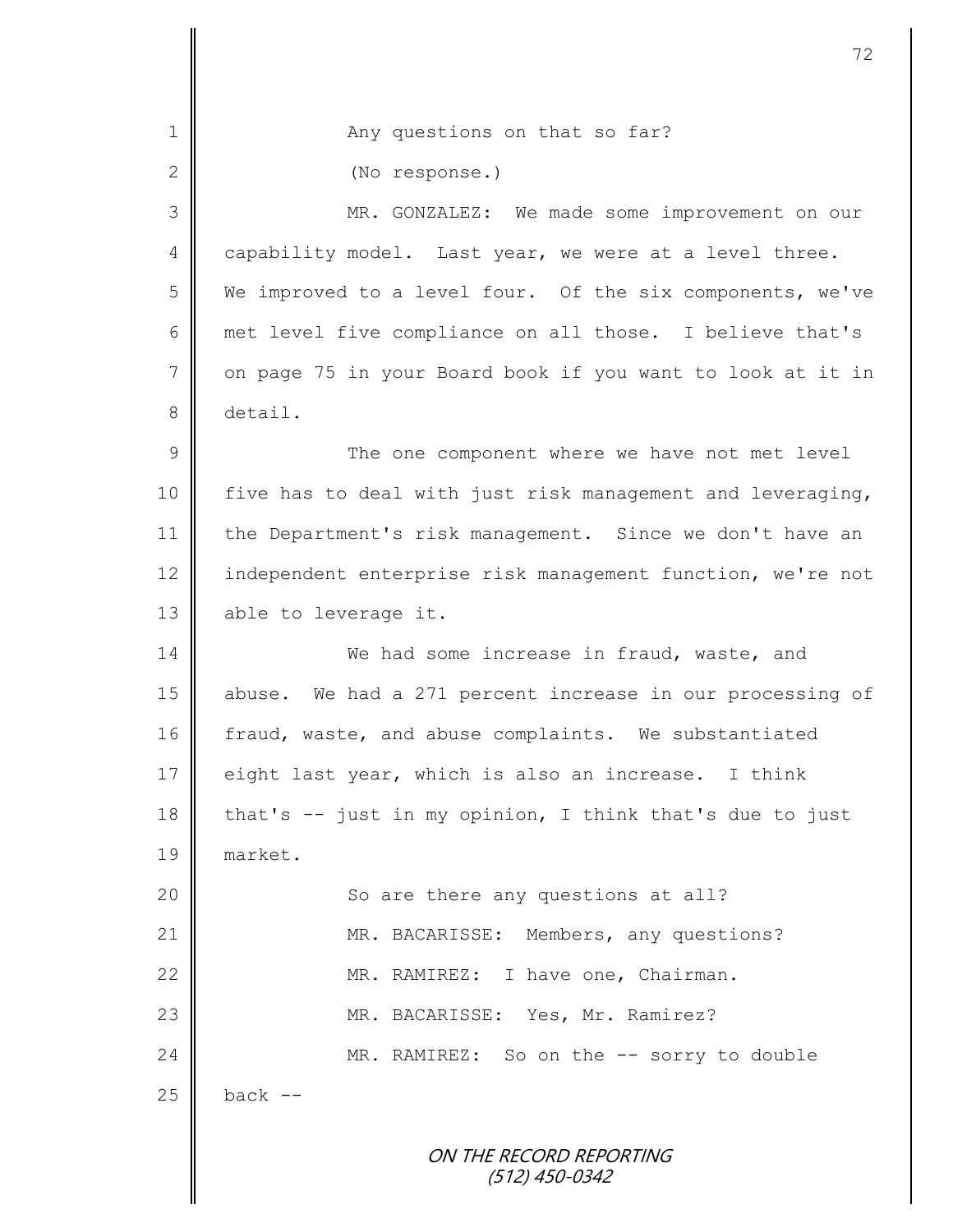| $\mathbf 1$   | MR. GONZALEZ: That's fine.                                 |
|---------------|------------------------------------------------------------|
| $\mathbf{2}$  | MR. RAMIREZ: -- for a minute, but on the                   |
| 3             | internal engagements that are assigned to field work right |
| 4             | $now --$                                                   |
| 5             | MR. GONZALEZ: Yes, sir?                                    |
| 6             | MR. RAMIREZ: -- the dealer licensing                       |
| 7             | process -- and I know we just recently asked, you know,    |
| $8\,$         | you guys to start looking into that.                       |
| $\mathcal{G}$ | MR. GONZALEZ: Yeah.                                        |
| 10            | MR. RAMIREZ: Any anticipation on how long                  |
| 11            | that's going to be? I know you guys are taking a pretty    |
| 12            | deep dive.                                                 |
| 13            | MR. GONZALEZ: We are. We've just started                   |
| 14            | field work. With our organizational shift that we've just  |
| 15            | recently gone through, it's delayed us a little bit,       |
| 16            | having lost Sandra. So I pulled off of that project for a  |
| 17            | bit. I'm going back into it this week to hopefully         |
| 18            | complete some components of field work.                    |
| 19            | I would anticipate, if I had to put a number on            |
| 20            | it, it will -- we're probably still five weeks out from    |
| 21            | completing actual field work, and then we have our quality |
| 22            | assurance that we have to go through, where we'll go to -- |
| 23            | we'll meet with management.                                |
| 24            | Management will have an opportunity to read                |
| 25            | through our report, and then we'll do another scrub on our |
|               | ON THE RECORD REPORTING<br>$(512)$ 450-0342                |

 $\mathbf l$ II

Ш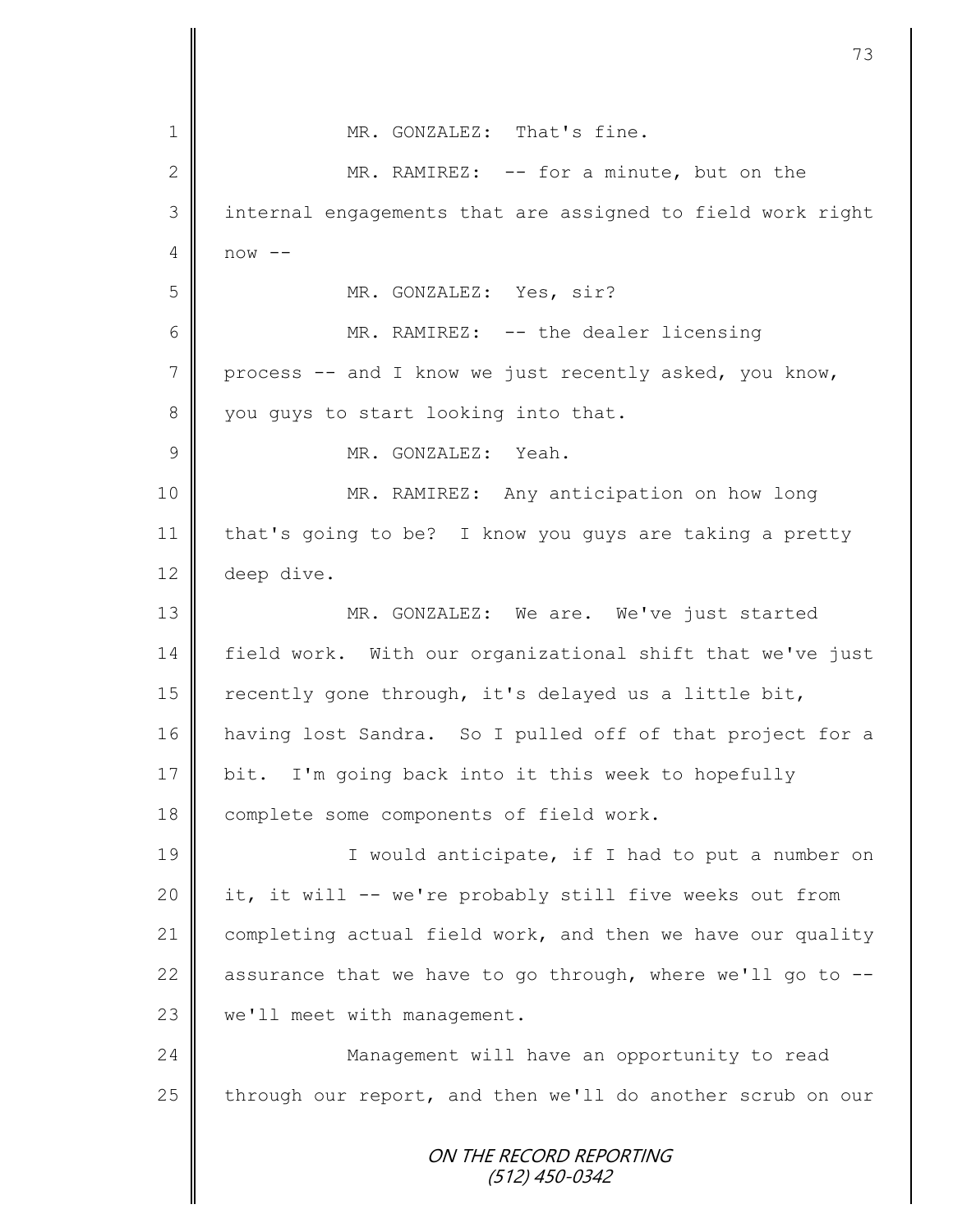ON THE RECORD REPORTING (512) 450-0342 1 end, and then we'll go to the executive office for 2 commentary as well. 3 || So I -- if I had to a number on it, I wouldn't 4 anticipate a report until probably February or so. 5 MR. RAMIREZ: Thank you. I don't want to rush 6 the process in any form of fashion  $-$ 7 || MR. GONZALEZ: No. I appreciate that 8 || MR. RAMIREZ: -- and I know we roped y'all into  $9 \parallel$  this  $-$ 10 || MR. GONZALEZ: No. 11 | MR. RAMIREZ: -- to try to find some solutions, 12 but  $-$ 13 || MR. GONZALEZ: That's our job. 14 MR. RAMIREZ: -- as soon as you guys get it 15 done, we'd all be very interesting in seeing, so that, you 16 | know, our Executive Director and executive team have the 17 ability to make those changes that are necessary to stop 18 the bleeding. 19 MR. GONZALEZ: Yeah. We understand the 20 | importance of the engagement, and we have a solid team on 21 it, and we're addressing it. We're looking in a very 22  $\parallel$  objective manner, so taking all customers in account.  $23 \parallel$  Yes. 24 | MR. BACARISSE: Member Gillman? 25 | MS. GILLMAN: Thank you, sir -- Mr. Chairman.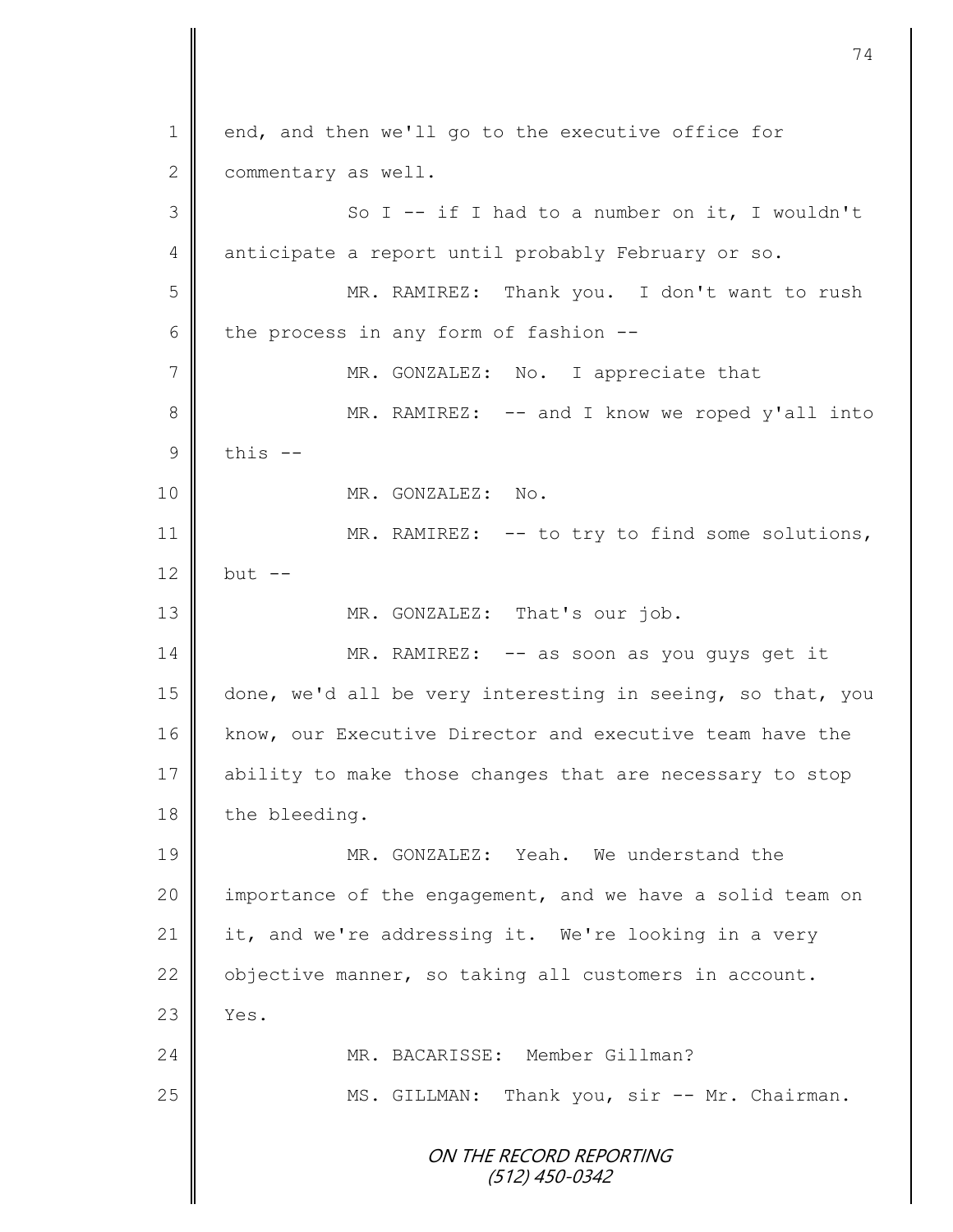|                | 75                                                         |
|----------------|------------------------------------------------------------|
|                |                                                            |
| 1              | Just to support exactly what you said, isn't the Advisory  |
| $\mathbf{2}$   | Committee meeting -- what date are they meeting, Whitney?  |
| 3              | Is it December 15?                                         |
| 4              | MS. BREWSTER: It's December 16.                            |
| 5              | MS. GILLMAN: Sixteenth?                                    |
| 6              | MS. BREWSTER: Yes, ma'am.                                  |
| $\overline{7}$ | MS. GILLMAN: And they're going to be looking               |
| 8              | at this issue, along with temp tags. Right?                |
| $\mathcal{G}$  | MS. BREWSTER: Correct.                                     |
| 10             | MS. GILLMAN: So --                                         |
| 11             | MALE VOICE: Yes, ma'am.                                    |
| 12             | MS. GILLMAN: -- you've got two weeks. And not              |
| 13             | necessarily -- I'm agreeing with you -- not to rush your   |
| 14             | process, but can you please -- I think it would be really  |
| 15             | helpful to have you listening, engaged, providing any      |
| 16             | comment. I just think all heads on this -- that's why we   |
| 17             | asked you to do this study, but let's not have the right   |
| 18             | hand not know what the left hand is doing, is kind of what |
| 19             | $I'm$ --                                                   |
| 20             | MR. GRAHAM: And you certainly have our --                  |
| 21             | MR. BACARISSE: Member Graham?                              |
| 22             | MR. GRAHAM: Oh, yes. I'm sorry.                            |
| 23             | MR. BACARISSE: Oh, that's all right.                       |
| 24             | MR. GRAHAM: Yeah. I certainly have -- we have              |
| 25             | their commitment. You know, it's been all -- Jason just    |
|                | ON THE RECORD REPORTING<br>(512) 450-0342                  |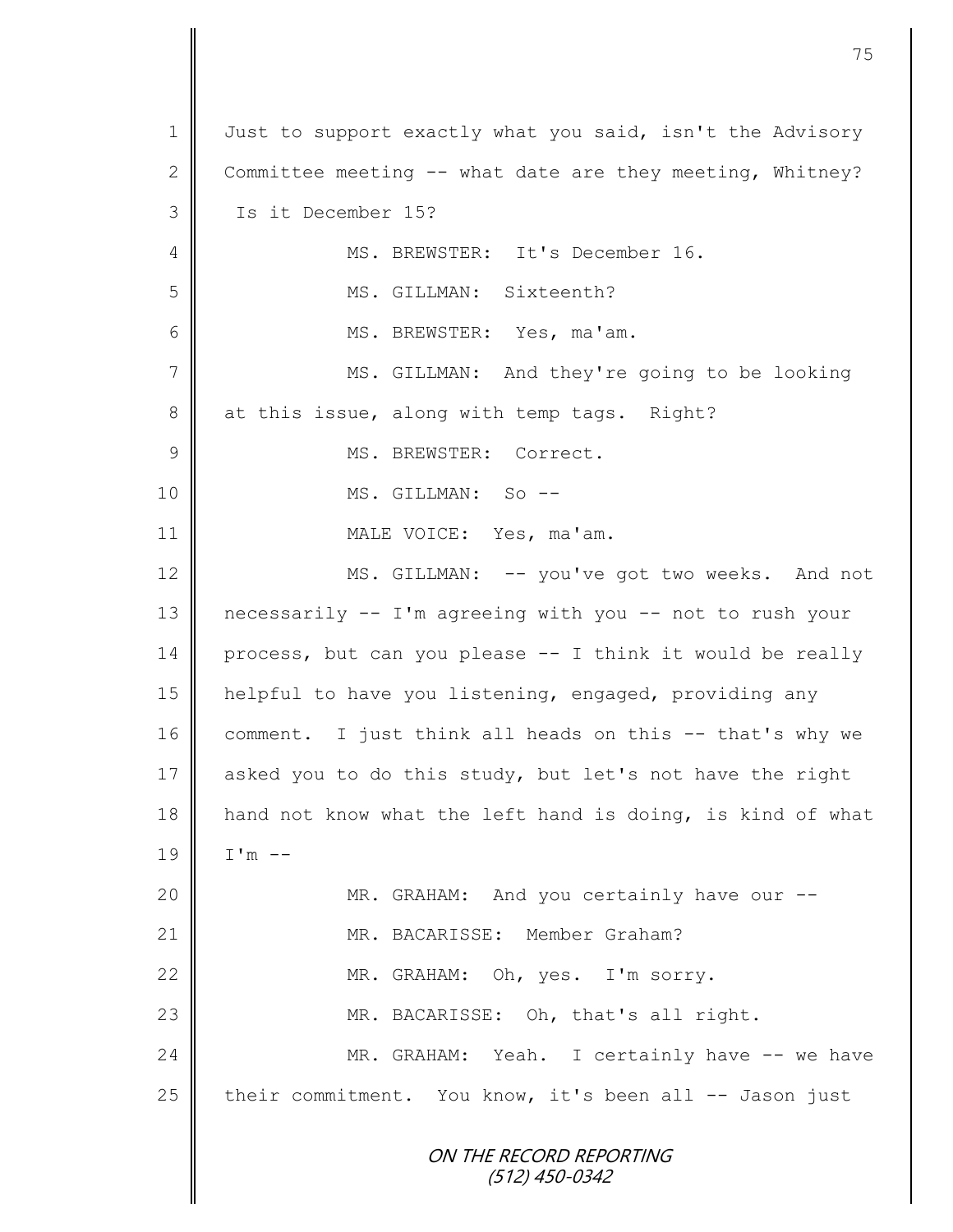1 got bombarded with all this stuff in the last 30 days, and 2  $\parallel$  he's done a great job working through it. And again 3 getting him up to speed, he just had to pull off and make 4 sure we were rock solid on everything else. But I know 5 executive leadership and Audit understand this is a very 6 hot topic, and we're going as quickly as possible while 7 still maintaining the integrity of the process. 8 || So -- and you know, it's -- and just overall, I 9 think  $--$  I would add to Jason's comments that the Audit 10 || team has -- it's really changed a lot in the last couple 11 | of years where so much more of what we do is more on the  $12$  | fly. 13 || You know, it used to be you lined out a year, 14 and you more or less stayed to that, and then  $--$  it was, 15 | like, no, we need -- hold on. We've got this, we got 16 this. This is hot. We've got a problem, you know. The 17 || math of the hours that we work has been shifted a lot to 18 make sure that we have the capacity to add these when 19 | something like this comes up. 20 || Obviously this has been a tough situation the

21 | last 30 days, but we understand the importance. We'll 22 work hard on it.

23 || MS. GILLMAN: So Jason, will we have a report 24 at  $-$  I guess, the next Board meeting is  $-$  is that 25 **January or February?**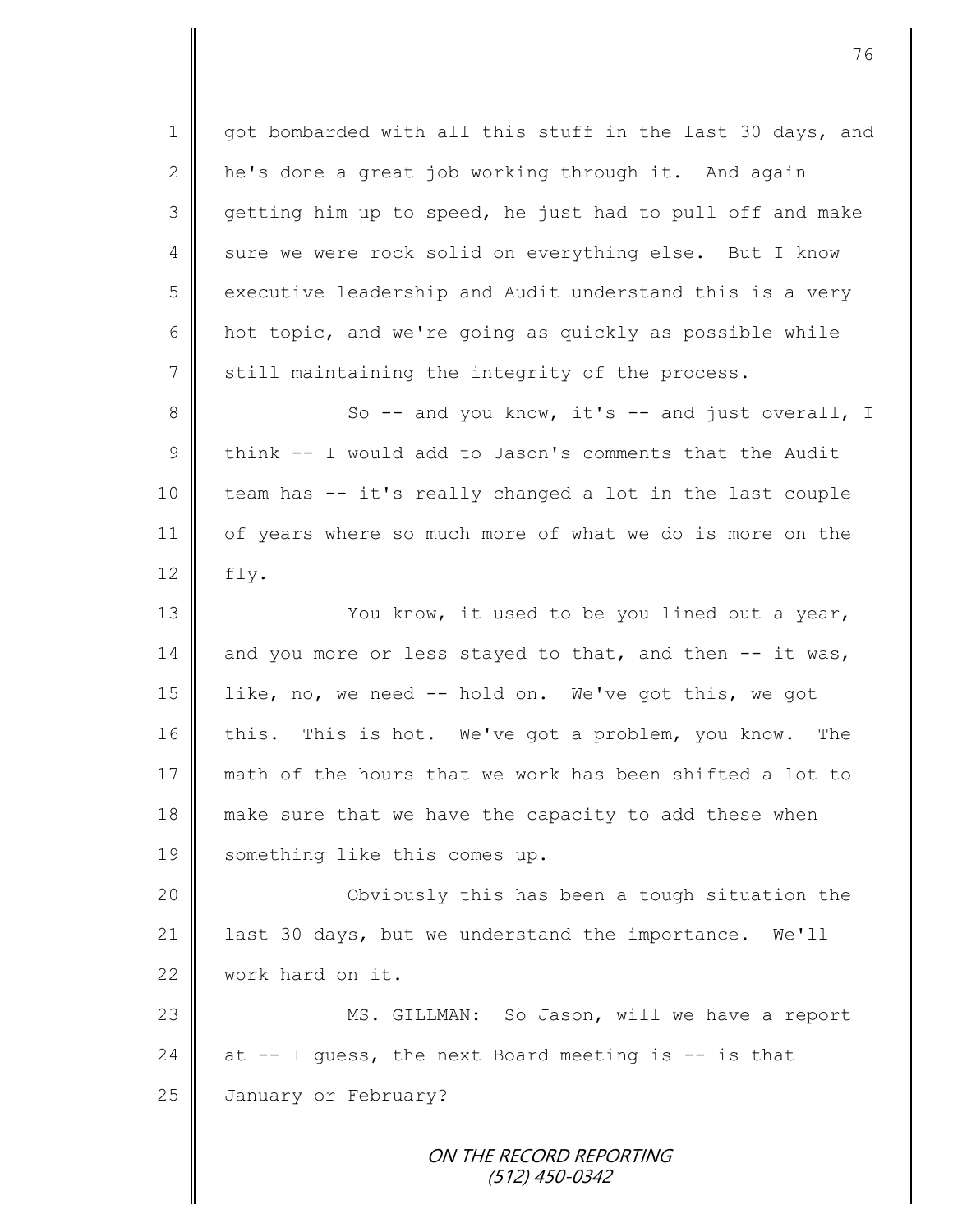| $\mathbf 1$    | MS. BREWSTER: February.                                    |
|----------------|------------------------------------------------------------|
| $\mathbf 2$    | MR. BACARISSE: February.                                   |
| 3              | MS. GILLMAN: February. We'll look forward to               |
| 4              | it. Thank you.                                             |
| 5              | MR. GONZALEZ: Yeah. We're looking forward to               |
| $\sqrt{6}$     | completing the project. It's interesting, and we know      |
| $\overline{7}$ | it's going to add some value.                              |
| 8              | MR. BACARISSE: Absolutely. Great work.                     |
| $\mathcal{G}$  | MR. RAMIREZ: Thank you, Jason.                             |
| 10             | MR. GONZALEZ: Thank you.                                   |
| 11             | MR. BACARISSE: Thank you.                                  |
| 12             | MR. GRAHAM: One other thing, Mr. Chairman, if              |
| 13             | I could?                                                   |
| 14             | MR. BACARISSE: Yes, Mr. Graham? Yeah.                      |
| 15             | MR. GRAHAM: You'll be seeing some changes from             |
| 16             | Audit in the way that we bring you results, audit results, |
| 17             | and you know, it's -- we -- and I've worked with Sandra on |
| 18             | this to -- you're not going to see a lot of the audit      |
| 19             | explanations of process.                                   |
| 20             | You're going to see the highest-level summary              |
| 21             | results without explaining, well, you know, here's how we  |
| 22             | did it. The fact is if you want to know how we did it, it  |
| 23             | will be further down. We wanted to try to do a better job  |
| 24             | of creating you a summary document that you could quickly  |
| 25             | look at, understand, digest, and know exactly what it      |
|                | ON THE RECORD REPORTING<br>(512) 450-0342                  |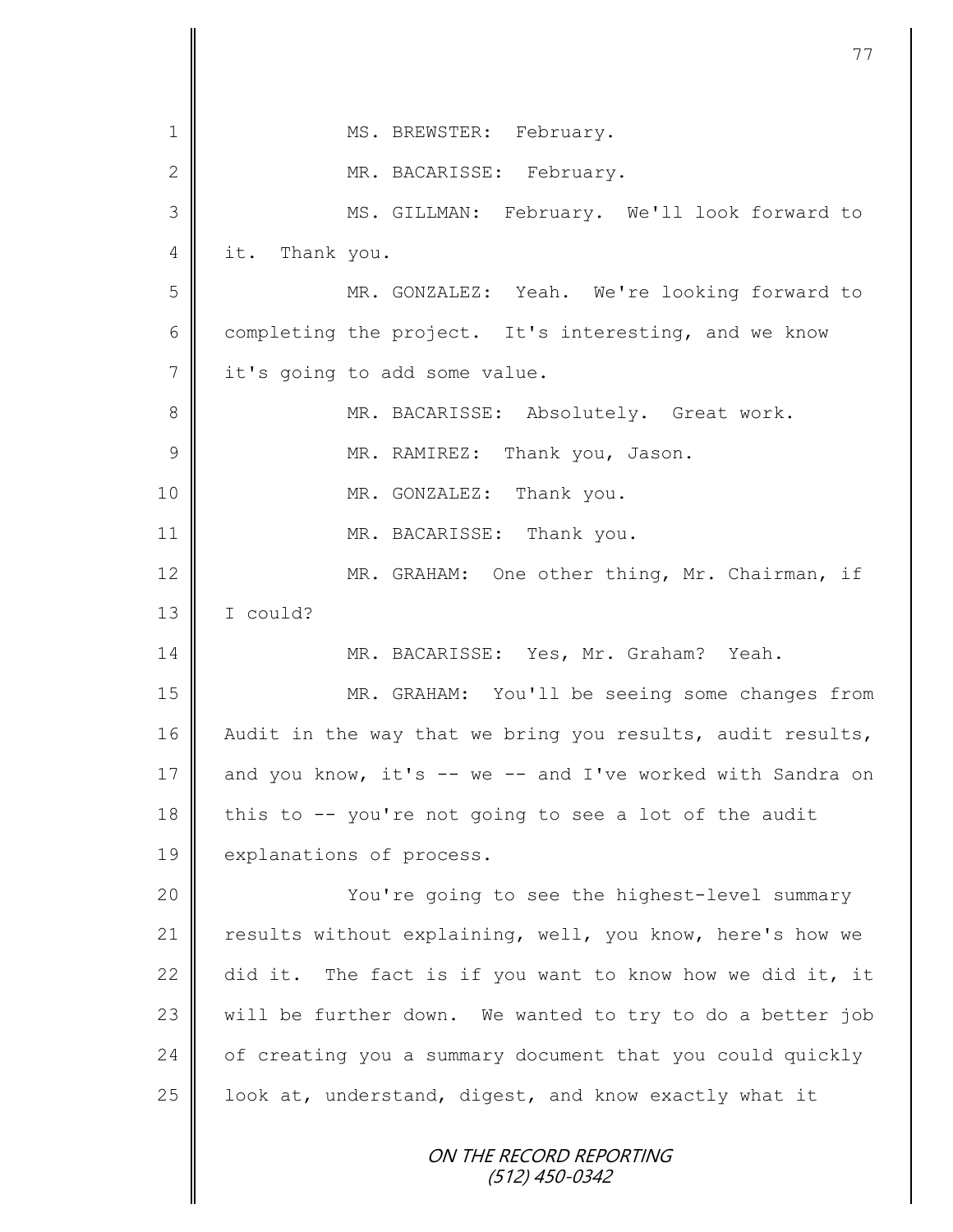ON THE RECORD REPORTING 1 || meant, color-coded so you knew if it's red, it's bad; if  $2 \parallel$  it's green, it's good. 3 || So we've tried to simplify that a little bit 4 and make it a little easier to get your head around. So 5 | you'll be seeing some of those changes coming. 6 MR. BACARISSE: Good. Thank you. 7 || MS. GILLMAN: Excellent. 8 || MR. BACARISSE: Thank you. We now want to move 9 to Agenda Item 9.B., and I will turn it over to Mr. 10 Archer. 11 | Good morning, Jimmy. 12 MR. ARCHER: Good morning, Chairman Bacarisse, 13 members of the Board. For the record, my name is Jimmy 14 Archer. I'm Director of the Motor Carrier Division. This 15 is an action item. It's found on -- Item 9.B. is found on 16 page 80 of your Board books. 17 | For the Board's consideration, I am requesting 18 | that the Board delegate authority to Executive Director 19 Whitney Brewster to approve and to sign a renewal for the 20 Innovative Technology Deployment Commercial Vehicle 21 | Information Exchange Window contract, or CVIEW contract, 22  $\parallel$  services contract, to comply with the Government Code. 23 | Kas way of background, I want to explain what 24 this does. Innovative Technology Deployment program, or 25 | ITD, is a Federal Motor Carrier Safety Administration

78

(512) 450-0342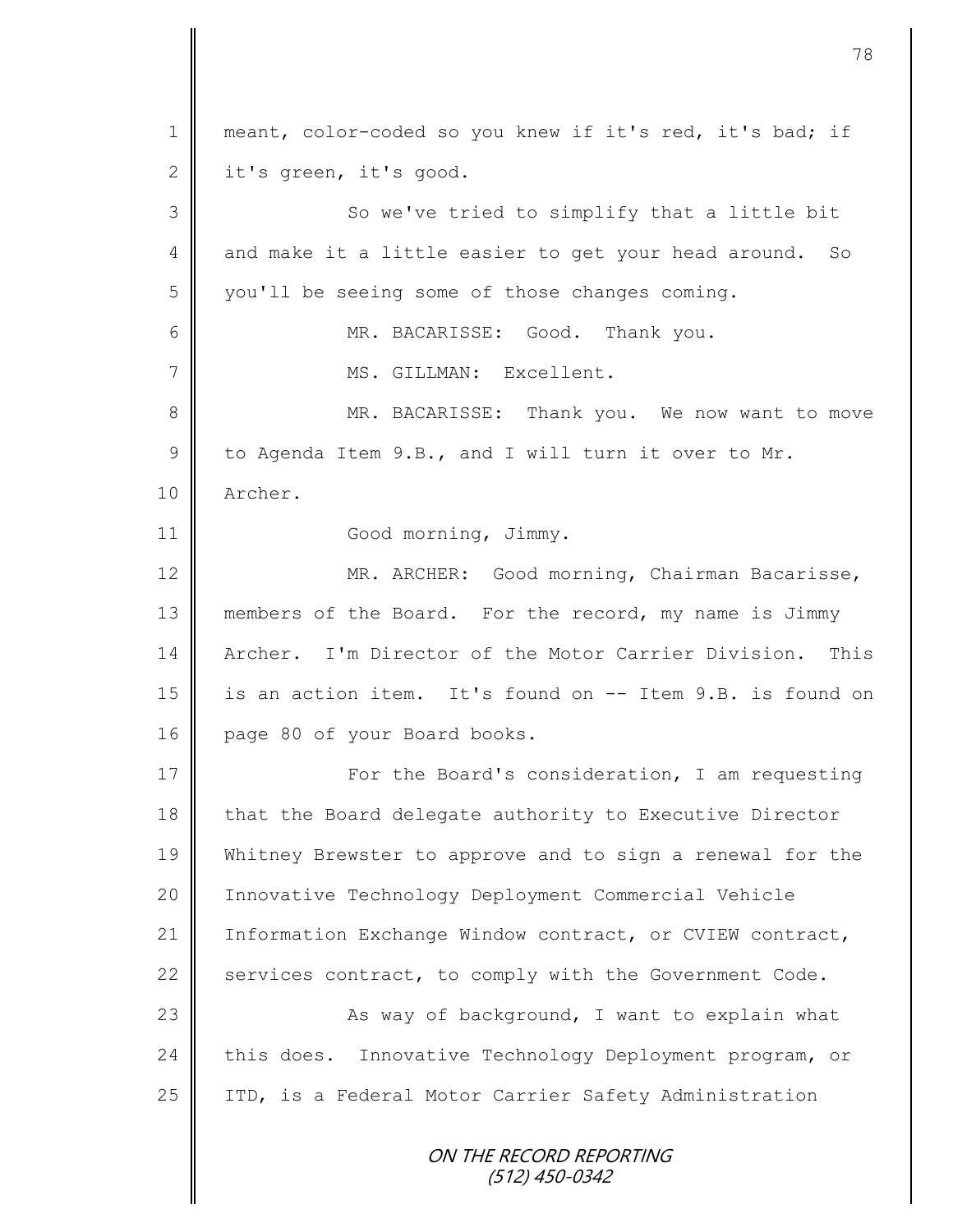1 | program that provides grant funds and resources to 2 agencies to implement technologies that promote motor 3 carrier safety.

4 The ITD CVIEW tool is how Texas receives and 5 shares motor carrier safety with all other agencies. This 6 includes real-time out-of-service status for on-the-road 7 police enforcement. Out of service is when either a 8 carrier or a vehicle or a driver who is found -- has been  $9$  taken off the road for safety reasons.

10 || CVIEW is a critical mission to provide for data 11 transfers to law enforcement 24 hours a day, seven days a 12 week. The ITD is important to the state in achieving 13 Statewide Intelligent Transportation Systems for improved 14 safety and security.

15 || It also improves efficiency and effectiveness 16 of safety programs through targeted enforcement, improves 17 data sharing within and between states and the Federal 18 Motor Carrier Safety Administration, and reduces federal 19 and state and industry regulatory administrative costs.

 The faster we can push this information out to 21 | law enforcement agencies and other agencies, the better our enforcement is going to be and more efficient it's going to be.

24 **Texas** joined the Information Technology 25 Deployment group, formerly known as Commercial Vehicle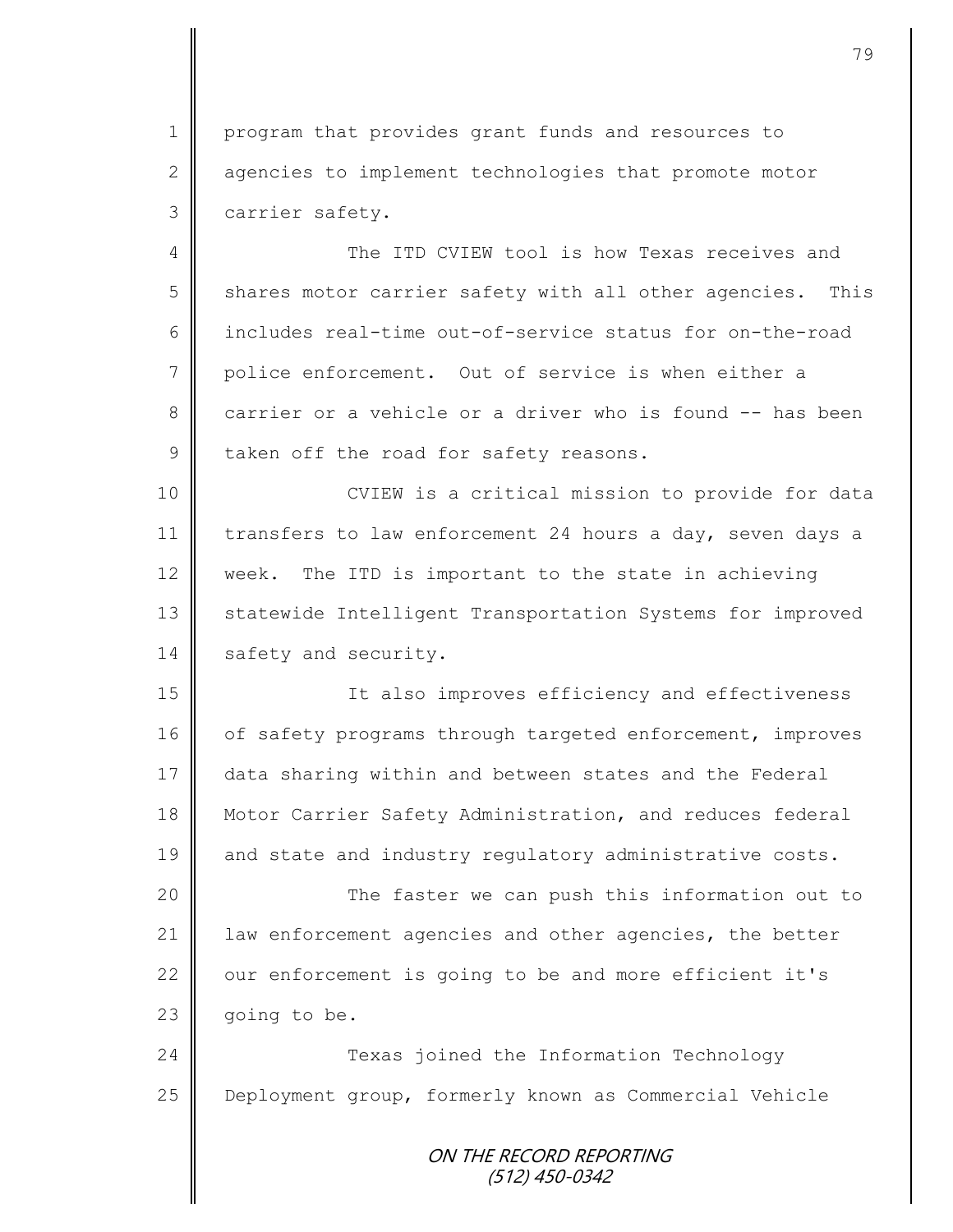ON THE RECORD REPORTING 1 | Information and Safety Systems Network program, in 2001. 2 Texas DMV is an ITD-designated lead agency for this 3 | effort. It is governed by a Steering Committee and 4 Working Group comprised of representatives of our 5 | Department, Texas Department of Transportation, Texas 6 | Department of -- Texas Comptroller of Public Accounts, 7 | Federal Motor Carrier Safety Administration, Federal 8 Highway Administration, DPS, and Texas Trucking 9 Association. 10 Texas has successfully achieved and maintained 11 core ITD compliance by meeting FMCSA's requirements for 12 Safety Information Exchange, Credentialing Administration, 13 and Electronic Screening. 14 **A** contract renewal is needed for continued 15 | software maintenance for CVIEW, posting and support in 16 maintaining our core ITE compliance and to assist 17 developing projects that fit under the Federal Motor 18 Carrier Safety Administration's definition of innovative 19 technologies. 20 || The current vendor contract expires on 21 January 21, 2022. The current vendor, Southwest Research 22 Institute  $-$  the contract's for 600,000 per year or 1.2 23 million for the biennium. Our current contract was 24 executed in January 2020 and has an initial  $-$  had an 25 | initial term of two years and three two-year renewal

(512) 450-0342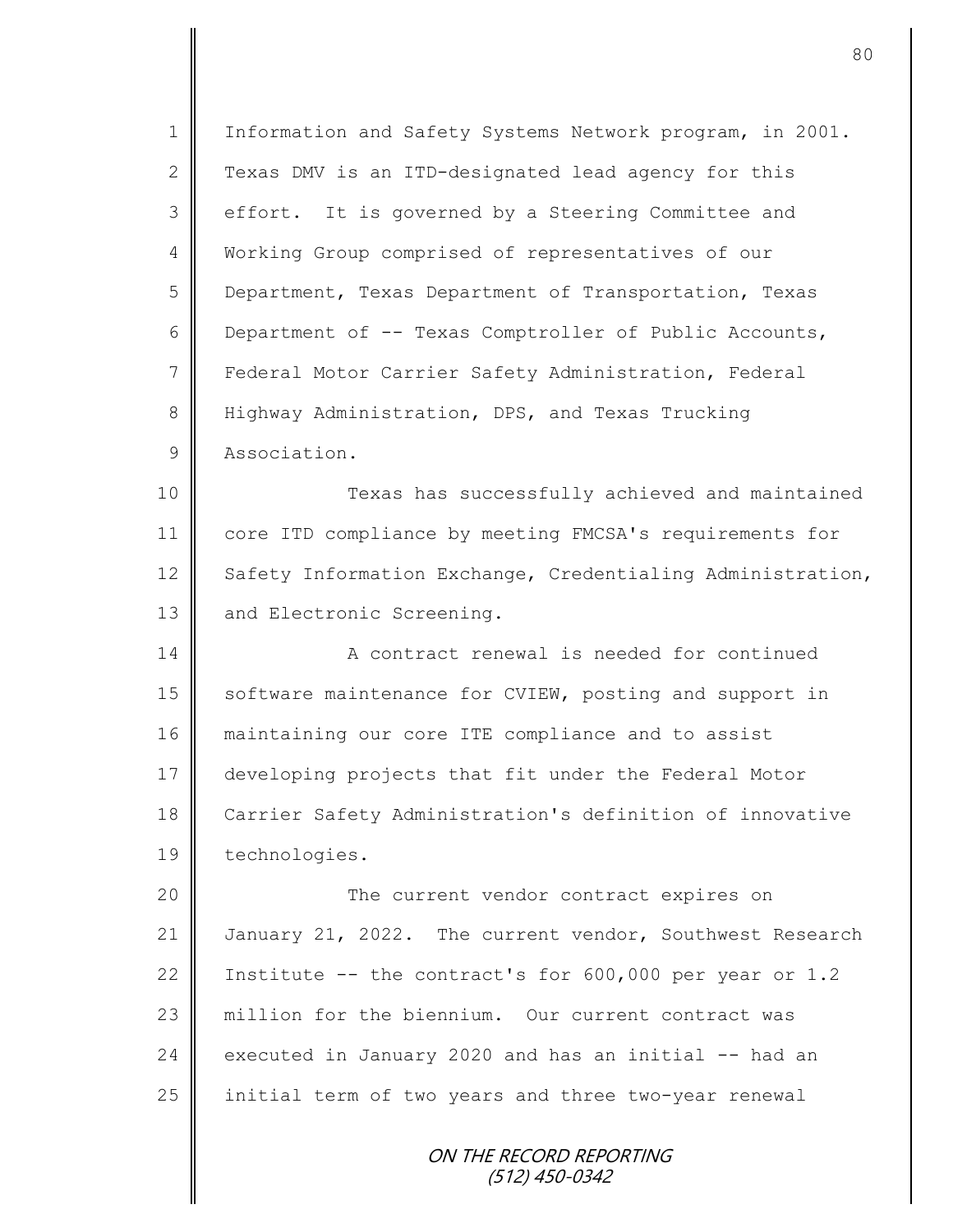ON THE RECORD REPORTING (512) 450-0342 1 | options. This would be the first two-year renewal. 2 || It is -- if the cost proposal is successful for 3 the proposed contract, the system of the current contract 4 and the total estimated cost, like I said, is 1.2 million 5 | over the biennium. 6 I'd be happy to answer any questions you might 7 have about this. 8 || MR. BACARISSE: Members, any questions for Mr. 9 Archer. 10 Yes, Member Ramirez? 11 MR. RAMIREZ: Director Archer, so the current 12 vendor that we have is satisfactory, and you're pleased 13 | with how they're performing? 14 MR. ARCHER: Yes, sir. They -- as a matter of 15 fact, when we put this out for bid in 2020, they were the 16  $\parallel$  only vendor that applied for it. And a little bit --17 | well, we're getting further down in the weeds. They were 18 | the original vendor that helped developed this platform 19 back in -- when it was at TxDOT back in 2008 and first 20 | implemented. 21 | MR. BACARISSE: Any other questions for Mr. 22 Archer? 23 || (No response.) 24 || MR. BACARISSE: If not, I will entertain a 25 | motion on Agenda Item 9.B.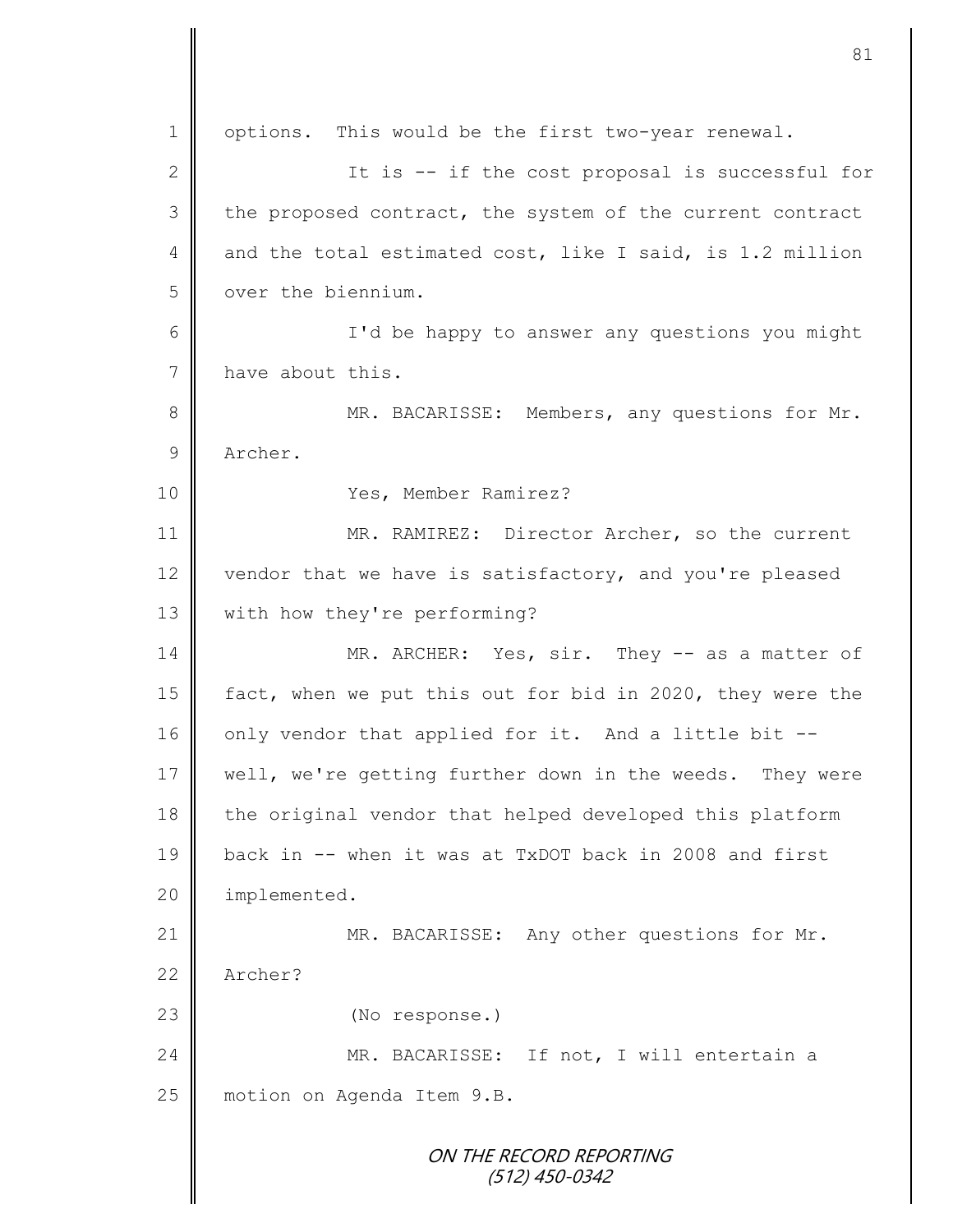ON THE RECORD REPORTING (512) 450-0342 1 || MR. RAMIREZ: Chairman, I move --2 || MR. BACARISSE: Yes, Mr. Ramirez? 3 MR. RAMIREZ: Chairman, I move that the Board 4 delegate the authority to the Department's Executive 5 | Director to approve and sign the renewal of the Innovative 6 | Technology Deployment Commercial Vehicle Information 7 Exchange Window services contract. 8 MR. BACARISSE: And is there a second to that 9 motion? 10 || MS. McRAE: I'll second. 11 || MR. BACARISSE: Ms. McRae. 12 Now we have a motion and a second. Is there 13 any further discussion? 14 (No response.) 15 MR. BACARISSE: Hearing none, I'll call the  $16$  roll. 17 Member Alvarado? 18 || MR. ALVARADO: Aye. 19 MR. BACARISSE: Member Gillman? 20 | MS. GILLMAN: Aye. 21 MR. BACARISSE: Member Graham? 22 MR. GRAHAM: Aye. 23 MR. BACARISSE: Member McRae? 24 MS. McRAE: Ave. 25 || MR. BACARISSE: Member Omumu?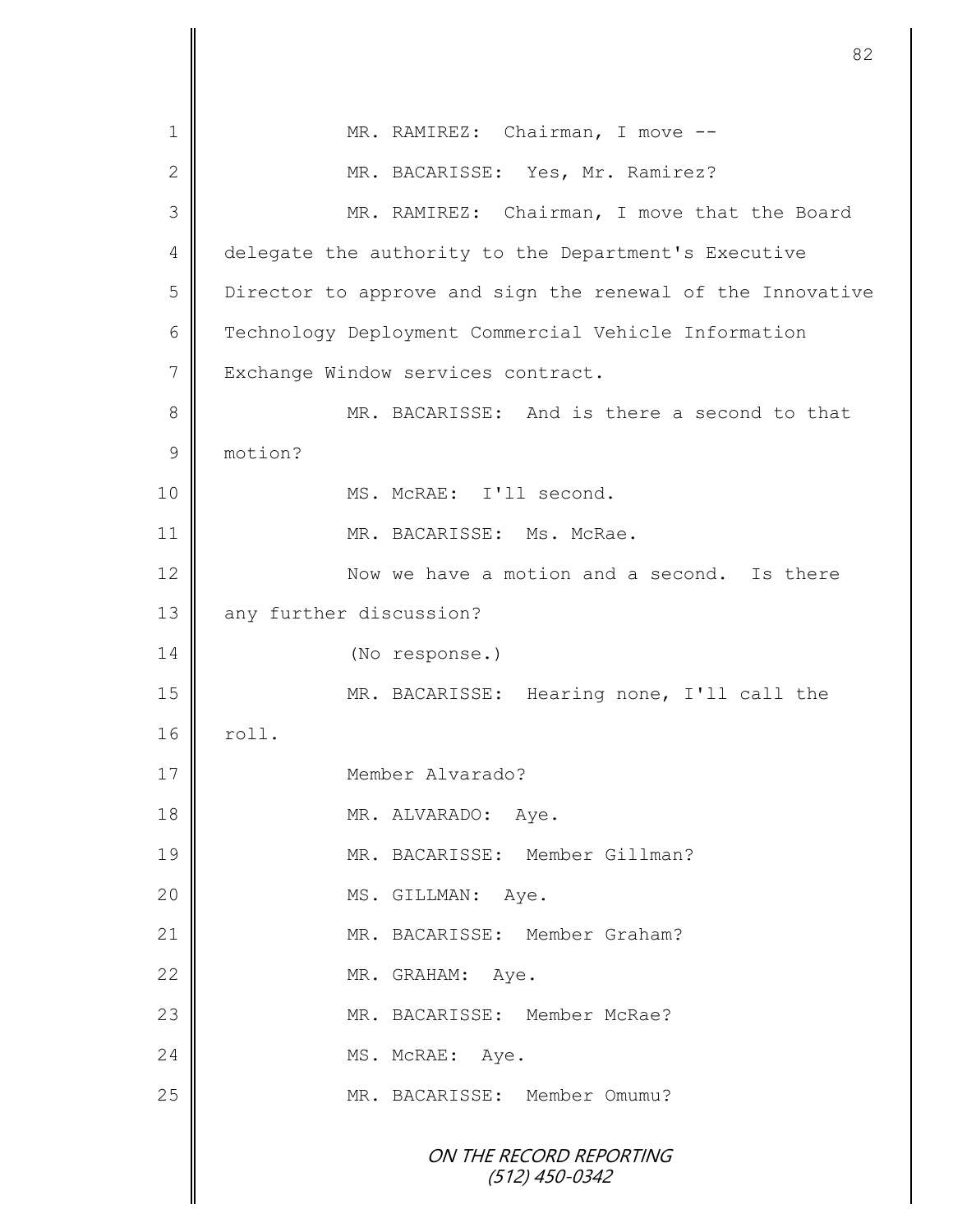ON THE RECORD REPORTING (512) 450-0342 1 || MS. OMUMU: Aye. 2 MR. BACARISSE: Member Prewitt? 3 || MR. PREWITT: Aye. 4 || MR. BACARISSE: Member Ramirez? 5 | MR. RAMIREZ: Aye. 6 MR. BACARISSE: Member Scott? 7 || MR. SCOTT: Aye. 8 MR. BACARISSE: And I, Charles Bacarisse, vote  $9 \parallel$  aye as well, and it's unanimous, and 9.B. has passed. 10 Thank you, Mr. Archer. 11 MR. ARCHER: Thank you. 12 MR. BACARISSE: You bet. Right now I would 13 | like to take about a five- to seven-minute break in the 14 meeting, and we'll return at 10:45. Thank you. 15 **||** (Whereupon, at 10:38, there was a short 16 recess.) 17 || MR. BACARISSE: It's now 10:51, and I'm calling 18 us back into session. We need to take up Item No. 10, so 19 | let's move to that. 20 || Before we begin the discussion of these Board 21 | qovernance documents, I'd like to provide some background 22 for the Board members. 23 | Cur prior chairman, Memo Treviño, encouraged us 24 to start a regular cadence of updating the Board 25 governance documents to ensure effective and efficient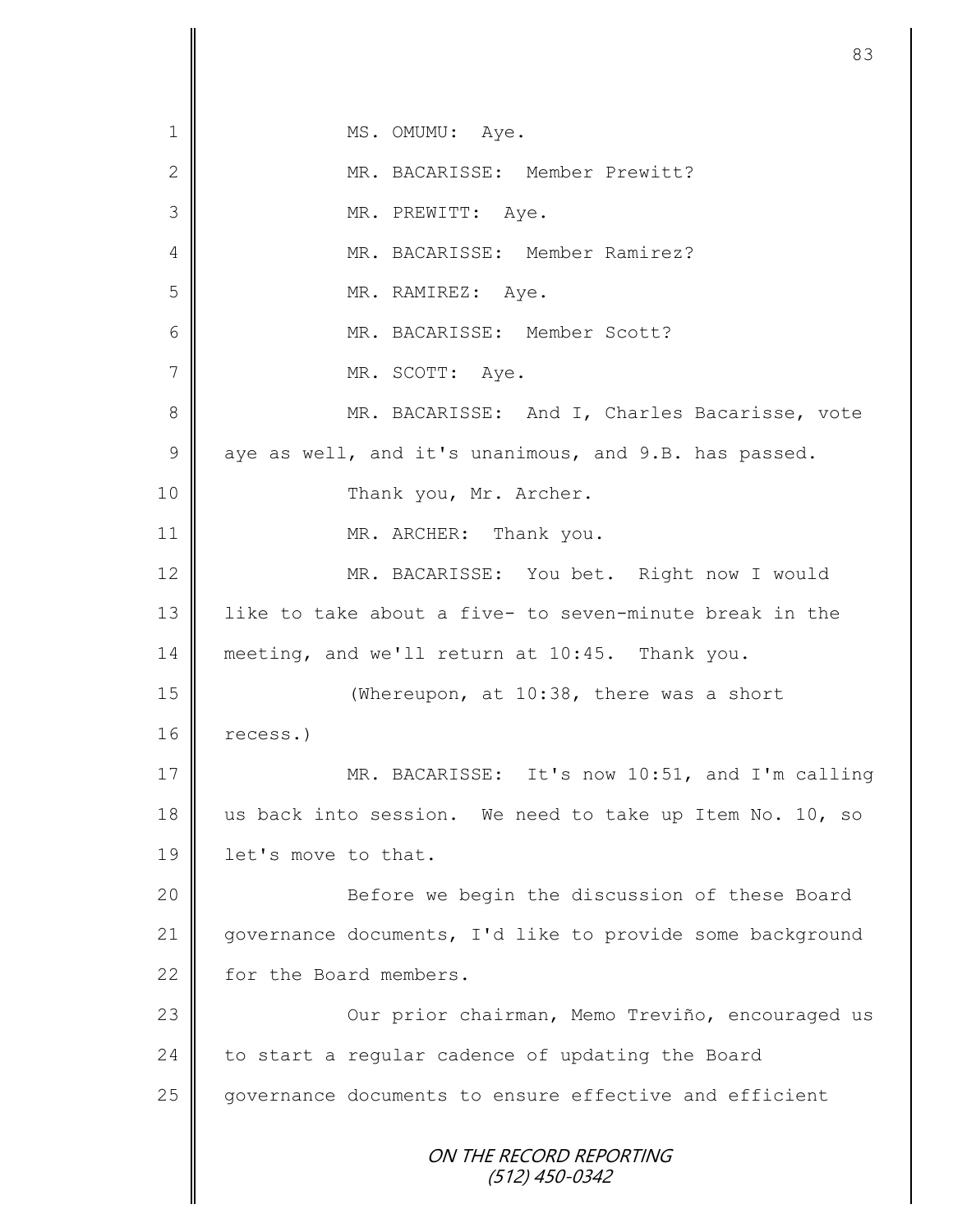1 Board processes were in place.

| $\mathbf{2}$  | Today we will begin this process as we are                 |
|---------------|------------------------------------------------------------|
| 3             | given an overview of these three governance documents from |
| 4             | our Executive Director and our General Counsel. Although   |
| 5             | no changes to these documents will be presented to the     |
| 6             | Board today, I do want to assure our members that an       |
| 7             | additional opportunity to participate in the red-lining of |
| 8             | these documents, the deliberation, and ultimately, a final |
| $\mathcal{G}$ | vote will be afforded to the Board.                        |
| 10            | I would like to appoint a subcommittee of the              |
| 11            | Board to do a more in-depth review and revision, as        |
| 12            | needed, of these documents and then to bring that back to  |
| 13            | the full Board at a future Board meeting for deliberation  |
| 14            | and vote.                                                  |
| 15            | Today's briefing on these items will be to                 |
| 16            | provide a general overview of those guiding principles and |
| 17            | enabling statutes that give us, this Board, the authority  |
| 18            | to take action on items presented at these meetings.       |
| 19            | With that background, I'll now turn it over to             |
| 20            | Whitney Brewster, our Executive Director.                  |
| 21            | And members, I just want you to be thinking                |
| 22            | about whether or not you'd like to serve on that           |
| 23            | subcommittee. I'll be talking with you later about it.     |
| 24            | Thank you.                                                 |
| 25            | Ms. Brewster?                                              |
|               | ON THE RECORD REPORTING<br>(512) 450-0342                  |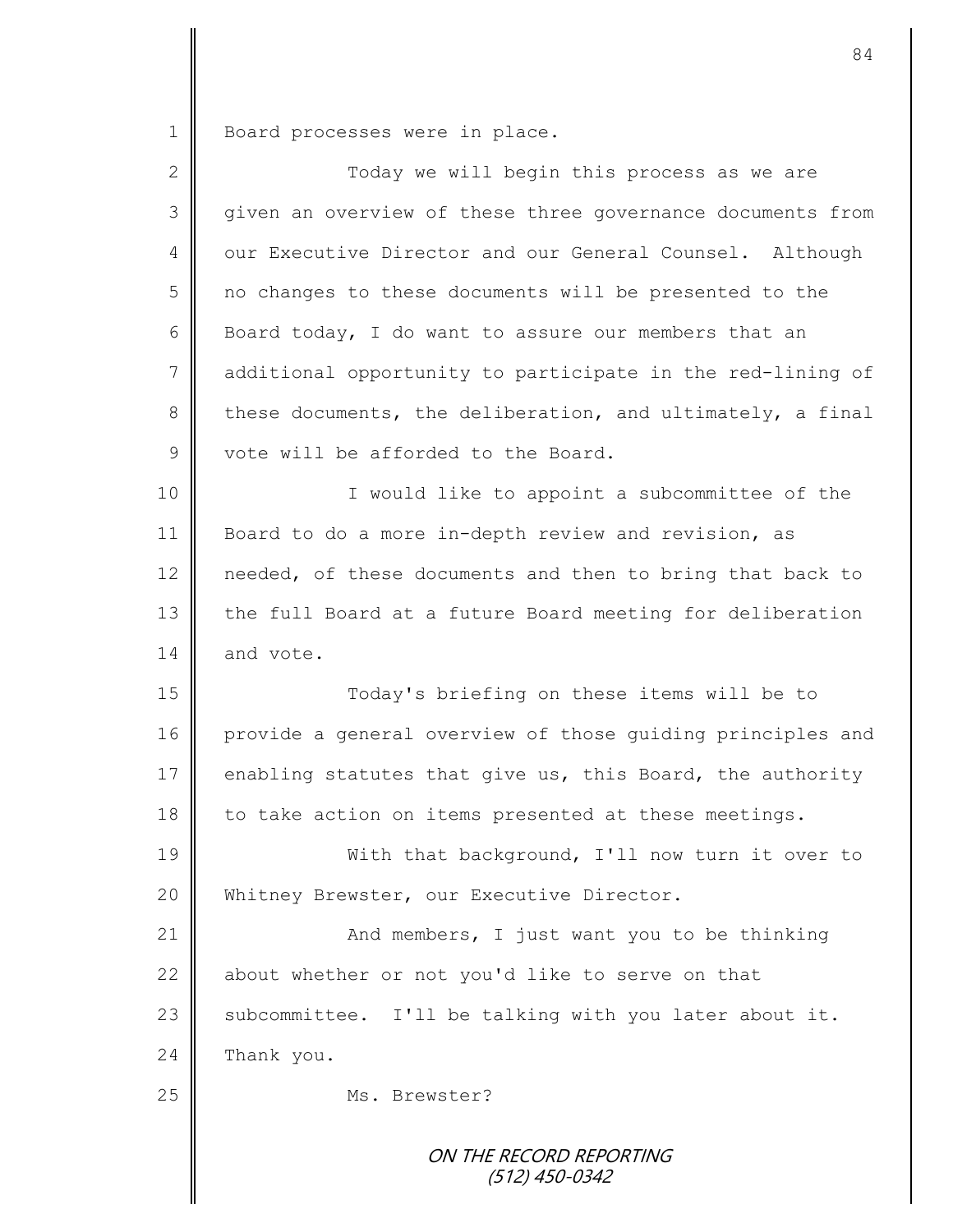| $\mathbf 1$     | MS. BREWSTER: Thank you, Mr. Chairman,                     |
|-----------------|------------------------------------------------------------|
| $\mathbf{2}$    | members. Whitney Brewster, Executive Director.             |
| 3               | The goal of today's review of the Board                    |
| $\overline{4}$  | governance documents under Agenda Items 10 through 12 --   |
| 5               | and they start on page 82 of your Board books -- is to     |
| 6               | have the Board review the policies to ensure that they are |
| $7\phantom{.0}$ | fresh and up to date, with a general overview of where we  |
| $\,8\,$         | are today, and to then adopt these policies with whatever  |
| $\mathcal{G}$   | amendments are needed at a future Board meeting.           |
| 10              | The goal of the Board governance documents is              |
| 11              | really to clearly define and delineate the policymaking    |
| 12              | functions of the Board for my day-to-day administration of |
| 13              | the agency. These policies further clarify the division    |
| 14              | of responsibilities between the Department's Board and     |
| 15              | myself as the Executive Director.                          |
| 16              | The Board is responsible for overseeing and                |
| 17              | coordinating the development of the Department, ensuring   |
| 18              | that all components of the motor vehicle industry function |
| 19              | as a system. These overarching functions of the Board      |
| 20              | were defined by the Legislature under our enabling         |
| 21              | statutes in Transportation Code Chapter 1001.              |
| 22              | The goal of the Board governance policies are              |
| 23              | also to outline the duty of the Board to balance its role  |
| 24              | as the administrator, regulator, and arbitrator of         |
| 25              | competing interests in the motor vehicle industry,         |
|                 |                                                            |
|                 | ON THE RECORD REPORTING<br>(512) 450-0342                  |
|                 |                                                            |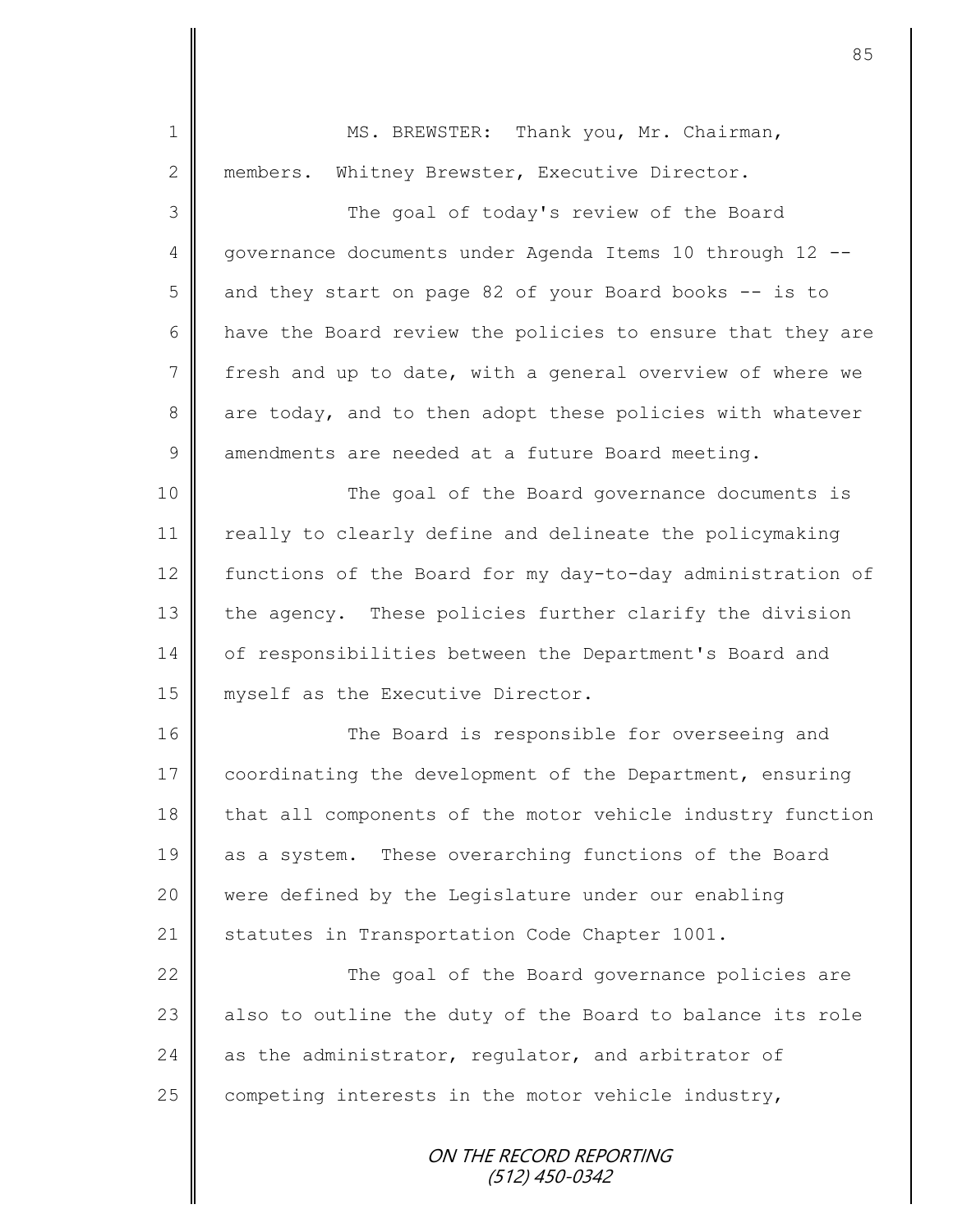ON THE RECORD REPORTING 1 particularly since the majority of the Board members 2 represent different facets of the industry. 3 || Even though our statute requires many of the 4 Board members to be selected from certain industries or 5 | occupations, all Board members must represent the state as  $6 \parallel$  a whole. 7 || Our Board structure is intended to provide the 8 expertise for effective decision-making, rather than 9 providing representation of a regulated industry. 10 | Essentially the Board prioritizes the needs of the state 11 as a whole versus their industry interests, looking at it 12 as an overall statewide policymaking Board. 13 || Additionally, by clearly delineating the Board 14 governance and the role of the Executive Director allows 15 me to devote my time to legislative and governmental 16 affairs, as well as other key strategic priorities of the 17 Department. 18 My focus is on important priority issues before 19 the agency, developing strong leaders, succession 20 planning, ensuring services are provided with a customer 21  $\parallel$  focus, and maintaining a healthy culture. 22 | Clarifying the focus of the ED and the Board 23 may improve the overall Board's understanding of 24 operations, issues, opportunities and constraints in 25 developing policy.

86

(512) 450-0342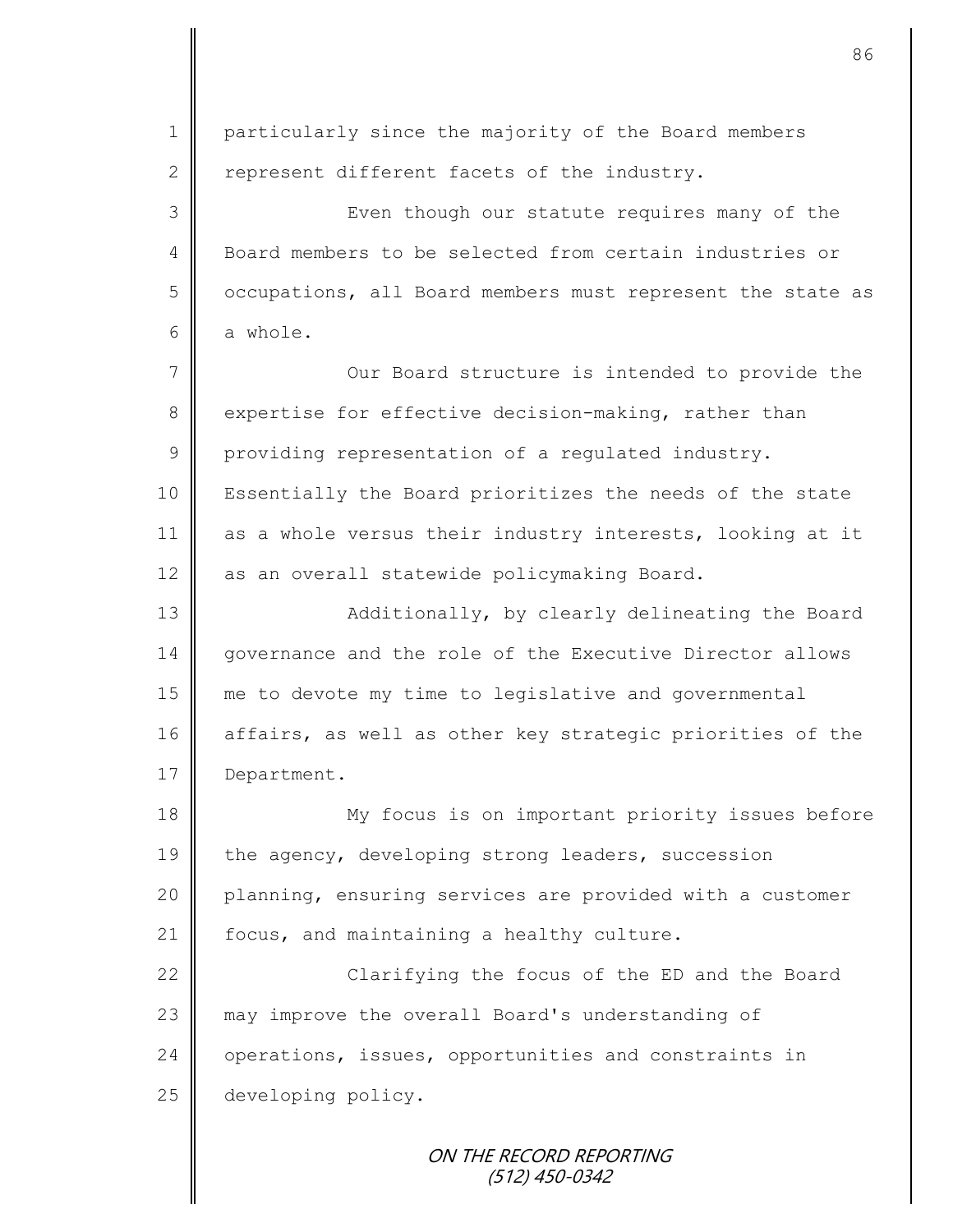1 || Further, the Board governance documents help 2 ensure the Board effectively utilizes stakeholder and 3 public input on policymaking items within the Board's 4 iurisdiction for transparency and inclusivity in the 5 policymaking functions of the Board.

6 || Regulating competing industries within one 7 agency can result in the appearance of the agency or Board 8 favoring one industry at the expense of another, or 9 favoring one group's interests over consumers. This is in 10 part why the Board typically uses formal advisory 11 committees to seek needed expertise and perspectives from 12 | stakeholders and other interested parties.

13 These formal advisory committees are free to 14 meet without Board member involvement, which maintains the 15 independent external expertise and recommendations these 16 groups are intended to provide to the full Board, so that 17 there is no influence or inhibition of the group's 18 discussions or recommendations.

19 This is why the Board had adopted rules 20 | regarding the use of our advisory committees, appoints the 21 members of the advisory committees, and may recommend 22 items for the advisory committees' consideration to ensure 23 | full vetting of policy issues as appropriate for Board 24 consideration.

25  $\parallel$  Major Board responsibilities include the

ON THE RECORD REPORTING (512) 450-0342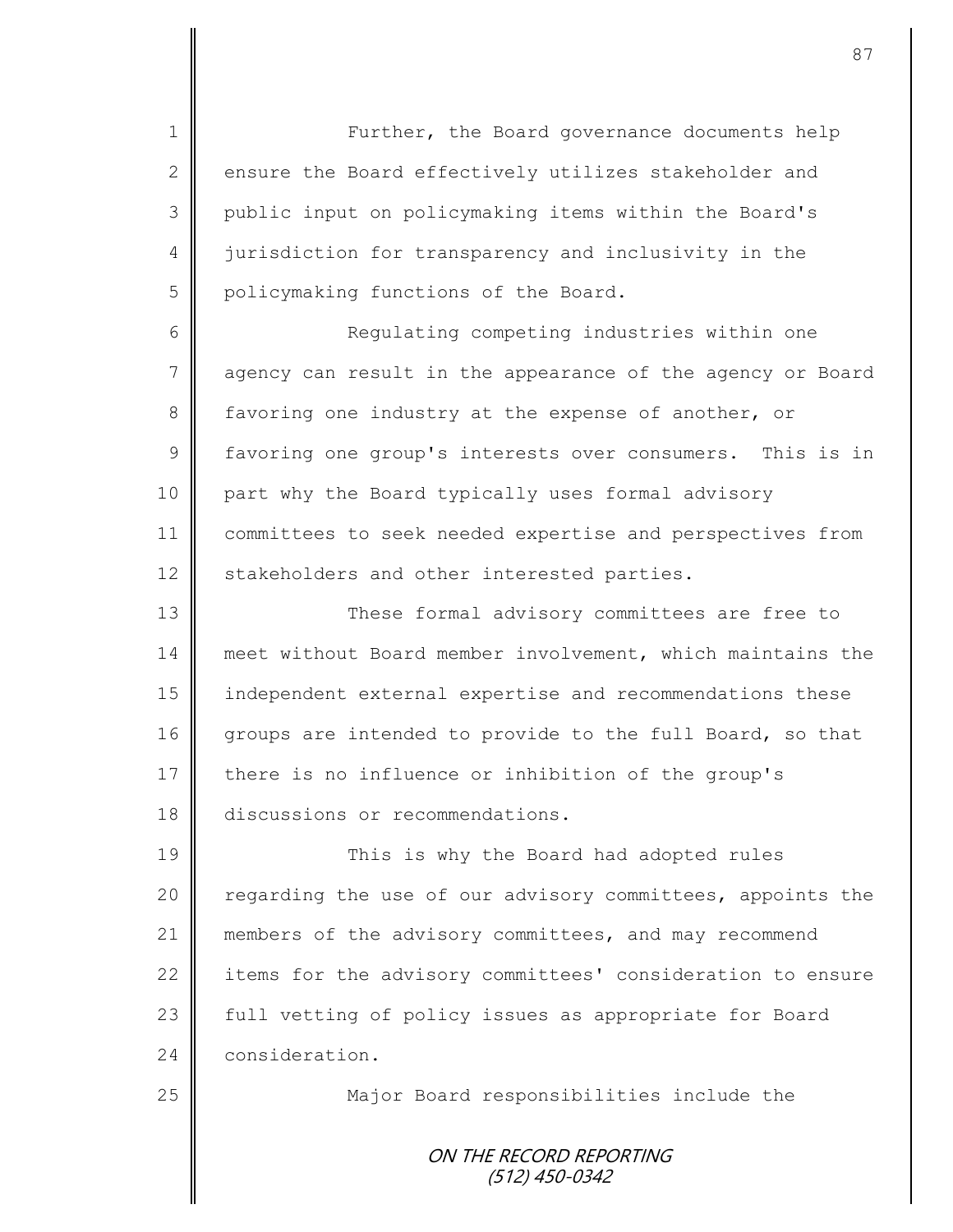1 | following: carrying out its policymaking functions in a 2 manner that protects the interests of the public and 3 || industry and maintains a safe and sound motor vehicle 4 industry and increases the economic prosperity of the 5 state; developing and implementing policies that clearly 6 define the responsibilities of the Department's Executive 7 U Director and staff; holding regular Board meetings, at 8 | least quarterly; adopting administrative rules that are 9 | necessary and appropriate to implement the powers and 10 duties of the Department; issuing final orders in certain 11 contested cases regarding the motor vehicle industry; and 12 the Board has the special authority to report to the 13 | Legislature on potential statutory changes that would 14 improve the operation of the Department. 15 | The Board adopted the following policies 16 regarding the administration of its responsibilities that

17 we will discuss today, the TxDMV Board Governance Policy, 18 which was developed by the Board and adopted in October  $19 \parallel 2011.$ 

20 || The Governance Policy talks about the Board's 21 | governing style, its primary functions and 22 characteristics, as well as how it intends to ensure 23 decorum and assess performance. The second document, 24 **W** "Agency Operational Boundaries as Defined by 25 **Department Policies of the Board,"** that addresses the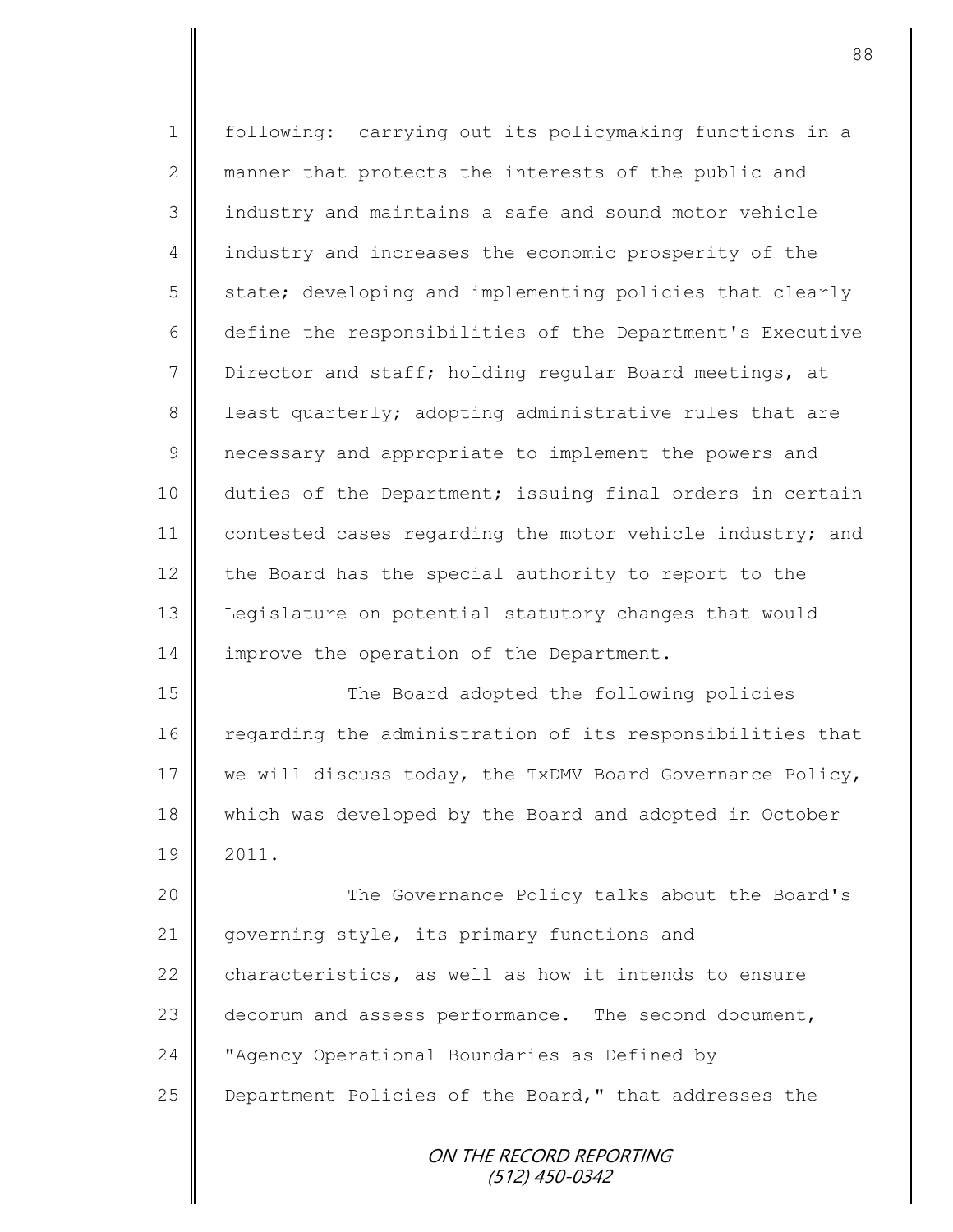1 boundaries regarding the Board's responsibility for the 2 policy direction of the Department and the Executive 3 Director's responsibility for the day-to-day operations of 4 the Department; and third, the contested case policy 5 regarding the Board's handling of contested cases within  $6 \parallel$  the Board's jurisdiction.

7 And with that, Mr. Chairman, I'd like to turn 8 the time over to Ms. Beaver.

9 || MR. BACARISSE: Great. Ms. Beaver, please. 10 || MS. BEAVER: Thank you, Executive Director 11 Brewster, Chairman and members of the Board. Tracey 12 | Beaver, General Counsel.

13 | Kas Executive Director Brewster mentioned, these 14 policies are the governance policies that the Board has 15 previously adopted, and so for today I wanted to go 16 through each of these policies as an overview and provide 17 some thoughts on possible amendments that the Board might 18 consider in the future.

19 || No decision-making is being asked for today. 20 This is a briefing only, not as an action item.

21 | And just as a way of background, the Department 22 was created by the Legislature in 2009, and that's the 23  $\parallel$  same time that the Board was created, both of which only  $24$  have those powers and authority that were given to us by  $25$  the Legislature.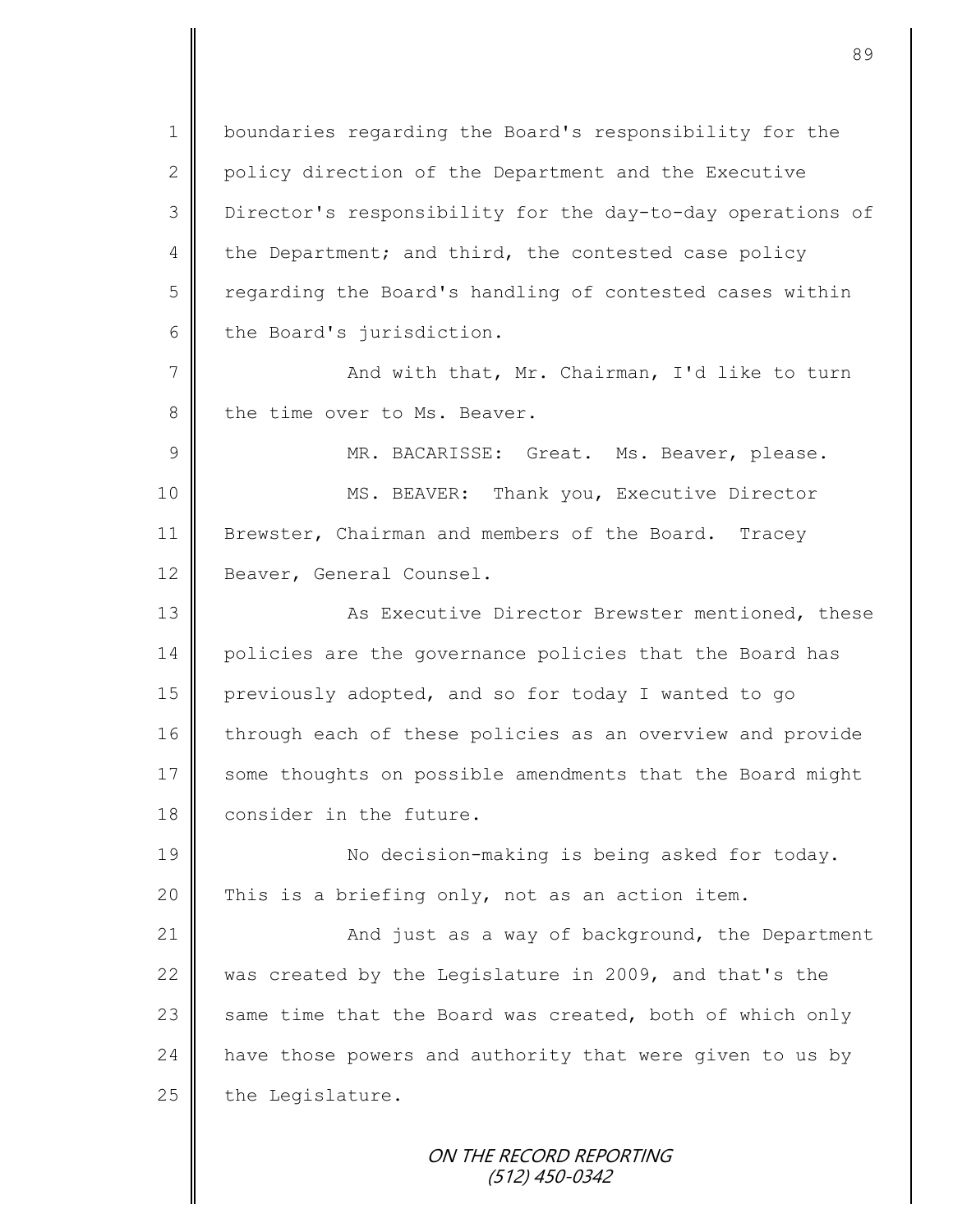ON THE RECORD REPORTING (512) 450-0342 1 || And so in looking at those powers and duties 2 that were given to us as the Department and the Board by 3 the Legislature, those are in Transportation Code Chapters 4 1001 through 1005. 5 I wanted to go over some of the more specific 6 responsibilities of each individual Board member, as 7 Executive Director Brewster went over the duties of as a 8 whole. 9 Some of those duties of the individual Board 10 members including serving on any subcommittees as the 11 | Chairman may appoint; of course, maintaining 12 qualifications to serve on the Board; attending regular 13 Board meetings; and then also complying with and knowing 14 the following laws that are applicable to your role as 15 | Board member. 16 Those are laws regarding ethics, which includes 17 conflicts of interests and open meetings laws, which of 18 course govern these full Board meetings, subcommittee, and 19 also any other committee meetings that the Board might  $20$  have. 21 **Public Information Act, which discusses** 22 confidentiality of information and the release of 23 information, which also applies to the Board and those  $24$  types of documents that the Board might receive, whether 25 during a Board meeting or through communications with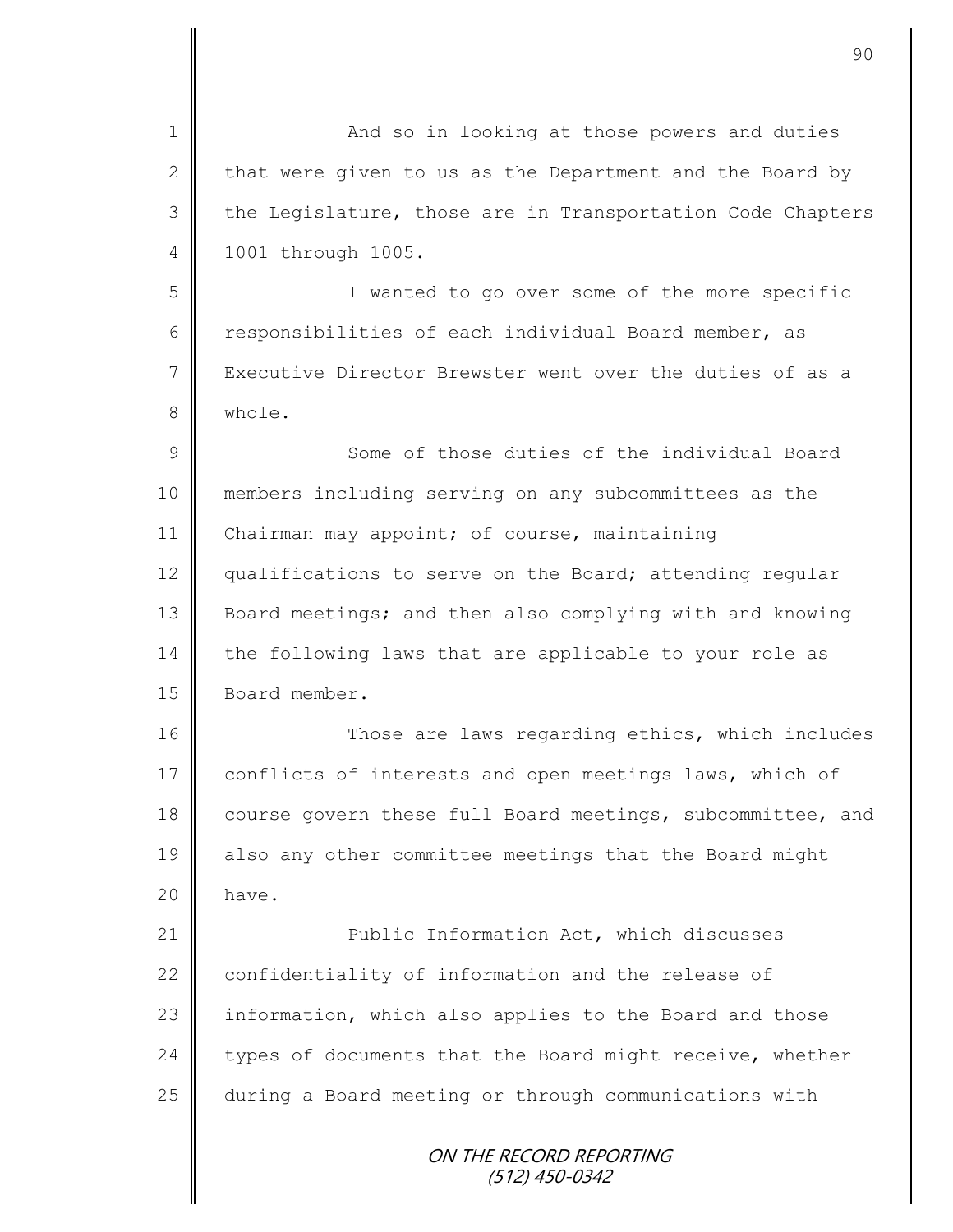1 Department staff.

| $\overline{2}$ | Of course, records retention is a requirement              |
|----------------|------------------------------------------------------------|
| 3              | for us to be able to provide those records to requesters,  |
| 4              | as appropriate, under the Public Information Act and       |
| 5              | record retention laws. There are also requirements to      |
| 6              | comply with laws, of course, for contested cases, for      |
| $7\phantom{.}$ | those cases which come before the Board with jurisdiction  |
| 8              | for final order decision-making.                           |
| $\mathcal{G}$  | Rulemaking under the Government Code. Again,               |
| 10             | confidentiality. There's several other statutes other      |
| 11             | than the Public Information Act which apply to records for |
| 12             | the Department, including motor vehicle records, under     |
| 13             | Chapter 730 of the Transportation Code.                    |
| 14             | And then one of the newer requirements is the              |
| 15             | antitrust regulation, which is going through the           |
| 16             | Regulatory Compliance Division for rulemaking that applies |
| 17             | broader to other decisions that the Board may make.        |
| 18             | And so in reviewing these governance documents             |
| 19             | and understanding the laws in which the Board has to       |
| 20             | operate under, that umbrella, I wanted to go through some  |
| 21             | of these policies to see if there was additional           |
| 22             | information that y'all might want to add, if there's       |
| 23             | additional information that you would like to consider     |
| 24             | amending in these policies, or if there's anything that no |
| 25             | longer applies to you as the Board of today.               |
|                |                                                            |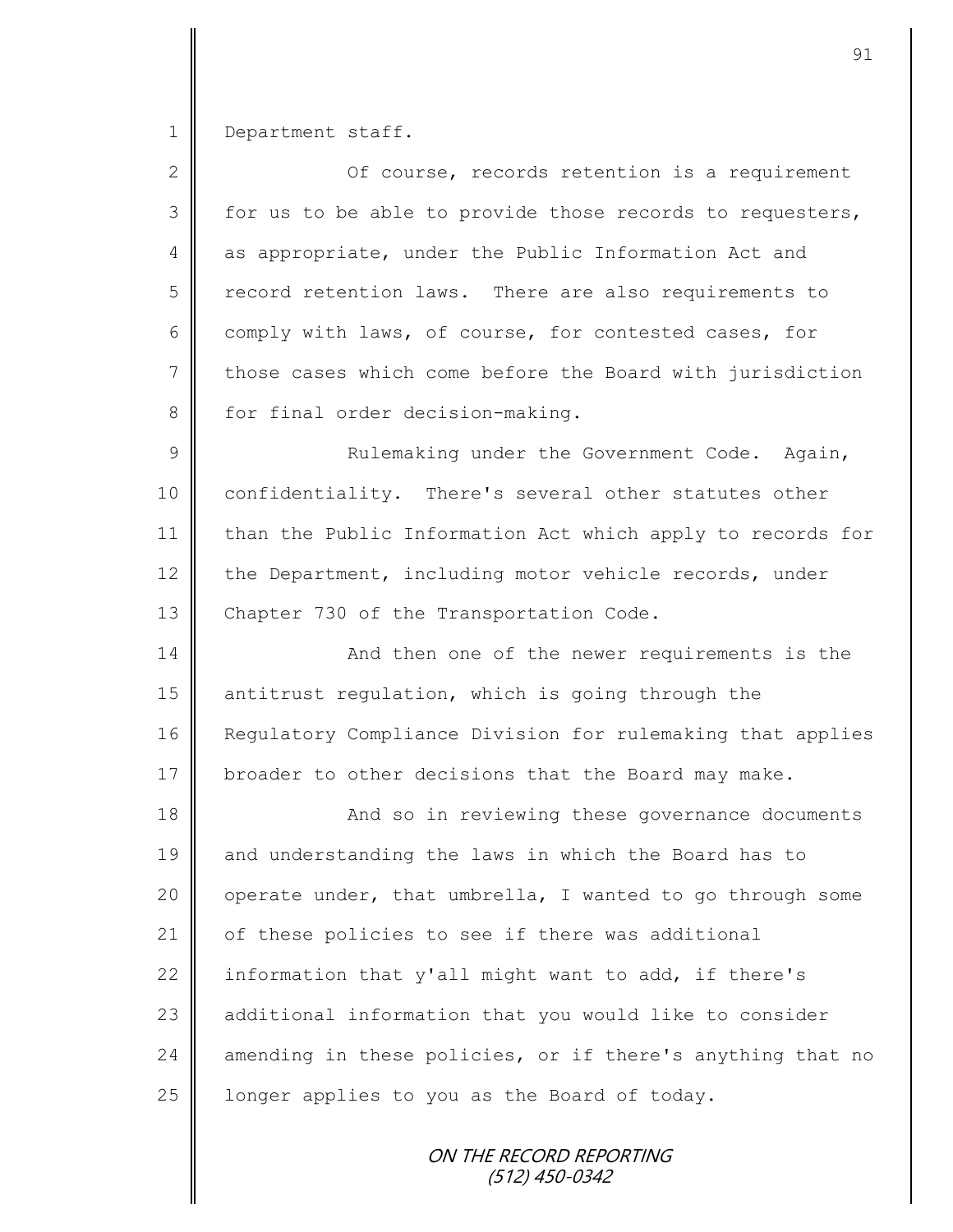1 || The first governance policy we'll look at is on 2 page 83 of your Board books, and that's the Board 3 governance policy. The policy outlines the Board's 4 governing style, and so I wanted to point out that there 5 were several sections under the Board's governing style 6 that are illustrated in this section, in Section 3.1. 7 || The talks about the Board following the general 8 principles of the vision for the agency, and as you'll  $9 \parallel$  read along, you'll notice that there's also the diversity 10 in points of view, and the strategic leadership, providing 11 day-to-day details, is necessary to achieve the agency 12 vision. 13 || And so with some of these overarching 14 principles from this governing policy, I wanted to 15 mention, from what Executive Director Brewster had 16 | outlined earlier, of the difference in the day-to-day 17 management of the agency for the Executive Director versus  $18$  the policymaking function of the Board. 19 || And I think part of this governance document  $20$  that could be beneficial to look at is that communication 21 style. What is the cadence of communication that the 22 Board would like from the Department? What type of 23 information would the Board like from the Department? And 24 how can the Board ensure that they are getting the type of 25  $\parallel$  information to assist the Department in the best way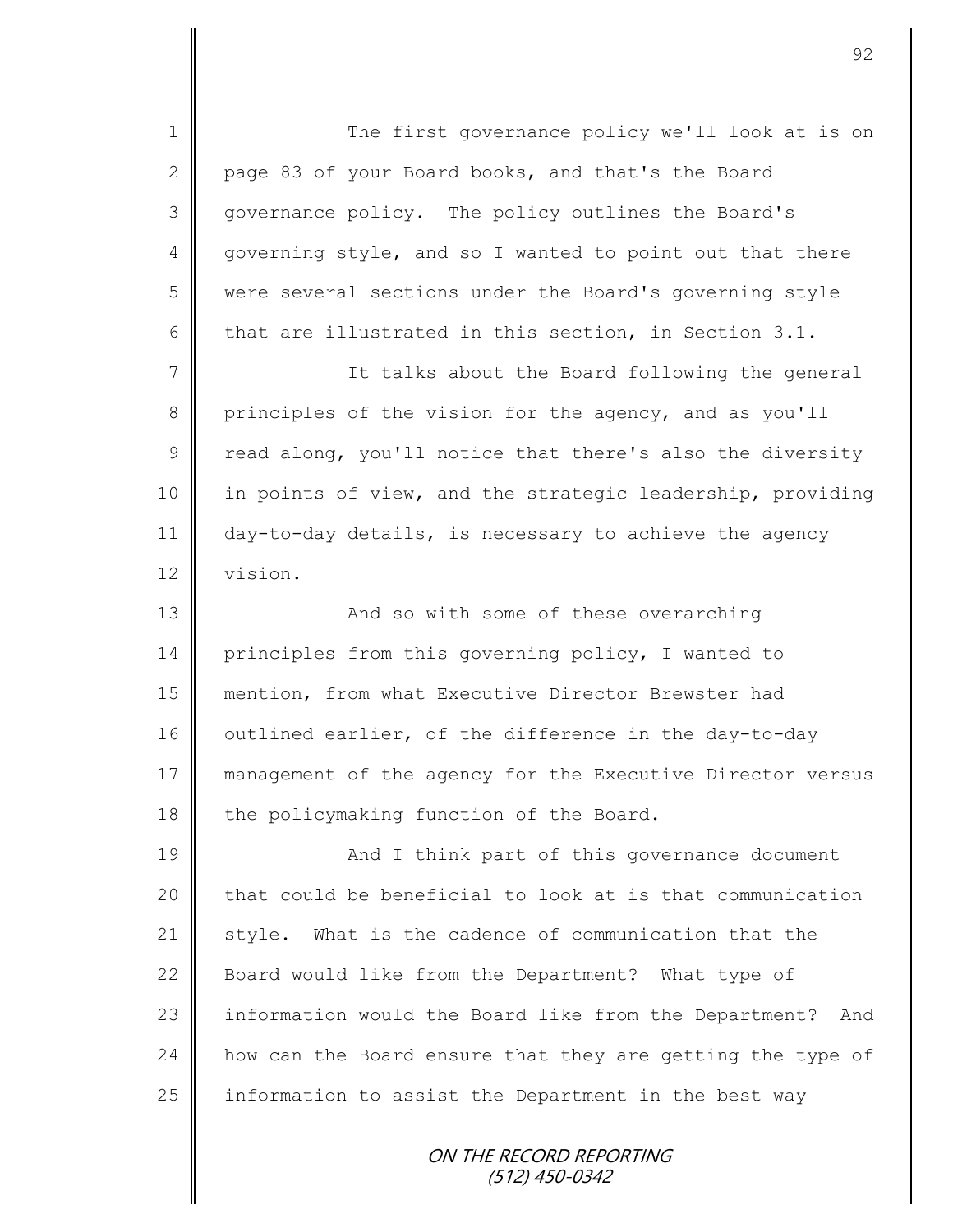ON THE RECORD REPORTING (512) 450-0342 1 | possible in making those policy decisions? 2 || At this time, the governance policy does not 3 have a great deal of information or detail on 4 communication. So I wanted to point that out as one of  $5 \parallel$  the first options for y'all to consider for future 6 **d** amendments. 7 And I'll pause before moving on. 8 MR. BACARISSE: Members, any questions of what 9 vou've heard so far? 10 || MR. PREWITT: I know the agency is --11 || MR. BACARISSE: Mr. Prewitt? 12 | MR. PREWITT: -- yes. Thank you, Mr. Chairman. 13 The agency has developed several KPIs to be measured by. 14 And should we -- your thoughts -- I'm curious about your  $15$  | thoughts about should we include that in our overall 16 governing style, as far as just requesting and reviewing 17 the KPI progress in the different areas that the agency 18 tracks their performance by? 19 **Do** you think that would be something you'd want 20 | to do or would be good to do? 21 | MS. BEAVER: Tracey Beaver, General Counsel, 22  $\parallel$  for the record. There is a KPI document as well in which 23 the Board does review and evaluate the KPIs that are given 24 from the Department on those measures, and I think that is  $25$  an important aspect of the Board's governance, and that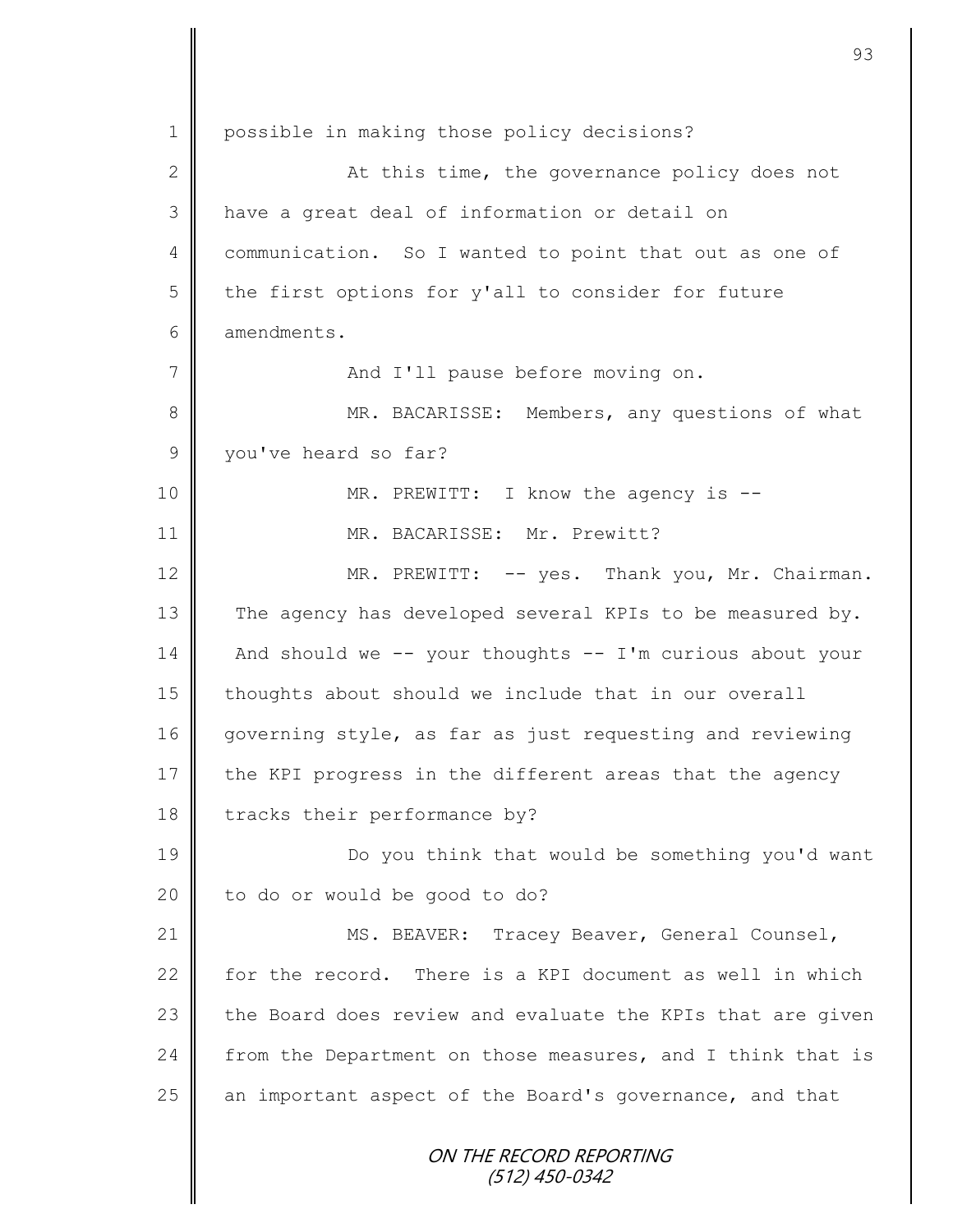|               | 94                                                         |
|---------------|------------------------------------------------------------|
| $\mathbf 1$   | would be a great item to consider also adding into the     |
| $\mathbf{2}$  | governance document to tie all those items together.       |
| 3             | But that would be up to the Board's                        |
| 4             | deliberation as to how you wanted to tie those pieces      |
| 5             | together.                                                  |
| 6             | MR. PREWITT: Thank you.                                    |
| 7             | MS. GILLMAN: Mr. Chairman --                               |
| $8\,$         | MR. BACARISSE: Yes, Member Gillman?                        |
| $\mathcal{G}$ | MS. GILLMAN: -- I concur.                                  |
| 10            | MR. BACARISSE: Yeah.                                       |
| 11            | MS. GILLMAN: I think communication and I quess             |
| 12            | a reporting aspect more in line with -- and I just liked   |
| 13            | so much what you said earlier about less about the process |
| 14            | and more about the results, a summary of results.          |
| 15            | When you said the word, KPI I think a                      |
| 16            | description -- Tracey, if you could help us in             |
| 17            | describing -- we hear from all of the divisions in a very  |
| 18            | professional way, and very respectful of their work that   |
| 19            | they do.                                                   |
| 20            | But I would love to see exactly what Brett said            |
| 21            | earlier, when he was describing the Finance and Audit      |
| 22            | is less about the process and more about the summary of    |
| 23            | results.                                                   |
| 24            | And I love -- you even said red, yellow, green.            |
| 25            | I mean, yeah. And so if you could help us draft some       |
|               | ON THE RECORD REPORTING<br>$(512)$ 450-0342                |

 $\mathbf{I}$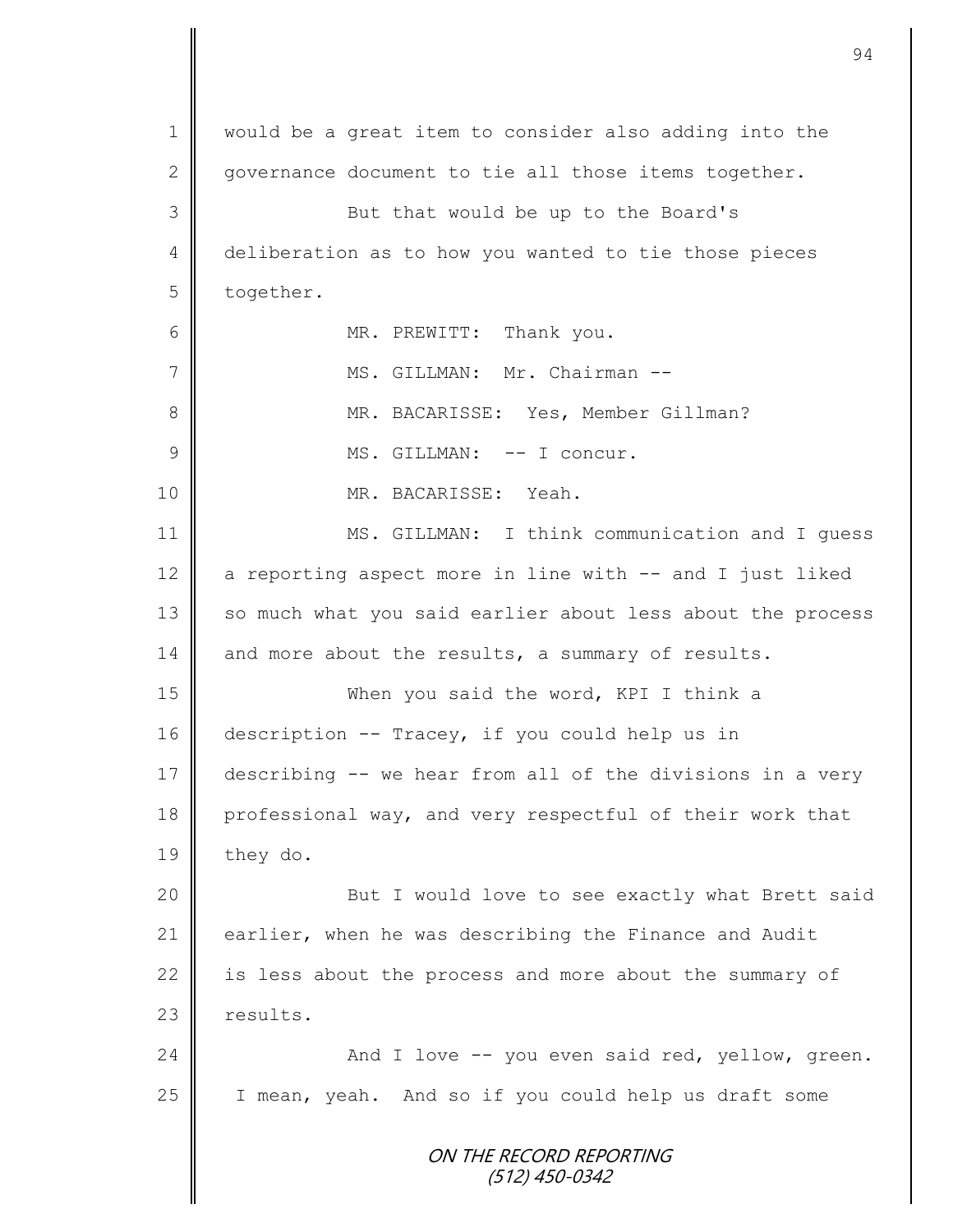ON THE RECORD REPORTING (512) 450-0342 1 | language regarding communication and outlining more 2 transparency to the Board with regard to the results for 3 | every division? 4 MR. BACARISSE: Okay. Ms. Brewster? 5 | MS. BREWSTER: Chairman? 6 MR. BACARISSE: Yeah. 7 || MS. BREWSTER: Thank you. We would be happy to 8 develop some language that includes that. I do want to 9 | just make sure that the Board is aware that all of our key 10 performance indicators are listed on the SharePoint site, 11 | so you can look at those at any time. 12 MR. BACARISSE: And they're updated. Right? 13 || MS. BREWSTER: Yes, sir. So we can certainly 14 make sure that it is built into the document as well. 15 || MR. BACARISSE: Okay. Great. 16 || MR. SCOTT: Mr. Chairman? 17 MR. BACARISSE: Yes, Member Scott? 18 MR. SCOTT: This is to Executive Director 19 Whitney and Tracey. Back it up just a second. You 20 were -- my sense is that one of things you want to develop 21 | out of this was greater clarity as to how you communicate 22 with the Board or the Board communicates with you or sets  $23$  the expectations. 24 I was a little confused about that. 25 | MS. BREWSTER: Sure. Whitney Brewster,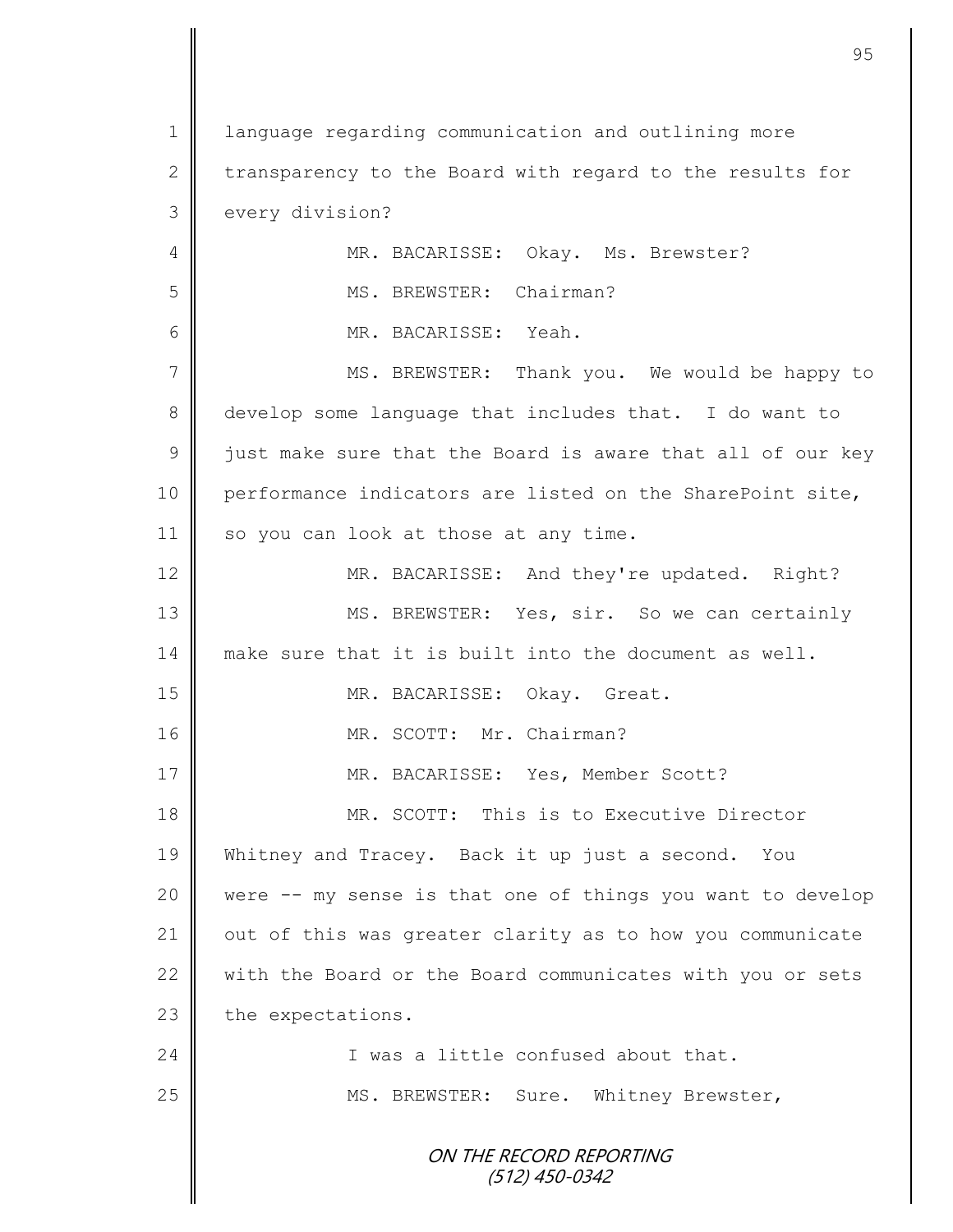ON THE RECORD REPORTING (512) 450-0342 1 | Executive Director. It is to update and bring these 2 governance documents forward for discussion, really. And 3 do they need to be updated to reflected what the current 4 Board would like to see? 5 || And so it's just an opportunity for us to bring 6 those forward, to talk about do these still make sense? 7 Do things need to change and be modified so that we can 8 clearly understand what each of us are going to do? 9 MR. SCOTT: Okay. 10 || MR. BACARISSE: Because it's been 10 years 11 since they were first approved, ao it's time to just 12 review and see -- some may -- some changes may need to be 13  $\parallel$  made, some not, but --14 MS. BREWSTER: Correct. Yes. 15 MR. BACARISSE: -- it's a process of review and 16 | amendment. 17 So members, anything else on that point? 18 (No response.) 19 || MR. BACARISSE: So continue, please, Ms. 20 | Brewster or Ms. Beaver. 21 | MS. BEAVER: Thank you, Chairman. 22 MR. BACARISSE: Yeah. 23 || MS. BEAVER: Tracey Beaver, General Counsel.  $24$  The other portion on the communication is that there are 25  $\parallel$  resources at the Department for the Board as well, in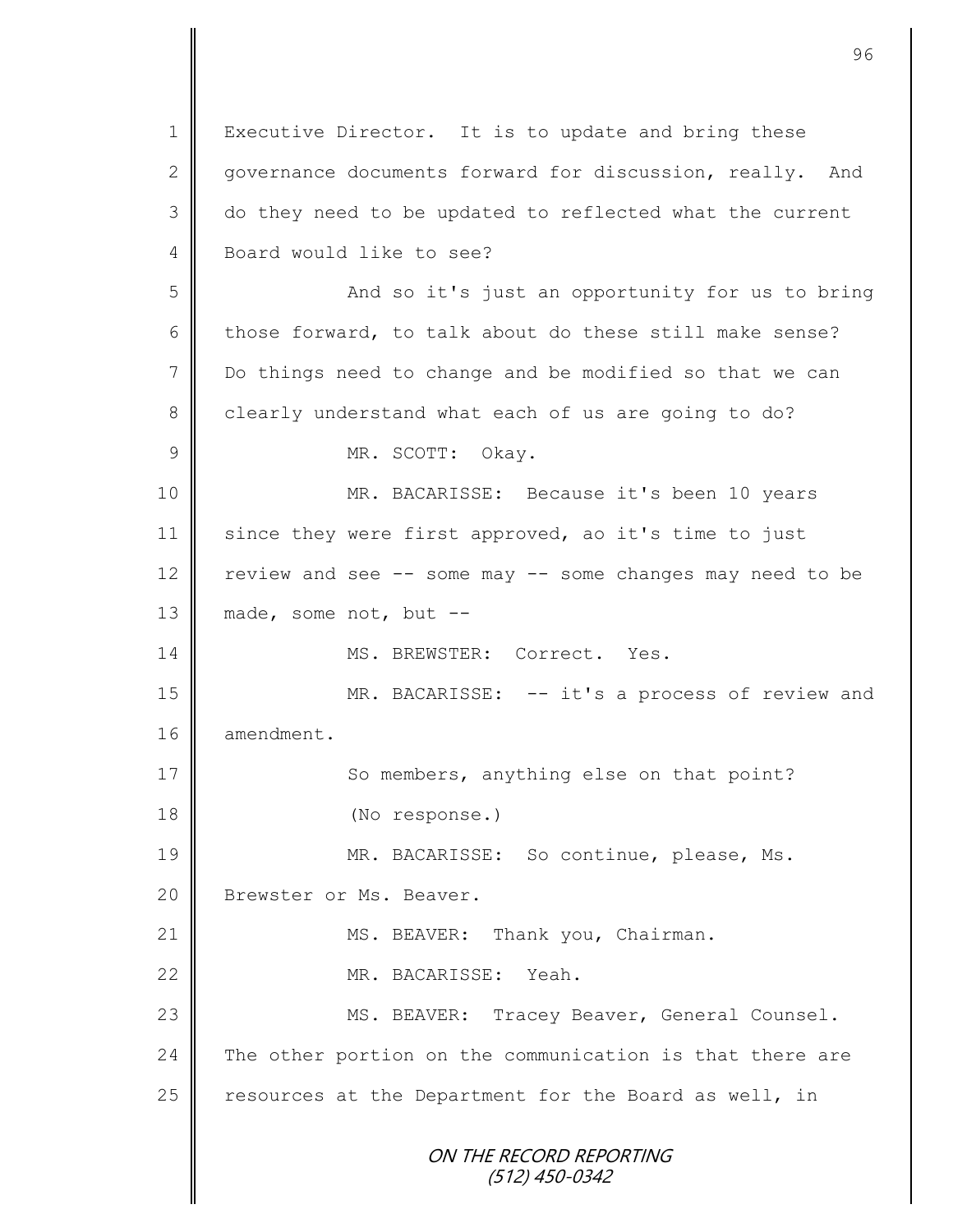ON THE RECORD REPORTING 1 speaking with one voice; the Chairman's responsibility for  $2 \parallel$  overseeing any communication that might come from the 3 Board; making sure that the Board is not speaking outside 4 | of an open meeting, of course, on items that might be 5 policymaking; and ensuring that that communication is  $6 \parallel$  clear in the governing documents so that there are clear 7 || avenues for Board members to seek Department assistance as 8 necessary or desired and also during some of the pendency  $9 \parallel$  of legislation before the Legislature during session. 10 || Some of those different communication channels 11 and resources that the Department has to offer to the 12 Board might be another item to consider in the governance 13 documents, as well as what type of cadence of these 14 **Communications would you like?** 15 Is this something that you would like reports 16 or summaries on a certain time frame, certain format. 17 Color coding makes me happy, but I'm going to just say 18 that the Board has definite preference on summary 19 documents, it sounds like. 20 || And so those are some items that the 21 Subcommittee chairman would be able to consider, and we'd 22 be happy to provide some ideas of draft language to get 23 the committee started on discussing those desires for the 24 | governance documents. 25 MR. BACARISSE: Good.

(512) 450-0342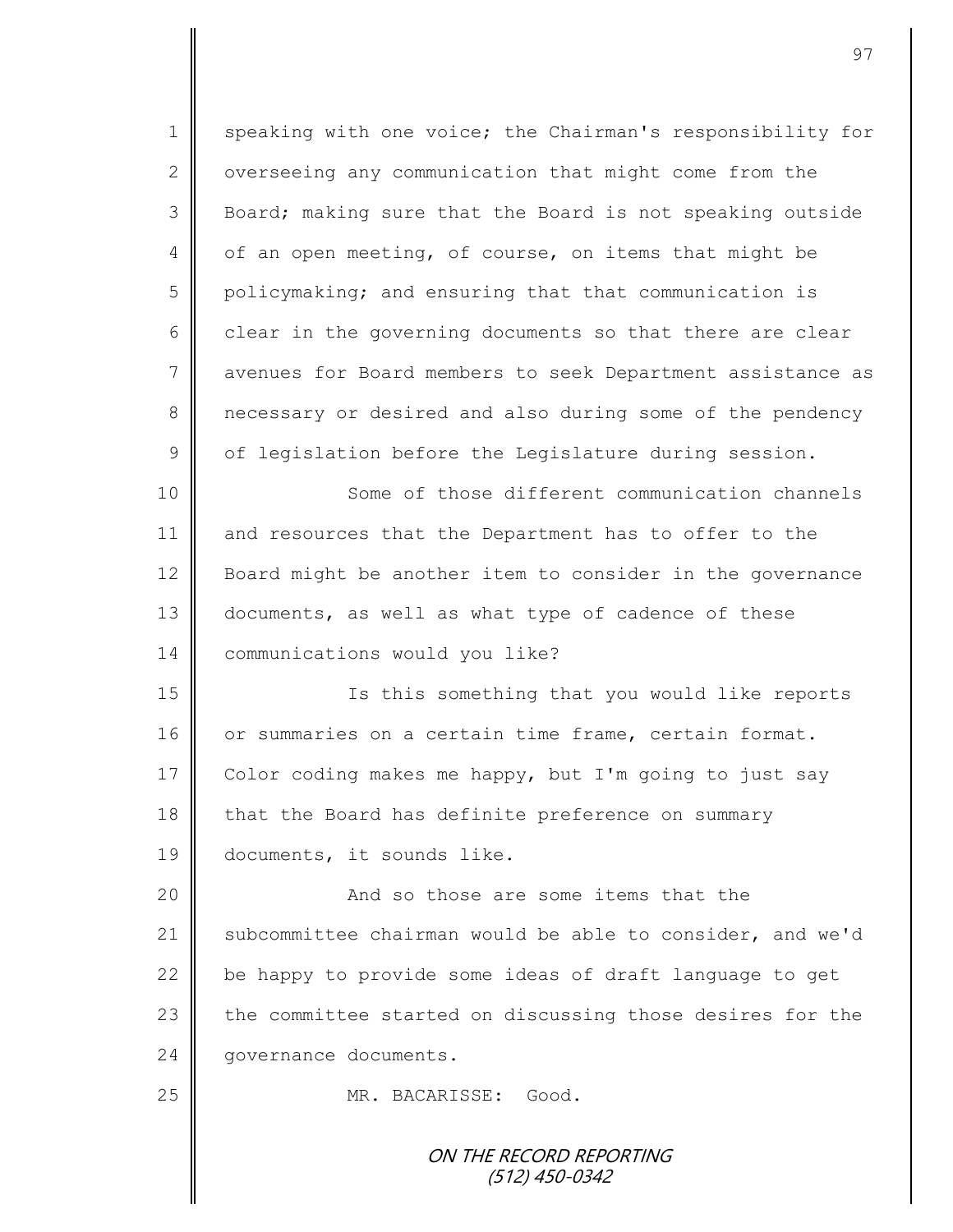ON THE RECORD REPORTING (512) 450-0342 1 MS. BEAVER: The other portion on the 2 communication is what can the Board expect to see, when? 3 What type of information do you need in order to make 4 decisions on certain types of documents? And what is the, 5 again, cadence of when these policy decisions are made? 6 We do have certain time frames for Internal 7 | Audit reports, financial reports. And so giving a broader 8 | overview of when those are coming before the Board and  $9 \parallel$  when you would like to see that type of information before 10 having the Board consider those for action items in a full 11 Board meeting is another item to consider for the 12 governance documents that is not currently in there. 13 NR. BACARISSE: Okay. 14 MS. BEAVER: And then moving on, if you'll look 15 at 3.2.1.2 in the governance document, and that does talk 16 a little bit about the transparency and stakeholder input. 17 There have been the advisory committee rules, 18 as Executive Director Brewster mentioned earlier, that 19 were adopted by the Board that have since been appointed 20 || members by the Board, since this item was -- this 21 | governance policy was adopted. 22 | So there are some additional amendments that 23 | could be utilized in showing the transparency and 24 inclusivity of stakeholder input as a whole for the Board,  $25$  and not using independent stakeholder meetings to get all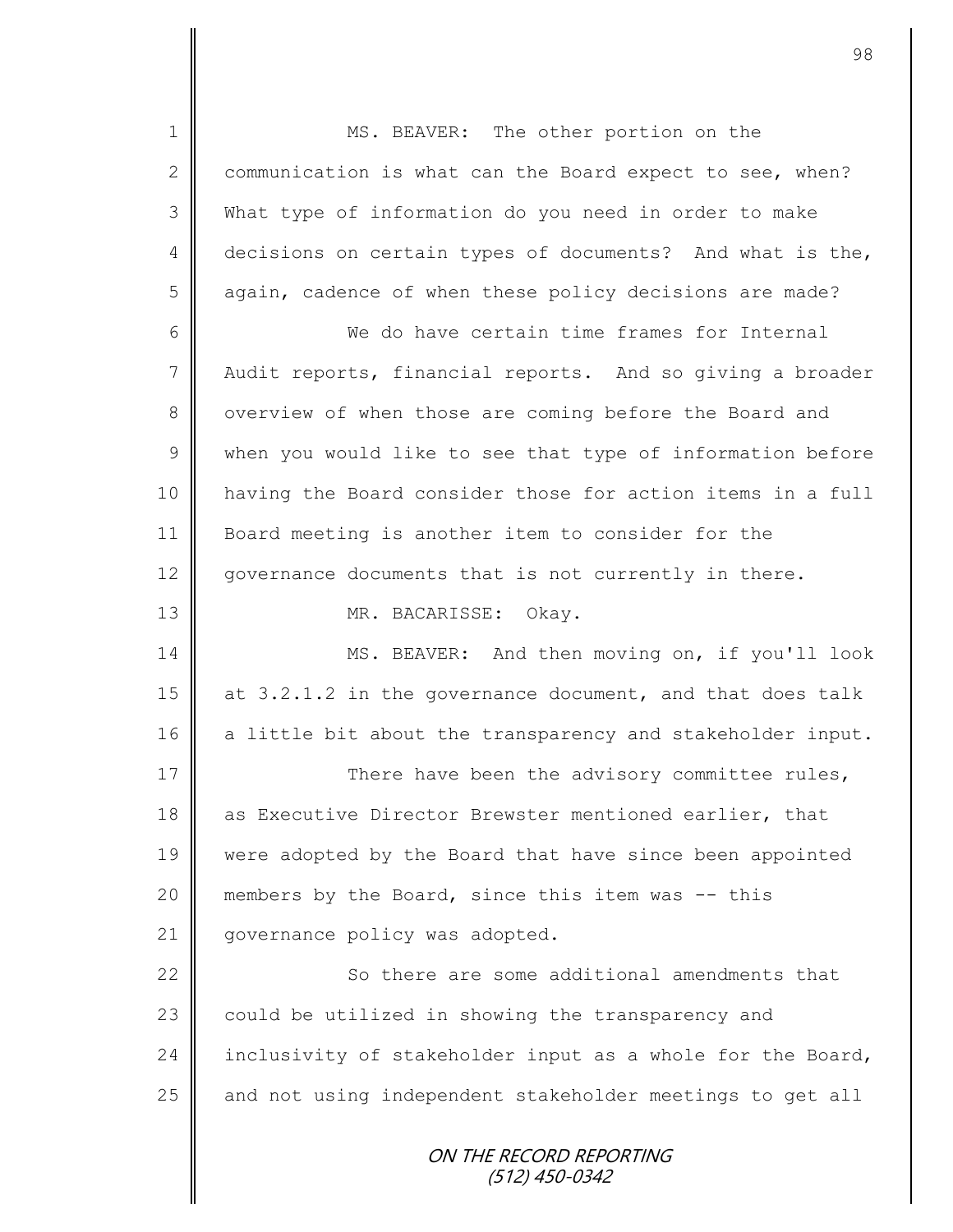ON THE RECORD REPORTING (512) 450-0342 1 | of the information from interested parties for 2 policymaking but ensuring that there's the broader 3 perspective, as appropriate or necessary, from advisory 4 committees that are formal and appointed by the Board. 5 || And so moving on, I wanted to also mention that 6 there are some processes in this particular governance 7 document that looks to be somewhat similar for the second 8 governance document, on page 88 of your Board books. So  $9 \parallel$  there might also be some opportunity for combining these 10 two governance documents into one, if there is any 11 | duplication or need for clarity between the two documents. 12 MR. BACARISSE: Okay. Is that -- are we moving 13 | towards No. 11, Agenda Item 11 now? 14 | MS. BEAVER: Yes. So for Agenda Item No. 11, 15 that is the policy on page 88 of the Board books. And 16 this does go into the delineation of the role of the 17 Executive Director and the Board as a whole. 18 There is a bit of overlap between the 19 governance policy on page 83, and this might be another 20 item that would be beneficial to look at, as Executive 21 Director Brewster had mentioned earlier, and having the 22 clarity of differentiating between Executive Director and  $23$  Board roles. 24 | The addition, the policies could also be amended  $25$  to add more information about decorum of meetings,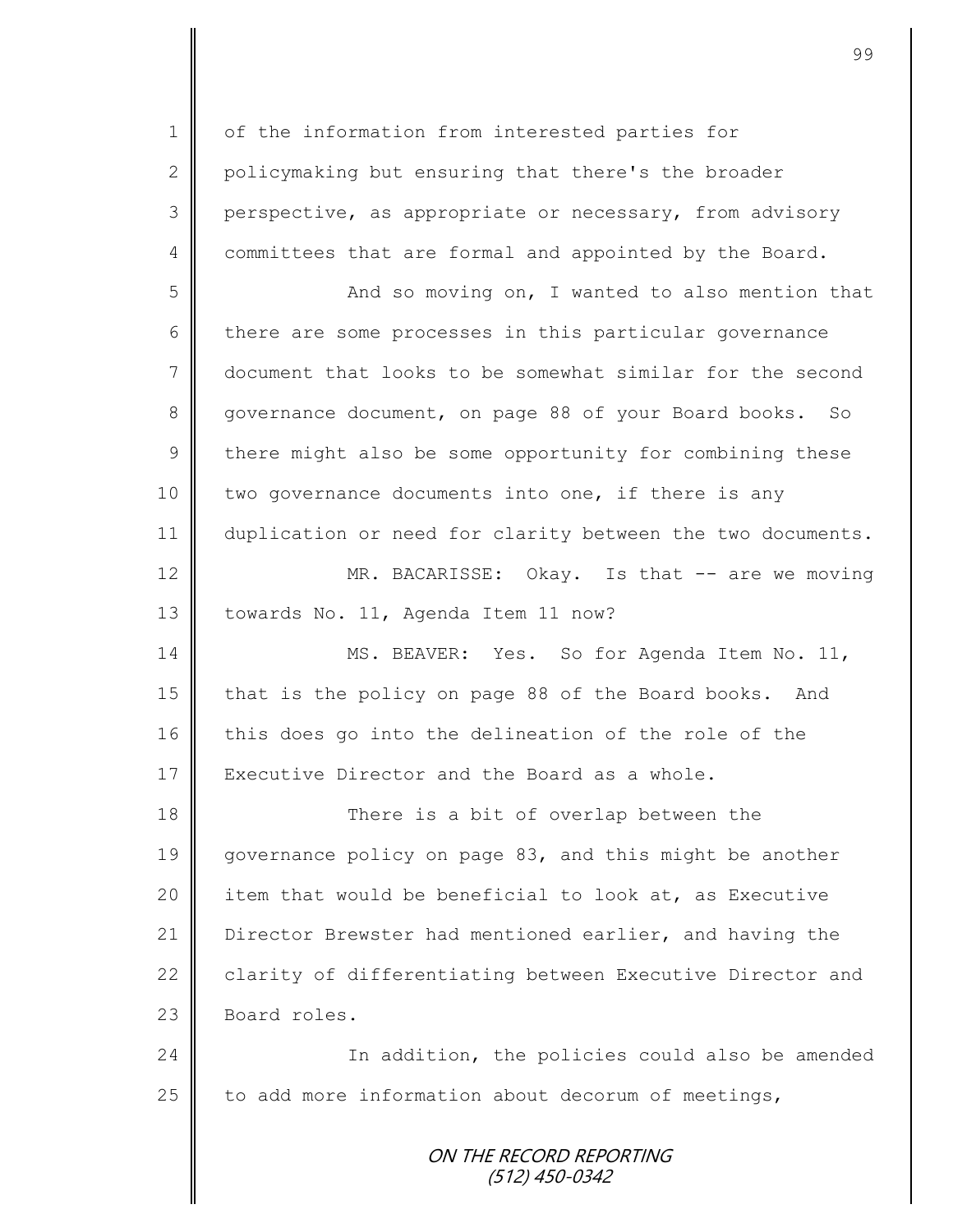ON THE RECORD REPORTING (512) 450-0342 1 expectations of meetings, expectations of Board members in 2 preparing for those meetings. 3 || As it stands now, those governance documents do 4 || not have very much information on what type of decorum and 5 practice that the Board currently has for governance 6 styles. 7 Are there questions on that? I'll pause. I 8 see some inquisitive looks. 9 MR. BACARISSE: Member Graham? 10 MR. GRAHAM: I mean, I don't know that this 11 document is necessarily supposed to be a blueprint of how 12 | we operate. Right? 13 MR. BACARISSE: No. Just -- 14 **MR.** GRAHAM: And so --15 || MR. BACARISSE: -- guideposts. 16 MR. GRAHAM: Yeah. And so I just -- my 17 thoughts are, you know, it just gives us a framework by 18 which to operate. And I do agree there are a number of 19  $\parallel$  things that we probably need to look at. But I just --20 | I'm just not into fixing things that aren't broke, either. 21 || MR. BACARISSE: Yeah. Sure. 22 MR. GRAHAM: You know, I think when you get on 23 this  $-$  you know, just as I'm thinking about the Board 24 meetings, I mean, you kind of know what you're getting 25 into. If you don't, you figure it out pretty quick. I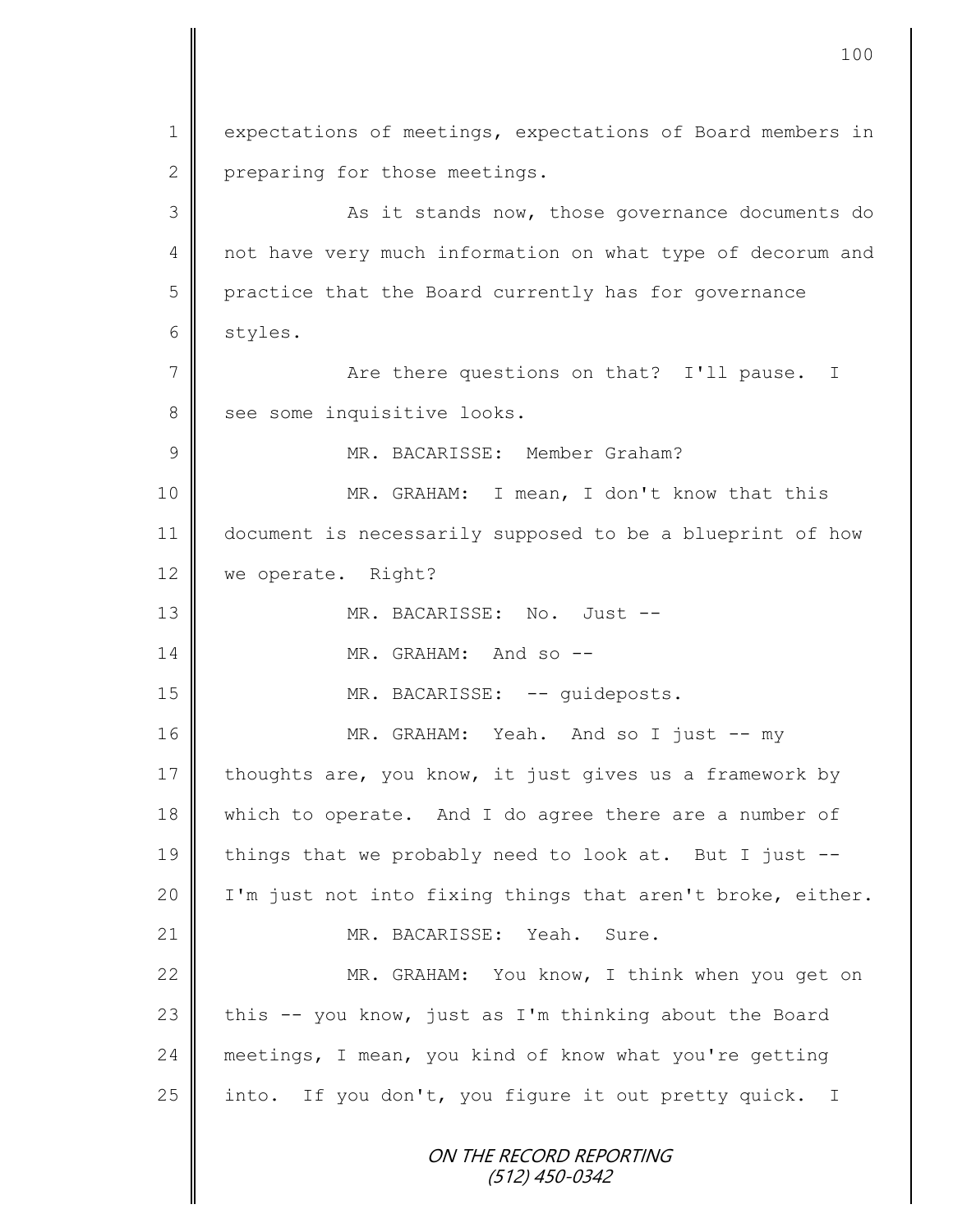ON THE RECORD REPORTING (512) 450-0342  $1 \parallel$  don't think we need to be, you know -- anyway --2 MR. BACARISSE: Right. 3 MR. GRAHAM: -- I just -- I wanted to vocalize 4  $\parallel$  that. I --5 MR. BACARISSE: No. You're right. You're 6 Tight. As we -- as the subcommittee begins their work, 7 they may decide that there's not a whole lot that needs to 8 be changed or amended, but there are maybe other issues 9 that they do want to refresh. 10 || MR. GRAHAM: Refresh. 11 || MR. BACARISSE: Yeah. Right. And keep in 12 mind, members, we're going to do something, I think, that 13 | would serve us well over the next five to seven years. 14 You know, you're kind of -- you're not getting too 15 prescriptive, but yet when you put down guideposts and 16 principles for operations, it can be -- they can have some  $17$  | life to them  $-$ 18 **MR. GRAHAM:** Sure. 19 MR. BACARISSE: -- so that you won't have to be 20 going through this exercise every year or two. 21 **MR.** GRAHAM: When was this last revised? 22 MR. BACARISSE: 2011. 2011? 23 **MS. BEAVER:** That's correct. 24 NR. GRAHAM: Okay. 25 MR. BACARISSE: Yeah. So it's been around for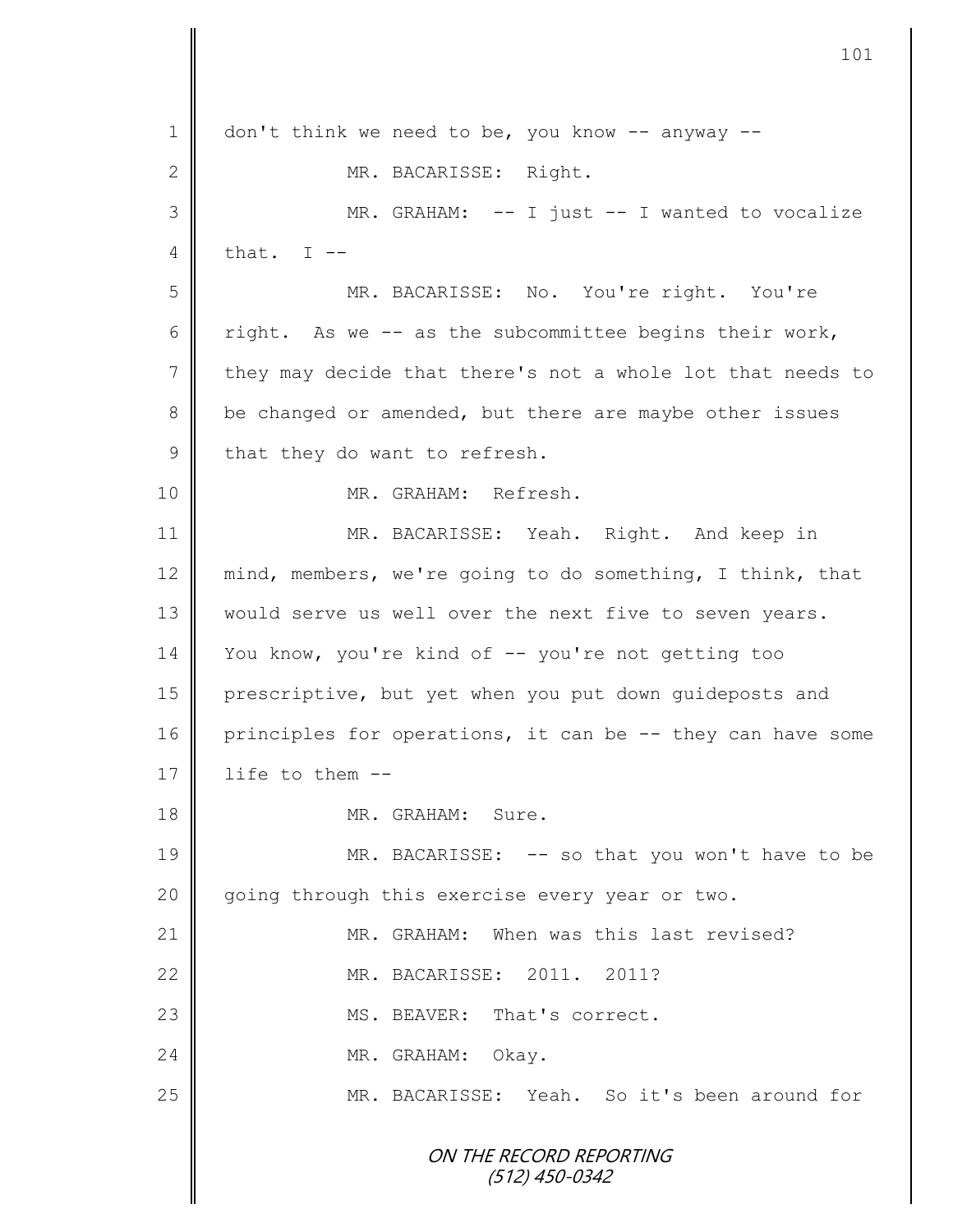| $\mathbf 1$     | a while.                                                   |
|-----------------|------------------------------------------------------------|
| $\mathbf{2}$    | MR. GRAHAM: A couple of things changed.                    |
| 3               | MR. BACARISSE: Right. Time to kind of, you                 |
| $\overline{4}$  | know, knock off the dust and just see what we've got.      |
| 5               | Right? Okay.                                               |
| 6               | MS. BEAVER: Thank you, Chairman. Tracey                    |
| $7\phantom{.0}$ | Beaver, General Counsel. And I think part of the           |
| 8               | governance documents, the goal is also to ensure effective |
| $\mathsf 9$     | debate, and as Executive Director Brewster mentioned       |
| 10              | earlier, the difference in types of viewpoints that each   |
| 11              | Board member brings is so important.                       |
| 12              | And encouraging that type of effective debate              |
| 13              | and deliberations within the open meetings is another item |
| 14              | that could be highlighted in these documents. It is        |
| 15              | discussed maybe not that clearly, so that would be part of |
| 16              | the decorum portion of amending these.                     |
| 17              | To your point, Member Graham, not necessarily              |
| 18              | pointing in detail how you're to operate, but some of the  |
| 19              | overarching goals that the Board would like to ensure in   |
| 20              | these meetings. And some of it might be in there, and      |
| 21              | that might be sufficient. Just wanted to mention that      |
| 22              | would be another point of discussion if that is sufficient |
| 23              | for the Board.                                             |
| 24              | And I don't have any other updates on the first            |
| 25              | two documents, but I would pause before going onto the     |
|                 |                                                            |

## ON THE RECORD REPORTING (512) 450-0342

 $\Big\|$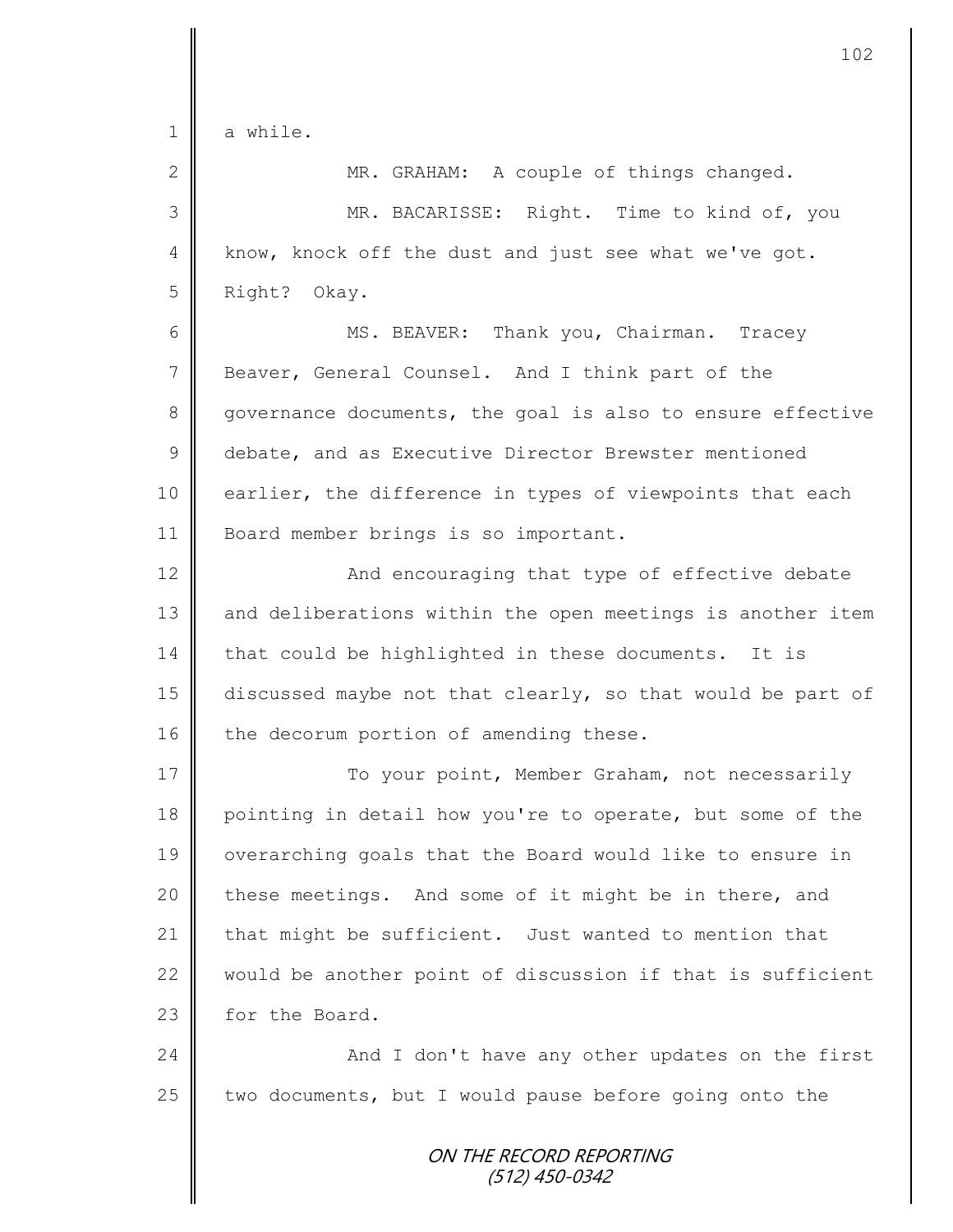1 contested case policy, in case there's any questions or 2 additional comments?

3 MR. BACARISSE: I think you're good to go.

4 || MS. BEAVER: So moving on to the contested case 5 policy, this is a policy that was developed prior to the 6 adoption of the contested case rules by the Board. So in 7  $\parallel$  1 ooking at this policy, there might be opportunity for 8 amendments to have this be in line with the new rules that 9 | were promulgated by the Board.

10 Specifically, some of the sections discuss the 11 review of information from the Department, instead of, 12 more broadly, the review by the Board of the 13 dadministrative record from contested cases.

14 Changing some of that language would make it 15 more consistent and in line with the rules as adopted, not 16 that it was incorrect previously, but to make them more 17 consistent would be one option for the Board to consider.

18 || Also, looking at Section F, the portion about 19 the Chairman allowing parties to present information, that 20 might be reviewed to see if that is in line or consistent 21  $\parallel$  with the newly adopted rules and ensure that, if folks --22  $\parallel$  if parties do not appear before the Board to present their 23  $\parallel$  case, that they're still going to be subject to these 24 policies that the Board is overseeing; there's not an 25 | additional requirement by policy that folks actually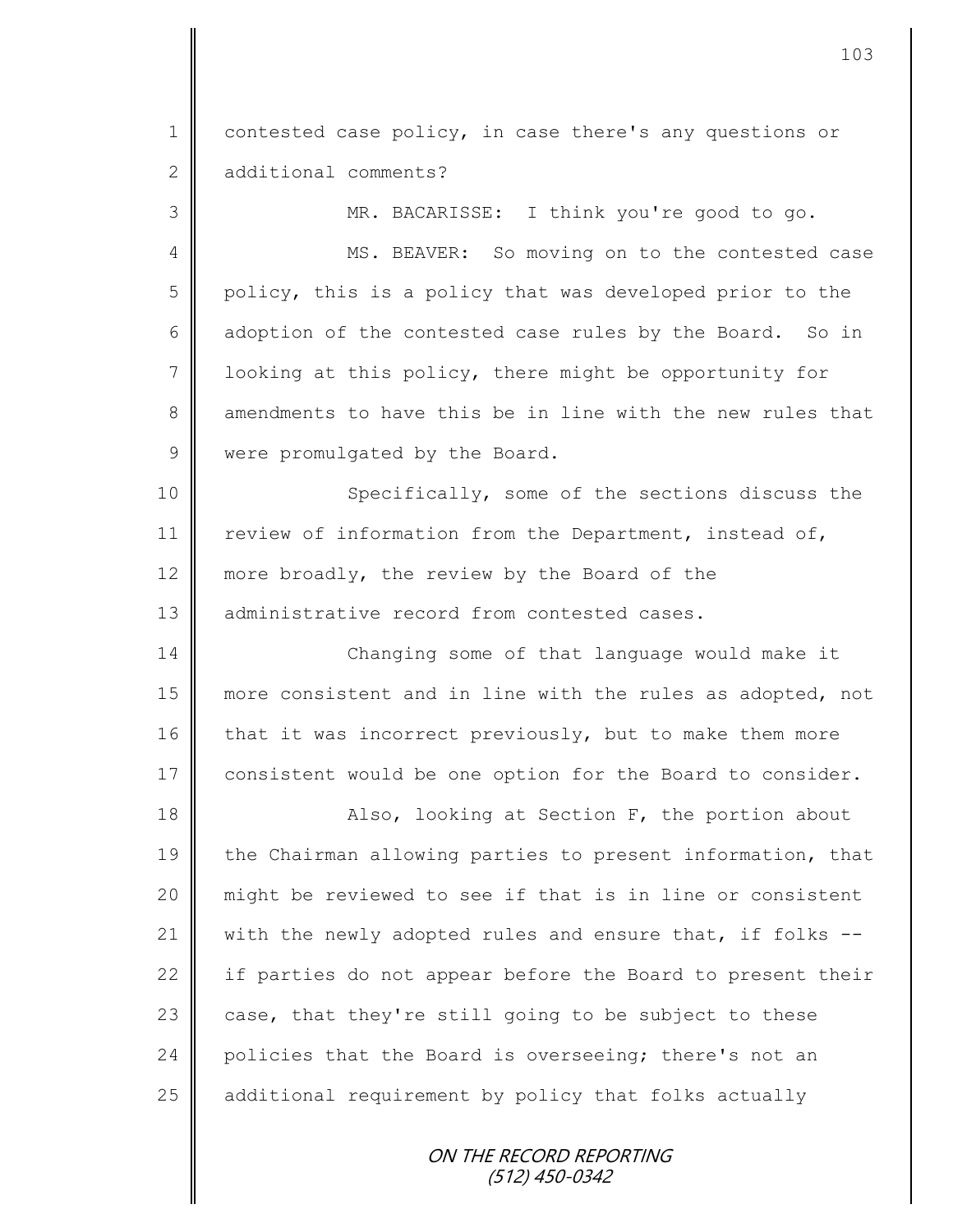ON THE RECORD REPORTING (512) 450-0342 1 || appear in person or present at a Board meeting in order 2  $\parallel$  for the Board to follow these governance documents for 3 | contested cases. 4 And so those are a few of the items that I 5 would note in the contested case policy, and whether the 6 Board had other additional revisions to make in line with  $7$  those statutory requirements, and of course, the newly 8 adopted rules. 9 MR. BACARISSE: Okay. 10 || MS. BEAVER: And that's all I had for the 11 policy documents. 12 MR. BACARISSE: Thank you, Ms. Beaver. 13 Members, any questions on that last item, 12? 14 (No response.) 15 MR. BACARISSE: Knowing, of course, that I 16 think the subcommittee will have a vigorous and complete 17 | review of all three of these issues. So thank you. Are 18 we good? Yeah. 19 || I'd like to now move on to Agenda Item 13, 20 which is the Vice-Chair election. 21 | Let me mention that under the Transportation 22 Code Section 1001.023, the Board shall elect from one of 23 its members a Vice-Chair of the Board. The Vice-Chair may 24 preside over Board meetings in the absence of the Chair, 25  $\parallel$  and he serves at the pleasure of the  $-$  he or she serves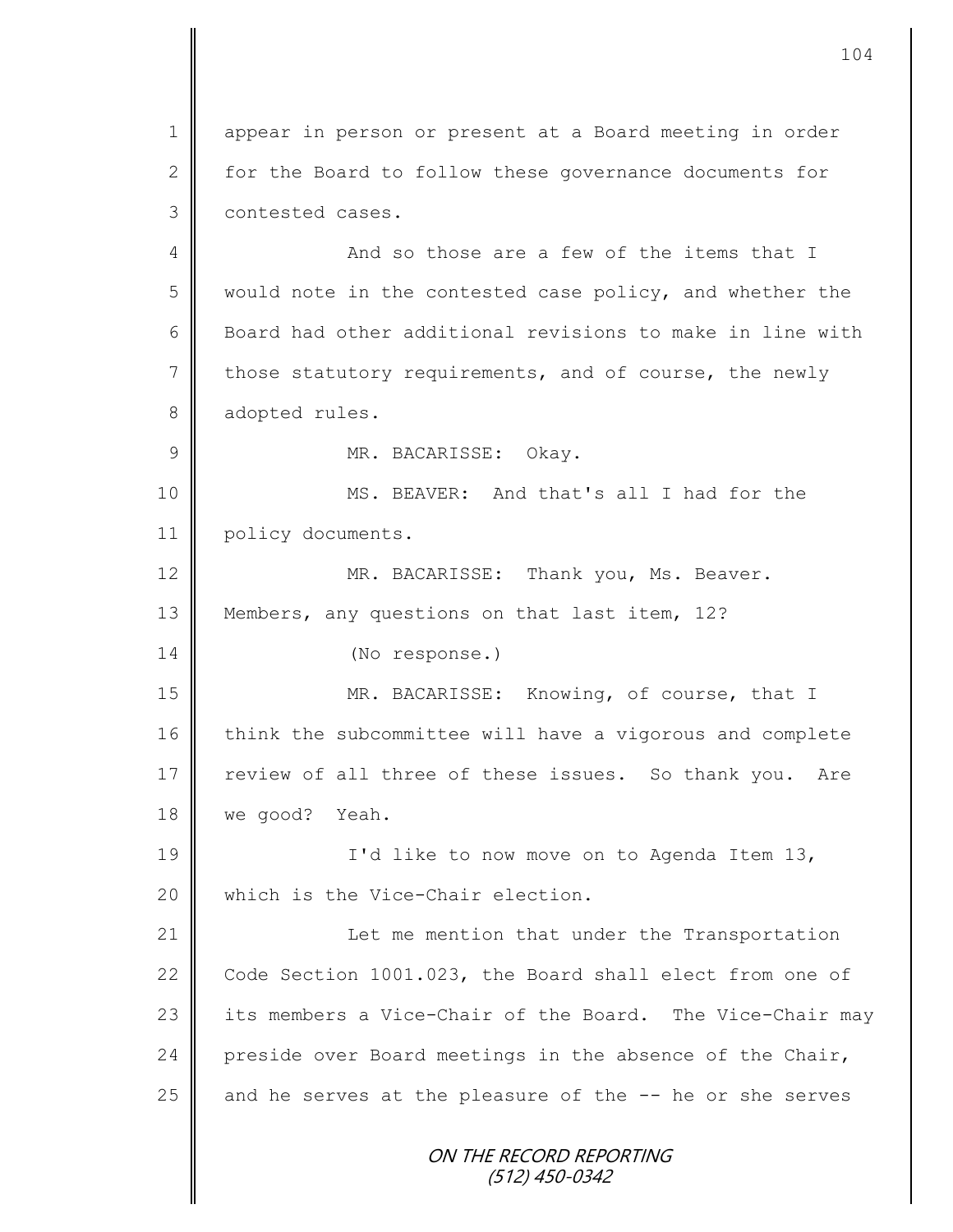1 at the pleasure of the Board.

2 || If any members would like to nominate 3 themselves or another Board member as Vice-Chair, I will 4 give everyone an opportunity to raise your hand, be  $5 \parallel$  recognized by me, and say a few words about the nomination 6 | of yourself or another.

7 After we hear nominations, I will then ask for 8 a motion first. So we're going to ahead. I just want to 9 clarify this with Ms. Beaver, so we do this properly by 10 | Robert's Rules.

11 | I will open the floor. Anyone may raise their 12 | hand and nominate either themselves or someone else, and 13 there may be more than one nomination. And then after the 14 nominations close, I would entertain a motion from one of 15 the Board members on any of those who were nominated. Is 16 that correct?

17 || MS. BEAVER: Tracey Beaver, General Counsel. 18 | Yes, that's correct.

**A**fter the nomination of a member for themselves  $\parallel$  or another member, then opening it up to letting those who were nominated discuss why they're interested or possibly  $\parallel$  not interested would be beneficial as well before asking 23 for the motion.

24 | MR. BACARISSE: Right.

25 MS. BEAVER: Thank you.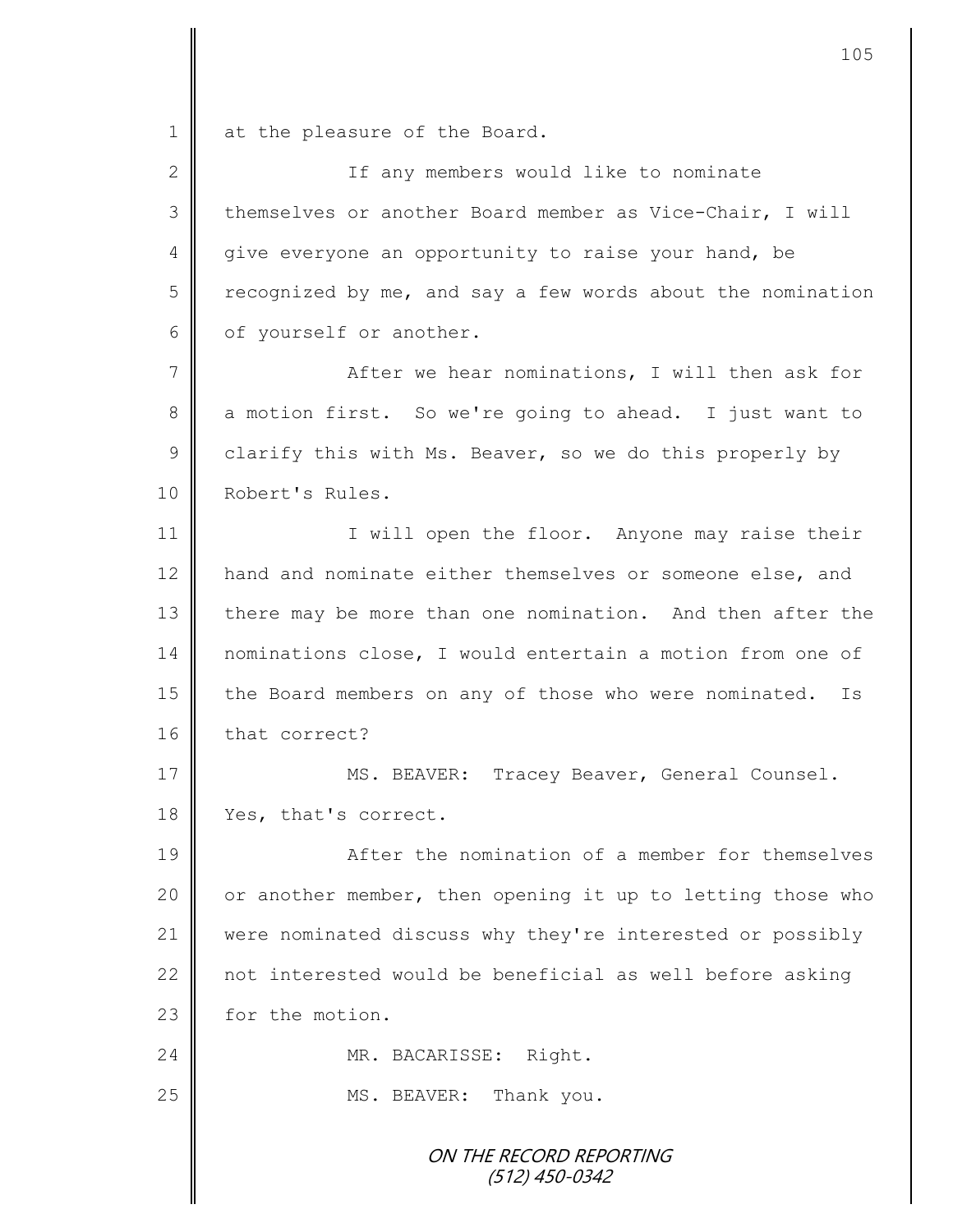ON THE RECORD REPORTING (512) 450-0342 1 || MR. BACARISSE: Okay. Great. 2 So Member Prewitt? 3 || MR. PREWITT: Yes, Mr. Chairman Bacarisse, I 4 | would like to respectfully nominate Tammy McRae as Vice-5 Chair for Texas Department of Motor Vehicles. 6 MR. BACARISSE: And is there a second for that 7 nomination? 8 || MS. OMUMU: I'll second. 9 MR. BACARISSE: Okay. Ms. McRae, would you 10 || like to speak on that -- would you like to serve or would 11 you like to say a few words before we move forward 12 anywhere else? 13 **MS. McRAE:** Are there more nominations? 14 MR. BACARISSE: There -- oh, I'm sorry. Yes. 15 Thank you. Keep me posted here. Are there other 16 nominations at this time? 17 (No response.) 18 || MR. BACARISSE: Hearing none. Ms. McRae, I 19 would like to invite you to have the floor for a few 20 moments if you want to accept this nomination, and 21 anything else you'd like to say. 22 | MS. MOORE: Well, thank you, Member Prewitt, 23  $\parallel$  for the nomination. It is an honor to be nominated. I'm 24  $\parallel$  a little nervous; I want to make sure that I can fulfill 25  $\parallel$  the obligations, and I'm not sure what's entailed, outside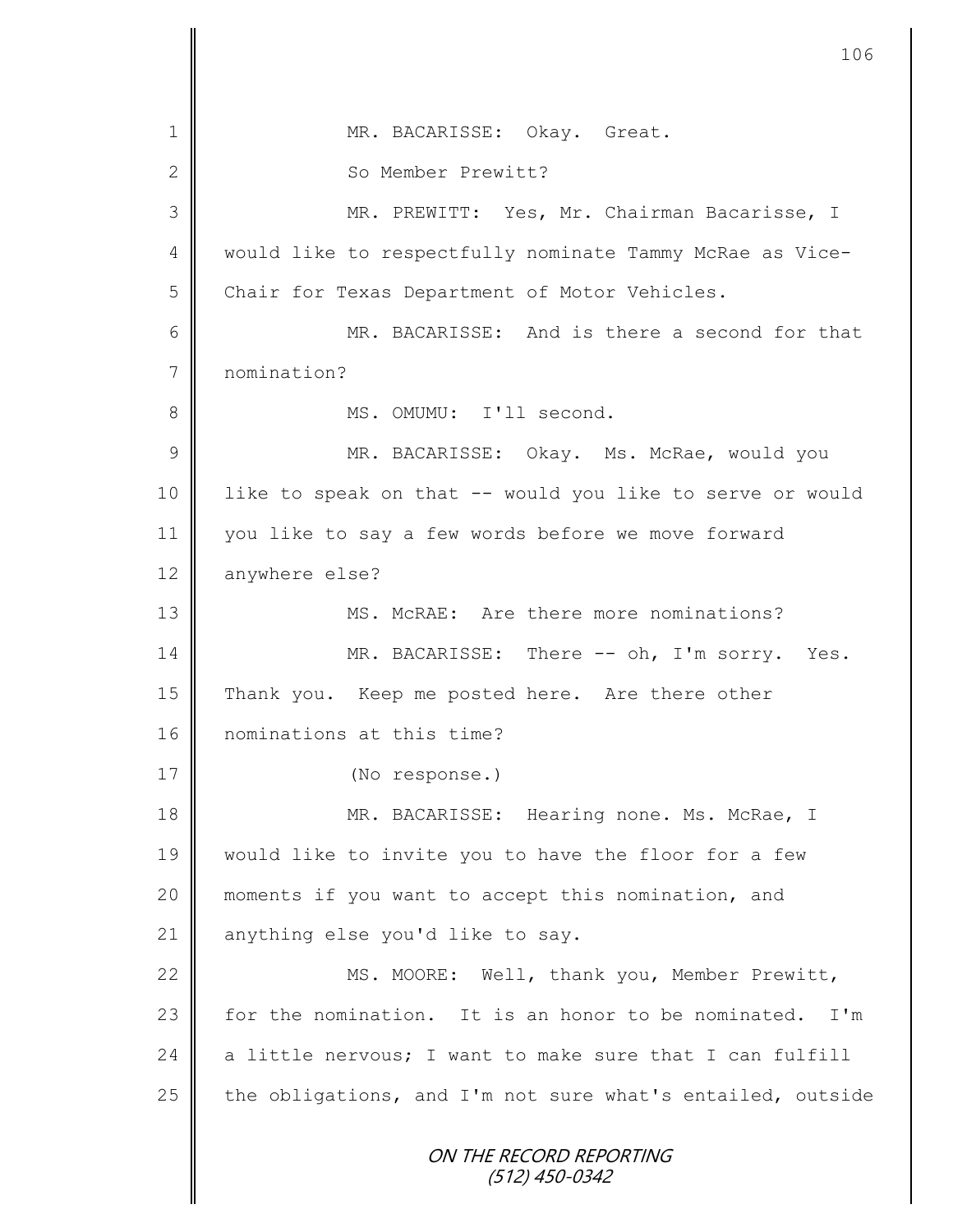ON THE RECORD REPORTING (512) 450-0342 1 of what we normally do in preparation of our Board 2 meetings. I'm assuming there would be a little more 3 involvement. 4 || MR. BACARISSE: Keeping me out of trouble is  $5 \parallel$  part of it, so --6 MS. McRAE: I don't know if I can handle that  $7 \parallel$  part, but --8 MR. BACARISSE: That's not a problem. 9 || MS. McRAE: -- it would be a honor to serve as 10 the Vice-Chair if there's no one else that wanted to 11 serve. 12 MR. BACARISSE: Is there any further discussion 13 or further nominations? 14 Mr. Graham? 15 || MR. GRAHAM: Just as a -- maybe a refresher, 16 | while -- I support Tammy's nomination, just to throw that 17  $\parallel$  out there. 18 While it's not in the statute that any one of 19 us cannot serve as Vice-Chair or Chair whose the wishes 20  $\parallel$  of  $-$  it's my understanding that it's the wishes of the 21 Governor that the Chair not be someone within the 22 industry  $-$  not chair over an agency that has authority 23 | over their industry. 24  $\parallel$  and so with that in mind, and of course, 25  $\parallel$  adhering to that -- those wishes, that I believe it's very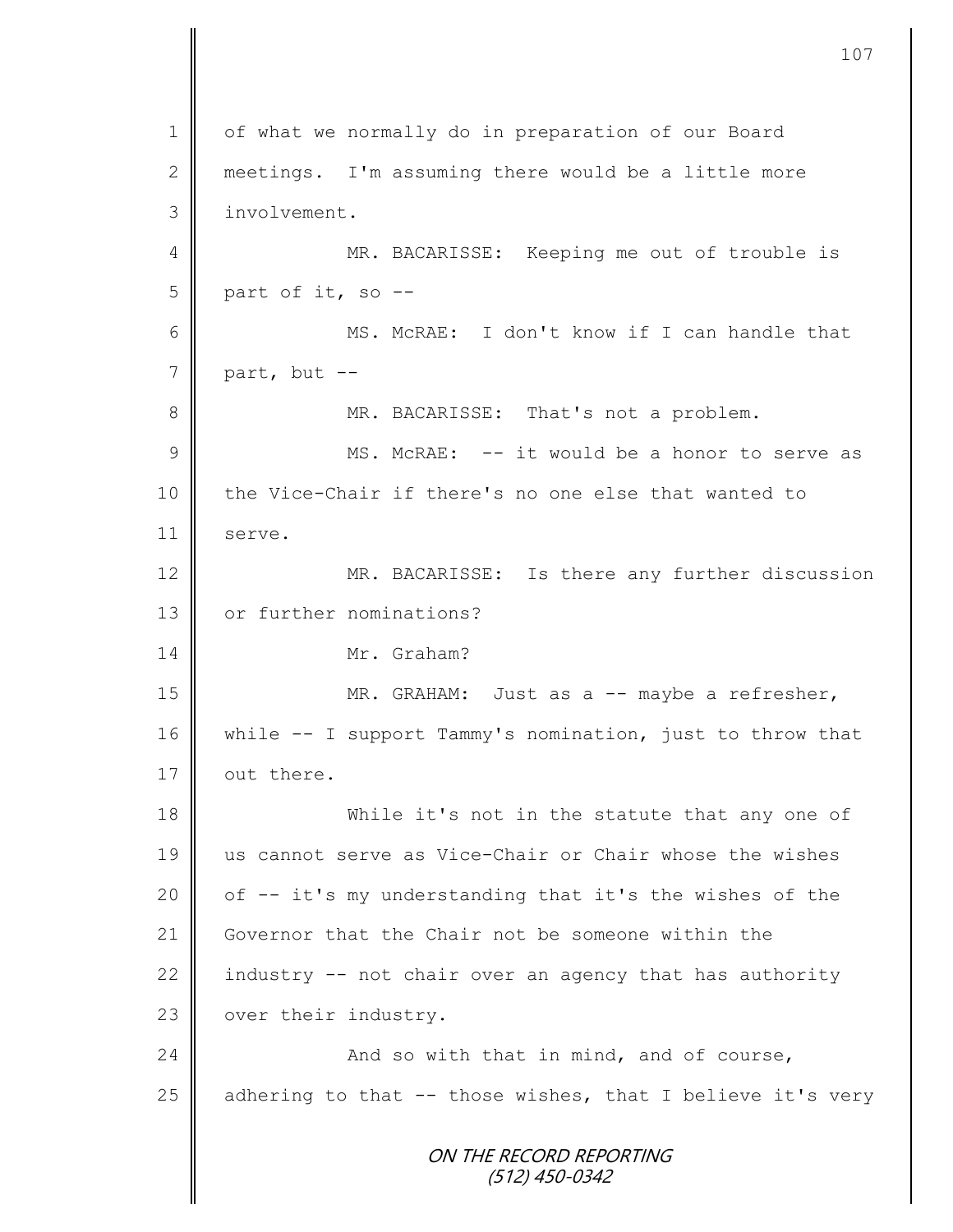ON THE RECORD REPORTING (512) 450-0342 1 important that the Vice-Chair be someone that's capable 2 and ready, you know, in the event that they've got to take 3 | over for a meeting or they -- you know, something happens 4 and you need a new chair, that we have someone ready to go  $5 \parallel$  in the wings, which basically, there's only four people on 6 this Board that's eligible to be chair, which is  $-$ -7 | MR. BACARISSE: By statute. 8 **||** MR. GRAHAM: -- law enforcement --9 MR. BACARISSE: Yeah. 10 MR. GRAHAM: -- tax assessor, and two public 11 members. So that pretty well skinnies the field down 12 pretty quick, so I know that puts a lot of pressure on 13 y'all, but for continuity's sake, I think that's pretty 14 important that whoever is in the wings is ready to go if 15 they're needed. 16 || And I have no doubt that Tammy would do a 17 fantastic job, if she's willing to consider that. So -- 18 MR. BACARISSE: Members, any other comments? 19 MR. SCOTT: Does General Counsel have a 20 **comment?** 21 | MR. BACARISSE: Mr. Scott? 22 MR. SCOTT: Yes? 23 || MS. BEAVER: Mr. Chairman? 24 MR. BACARISSE: Oh, I'm sorry. Yes, Ms.  $25$  Beaver? Thanks. I didn't see you there.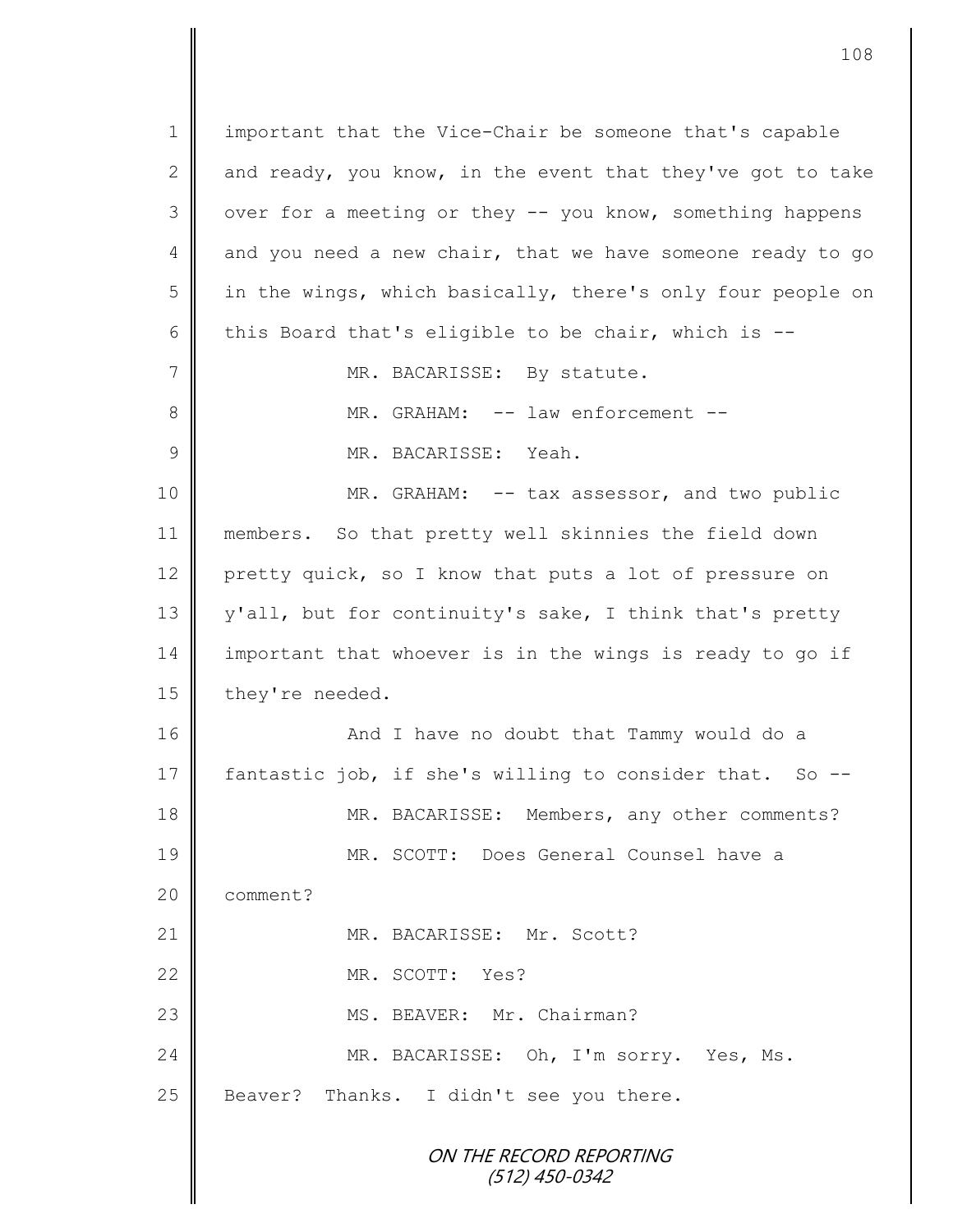| $\mathbf 1$     | MS. BEAVER: Thank you, Chair. Tracey Beaver,             |  |  |  |
|-----------------|----------------------------------------------------------|--|--|--|
| $\mathbf{2}$    | General Counsel. I just wanted to mention that this      |  |  |  |
| 3               | statute doesn't prohibit any particular member from      |  |  |  |
| 4               | serving as Vice-Chair. However, I do understand that at  |  |  |  |
| 5               | this time that the Chair is a public member.             |  |  |  |
| 6               | So I wanted to just make that clarifying point,          |  |  |  |
| $7\phantom{.0}$ | that there is no prohibition if someone else did want to |  |  |  |
| 8               | be nominated or nominate themselves. Thank you.          |  |  |  |
| $\mathcal{G}$   | MR. BACARISSE: Good point. Thank you.                    |  |  |  |
| 10              | Anything else, members?                                  |  |  |  |
| 11              | (No response.)                                           |  |  |  |
| 12              | MR. BACARISSE: Hearing no further discussion,            |  |  |  |
| 13              | I will call the vote on the nomination of Tammy McRae to |  |  |  |
| 14              | be the Vice-Chair of the DMV Board.                      |  |  |  |
| 15              | Member Alvarado?                                         |  |  |  |
| 16              | MR. ALVARADO: Aye.                                       |  |  |  |
| 17              | MR. BACARISSE: Member Gillman?                           |  |  |  |
| 18              | MS. GILLMAN: Aye.                                        |  |  |  |
| 19              | MR. BACARISSE: Member Graham?                            |  |  |  |
| 20              | MR. GRAHAM: Aye.                                         |  |  |  |
| 21              | MR. BACARISSE: Member McRae, are you going to            |  |  |  |
| 22              | vote for yourself? Okay. Abstain.                        |  |  |  |
| 23              | MR. BACARISSE: Member Omumu?                             |  |  |  |
| 24              | MS. OMUMU:<br>Aye.                                       |  |  |  |
| 25              | MR. BACARISSE: Member Prewitt?                           |  |  |  |
|                 | ON THE RECORD REPORTING<br>$(512)$ 450-0342              |  |  |  |

 $\mathbf l$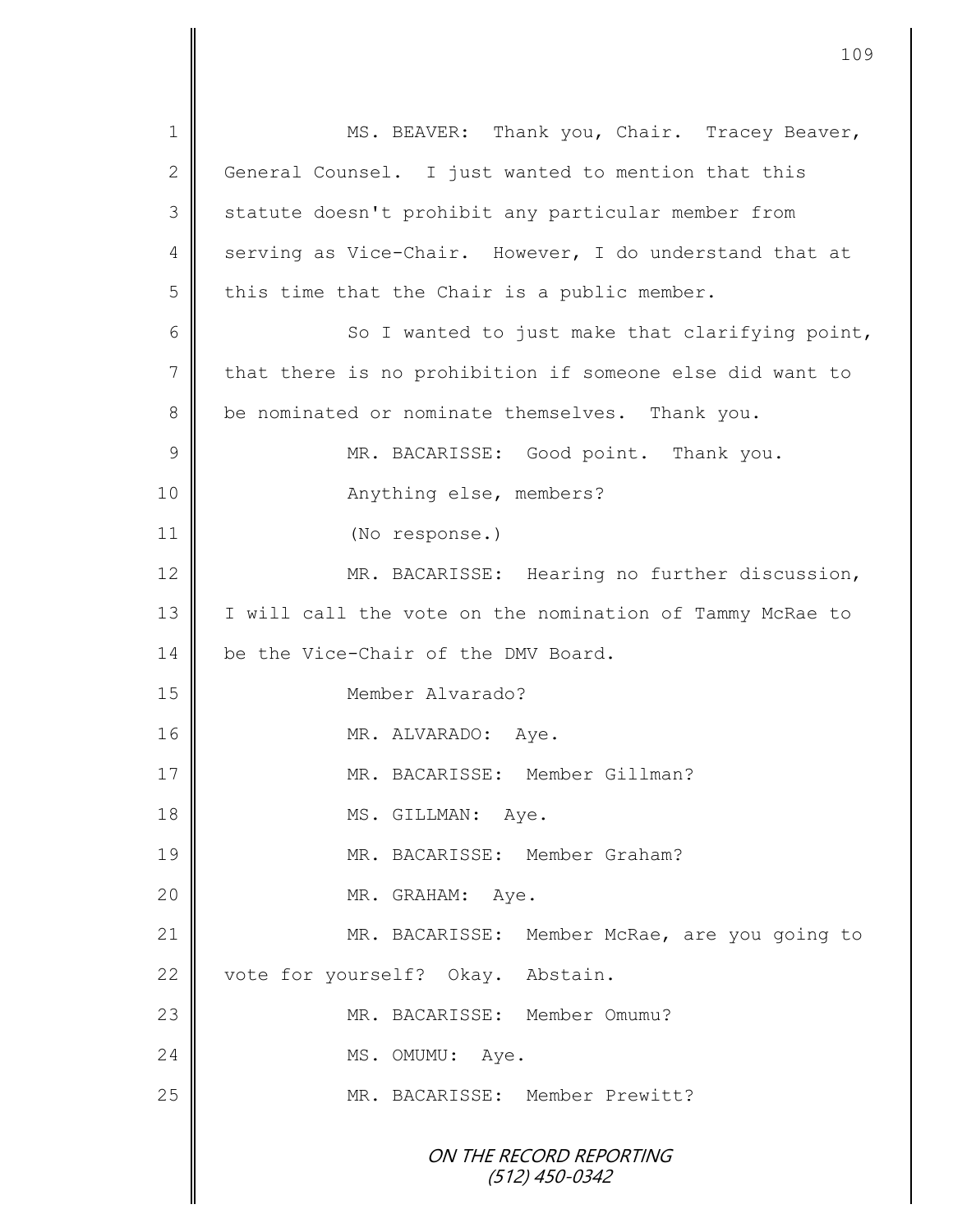| $\mathbf 1$     | MR. PREWITT: Aye.                                          |  |  |  |
|-----------------|------------------------------------------------------------|--|--|--|
| $\mathbf{2}$    | MR. BACARISSE: Member Ramirez?                             |  |  |  |
| 3               | MR. RAMIREZ: Enthusiastic aye.                             |  |  |  |
| 4               | MR. BACARISSE: Okay. I'm putting two checks                |  |  |  |
| 5               | Member Scott?<br>down.                                     |  |  |  |
| 6               | MR. SCOTT: Aye.                                            |  |  |  |
| $7\phantom{.0}$ | MR. BACARISSE: And I, Chairman Bacarisse, vote             |  |  |  |
| 8               | aye as well. It's unanimous. One abstention, the           |  |  |  |
| $\mathsf 9$     | candidate themselves. Let the reflect that it is           |  |  |  |
| 10              | unanimous, and Ms. McRae, welcome as our Vice-Chair.       |  |  |  |
| 11              | (Applause.)                                                |  |  |  |
| 12              | MR. BACARISSE: I would now like to ask if we               |  |  |  |
| 13              | may take Item 17, public comment, out of order if there    |  |  |  |
| 14              | are any individuals who have signed up to address the      |  |  |  |
| 15              | Board today. Is that -- now would be an appropriate time   |  |  |  |
| 16              | before we go into closed session, just to respect the      |  |  |  |
| 17              | public member -- the public people.                        |  |  |  |
| 18              | MS. BEAVER: Tracey Beaver, General Counsel.                |  |  |  |
| 19              | There are no registrants for any public comment for the    |  |  |  |
| 20              | general public comment portion or any other agenda item,   |  |  |  |
| 21              | and that would be fine, to take that out of order and then |  |  |  |
| 22              | take up Agenda Item No. 14 regarding excused absences      |  |  |  |
| 23              | prior to the closed session.                               |  |  |  |
| 24              | MR. BACARISSE: Right. We don't want to skip                |  |  |  |
| 25              | that. Let me go to Agenda Item 14, if you would bear with  |  |  |  |
|                 | ON THE RECORD REPORTING<br>(512) 450-0342                  |  |  |  |

 $\mathbf l$ II

Ι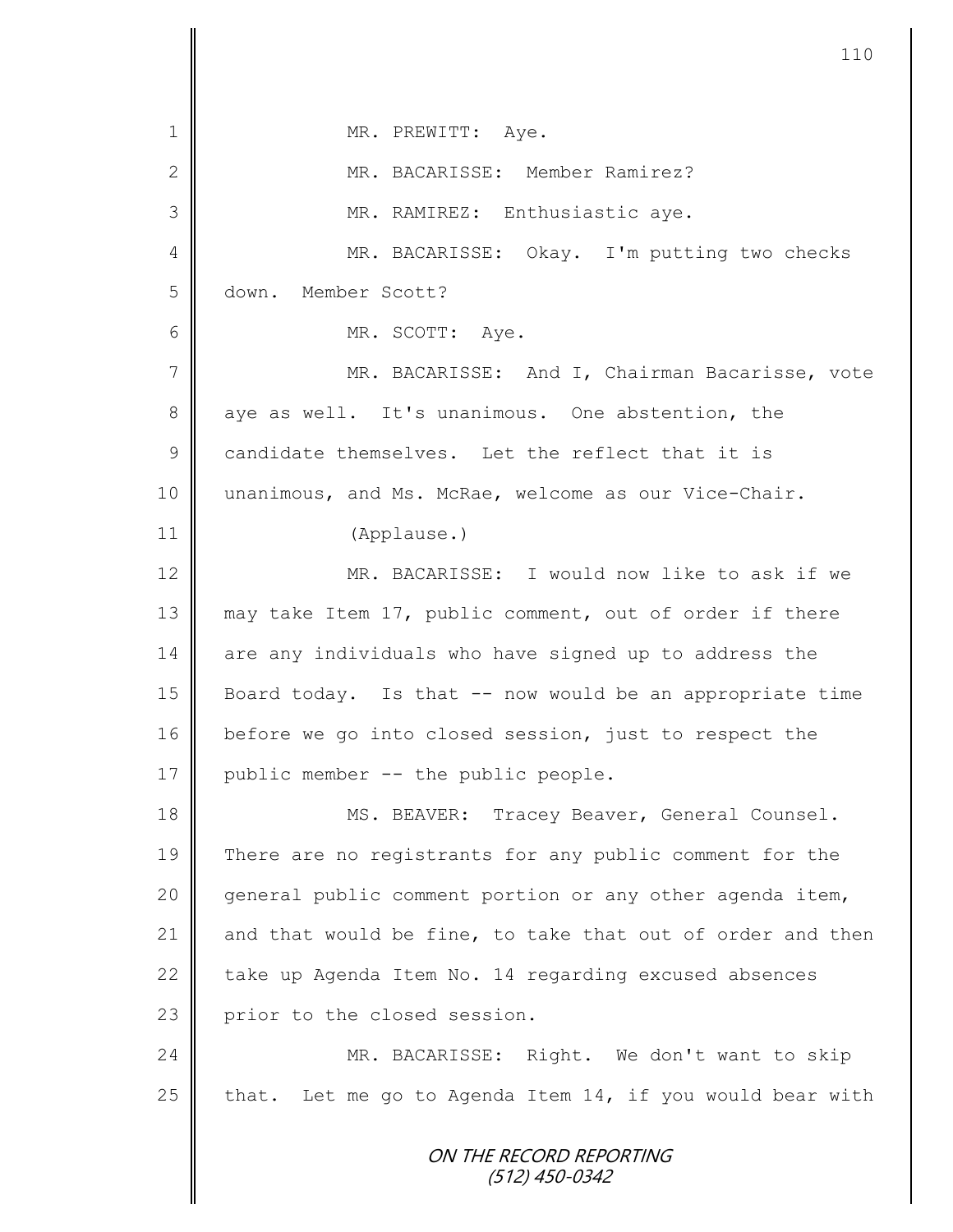1 me here.

| $\overline{2}$ | This addresses excused absences for Board                    |  |  |
|----------------|--------------------------------------------------------------|--|--|
| 3              | Member Prewitt under Transportation Code $1001.027$ (a) (4). |  |  |
| 4              | The Board, by a majority vote, is able to excuse absences    |  |  |
| 5              | of Board members from regularly scheduled Board meetings.    |  |  |
| 6              | This agenda item is really asking that the                   |  |  |
| $\overline{7}$ | Board vote on whether we excuse the absences of Member       |  |  |
| 8              | Prewitt from April 1, August 5, and October 29, 2021 Board   |  |  |
| $\mathcal{G}$  | meetings. I would entertain a motion for Agenda Item 14.     |  |  |
| 10             | MS. GILLMAN: Second.                                         |  |  |
| 11             | MR. BACARISSE: There is a -- would you like to               |  |  |
| 12             | make a motion, Member Gillman?                               |  |  |
| 13             | MS. GILLMAN: Sure.                                           |  |  |
| 14             | MR. BACARISSE: Okay, okay. No, no. I'll                      |  |  |
| 15             | entertain it, but do you want to make it?                    |  |  |
| 16             | MS. GILLMAN: Yes.                                            |  |  |
| 17             | MR. GRAHAM: No, I -- go right ahead.                         |  |  |
| 18             | MR. BACARISSE: Okay. All right. I'm sorry.                   |  |  |
| 19             | There is a motion.                                           |  |  |
| 20             | Do you want to be the second, Member Graham?                 |  |  |
| 21             | MR. GRAHAM: We're all so enthusiastic.                       |  |  |
| 22             | MR. BACARISSE: We're all going to make the                   |  |  |
| 23             | motion.<br>Right.                                            |  |  |
| 24             | MR. GRAHAM: Yes. Second.                                     |  |  |
| 25             | MR. BACARISSE: Okay. Great. There's a motion                 |  |  |
|                | ON THE RECORD REPORTING<br>$(512)$ 450-0342                  |  |  |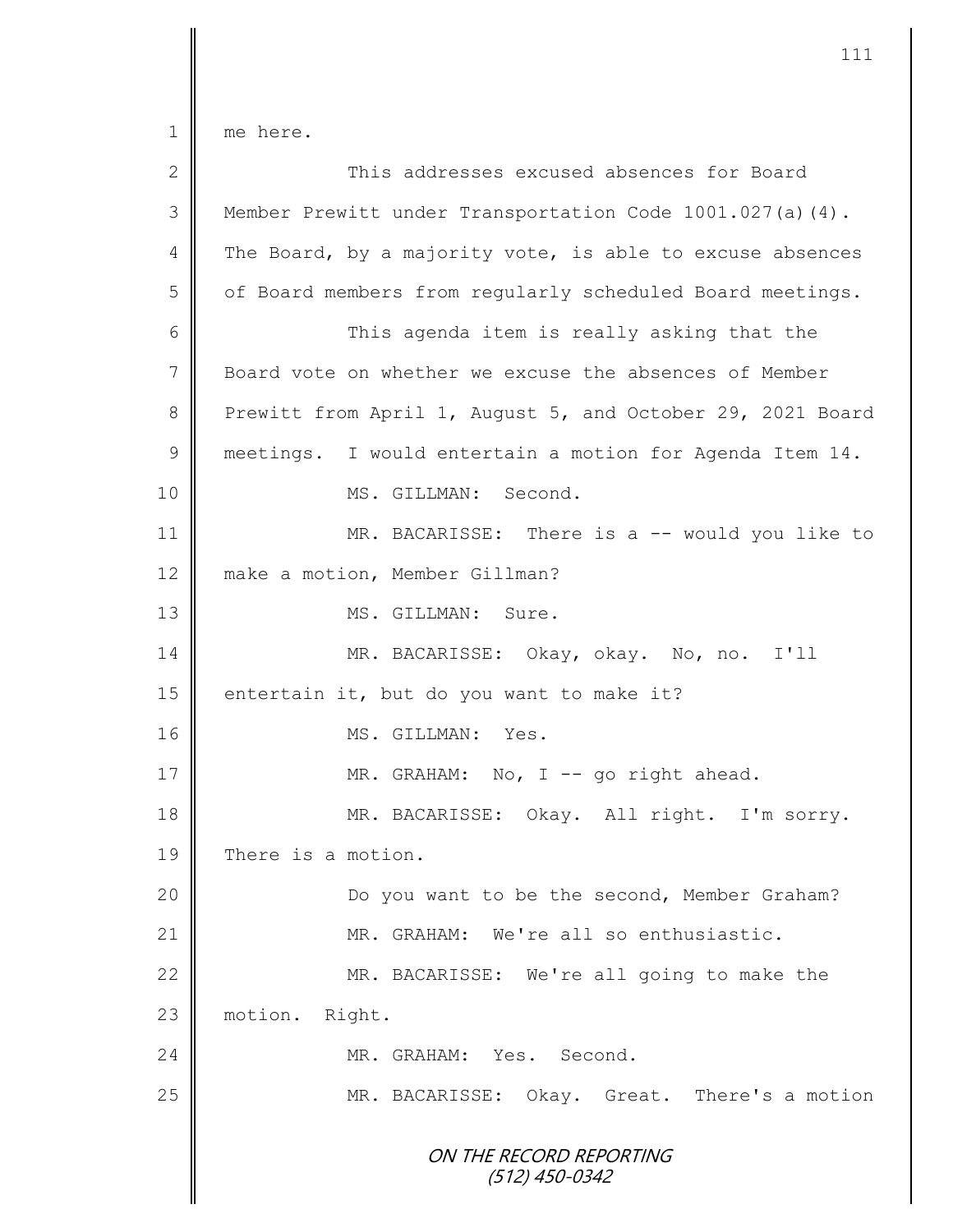|              |            |                                             | 11 |
|--------------|------------|---------------------------------------------|----|
|              |            |                                             |    |
| $\mathbf 1$  |            | and a second. I'll call the roll.           |    |
| $\mathbf{2}$ |            | Member Alvarado?                            |    |
| 3            |            | MR. ALVARADO: Aye.                          |    |
| 4            |            | MR. BACARISSE: Member Gillman?              |    |
| 5            |            | MS. GILLMAN: Aye.                           |    |
| 6            |            | MR. BACARISSE: Member Graham?               |    |
| 7            |            | MR. GRAHAM: Aye.                            |    |
| 8            |            | MR. BACARISSE: Member McRae?                |    |
| 9            |            | MS. McRAE: Aye.                             |    |
| 10           |            | MR. BACARISSE: Member Omumu?                |    |
| 11           |            | MS. OMUMU: Aye.                             |    |
| 12           |            | MR. BACARISSE: Member Prewitt?              |    |
| 13           |            | MR. PREWITT: Aye.                           |    |
| 14           |            | MR. BACARISSE: Good. I think you should.    |    |
| 15           |            | Member Ramirez?                             |    |
| 16           |            | MR. RAMIREZ: Aye.                           |    |
| 17           |            | MR. BACARISSE: Member Scott?                |    |
| 18           |            | MR. SCOTT: Aye.                             |    |
| 19           |            | MR. BACARISSE: And myself, I vote aye. It's |    |
| 20           | unanimous. |                                             |    |
| 21           |            | MR. GRAHAM: Mr. Chairman?                   |    |
| 22           |            | MR. BACARISSE: Yes?                         |    |
| 23           |            | MR. GRAHAM: Just a question.                |    |
| 24           |            | MR. BACARISSE: Mr. Graham?                  |    |
| 25           |            | MR. GRAHAM: Does that -- does a date range  |    |
|              |            | ON THE RECORD REPORTING<br>$(512)$ 450-0342 |    |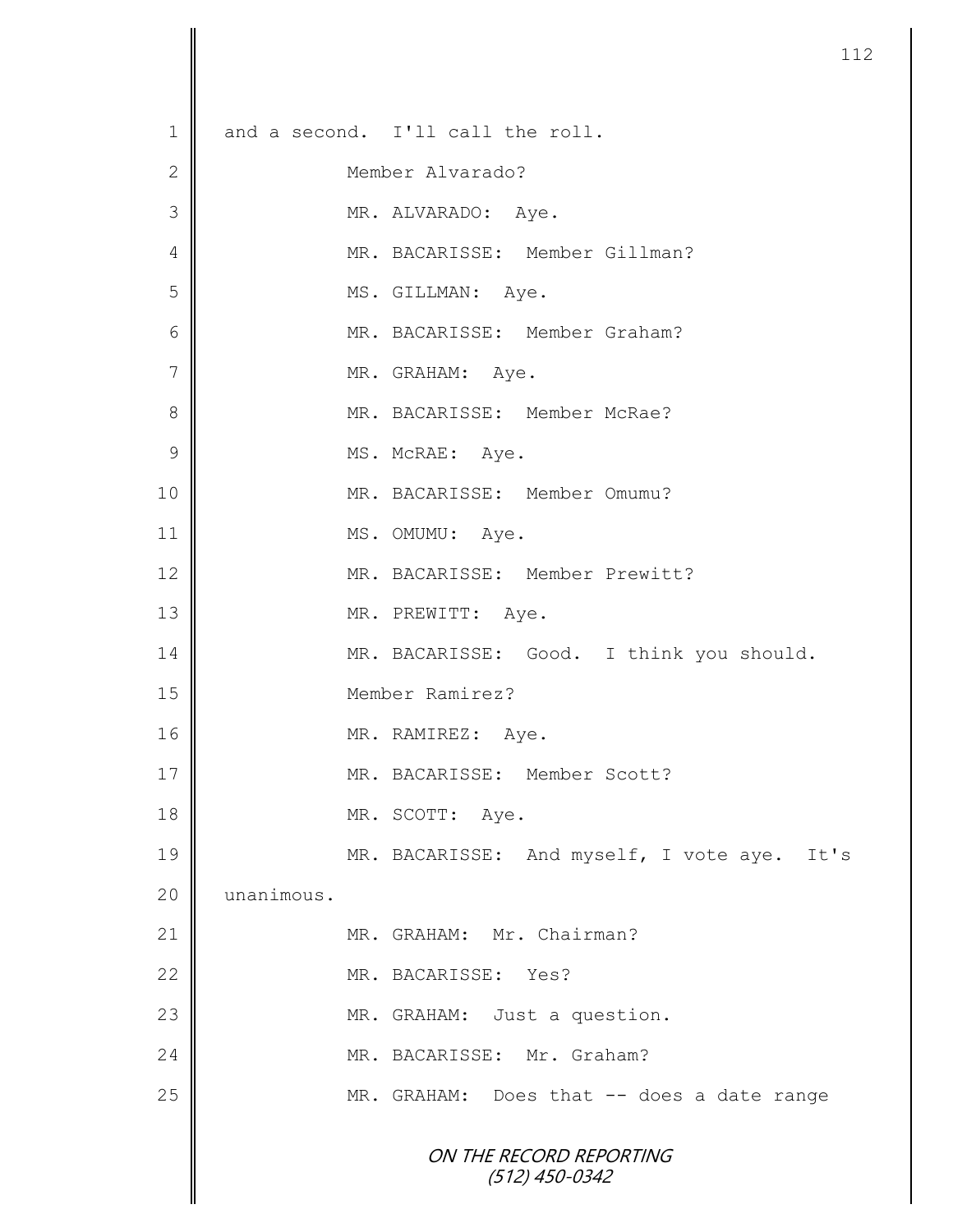| $\mathbf 1$    | need to be specified in that motion? Is that necessary?   |
|----------------|-----------------------------------------------------------|
| $\mathbf{2}$   | MR. BACARISSE: We actually -- I actually                  |
| $\mathfrak{Z}$ | specified the meetings themselves --                      |
| 4              | MR. GRAHAM: Okay.                                         |
| 5              | MR. BACARISSE: -- and so that is -- that                  |
| 6              | covers him for that, and I can just say again how excited |
| $\overline{7}$ | and thankful we are that you are back, John.              |
| $8\,$          | MR. PREWITT: Thank you.                                   |
| 9              | MR. BACARISSE: Absolutely. Yeah.                          |
| 10             | MR. PREWITT: Good to be back.                             |
| 11             | MR. BACARISSE: Amen. Now, if there are any                |
| 12             | public comments? And I have been informed by you that     |
| 13             | there are none.                                           |
| 14             | We will now move to closed session, and I need            |
| 15             | to just mention that we will take up Agenda Item No. 15.  |
| 16             | We're going to go into closed session. It is now 11:27    |
| 17             | a.m., and we are going to -- on October 29, 2021 [sic].   |
| 18             | We'll go into closed session under Texas                  |
| 19             | Government Code Sections 551.071, 551.074, 551.076, and   |
| 20             | 551.089. For those of you in the audience, I anticipate   |
| 21             | being in the executive session for approximately an hour. |
| 22             | We'll reconvene in open session after that.               |
| 23             | With that, we are now recessed from the public meeting.   |
| 24             | We're going into closed session.                          |
| 25             | (Whereupon, at $11:27$ a.m., the board met in             |
|                | ON THE RECORD REPORTING<br>(512) 450-0342                 |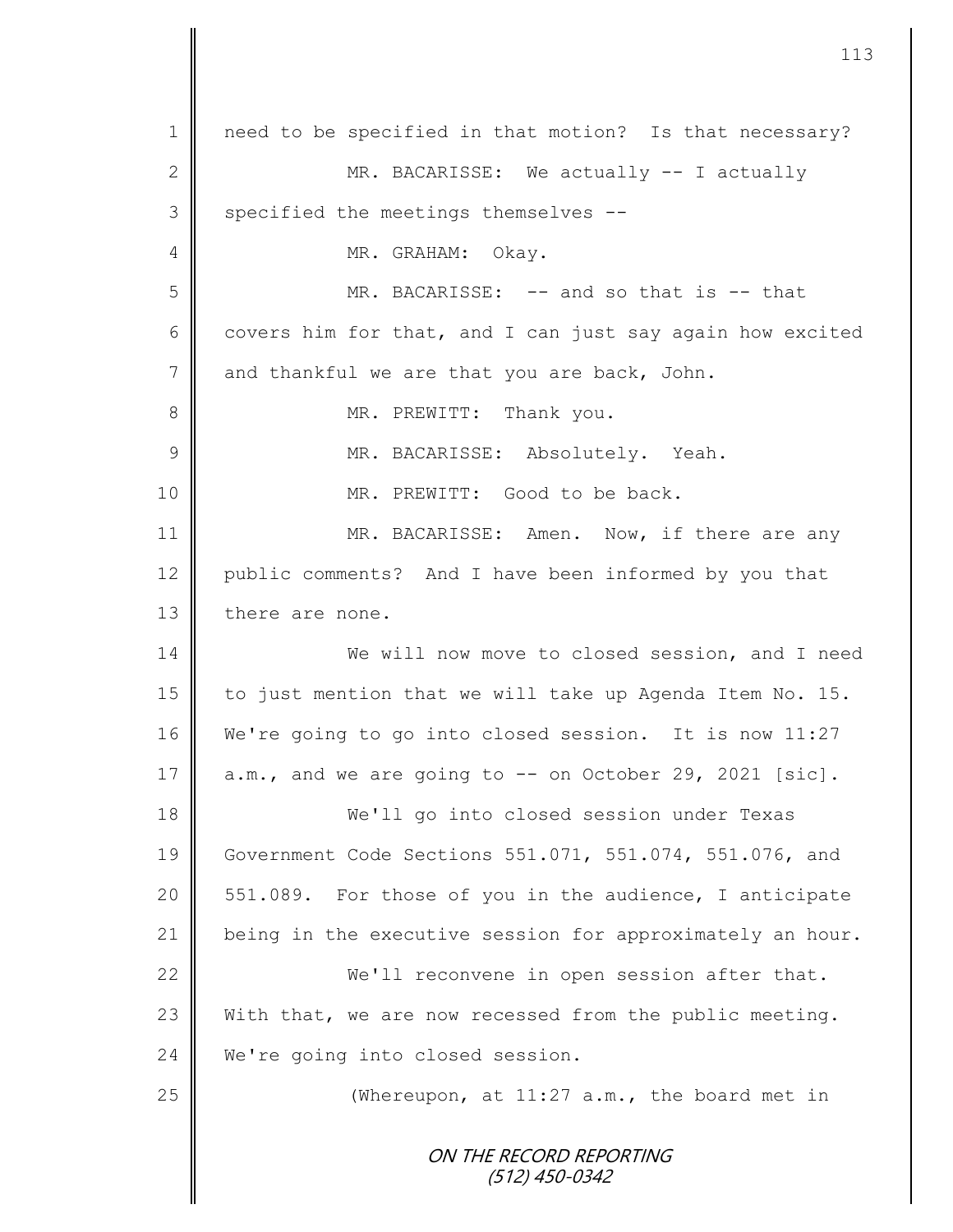1 executive session.) 2 || MR. BACARISSE: Okay. We're going to come back 3 || into session, into public session now. It's 1:17 p.m. on 4 December 2, 2021, and the Board is ending  $-$  has ended the  $5 \parallel$  closed session, and the meeting is now going back into 6 open session. 7 || So we are now in open session, and no action 8 items will be taken up from a closed session, and we'll 9 | now move on to Agenda Item 18, which is adjournment. Do I

10 | hear a motion? 11 || MR. RAMIREZ: Motion. 12 MR. BACARISSE: Second? 13 MS. GILLMAN: Second. 14 MR. BACARISSE: There is a motion and a second 15 to adjourn. All in favor, aye.

16 (A chorus of ayes.) 17 | MR. BACARISSE: Opposed, nay? 18 (No response.) 19 MR. BACARISSE: It's unanimous. Thank you. 20  $\parallel$  This meeting of the Texas DMV is adjourned. 21 | (Whereupon, at 1:18 p.m., the meeting was

 $22$  adjourned.)